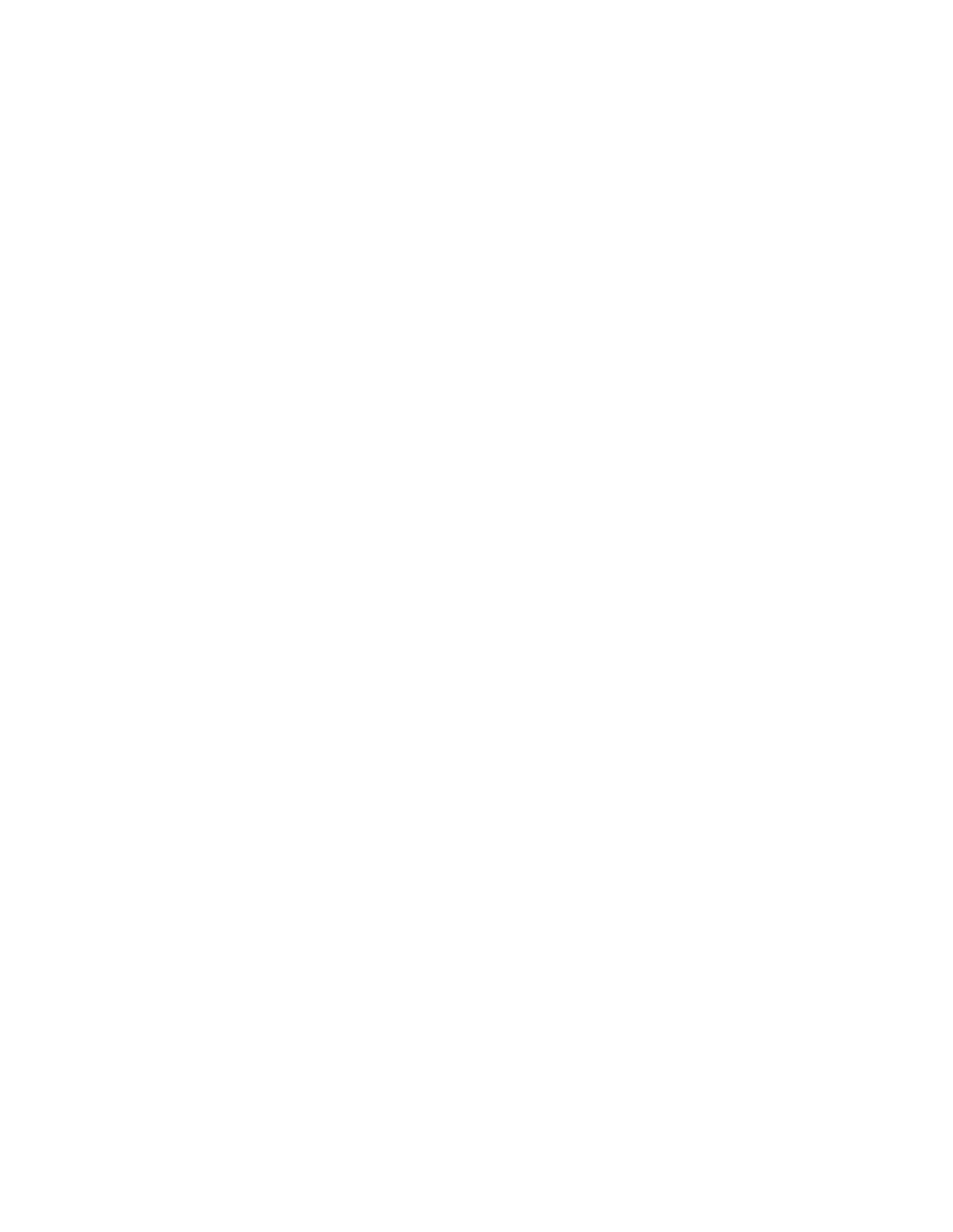## **TABLE OF CONTENTS**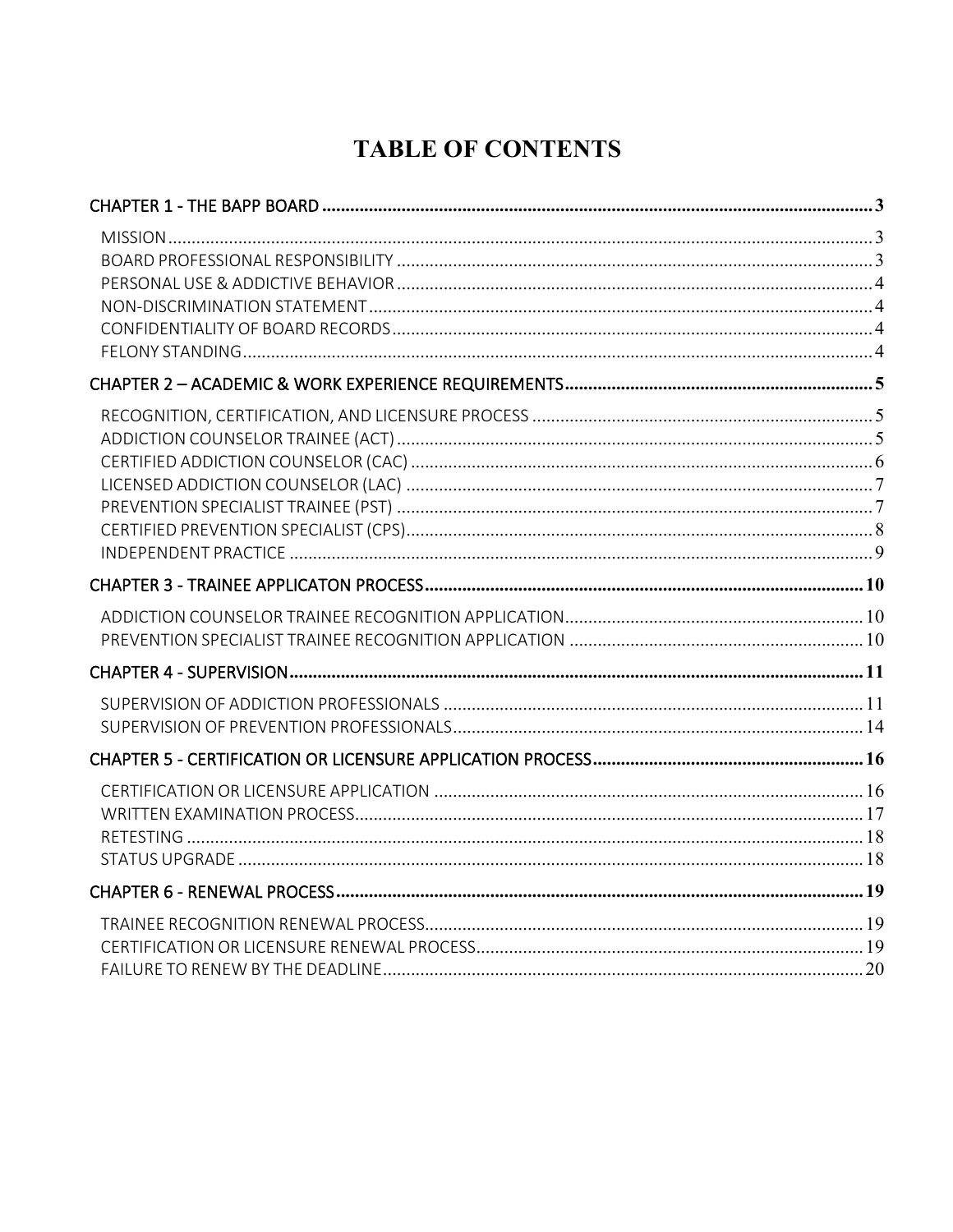| APPENDIX B-TWELVE CORE FUNCTIONS OF THE ALCOHOL AND DRUG ABUSE COUNSELOR AND GLOBAL |  |
|-------------------------------------------------------------------------------------|--|
|                                                                                     |  |
|                                                                                     |  |
|                                                                                     |  |
|                                                                                     |  |
|                                                                                     |  |
|                                                                                     |  |
|                                                                                     |  |
|                                                                                     |  |
|                                                                                     |  |
|                                                                                     |  |
|                                                                                     |  |
|                                                                                     |  |
|                                                                                     |  |
|                                                                                     |  |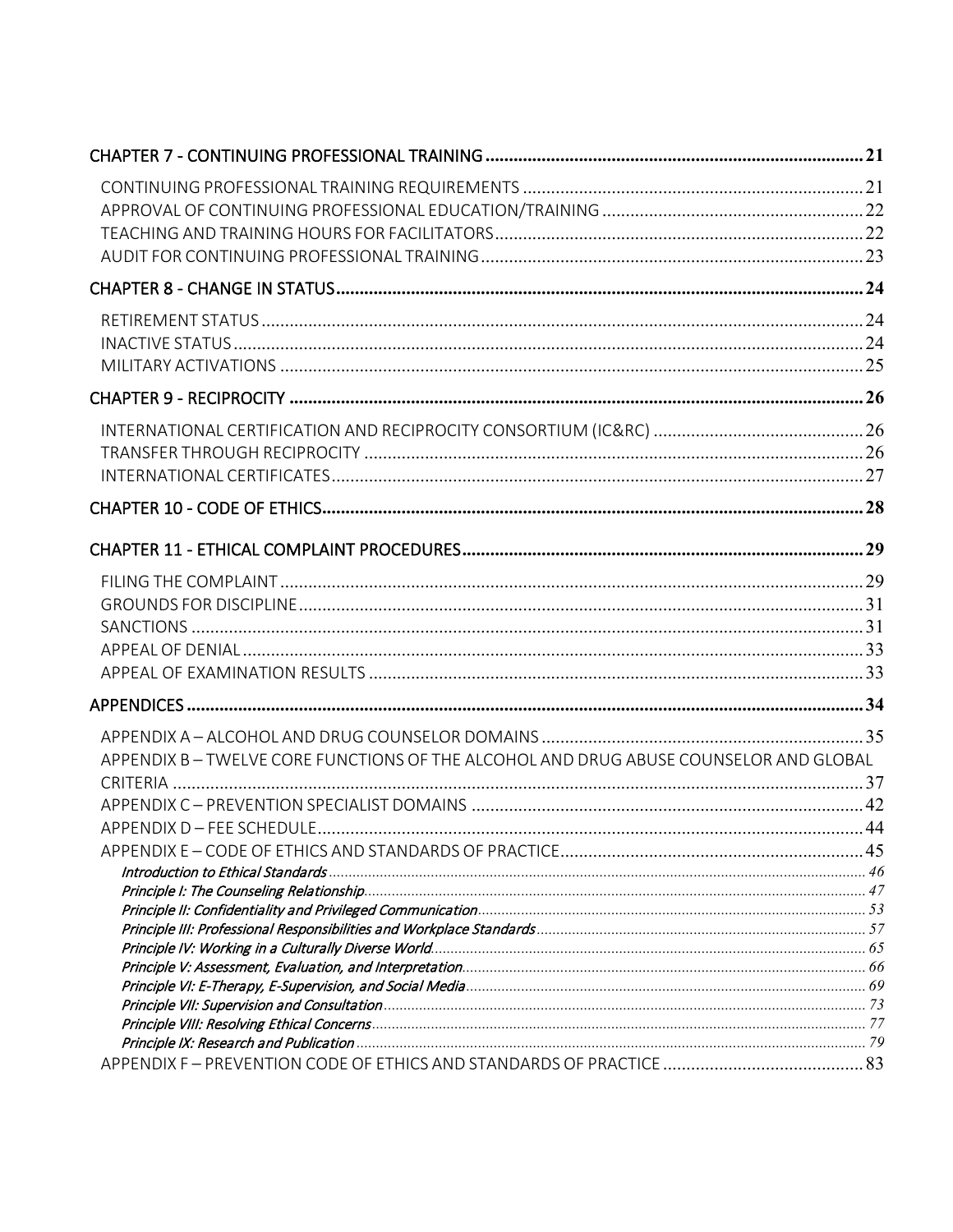### <span id="page-4-0"></span>CHAPTER 1 - THE BAPP BOARD

#### <span id="page-4-1"></span>MISSION

The mission of the South Dakota Board of Addiction and Prevention Professionals (BAPP) is to provide a foundation for the continuing development of practitioners in the field as well as the credentialing of addiction and prevention professionals within generally accepted standards of professionalism and competence using valid and reliable examinations.

### <span id="page-4-2"></span>BOARD PROFESSIONAL RESPONSIBILITY

The South Dakota Board of Addiction and Prevention Professionals (BAPP) is a State Office that operates within legislative guidelines of the State of South Dakota under the auspices of the South Dakota Department of Social Services. The BAPP is the credentialing authority for addiction counselors and prevention specialists. No person may represent oneself as a licensed or certified addiction counselor, addiction counselor trainee, certified prevention specialist, prevention specialist trainee, or any other title that includes such words unless the person is certified or licensed under this Board. The BAPP's purpose is to protect the public through the development and establishment of generally accepted standards of professionalism and competence to be used in the recognition, certification, and licensure of addiction and prevention professionals in South Dakota. The BAPP strives to use valid and reliable examinations in the certification and licensure process and to advance the profession through the promotion and offering of professional development opportunities, advocacy, and by providing a reciprocity process for addiction and prevention professionals in South Dakota.

#### Powers

The BAPP Board of Directors is responsible for establishing policies and setting standards for the professional practice of addiction counseling and prevention services and other rules as necessary for the administration of the BAPP. The Board delegates the administration of policy related to the operation of the BAPP Administrative Office to the Executive Secretary. The Board retains responsibility for evaluating the effectiveness and execution of all Board standards and policies. The Board seeks input to interpret the needs of the public at large, the Addiction Counselor Trainees, the Certified Addiction Counselors, the Licensed Addiction Counselors, the Prevention Specialist Trainees, and the Certified Prevention Specialists.

### Duties of the Board

The duties of the Board of Directors include, but are not limited to the following:

- 1. The Board shall promulgate rules that set standards for professional practice of addiction counseling and prevention services and other rules as necessary for the administration of the BAPP.
- 2. The Board shall be responsible for all disciplinary proceedings.
- 3. The Board shall establish education, training and competency, continuing education, and ethical standards governing the examination and practice of practitioners.
- 4. The Board shall examine, or cause to be examined, for competency, eligible applicants, for certification or licensure to practice addiction counseling and prevention services.
- 5. The Board shall issue certificates and licenses to those applicants who successfully complete the certification or licensing requirements and renew the certifications and licenses of those practitioners who continue to meet the standards.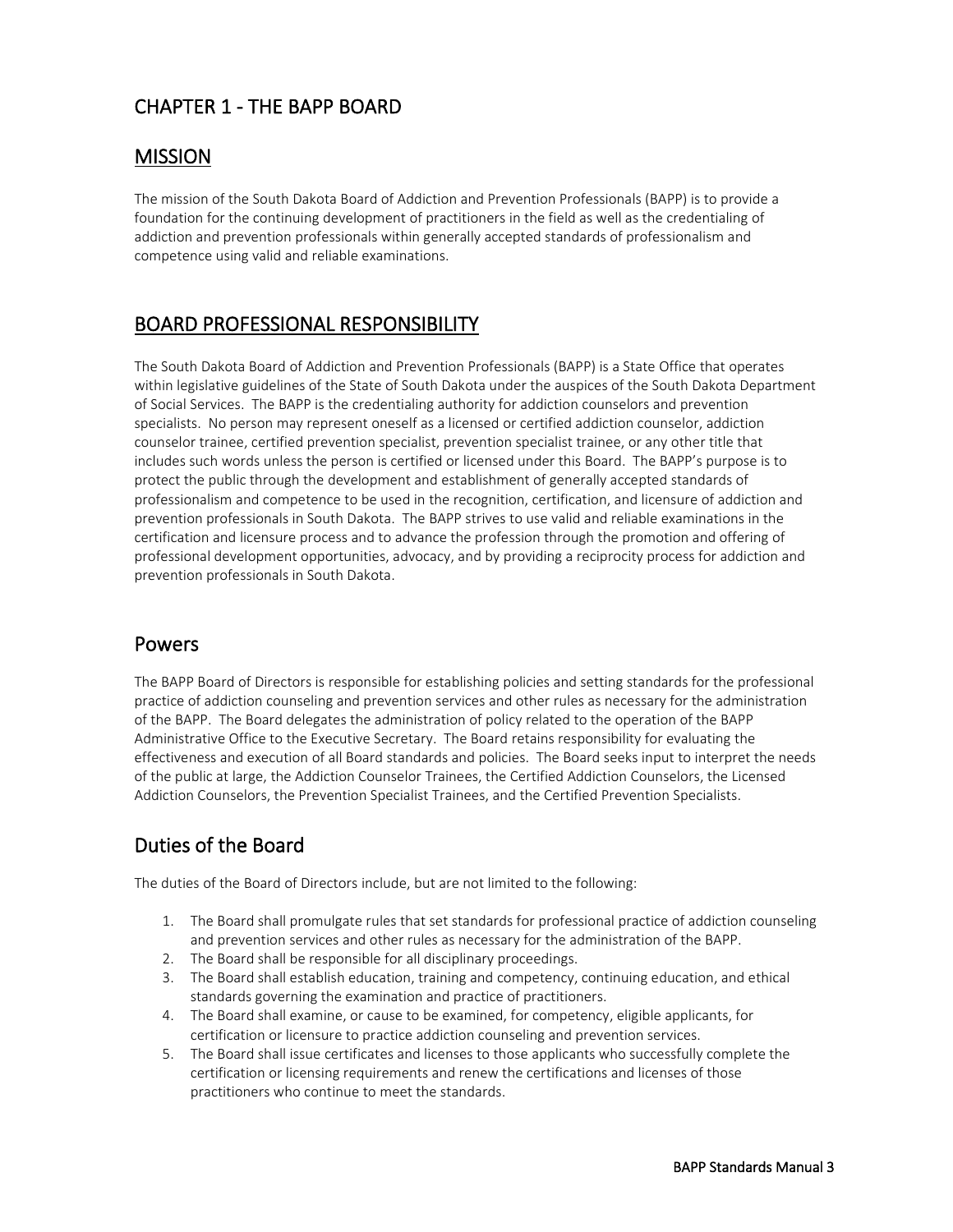- 6. The Board shall maintain a record of all practitioners which includes the practitioner's status, certificate or license number, date the certification or licensure was granted, renewal date, and any public record of discipline; and
- 7. The Board shall establish and collect fees for applications, recognition, certification, licensure, dual credentials, examinations, upgrades, reciprocity, continuing education, renewal, reinstatement, and all services authorized by the Board.

### <span id="page-5-0"></span>PERSONAL USE & ADDICTIVE BEHAVIOR

It is the expectation and position of the South Dakota Board of Addiction and Prevention Professionals that individuals working in the addiction counseling or prevention profession have a responsibility to themselves, their employer, their clientele, and the general public to provide a positive role model regarding their personal substance use. A professional will adhere to the agency's policies concerning substance use, professional behavior, and related issues of conduct and appropriate ethical standards.

The Board believes that all recognized, certified, or licensed professionals under the auspices of the Board "shall have a responsibility to model and promote a healthy lifestyle and well-being by low risk or no use of alcohol, tobacco and/or other mood-altering substances in addition to low risk use or no use or engagement in other addictive activities" (Professional Code of Ethical Conduct for Prevention Specialists). Further, all persons under Board cognizance have a responsibility to maintain sound mental health to prevent the impairment of professional judgment and performance.

### <span id="page-5-1"></span>NON-DISCRIMINATION STATEMENT

The BAPP recognizes that equal opportunity is fundamental to equality in all forms of human endeavor. Therefore, all administrative and staff policies and procedures under authority of the Board shall ensure that no person shall be excluded from participation in or be denied benefits of or be subjected to any discrimination under any program or process within the cognizance of the Board based on their status related to race, sex or gender identity, religion, color, creed, national origin, disability, age, ancestry, or sexual orientation or preference.

### <span id="page-5-2"></span>CONFIDENTIALITY OF BOARD RECORDS

Files containing applications, complaints, investigations, and appeals in possession of the Board, its committees, or its employees relating to recognition, certification, licensure, or disciplinary proceedings shall be privileged and confidential, excepting the Board's findings of fact and ultimate disposition regarding matters under investigation and resulting disciplinary actions. The status of recognition, certification, or licensure by the Board is not considered confidential.

### <span id="page-5-3"></span>FELONY STANDING

Any individual seeking trainee recognition, certification, licensure, renewal, status upgrade, or reciprocity must disclose to the Board whether they have been convicted of, pled guilty to, or plead no contest to any felony in any state, federal, foreign jurisdiction, tribal, or military court, and/or received a suspended imposition of sentence for a felony offense. Being convicted of, pleading guilty to, or pleading no contest, before a court in this state or any other state, or before any federal court for any offense punishable as a felony, or like sanction, may be grounds for denial, revocation, suspension, or refusal of trainee recognition, certification, licensure, renewal, status upgrade, or reciprocity.

If a felony conviction has occurred, at least five (5) years must pass between date of sentencing and date of application for trainee recognition, certification, licensure, renewal, status upgrade, or reciprocity. Also, all sentencing requirements must be completed or satisfied prior to the date of application. Persons with felony records will need to provide the BAPP with a copy of their court files and sign appropriate releases of information that will allow the Board to verify current status. Military Court Martial offenses shall be considered as felony offenses.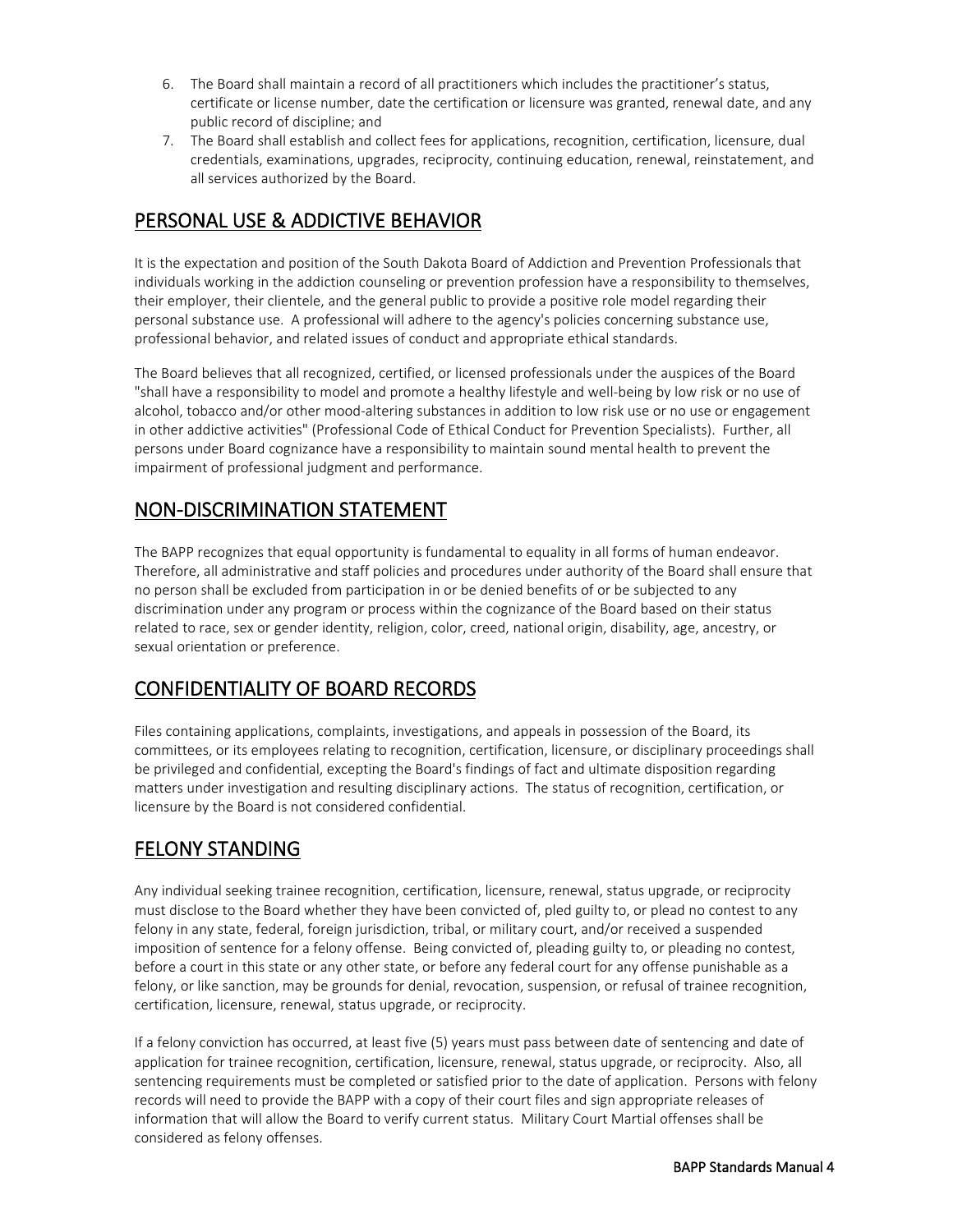### <span id="page-6-0"></span>CHAPTER 2 – ACADEMIC & WORK EXPERIENCE REQUIREMENTS

#### <span id="page-6-1"></span>RECOGNITION, CERTIFICATION, AND LICENSURE PROCESS

#### The process for obtaining recognition, certification, or licensure:

- Addiction Counselor Trainee or Prevention Specialist Trainee recognition is granted upon completion of the application and payment of the applicable fee. Recognition status may be granted for up to five years and is renewed annually during the Trainee's birth month following the issuance of the certificate. Recognition expires on the last day of the Trainee's birth month.
- Certified Addiction Counselor or Certified Prevention Specialist certification is granted upon completion of the application process and successfully passing IC&RC's Alcohol & Drug Counselor (ADC) Written Examination. Certification is renewed annually during the practitioner's birth month following issuance of the certificate. Certification expires on the last day of the practitioner's birth month.
- Licensed Addiction Counselor licensure is granted upon completion of the application process and successfully passing the IC&RC's Alcohol & Drug Counselor (ADC) or Advanced Alcohol & Drug Counselor (AADC) Written Examination. The license is renewed annually during the practitioner's birth month following issuance of the license. The license expires on the last day of the practitioner's birth month.

#### The process for obtaining approval of specialized education courses:

- All specialized education course work must be approved by the Board and must be completed at an accredited post-secondary institution.
- To request approval the applicant must submit a 'Course Review Form, transcripts, course syllabus, and the appropriate fee (\$25 for every three course reviews). The BAPP Portfolio Review Committee will review the information and determine approval or denial of the course work. (The form can be downloaded from the BAPP website.)
- The Board shall maintain and make available upon request the list(s) of approved specialized education courses from whichever college/university you are attending or plan to attend.

### <span id="page-6-2"></span>ADDICTION COUNSELOR TRAINEE (ACT)

Addiction Counselor Trainee recognition is available to persons with a minimum of a high school diploma or general education diploma (GED) who are working in the addictions field.

Applicants must have a current place of employment where it is possible to gain the necessary experience and supervision. The experience must be in direct service with clients who have a diagnosis of alcohol or other drug use. This experience must include both direct and indirect activities related specific to the alcohol and drug counselor domains to include the Twelve Core Functions. Formal education and unsupervised work experience after Trainee recognition is granted may not be substituted for the experience requirements. All experience must be documented and verifiable.

Work completed in agencies accredited or recognized through statute by the Division of Behavioral Health or under the control and auspices of an equivalent accrediting or sponsoring body is considered work experience meeting the requirements of the BAPP. Any applicant employed at an agency not meeting these requirements, is responsible for submitting documentation to the BAPP, providing proof that the agency is an acceptable work place; and, that they are not practicing independently. The burden of proof that an agency is an acceptable work place for meeting the work experience requirement, lies with the applicant.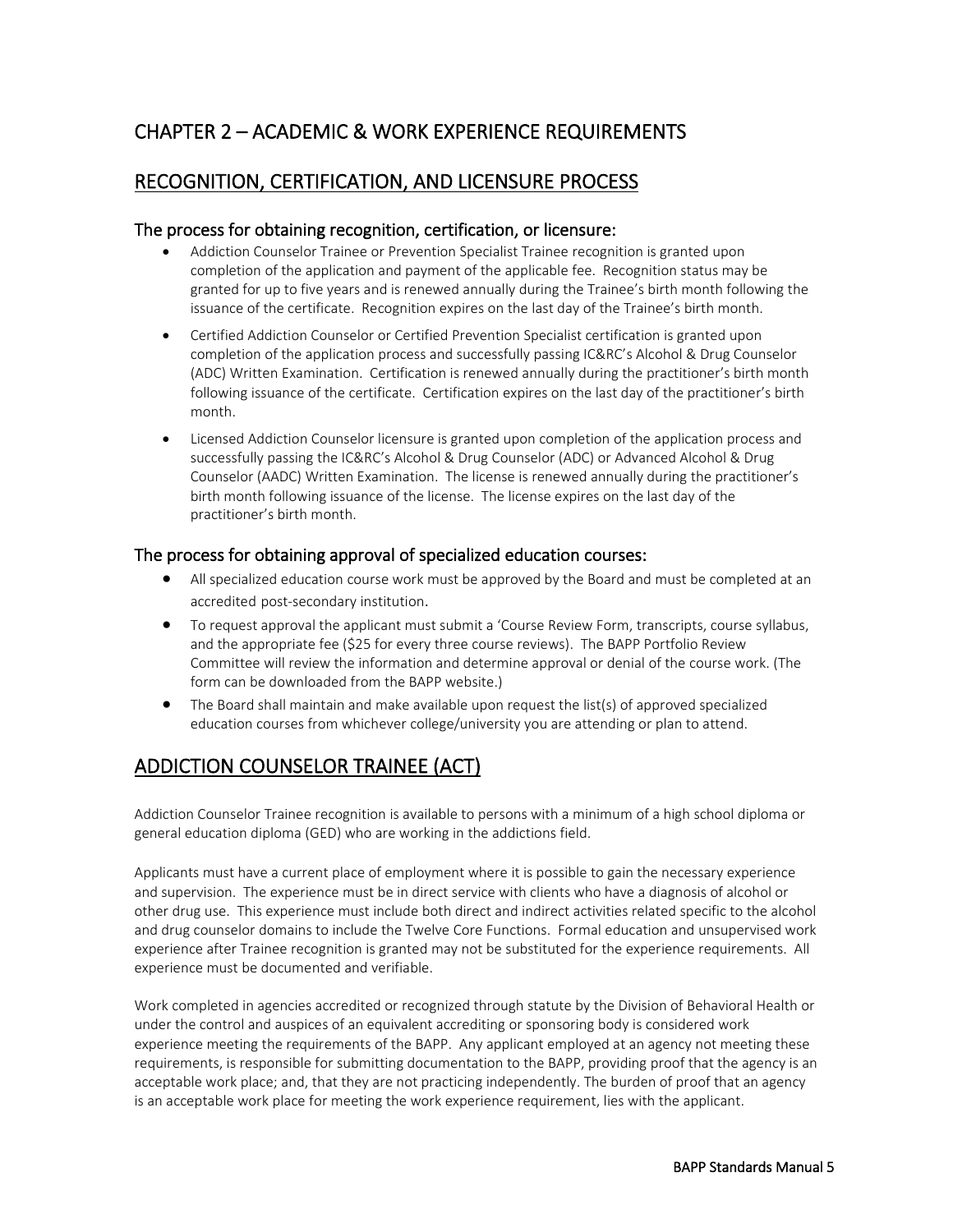To have Trainee recognition status, a person must be employed on either a paid or voluntary basis. Trainees are required to be supervised by a qualified Certified Addiction Counselor (CAC) or Licensed Addiction Counselor (LAC) throughout their entire recognition period as a Trainee. Supervision must include a minimum of eight (8) contact hours each month with a minimum of one (1) hour of supervision for every ten (10) hours of client contact. The supervisor shall determine and direct any need for supervision beyond the eight hours per month requirement. A Trainee may not be supervised by a relative.

Addiction Counselor Trainees must follow the Code of Ethics and Standards of Practice of the BAPP and identify himself/herself to the public as an Addiction Counselor Trainee.

Trainee recognition is granted for up to five (5) years. Before the Trainee recognition period ends, Trainees must complete all academic and work experience requirements for either Certified Addiction Counselor (CAC) or Licensed Addiction Counselor (LAC) and successfully pass the IC&RC Written Examination.

### <span id="page-7-0"></span>CERTIFIED ADDICTION COUNSELOR (CAC)

In order for an applicant to be accepted for testing by the BAPP in South Dakota, he/she must satisfy the residency/work requirement. This means the applicant must live and/or work at least fifty-one (51) percent of the time within the jurisdiction of the South Dakota BAPP.

Applicants for CAC must work directly with clients who have a diagnosis of alcohol or other drug use, on a voluntary or paid basis, in activities related specific to the alcohol and drug counselor domains to include the Twelve Core Functions and be supervised by a qualified Certified Addiction Counselor (CAC) or a Licensed Addiction Counselor (LAC).

The applicant for CAC must meet the following requirements:

#### Academic requirements:

- Have a minimum of a high school diploma or general education diploma (GED)
- Have a minimum of three (3) semester hours and a grade of "C" or higher in each of the following undergraduate or graduate level specialized education courses, for a total of 27 semester hours:
	- Introduction to the Study of Alcohol Use and Abuse (3 semester hours)
	- Introduction to the Study of Drug Use and Abuse (3 semester hours)
	- Alcohol and Drug Group Counseling (3 semester hours)
	- Ethics for the Alcohol and Drug Professional (3 semester hours)
	- Foundations of Individual Counseling (3 semester hours)
	- Alcohol and Drug Treatment Continuum (3 semester hours)
	- Counseling Families with Alcohol or Other Drug Issues (3 semester hours)
	- Diverse Populations (3 semester hours)
	- Alcohol and Drug Specific Elective (3 semester hours)

#### Qualifying Work Experience Requirement:

The qualifying work experience requirement must include supervised work experience specific to the alcohol and drug counselor domains. The total number of required work experience hours depends upon the educational level of the applicant, as follows:

| $\blacksquare$           | With High School Diploma (or GED): | 8.000 hours |
|--------------------------|------------------------------------|-------------|
| $\blacksquare$           | With Associate's Degree:           | 6.000 hours |
| ÷.                       | With Bachelor's Degree:            | 4,000 hours |
| $\overline{\phantom{0}}$ | With Master's Degree or above:     | 2,000 hours |

The degree must be in a behavioral science field and from an accredited post-secondary institution.

Of the required work experience hours (above), applicants must provide detailed documentation for a minimum of 300 hours of supervised practical training experience in the Twelve Core Functions with a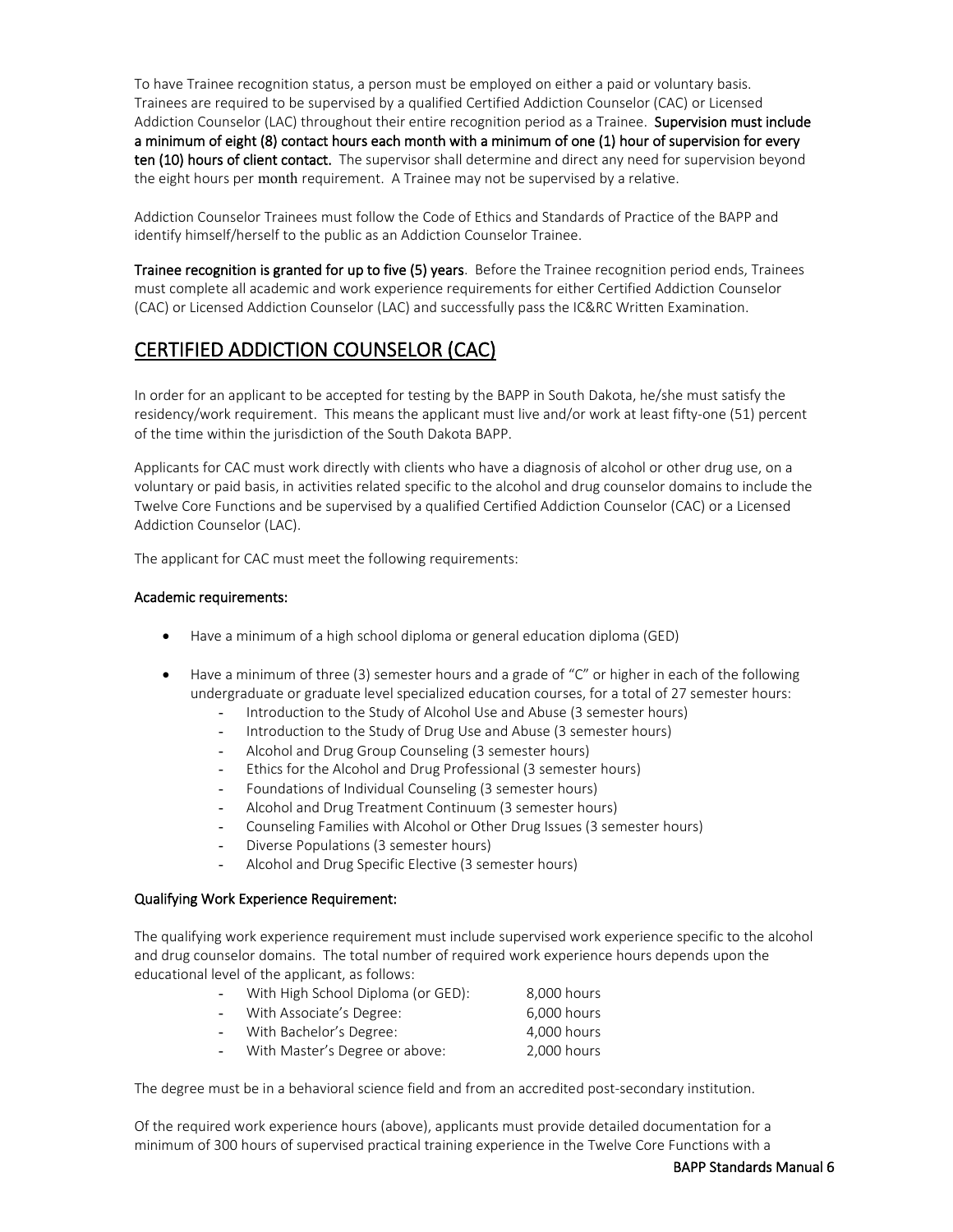minimum of ten (10) hours in each core function. (See Appendix A and B for the ADC Domains and the Twelve Core Functions.)

Certification: Must complete all academic and work experience requirements for Certified Addiction Counselor (CAC), apply for certification, and successfully pass IC&RC's Alcohol & Drug Counselor (ADC) Written Examination.

### <span id="page-8-0"></span>LICENSED ADDICTION COUNSELOR (LAC)

In order for an applicant to be accepted for testing by the BAPP in South Dakota, he/she must satisfy the residency/work requirement. This means the applicant must live and/or work at least fifty-one (51) percent of the time within the jurisdiction of the South Dakota BAPP.

Applicants for LAC must work directly with clients who have a diagnosis of alcohol or other drug use, on a voluntary or paid basis, in activities related specific to the alcohol and drug counselor domains to include the Twelve Core Functions and be supervised by a qualified Certified Addiction Counselor (CAC) or a Licensed Addiction Counselor (LAC).

The applicant for LAC must meet the following requirements:

#### Academic Requirements:

- Have a minimum of a Master's Degree in a behavioral science field from an accredited postsecondary institution.
- Have a minimum of three (3) semester hours and a grade of "C" or higher in each of the following specialized education courses, with a minimum of five courses at the graduate level, for a total of 21 semester hours:
	- Addiction Counseling Theories and Techniques (3 semester hours)
	- Psychopharmacology or Psychopathology (3 semester hours)
	- Legal, Ethical and Professional Standards (3 semester hours)
	- Case Management and Assessment of Co-Occurring Disorders (3 semester hours)
	- Treatment Planning (3 semester hours)
	- Clinical Supervision (3 semester hours)
	- Multicultural Competency (3 semester hours)

#### Qualifying Work Experience Requirement:

The qualifying work experience requirement must include a minimum of 2,000 hours of supervised work experience specific to the alcohol and drug counselor domains. Of the 2,000 required hours, applicants must provide detailed documentation for a minimum of 300 hours of supervised practical training experience in the Twelve Core Functions with a minimum of ten (10) hours in each core function. (See Appendix A and B for the ADC Domains and the Twelve Core Functions.)

Licensure: Must complete all academic and work experience requirements for Licensed Addiction Counselor (LAC), apply for licensure, and successfully pass the IC&RC Written Examination.

#### <span id="page-8-1"></span>PREVENTION SPECIALIST TRAINEE (PST)

Prevention Specialist Trainee recognition is available to persons with a minimum of a Bachelor's degree from an accredited post-secondary institution who are working in the prevention field.

Applicants must have a current place of employment where it is possible to gain the necessary experience and supervision. The experience must be in activities related specific to the Prevention Specialist Domains. Formal education and unsupervised work experience after Trainee recognition is granted may not be substituted for the experience requirements. All experience must be documented and verifiable.

Work completed in agencies accredited or recognized through statute by the Division of Behavioral Health or under the control and auspices of an equivalent accrediting or sponsoring body is considered work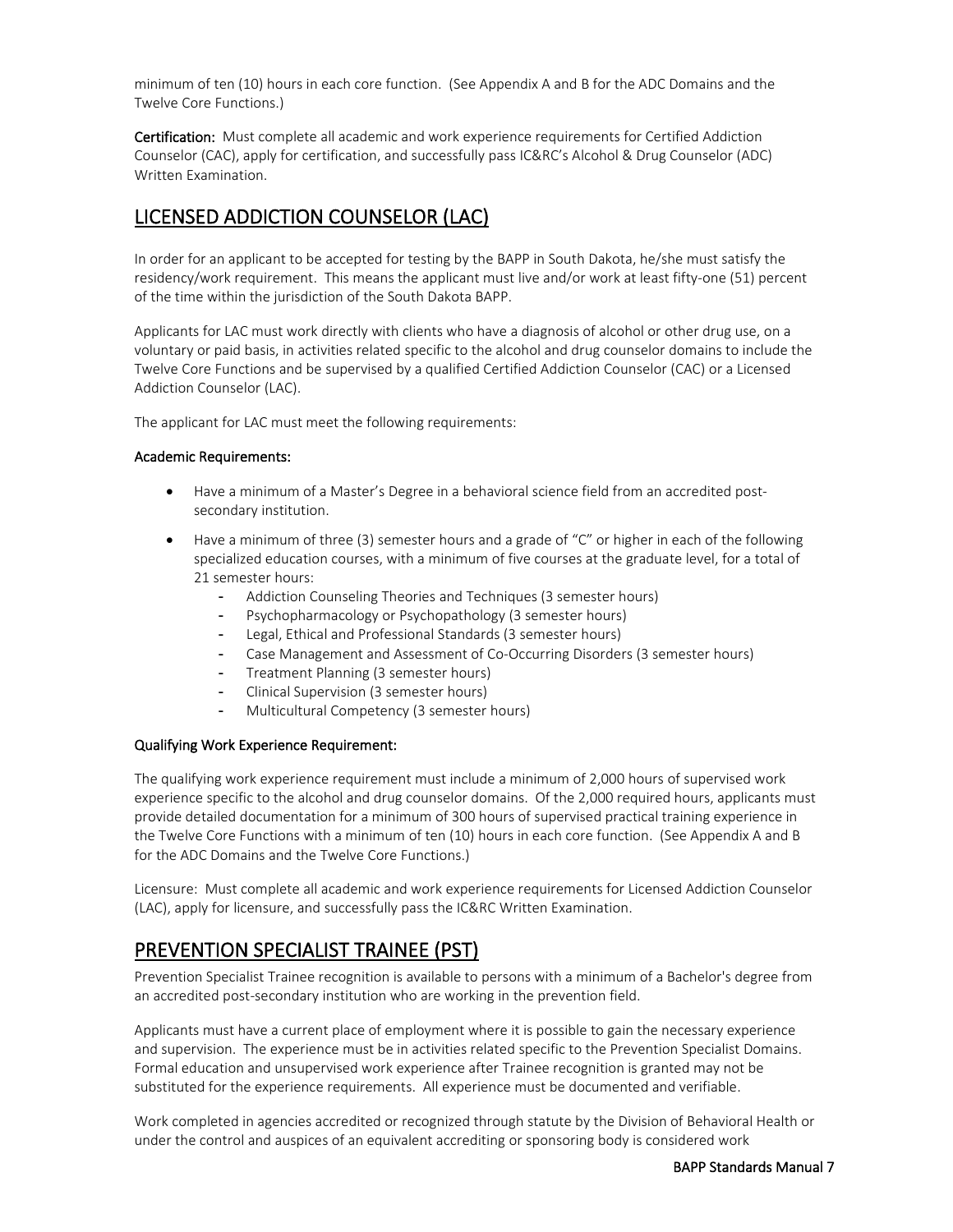experience meeting the requirements of the BAPP. Any applicant employed at an agency not meeting these requirements, is responsible for submitting documentation to the BAPP, providing proof that the agency is an acceptable work place; and, that they are not practicing independently. The burden of proof that an agency is an acceptable work place for meeting the work experience requirement, lies with the applicant.

To have Prevention Trainee recognition status, a person must be employed on either a paid or voluntary basis. Trainees are required to be supervised by a qualified Certified Prevention Specialist, unless due to unavailability, may be supervised by a Certified Addiction Counselor (CAC) or a Licensed Addiction Counselor (LAC) throughout their entire recognition period as a Trainee. Supervision must include a minimum of eight (8) contact hours each month. The supervisor shall determine and direct any need for supervision beyond the eight hours per month requirement. A Trainee may not be supervised by a relative.

Prevention Specialist Trainees must follow the Code of Ethics and Standards of Practice of the BAPP and the Professional Code of Ethical Conduct for Prevention Specialists and identify himself/herself to the public as a Prevention Specialist Trainee.

Trainee recognition is granted for up to five (5) years. Before the Trainee recognition period ends, Trainees must complete all academic and work experience requirements for Certified Prevention Specialist and successfully pass IC&RC's Prevention Specialist (PS) Written Examination.

### <span id="page-9-0"></span>CERTIFIED PREVENTION SPECIALIST (CPS)

In order for an applicant to be accepted for testing by the BAPP in South Dakota, he/she must satisfy the residency/work requirement. This means the applicant must live and/or work at least fifty-one (51) percent of the time within the jurisdiction of the South Dakota BAPP.

Applicants for CPS must work on a voluntary or paid basis in activities related specific to the Prevention Specialist Domains under supervision by a qualified Certified Prevention Specialist (CPS), unless due to unavailability, may be supervised by a qualified Certified Addiction Counselor (CAC) or a Licensed Addiction Counselor (LAC).

The applicant for CPS must meet the following requirements:

#### Academic Requirements:

- Have a minimum of a Bachelor's Degree from an accredited post-secondary institution.
- Have a minimum of three (3) semester hours and a grade of "C" or higher in each of the following undergraduate or graduate level specialized education courses, for a total of fifteen (15) semester hours:
	- Introduction to the Study of Alcohol Use and Abuse (3 semester hours)
	- Introduction to the Study of Drug Use and Abuse (3 semester hours)
	- Foundations of Alcohol and Other Drug Prevention (or workshop equivalent as approved by the Board\*) (3 semester hours)
	- Theory and Practice of Alcohol and Drug Prevention (3 semester hours)
	- Ethics for the Alcohol and Drug Professional (3 semester hours) *(Must include six (6) contact hours of ethics specific to prevention)*

\*Intensive Education Workshop and/or Training that has been pre-approved by the BAPP may fulfill the requirement for the Foundations of Alcohol and Other Drug Prevention course at the discretion of the Board. A three (3) semester hour course is the equivalent of 45 contact hours. The workshop or training must be for three (3) semester hours and must appear on a transcript from an accredited post-secondary institution.

#### Qualifying Work Experience Requirement:

The qualifying work experience requirement must include a minimum of 2,000 hours of supervised work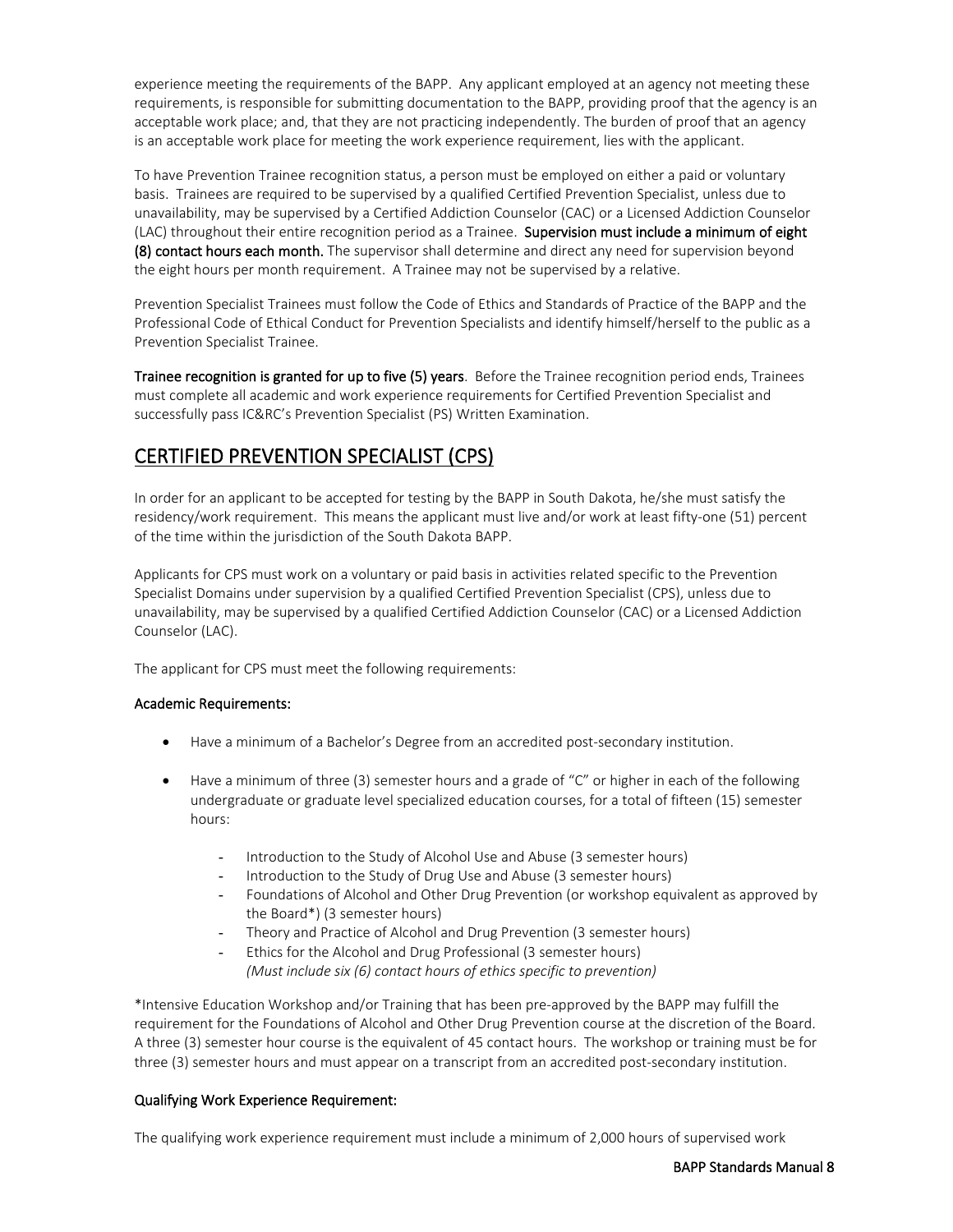experience specific to the Prevention Specialist Domains. Of the required work experience hours, applicants must provide detailed documentation for a minimum of 750 hours of supervised practical training experience in the Prevention Specialist Domains with a minimum of fifty (50) hours in each domain. (See Appendix C for the Prevention Specialist Domains.)

Certification: Must complete all academic and work experience requirements for Certified Prevention Specialist (CPS), apply for certification, and successfully pass IC&RC's Prevention Specialist (PS) Written Examination.

### <span id="page-10-0"></span>INDEPENDENT PRACTICE

"Independent practice of addiction counseling" means a person who is a Licensed Addiction Counselor (LAC), as recognized by the South Dakota Board of Addiction and Prevention Professionals, who has established their own business entity and provides, for compensation, counseling-related services to an individual, group, organization, corporation, institution, or the general public.

In order for a practitioner to qualify as a private independent addiction counselor, the practitioner must meet the following requirements:

- Hold an active Licensed Addiction Counselor (LAC) credential with the Board.
- Have completed a minimum of two years full-time or 4,000 hours of qualifying supervised work experience in the field of addiction counseling. The work experience must be accrued after initial certification or licensure.

The requirements do not apply to people engaged in independent practice prior to April 1, 2014.

Trainees are not permitted to practice independently.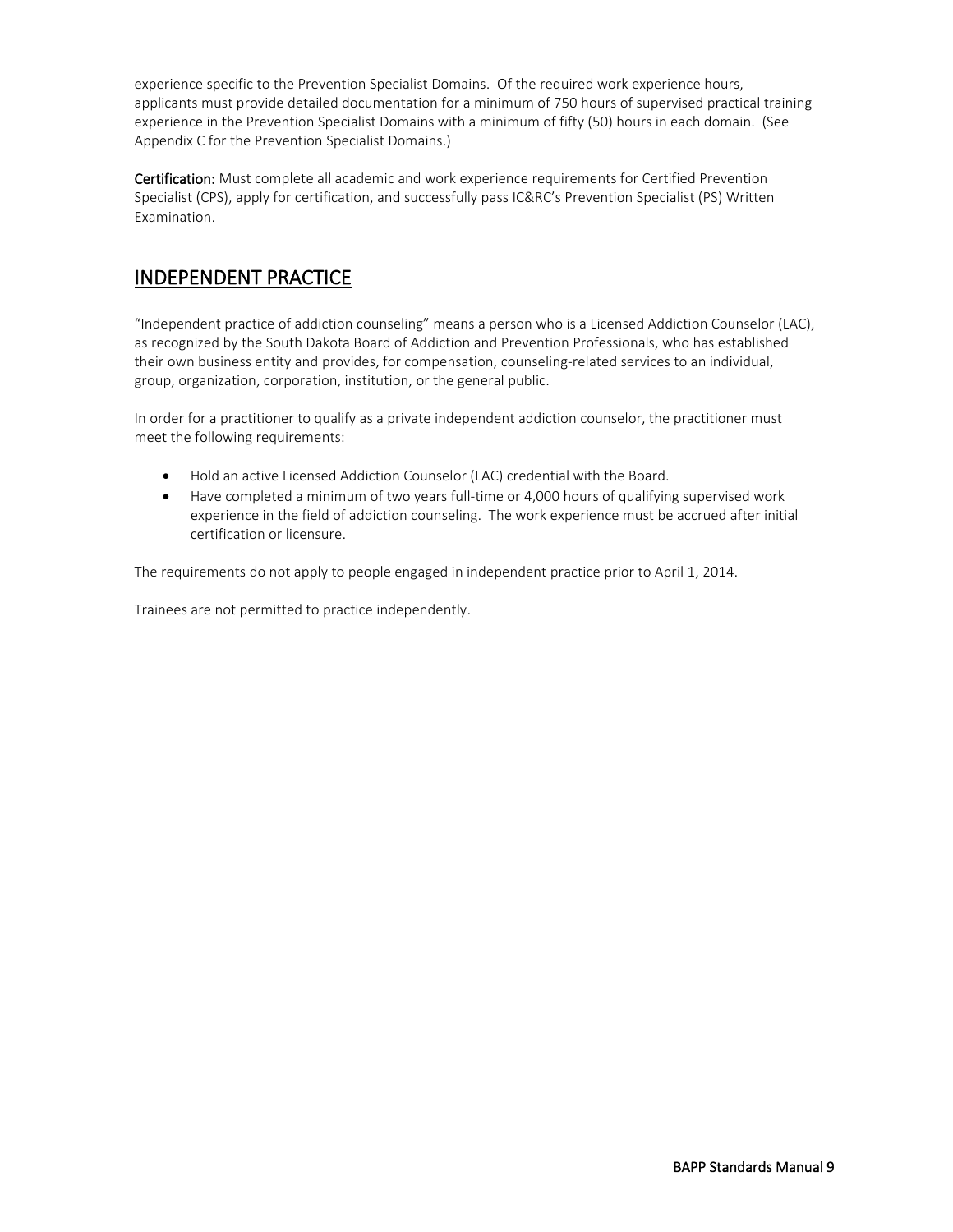### <span id="page-11-0"></span>CHAPTER 3 - TRAINEE APPLICATON PROCESS

An application for Trainee recognition can be requested from the BAPP Administrative Office by submitting a request in writing and paying the application fee; or, by downloading the application from the BAPP website at no cost.

An application can be denied if the applicant fails to provide accurate and complete responses to the Board's questions and requests for information in the application process. Using copies of previously submitted application materials or forms is not acceptable.

#### The Board issues certificates annually that are intended for public display either in the Trainee's office or in a place designated by the agency.

### <span id="page-11-1"></span>ADDICTION COUNSELOR TRAINEE RECOGNITION APPLICATION

A completed application for Addiction Counselor Trainee (ACT) recognition must include the following:

- (1) Address / Employment information,
- (2) Education and Academic Data Form,
- (3) Verification of education to include transcripts from an accredited high school or post-secondary institution, or general education diploma (GED).
- (4) Supervisor's signed Clinical Supervisor Code of Ethics form,
- (5) Trainee's signed Authorization and Release of Information form that includes a statement of nonfelony or completion of felony sentencing requirements,
- (6) Trainee's signed Professional Code of Ethics form, and
- (7) Payment of the required fee.

ACT Trainee recognition is granted for up to five (5) years. Trainees must be supervised by a qualified Certified Addiction Counselor (CAC) or Licensed Addiction Counselor (LAC) throughout the entire recognition period. Before the Trainee recognition period ends, Trainees must complete all academic and work experience requirements for either Certified Addiction Counselor (CAC) or Licensed Addiction Counselor (LAC) and successfully pass the IC&RC Written Examination.

### <span id="page-11-2"></span>PREVENTION SPECIALIST TRAINEE RECOGNITION APPLICATION

A completed application for Prevention Specialist Trainee (PST) recognition must include the following:

- (1) Address / Employment Information,
- (2) Education and Academic Data Form,
- (3) Verification of education to include transcripts from an accredited post-secondary institution showing evidence of a bachelor's degree,
- (4) Supervisor's signed Clinical Supervisor Code of Ethics form,
- (5) Trainee's signed Authorization and Release of Information form that includes a statement of nonfelony or completion of felony sentencing requirements,
- (6) Trainee's signed Professional Code of Ethics form,
- (7) Trainee's signed Professional Code of Ethical Conduct for Prevention Specialists form, and
- (8) Payment of the required fee.

PST Trainee recognition is granted for up to five (5) years. Trainees must be supervised by a qualified Certified Prevention Specialist (CPS), unless due to unavailability, may be supervised by a Certified Addiction Counselor (CAC), or a Licensed Addiction Counselor (LAC) throughout the entire recognition period. Before the Trainee recognition period ends, Trainees must complete all academic and work experience requirements for Certified Prevention Specialist and successfully pass the IC&RC Written Examination.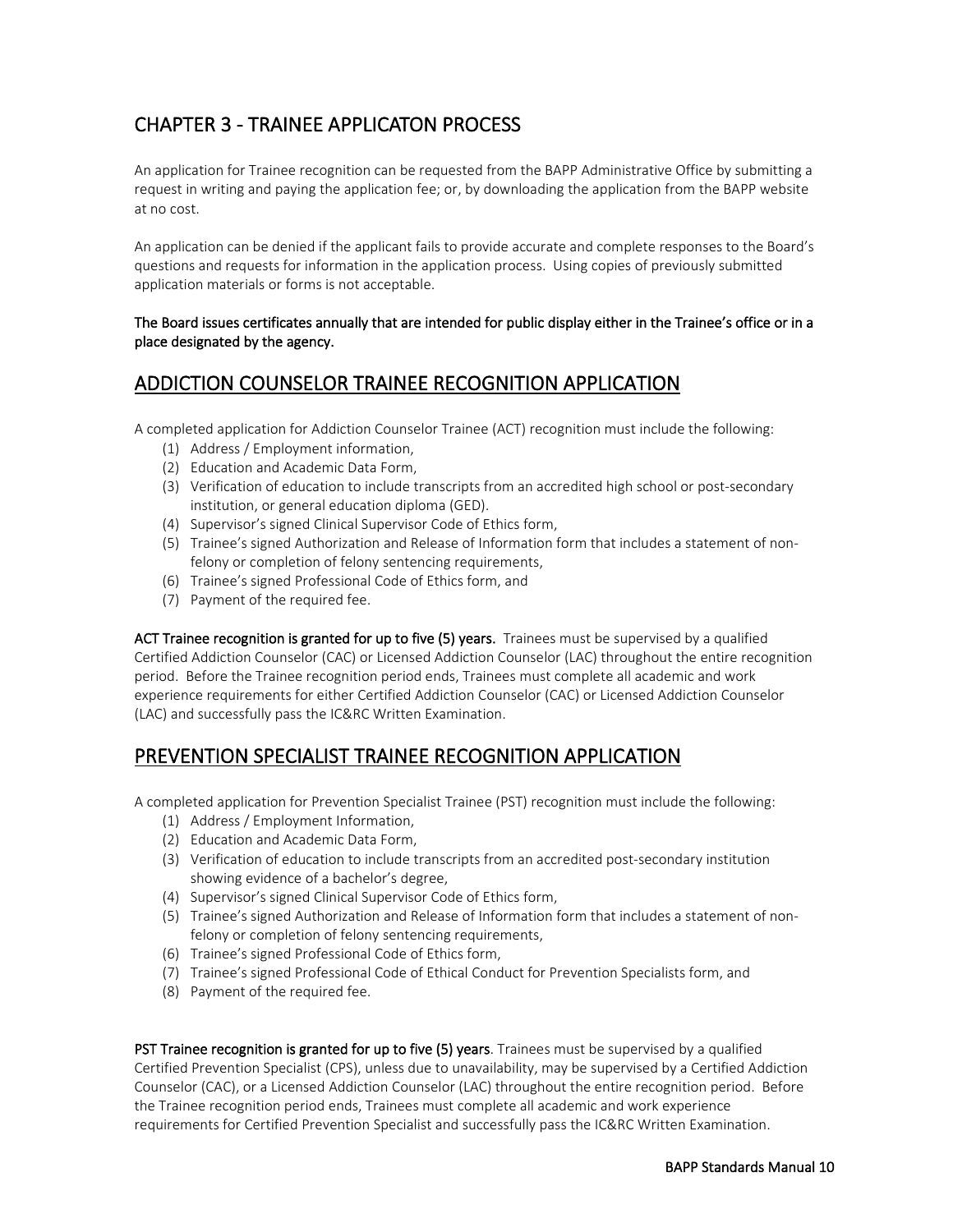### <span id="page-12-0"></span>CHAPTER 4 - SUPERVISION

#### <span id="page-12-1"></span>SUPERVISION OF ADDICTION PROFESSIONALS

#### PROFESSIONAL RESPONSIBILITY

To qualify as a clinical supervisor the professional shall be a Certified Addiction Counselor (CAC) or a Licensed Addiction Counselor (LAC), in good standing, on active or retirement status, as defined and set forth in this Standards Manual.

Clinical supervisors should be proficient and competent in the following skills and knowledge:

Administrative: The planning, organizing, coordinating, and delegation of tasks related to the organization's clinical functions. This includes selecting and assigning staff and treatment planning and case management.

Evaluative: The ability to assess the addiction professional's skills, experience with and knowledge of the addiction field, social and behavioral sciences, and 12 step philosophy; to clarify performance standards, negotiate objectives for learning, and utilize sanctions properly in order to determine the counselor's strengths and weaknesses.

Professional Development: Promote a career development process through the use of mutual planning and assessment, promotion of professional and personal growth and self-awareness.

The clinical supervisor's primary focus is skill development and teaching professionals and/or Trainees how to provide quality addiction services. The supervisor focuses on the practical issues of the client-counselor relationship, on how to identify and remediate transference and counter-transference issues, on inter- and intra-personal problems, on treatment, and other related areas germane to the employing agency and to the field.

Clinical supervisors should actively participate in professional organizations to model and encourage professional involvement. Clinical supervisors should promote, maintain, and safeguard the best interests of the client and the supervisee by adhering to established codes of ethics in order to encourage high standards of conduct. Clinical supervisors should pursue their own personal and professional educational opportunities and activities in order to further their own competence and effectiveness.

Clinical supervisors should strive to maintain or improve personal, physical, and mental health by participating in activities that promote professional effectiveness.

Clinical supervisors should be adept at recognizing the uniqueness of the individual addiction professional by gaining knowledge about personalities, cultures, life-styles, personal feelings, and other factors in order to influence the professional in the process of his/her development.

Clinical supervisors should subscribe and uphold the federal, state, local, and agency rules and regulations and other legal and liability guidelines regarding the addiction treatment field by following appropriate procedures in order to protect consumer's rights; recommending new policies and procedures when appropriate.

Clinical supervisors must comply with any applicable Board adopted code of ethics for the position being supervised and with the code of ethics pertaining to the supervisor's own position.

#### SUPERVISION RESPONSIBILITY

Clinical Supervision is defined as an aspect of staff development dealing with the clinical skills and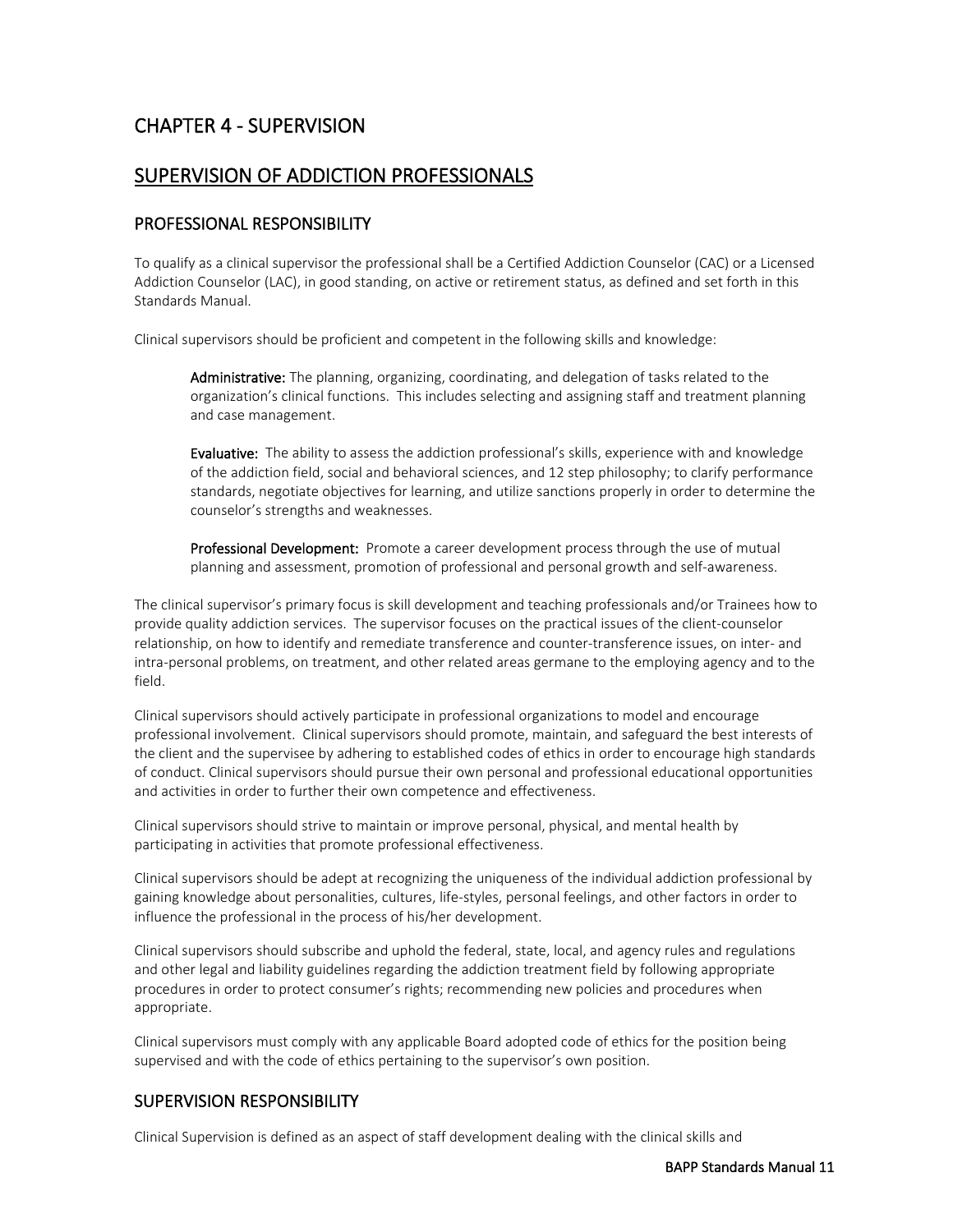competencies of each staff member. Supervision must include a minimum of eight (8) contact hours each month. A minimum of one hour of supervision for every ten hours of client contact is required. The

methods that may be used are intensive case review and discussion utilizing direct observation of a practitioner in action via videotape, direct live observation of sessions, co-counseling, process recordings, simulations, role playing; direct or indirect observation of clinical practice via case presentations, verbatim case reviews, quality care reviews, and other methods consistent with providing supervisory service. Supervision must be face-to-face whenever possible. Not more than fifty (50) percent of the required hours may be by email, internet, video-conferencing, audio-conferencing, or teleconferencing.

Clinical supervision is a unique and identifiable educational procedure that enables the addiction professional to integrate theoretical information, practiced skills and self-knowledge into a personalized, effective counseling style. Clinical supervision should not be confused with therapy, case management, and in-service training.

Clinical supervisors should be engaged in the practice of his/her profession that assures a high level of professional competency and should be qualified to supervise, which assumes the abilities to teach, communicate, and support those receiving supervision.

Clinical supervision responsibilities should be clearly defined by the agency so that the practitioner is not overwhelmed by excessive and vague tasks. This allows the practitioner and clinical supervisor to negotiate a "contract for learning within the practitioner's duties that sets clear learning objectives and limits to the clinical supervision." Clinical supervision requires that the roles of clinical supervisor and practitioner be appropriate to their professional identity. This means the clinical supervisor's level of professional competency should be greater than that of the practitioner, giving him/her a role model and a level of competency for which to strive.

Clinical supervisors are required to review and guide the Trainee in the certification or licensure process. Clinical supervisors must also be cognizant of the certification/licensure standards to ensure proper supervision and guidance in the certification/licensure process. Supervisors shall engage in interactive supervision to the extent that at the time a Trainee applies for certification or licensure, the supervisor will have sufficiently addressed deficits (if present) so that a minimally acceptable level of performance in the alcohol and drug counselor domains and the Twelve Core Functions, is verified. If a Trainee has not attained a minimally acceptable level of performance in all domain and core function areas, the supervisor should not recommend certification or licensure. Failure of the Trainee to progress in a timely fashion may result in the inability to become certified or licensed at the end of the Trainee recognition period. Any mark below the minimally acceptable level on the 'Supervisor Evaluation and Recommendation' form in the application may result in a Trainee being denied the opportunity to take the IC&RC Written Examination.

Supervisors will be required to document completion of experience and supervision for those under his/her supervision. Clinical supervisors will be required to sign the 'Supervised Practical Training Hours' form for the 300 hours of supervised practical training, as well as submit a 'Supervisor Evaluation and Recommendation' form at the end of the Trainee's recognition period. All experience must be documented and verifiable. After a Trainee achieves 300 hours of supervised practical training experience within the Twelve Core Functions, the requirement for ongoing supervision remains throughout the entire Trainee recognition period.

Clinical supervisors shall ensure that each supervisee is familiar with all applicable ethical standards adopted by the Board.

Trainees are required to be supervised by a CAC or LAC throughout the entire time period they have Trainee status. If a Trainee fails the IC&RC Written Examination, supervision must continue while the person remains in the Trainee recognition status.

Supervision must include a minimum of eight contact hours each month. A minimum of one hour of supervision for every ten hours of client contact is required. The supervisor shall determine and direct any need for further supervision beyond the eight hours per month requirement. Supervision must include a combination of the following although it is not restricted to just the following:

1. Case Staffing;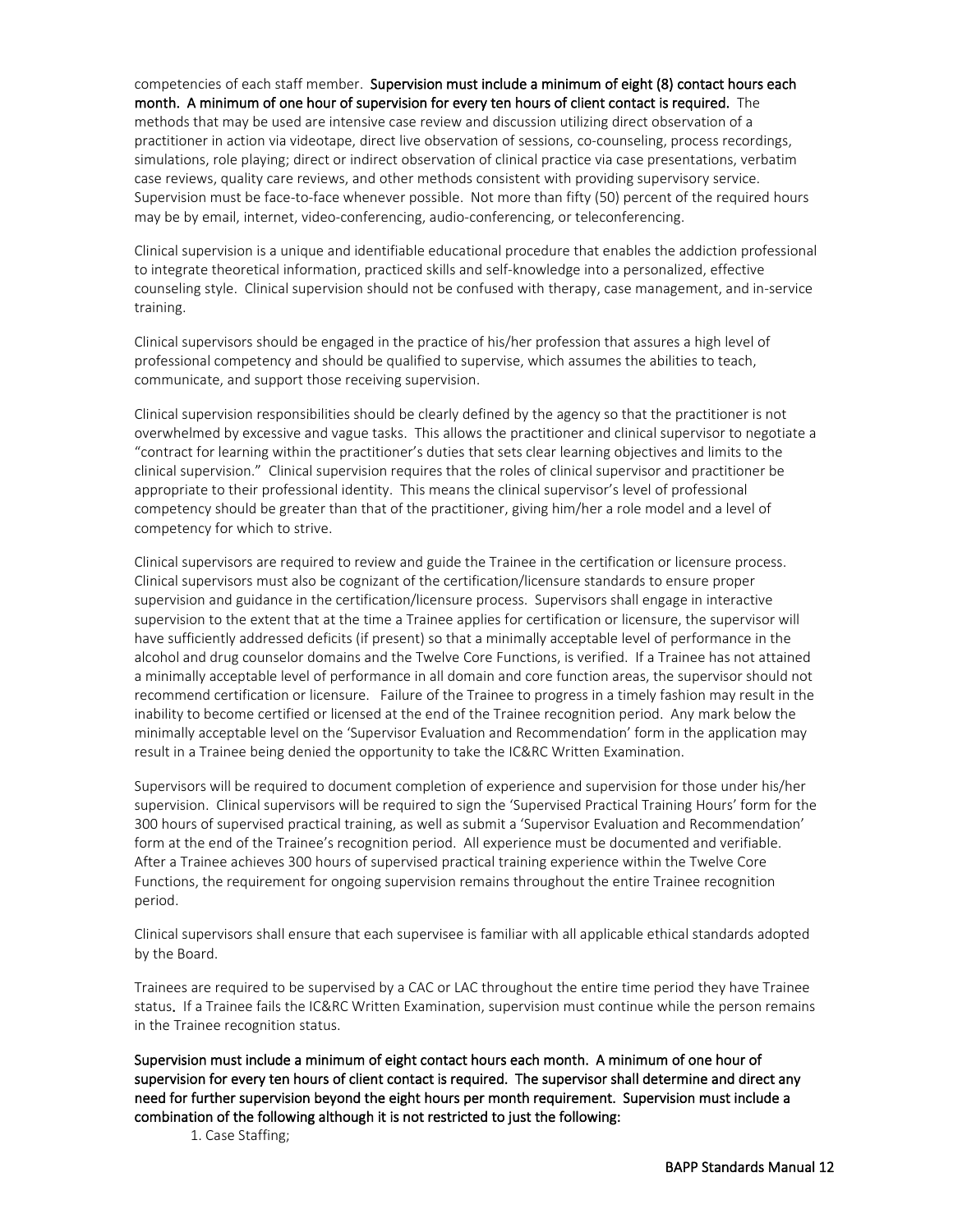- 2. Individual Case Supervision;
- 3. General Clinical Supervision;
- 4. Consultation, to include other clinical professionals.

Formal education and unsupervised experience may NOT be substituted for the work experience requirements.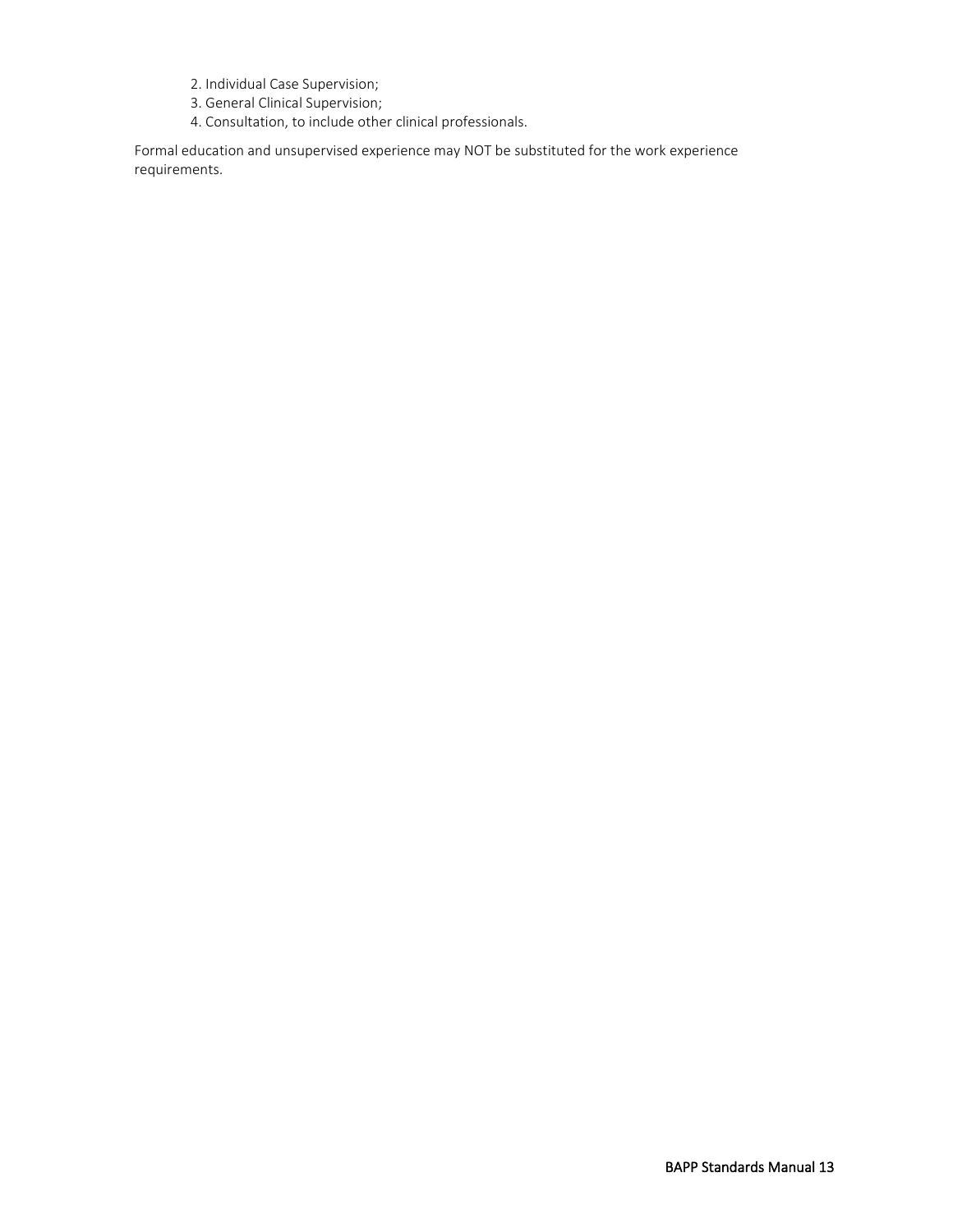### <span id="page-15-0"></span>SUPERVISION OF PREVENTION PROFESSIONALS

#### PROFESSIONAL RESPONSIBILITY

To qualify as a supervisor the professional shall be a Certified Prevention Specialists (CPS), in good standing, on active or retirement status, as defined and set forth in this Standards Manual. If a CPS is unavailable, the supervisor may be a Certified Addiction Counselor (CAC) or a Licensed Addiction Counselor (LAC), in good standing, on active or retirement status, as defined and set forth in this Standards Manual.

Prevention supervisors should be proficient and competent in the following skills and knowledge:

Administrative: The planning, organizing, coordinating and delegation of tasks related to the organization's provision of prevention services.

Evaluative: The ability to assess the prevention professional's skills, experience with and knowledge of each of the six IC&RC Prevention Specialist Domains.

Professional Development: Promote a career development process through the use of mutual planning and assessment, promotion of professional and personal growth and self-awareness.

The supervisor's primary focus is skill development and teaching professionals and/or Trainees how to provide quality prevention services. The supervisor focuses on the issues including but not limited to implementation and utilization of needs assessments, community mobilization techniques, provision of educational services and alternative activities, policy development and other environmental strategies, the provision of technical assistance to individuals and communities and the evaluation of all such strategies.

Supervisors should actively participate in professional organizations to model and encourage professional involvement. Supervisors should promote, maintain, and safeguard the best interests of the target populations and the supervisee by adhering to established codes of ethics in order to encourage high standards of conduct. Supervisors should pursue their own personal and professional educational opportunities and activities in order to further their own competence and effectiveness.

Supervisors should strive to maintain or improve personal, physical, and mental health by participating in activities that promote professional effectiveness.

Supervisors should be adept at recognizing the uniqueness of the individual prevention professional by gaining knowledge about personalities, cultures, life-styles, personal feelings, and other factors in order to influence the professional in the process of his/her development.

Supervisors should subscribe and uphold the federal, state, local, and agency rules and regulations and other legal and liability guidelines regarding the prevention field by following appropriate procedures in order to protect consumer's rights; recommending new policies and procedures when appropriate.

Supervisors must comply with any applicable Board adopted code of ethics for the position being supervised and with the code of ethics pertaining to the supervisor's own position.

#### SUPERVISION RESPONSIBILITY

Supervision is defined as an aspect of staff development dealing with the development of the skills and competencies of each staff member. Supervision must include a minimum of eight (8) contact hours each month. Supervision must be face-to-face whenever possible. Not more than fifty (50) percent of the required hours may be by email, internet, video-conferencing, audio-conferencing, or teleconferencing.

Supervision is a unique and identifiable educational procedure that enables the prevention professional to integrate theoretical information, practiced skills and self-knowledge into a personalized, effective style.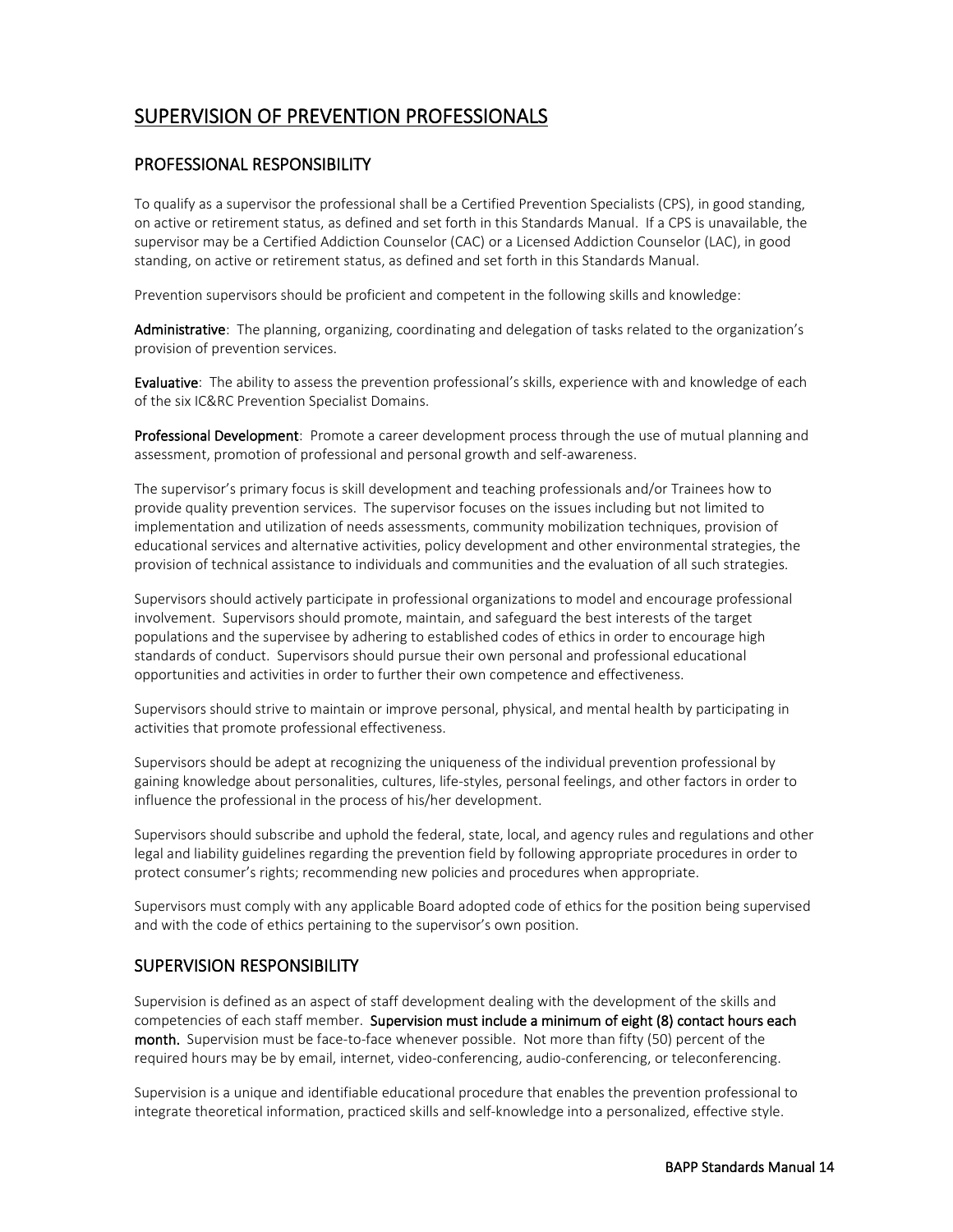Supervisors should be engaged in the practice of his/her profession that assures a high level of professional competency and should be qualified to supervise, which assumes the abilities to teach, communicate, and support those receiving supervision.

Supervision responsibilities should be clearly defined by the agency so that the practitioner is not overwhelmed by excessive and vague tasks. This allows the practitioner and the supervisor to negotiate a "contract for learning within the practitioner's duties that sets clear learning objectives and limits to the supervision." Supervision requires that the roles of supervisor and practitioner be appropriate to their professional identity. This means the supervisor's level of professional competency should be greater than that of the practitioner, giving him/her a role model and a level of competency for which to strive.

Supervisors are required to review and guide the Prevention Specialist Trainee in the certification process. Supervisors must also be cognizant of the certification standards to ensure proper supervision and guidance in the certification process. Supervisors shall engage in interactive supervision to the extent that at the time a Prevention Specialist Trainee applies for certification the supervisor will have sufficiently addressed deficits (if present) so that a minimally acceptable level of performance in each of the Prevention Specialist Domain areas is verified. If a Trainee has not attained a minimally acceptable level of performance in all Prevention Specialist Domain areas, the supervisor should not recommend certification. Failure of the Trainee to progress in a timely fashion may result in the inability to become certified at the end of the Trainee recognition period. Any mark below a minimally acceptable level on the 'Supervisor Evaluation and Recommendation' form in the certification application may result in a Trainee being denied the opportunity to take the IC&RC Written Examination.

Supervisors will be required to document completion of experience and supervision for those under his/her supervision. Supervisors will be required to sign the 'Supervised Practical Training Hours' form for the 750 hours of supervised practical training, as well as submit a 'Supervisor Evaluation and Recommendation' form at the end of the Trainee's recognition period. All experience must be documented and verifiable. After a Trainee achieves 750 hours of supervised practical training experience within the Prevention Specialist Domains, the requirement for ongoing supervision remains throughout the entire Trainee recognition period.

Supervisors shall ensure that each supervisee is familiar with all applicable ethical standards adopted by the Board.

Trainees are required to be supervised by a CPS, unless due to unavailability, they may be supervised by a CAC or LAC throughout the entire time period they have Trainee status. If a Trainee fails the IC&RC Written Examination, supervision must continue while the person remains in the Trainee recognition status.

#### Supervision must include a minimum of eight contact hours each month. The supervisor shall determine and direct any need for further supervision beyond the eight hours per month requirement.

Formal education and unsupervised experience may NOT be substituted for the work experience requirements.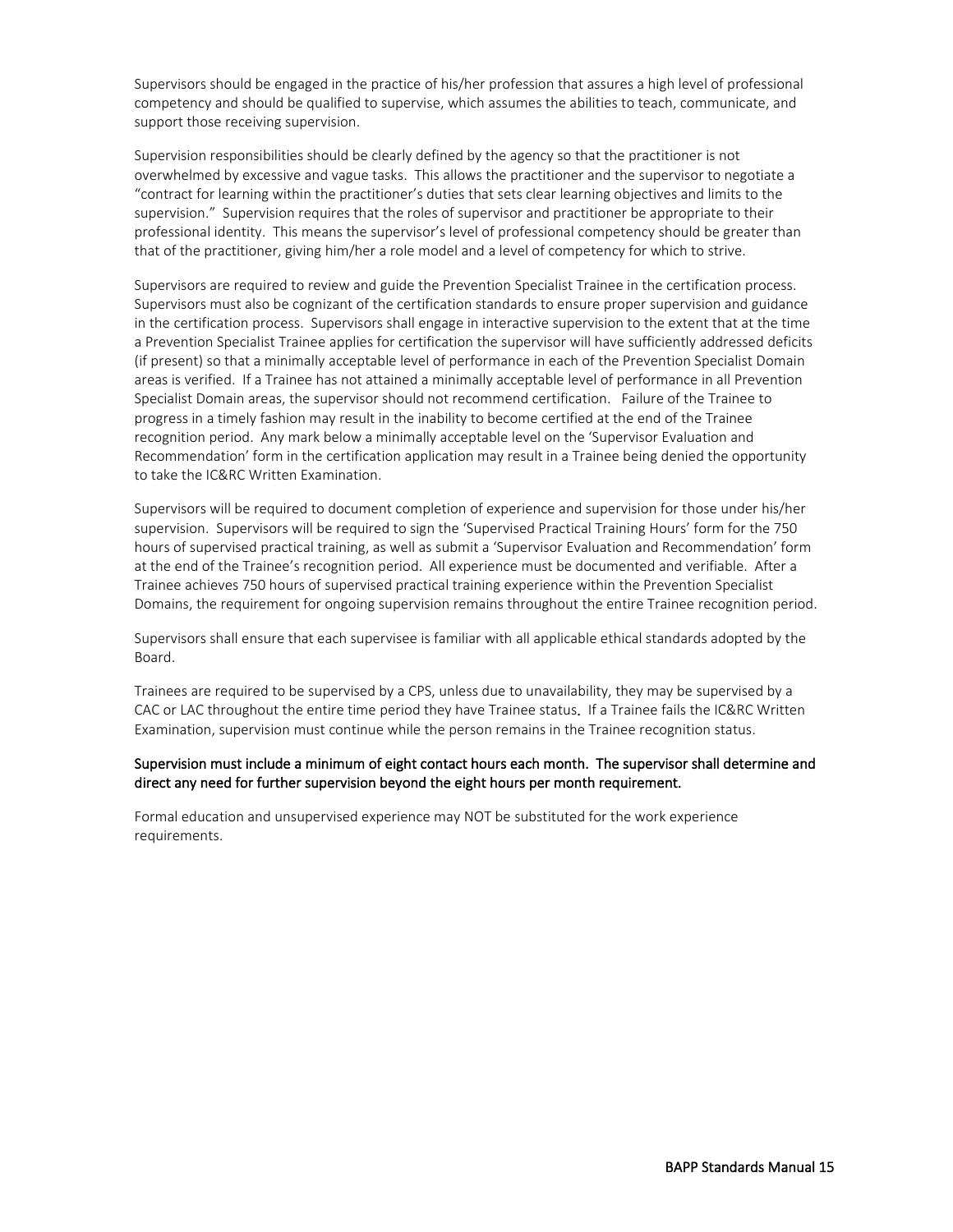### <span id="page-17-0"></span>CHAPTER 5 - CERTIFICATION OR LICENSURE APPLICATION PROCESS

Certification is granted for Addiction Counselors and Prevention Specialist; and, licensure is granted for Addiction Counselors. Certification or licensure is granted on a date following the completion of the application process and successfully passing the IC&RC Written Examination. Certification or licensure is then renewed annually in the practitioner's birth month.

An application can be denied if the applicant fails to provide accurate and complete responses to the Board's questions and requests for information in the application process.

Upon initial certification or licensure, the Board will issue a certificate/license for public display either in the professional's office or in a place designated by the agency. A displayable certificate will be issued annually following the practitioner's renewal.

#### <span id="page-17-1"></span>CERTIFICATION OR LICENSURE APPLICATION

Applicants can apply for certification or licensure when all the academic and work experience requirements are completed. An application packet can be requested from the BAPP Administrative Office by submitting a request in writing and paying the application fee; or, by downloading the application from the BAPP website at no cost. Applications can be submitted at any time throughout the year and are accepted on an ongoing basis.

The entire application must be completed and submitted to the Board. An applicant will not be approved to take the IC&RC Written Examination until all components of the application are received and the Portfolio Review Committee has reviewed and approved the completed application. (The Board retains partial applications for a maximum of two years.)

#### The application for Certified Addiction Counselor (CAC) or Licensed Addiction Counselor (LAC) must include the following:

- (1) Address / Employment Information,
- (2) Educational and Academic Data Form,
- (3) Verification of education to include official transcripts from all postsecondary institutions attended. For CAC, if no post-secondary institution was attended, then an official transcript from your high school or a General Education Diploma / GED, is required. (Transcripts need to be received directly from the high school or post-secondary institution(s). Student issued, faxed, or emailed transcripts are not accepted.)
- (4) Signed Authorization and Release of Information form that includes a statement of non-felony or completion of felony sentencing requirements,
- (5) Signed Professional Code of Ethics form,
- (6) Three professional recommendations,
- (7) Supervisor's Evaluation and Recommendation form with indication that applicant meets competencies in the functions specific to the alcohol and drug counselor domains to include the Twelve Core Functions,
- (8) Work History Documentation and Work Experience Verification forms,
- (9) Written job description for the current position held,
- (10) Documentation of three hundred (300) hours of supervised practical training in the Twelve Core Functions, with a minimum of ten (10) hours in each core function, and
- (11) Payment of the required Application and Testing fee.

#### The application for Certified Prevention Specialist (CPS) must include the following:

- (1) Address / Employment Information,
- (2) Educational and Academic Data Form,
- (3) Official transcripts from all postsecondary institutions attended. (Transcripts need to be received directly from the college/university; student issued, faxed, or emailed transcripts are not accepted.)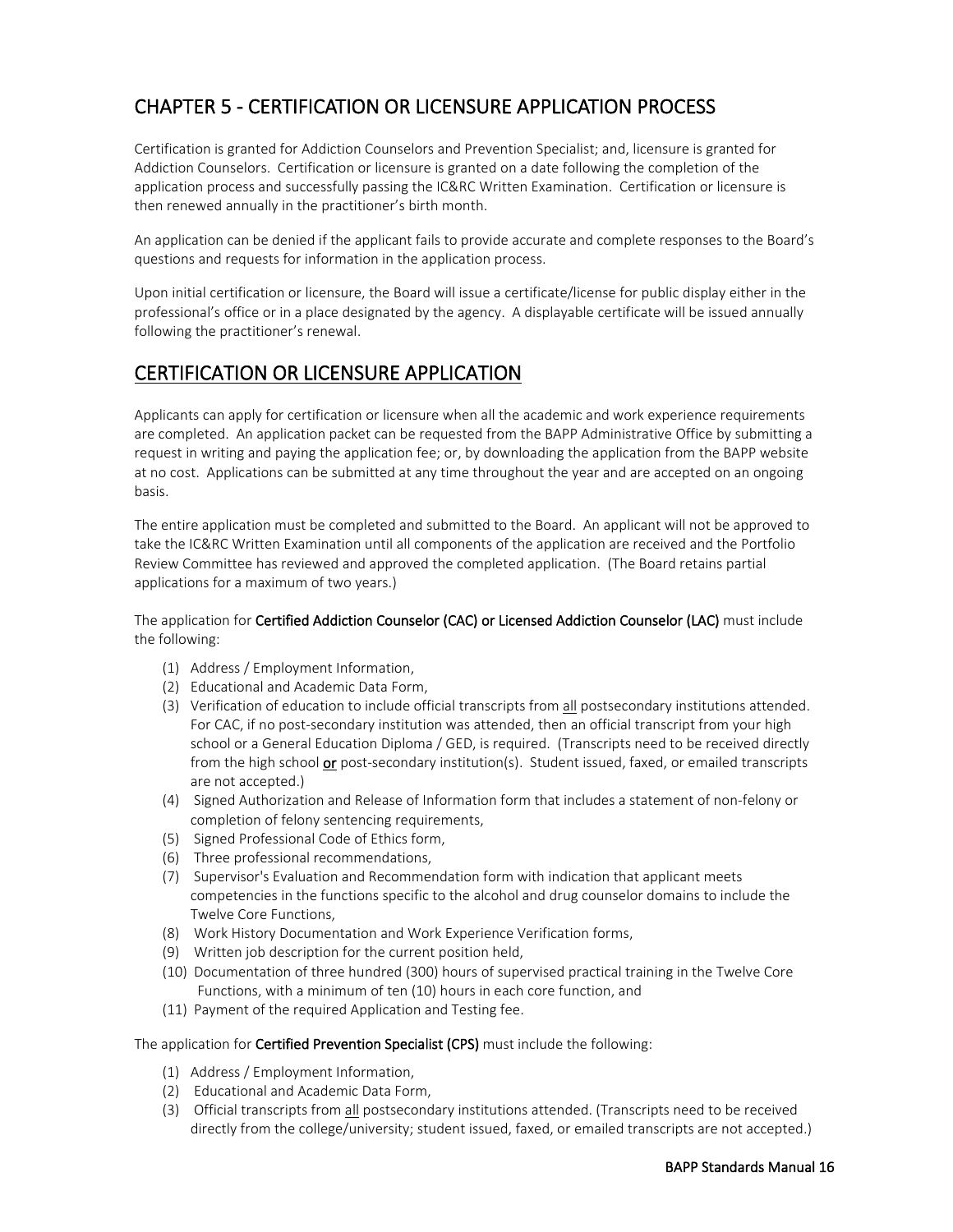- (4) Signed Authorization and Release of Information form that includes a statement of non-felony or completion of felony sentencing requirements,
- (5) Signed Professional Code of Ethics form,
- (6) Signed Professional Code of Ethical Conduct for Prevention Specialists form,
- (7) Three professional recommendations,
- (8) Supervisor's Evaluation and Recommendation form with indication that applicant meets competencies specific to the Prevention Specialist Domains,
- (9) Work History Documentation and Work Experience Verification forms,
- (10) Written job description for the current position held,
- (11) Documentation of seven hundred fifty (750) hours of supervised practical training in the Prevention Specialist Domains with a minimum of fifty (50) hours in each domain, and,
- (12) Payment of the required Application and Testing fee.

#### <span id="page-18-0"></span>WRITTEN EXAMINATION PROCESS

Upon receipt of the application for certification or licensure and payment of the fee, the BAPP administrative staff will send a checklist to the applicant indicating any items missing within the applicant's portfolio or any deficient items that have not met the standards. Using copies of previously submitted application materials or forms is not acceptable. The burden of proof for all requirements rests with the applicant. The Board and/or administrative staff are not responsible for gathering information to determine the qualifications or appropriateness of any applicant.

The Board reviews completed application portfolios for approval or denial. At the time of review Board action can be taken to either deny the application or approve the application and accept the candidate for testing. The Board will take into consideration the recommendation provided by the applicant's supervisor when making its decision for approval or denial.

Applicants will be notified in writing of the approval or denial of their application within 30 days of the review.

Applicants approved for testing will be pre-registered for testing by the BAPP administrative staff. The BAPP utilizes Computer Based Testing (CBT). Once pre-registered for the examination, applicants will have the opportunity to schedule their own test site, date, and time for the examination, within the scheduled twoweek testing period.

Registration is done on-line by the applicant. When successfully registered for the exam, the testing company will issue an 'Admission Letter'. This letter will give the applicant all the necessary information needed for the day of the testing.

Note: Applicants requesting special accommodations should coordinate with the BAPP Administrative Office. Special accommodation requests need to be submitted 60 days prior to the examination date. Requests need to be accompanied by a health-care provider's documentation of the condition requiring accommodations, which accommodations are recommended, and the applicant's request for the accommodation. Submitted documentation must follow ADA guidelines in that psychological or psychiatric evaluations must have been conducted within the last three years. All medical/physical conditions require documentation of the treating physician's examination conducted within the previous three months.

On testing day, the applicant must present the 'ADMISSION LETTER' and a 'VALID PHOTO ID WITH SIGNATURE' in order to be admitted to the examination. Failure to do so will result in not being allowed to test and any fees paid will be forfeited. Applicants are required to arrive on time for the examination. Applicants who arrive late will not be permitted to test.

After completion of the exam, applicants will receive preliminary scores. These are not official scores. The official scores will be sent to the applicant from the BAPP Administrative Office within thirty (30) days of the Board's receipt of the test results. Policy prohibits providing examination results over the telephone. The passing score is determined by IC&RC.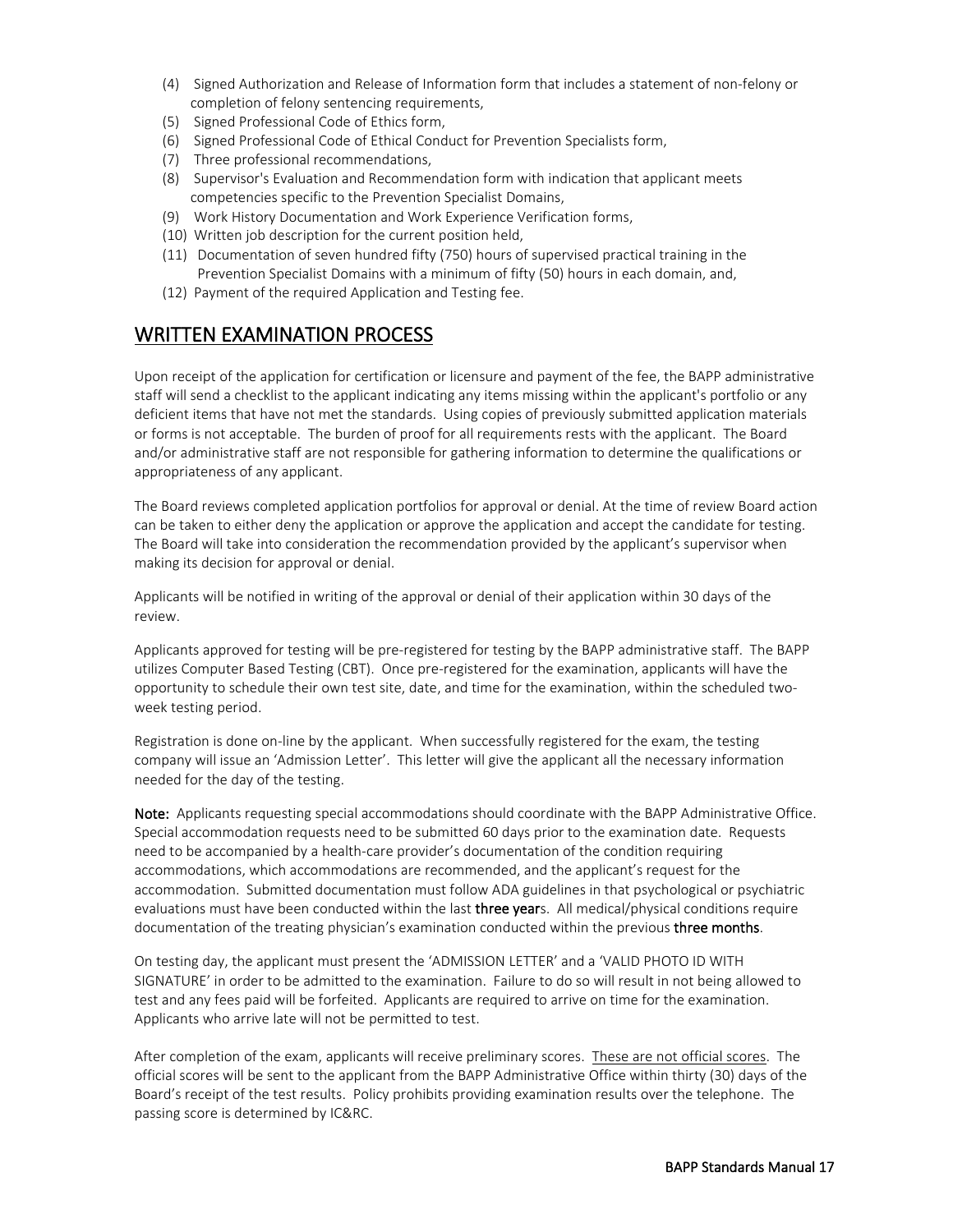### <span id="page-19-0"></span>RETESTING

An applicant who fails the IC&RC Written Examination may retest. Applicants are required to submit a letter of intent to retest and pay the re-testing fee. The letter and fee must be received by the Board in order to be considered for testing at the next available opportunity. IC&RC requires 90 days between testing dates. The applicant may retest two times.

An applicant who has not successfully passed the examination within three consecutive testing cycles will be required to complete all requirements under the **current** provisions for either certification or licensure; complete fifteen (15) hours of continuing professional training, focusing on the area(s) he/she received the lowest performance/score(s) on the written examination; complete an application for certification or licensure; pay the required fees; and, successfully complete the examination process.

#### <span id="page-19-1"></span>STATUS UPGRADE

A Certified Addiction Counselor (CAC), in active and good standing, who wishes to upgrade to a Licensed Addiction Counselor (LAC) will need to complete the academic and work experience requirements for LAC.

Upon completion of the academic and work experience requirements for LAC, the Certified Addiction Counselor may apply for an upgrade in status by submitting an 'Application for Upgrade'; documenting the supervised work experience requirements; submitting official transcripts documenting the completion of the course requirements for the upgrade; and, paying the required application fee.

An upgrade application packet can be requested from the BAPP Administrative Office by submitting a request in writing and paying the application fee; or, by downloading the application from the BAPP website at no cost.

An application can be denied if the applicant fails to provide accurate and complete responses to the Board's questions and requests for information in the application process.

A completed application for status upgrade must include the following:

- (1) Address / Employment Information,
- (2) Educational and Academic Data Form,
- (3) Signed Professional Code of Ethics form,
- (4) Signed Authorization and Release of Information form that includes a statement of non-felony or completion of felony sentencing requirements,
- (5) Official transcripts for all post-secondary coursework,
- (6) Work History Documentation and Work Experience Verification forms,
- (7) Supervisor's Evaluation and Recommendation form,
- (8) Three professional recommendations,
- (9) Written job description for the current position held, and
- (10) Payment of the required fee.

Applicants are exempt from having to retake the IC&RC Written Examination if there is documentation of having successfully completed the written examination process.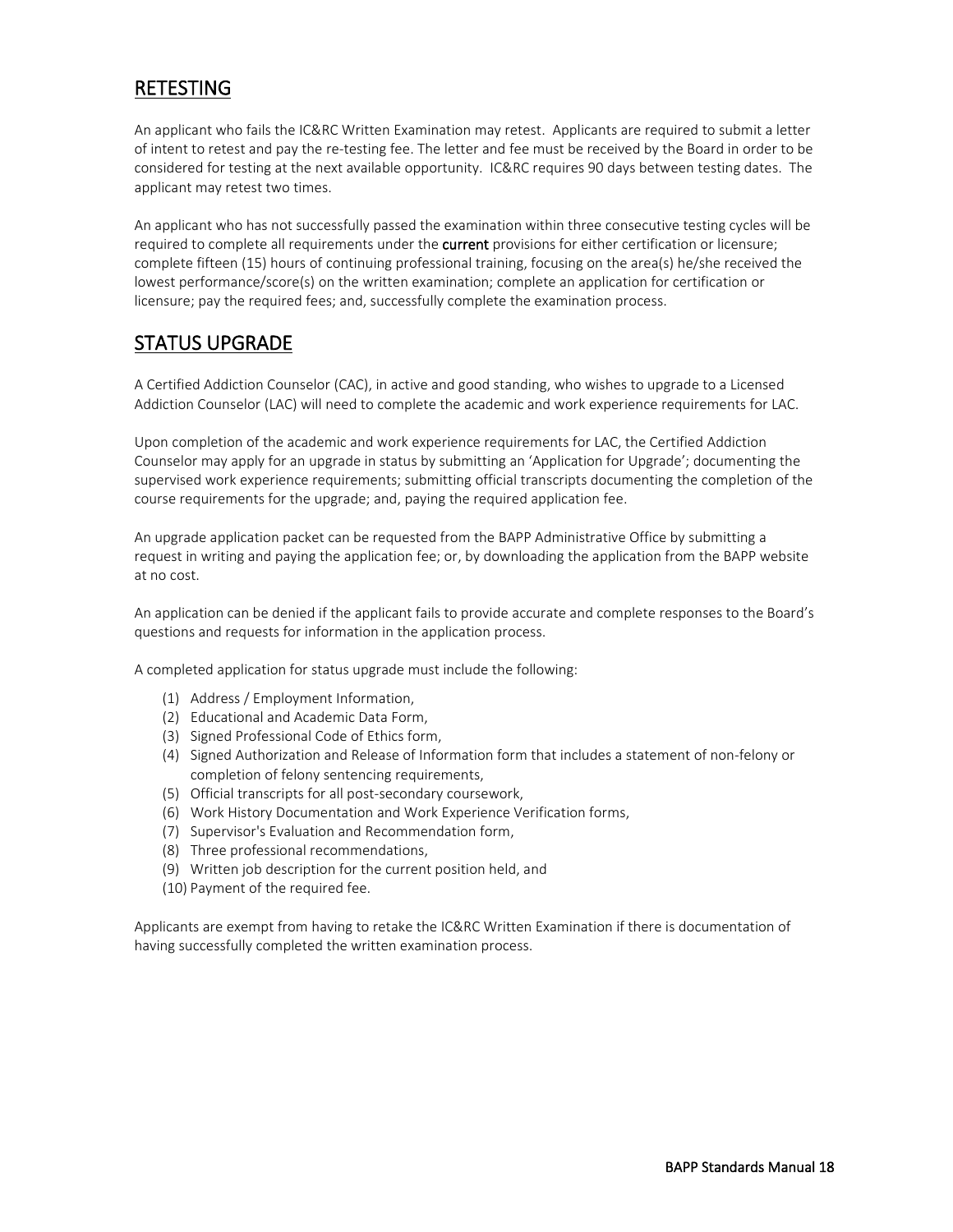### <span id="page-20-0"></span>CHAPTER 6 - RENEWAL PROCESS

An application for renewal can be downloaded from the BAPP website. A reminder notice is mailed from the BAPP Administrative Office in the month prior to the practitioner's renewal due date. It is the practitioner's responsibility to submit the application and fee prior to the expiration date, even if a reminder is not received. An application can be denied if the applicant fails to provide accurate and complete responses to the Board's questions and requests for information in the renewal application process.

### <span id="page-20-1"></span>TRAINEE RECOGNITION RENEWAL PROCESS

Trainee renewal is the process of applying for continuation of Trainee recognition. Recognition is renewed annually for up to five years. Trainee renewal requires timely submission of a renewal application, which must include the following:

- (1) Address / Employment information,
- (2) Supervisor's signed Clinical Supervisor Code of Ethics form,
- (3) Trainee's signed Authorization and Release of Information form that includes a statement of non-felony or completion of felony sentencing requirements,
- (4) Trainee's signed Professional Code(s) of Ethics form(s),
- (5) Trainee's signed Professional Code of Ethical Conduct for Prevention Specialists (for PST's only)
- (6) Completion of a Board survey, if required by the Board, and
- (7) Payment of required fee.

The application and fee for continued Trainee recognition must annually be completed and received in the Board office or postmarked by the last day of the Trainee's birth month.

### <span id="page-20-2"></span>CERTIFICATION OR LICENSURE RENEWAL PROCESS

Certification or licensure renewal is the ongoing process of applying for continuation of certification or licensure. A renewal fee must annually be received in the Board office or postmarked by the last day of the practitioner's birth month.

Continuing Professional Training is submitted every two (2) years in even-numbered years and requires timely submission of a completed renewal application, which must include the following:

- (1) Address / Employment Information,
- (2) Signed Professional Code(s) of Ethics form(s),
- (3) Signed Authorization and Release of Information form that includes a statement of non-felony or completion of felony sentencing requirements,
- (4) Continuing Education/Training Report form,
- (5) If audited, documentation and proof of Continuing Professional Training,
- (6) Completion of a Board survey, if required by the Board, and
- (7) Payment of required fee.

The application, renewal fee, and proof of Continuing Professional Training (if audited) must be completed and received in the Board office or postmarked by the last day of the practitioner's birth month, every two (2) years in even-numbered years.

See Chapter 7 for completion and documentation of Continuing Professional Training hours.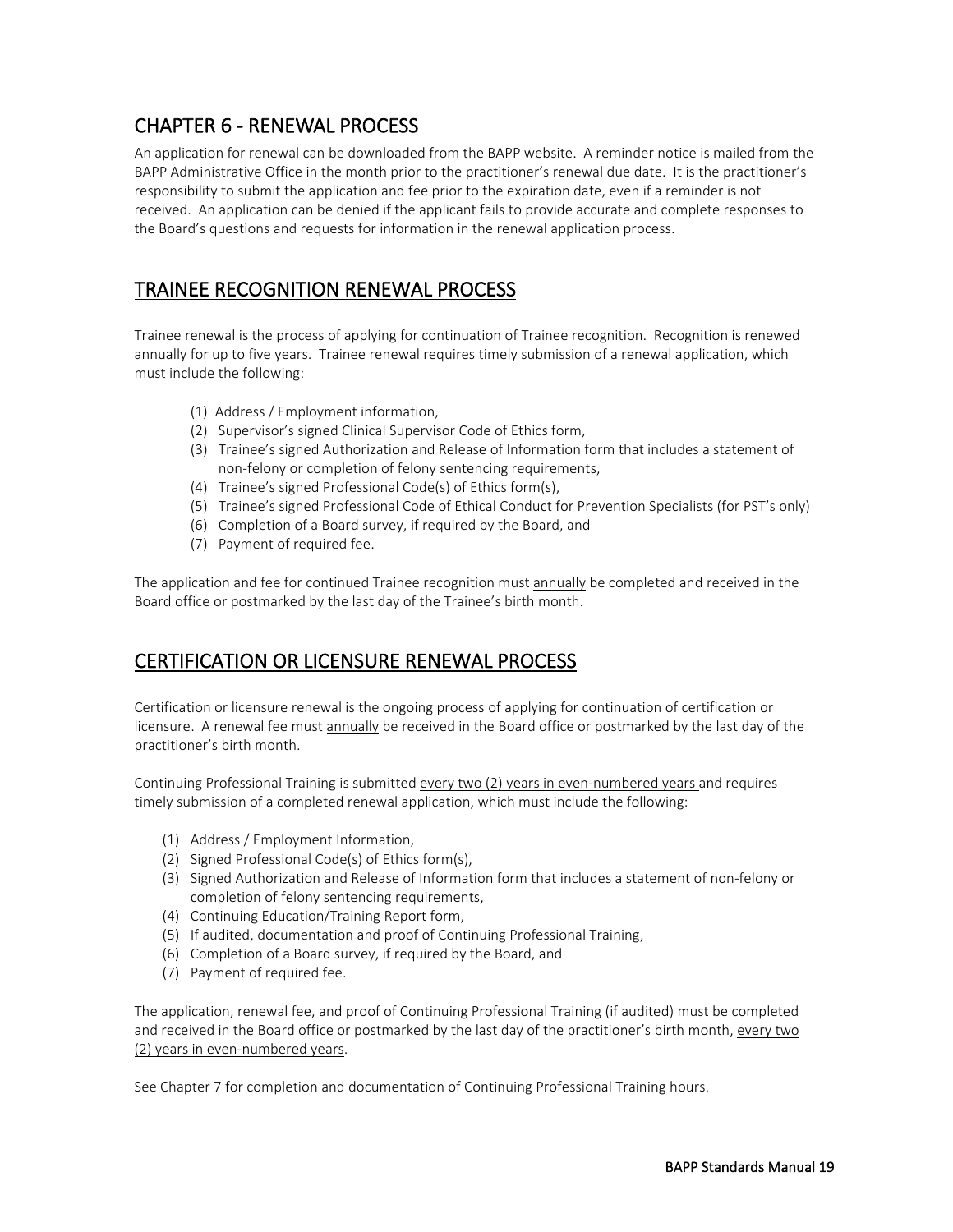### <span id="page-21-0"></span>FAILURE TO RENEW BY THE DEADLINE

Any practitioner who fails to complete the renewal requirements loses status and may not identify himself or herself to the public as an Addiction Counselor Trainee (ACT), Certified Addiction Counselor (CAC), Licensed Addiction Counselor (LAC), Prevention Specialist Trainee (PST), or Certified Prevention Specialist (CPS).

Reinstatement period for certified or licensed practitioners: Any certified or licensed practitioner who has allowed their status to lapse may have it restored within fifteen (15) days of the expiration date, providing they request reinstatement, submit all applicable forms and documentation, and pay the reinstatement fee and the renewal fee.

Any certified or licensed practitioner wanting to regain status after the fifteen (15) day reinstatement period will be required to complete all requirements under the **current** provisions for either certification or licensure; complete the application process for certification or licensure; pay the required fee; and, successfully pass the IC&RC Written Examination.

Reinstatement period for Trainee recognition: Any Trainee who has allowed their status to lapse may have it restored within fifteen (15) days of the expiration date, providing they request reinstatement, submit the renewal application and all applicable documentation, and pay the reinstatement fee and the renewal fee.

Any Trainee wanting to regain status after the fifteen (15) day reinstatement period (and within their 5-year trainee recognition period) must successfully complete three of the required courses for either certification or licensure before being allowed to reapply for Trainee recognition status.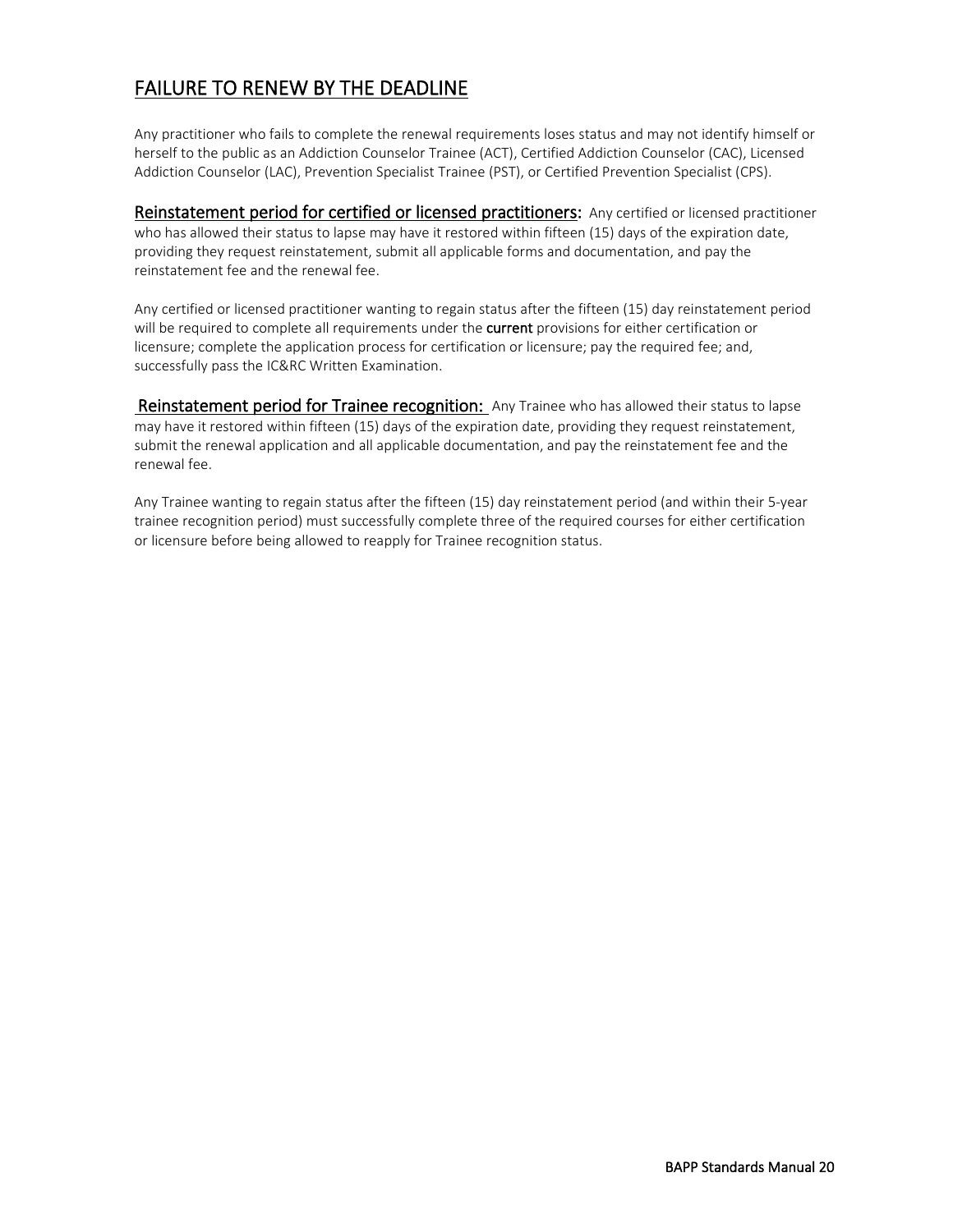### <span id="page-22-0"></span>CHAPTER 7 - CONTINUING PROFESSIONAL TRAINING

#### <span id="page-22-1"></span>CONTINUING PROFESSIONAL TRAINING REQUIREMENTS

The Continuing Professional Training compliance period for a certified or licensed practitioner is for two years beginning with the practitioner's birth month following issuance of a certificate by the Board and ending on the last day of the month of the practitioner's birth. Hours earned during one compliance period may not be carried over to the next.

Certified or Licensed Practitioners: A practitioner renewing CAC, LAC, or CPS must obtain at least forty (40) contact hours of Board approved Continuing Professional Training. These hours must be submitted to the Board during the practitioner's birth month every two years in even-numbered years.

Dually Credentialed Practitioners (CAC & CPS or LAC & CPS): Dually credentialed practitioners must obtain sixty (60) hours of Board approved Continuing Professional Training. These hours must be submitted to the Board during the practitioner's birth month every two years in even-numbered years.

Retired Practitioners: A practitioner renewing 'retirement' status must complete half of the required Continuing Professional Training hours. These hours must be submitted to the Board during the practitioner's birth month every two years in even-numbered years.

Practitioners on 'inactive' status are not required to complete Continuing Professional Training hours while on inactive status. A practitioner who is reinstating from inactive status to active status must obtain the number of hours related to the time frame the certification/license was placed on inactive status up to a maximum of 40 hours if singly credentialed, or 60 hours if dually-credentialed.

#### Trainees are not required to complete Continuing Professional Training hours.

Practitioners are responsible for maintaining acceptable documentation of attendance and completion of their training activities. Documentation must be signed by a representative of the institution or organization sponsoring the training activity. The burden of proof lies with the practitioner. The Board office does not maintain a practitioner's Continuing Professional Training hours, nor will the office seek to verify attendance of any training activity. The Board shall audit a maximum of 10% of the renewal applications.

#### Standards of Approval:

Continuing Professional Training means training gained from attendance and participation in approved counseling related trainings, addiction, behavioral health, or prevention courses, lectures, workshops, or seminars; training provided by the practitioner's employer; and teaching or training in the alcohol and drug counselor domains, the core functions, or the prevention specialist domains. It constitutes an organized program of learning, which contributes directly to the competency of the practitioner in serving the public. This includes the areas of prevention, treatment, counseling and the administration of programs to improve professional skills and upgrade the standards of all addiction counselors and prevention specialists. It is conducted by individuals considered experts in the subject matter of the program because of education, training, or experience; and, it is accompanied by a paper, manual, written outline, or electronic documentation which substantially pertains to the subject matter of the program.

#### The following guidelines apply to Continuing Professional Training:

- All Continuing Professional Training hours that are not on the approved list maintained by the Board must be approved by the Board thirty (30) days before or after the activity is held. A 'Request for Approval of Continuing Professional Training' form, along with appropriate documentation, must be completed and submitted to the BAPP Administrative Office.
- Continuing Professional Training is measured in units of "clock hours." A clock hour is a continuous fifty-minute period.
- Continuing Professional Training must be obtained within the time frame of each 2-year compliance period.
- Continuing Professional Training hours are not cumulative. Additional hours earned during one compliance period cannot be carried over to the next compliance period.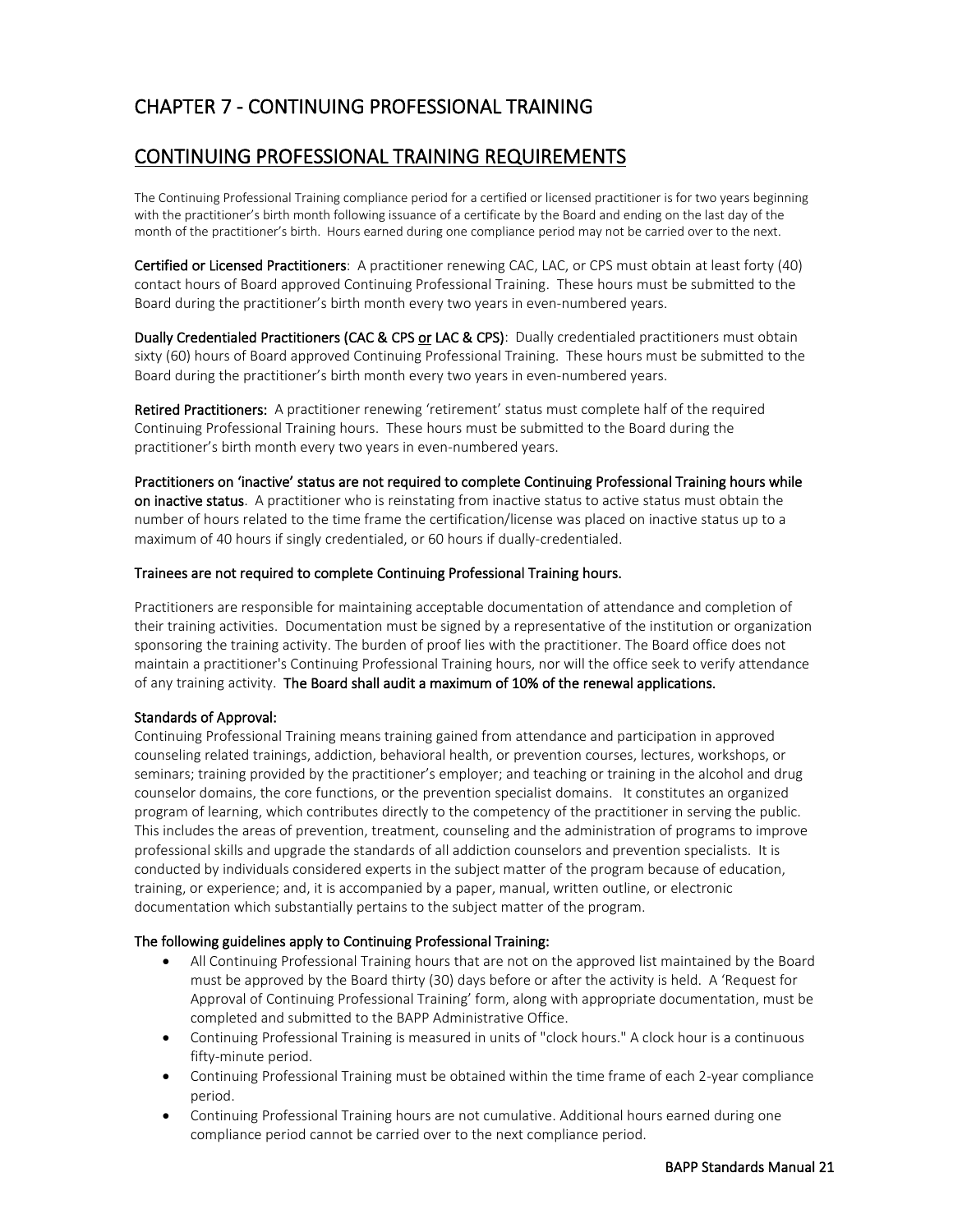- The renewal application will not be considered complete unless the required continuing education documentation is received.
- Practitioners should claim only the number of hours of actual attendance for the training activities they have attended.

#### The hours can be obtained in a combination and variety of ways to include:

- Counseling, addiction, behavioral health, or prevention courses at accredited post-secondary institutions.
- Counseling related trainings, lectures, workshops, or seminars.
- Addiction related trainings, lectures, workshops, or seminars.
- Behavioral health trainings, lectures, workshops, or seminars.
- Prevention trainings, lectures, workshops, or seminars.
- In-service training (educational training activities which occur within the practitioner's agency, for agency staff, and conducted by agency staff).
- Teaching and/or training in the counselor core functions.

Continuing Professional Training should be in those areas related to the scope of practice for the practitioner. The practitioner is responsible for financing the costs of Continuing Professional Training.

#### <span id="page-23-0"></span>APPROVAL OF CONTINUING PROFESSIONAL EDUCATION/TRAINING

Attendee: An attendee who desires approval of a Continuing Professional Training activity can apply to the Board within 30 days before or after the activity is held, by completing and submitting the 'Request for Approval of Continuing Professional Training' form. (The form can be downloaded from the BAPP website.) Along with the form, the attendee must also submit a copy of the printed program/brochure/agenda/etc. for the training activity being held. This documentation must identify: the date(s) and location of the training; sponsoring agency; an outline of the training activity; the topics covered; instructors and their qualifications, the number of contact hours being requested; and, the time schedule (actual hours for sessions, breaks, lunches, etc.). Time devoted to breaks, meals, touring of facilities, or any topic not directly related to the training materials, will not be considered or included when awarding Continuing Professional Training hours. The Board will notify the attendee in writing whether the activity is approved. The Board shall maintain and make available upon request the list of Continuing Professional Training activities approved by the Board.

Education Sponsor: Organizations or presenters who desire to sponsor Continuing Professional Training activities can apply to the Board within 30 days before or after the activity is held, by completing and submitting the 'Request for Approval of Continuing Professional Training' form, the 'Educational Provider Status Agreement' form, and paying the required service provider fee. (The forms can be downloaded from the BAPP website.) Along with the forms, the sponsor must also submit a copy of the brochure/agenda/syllabus/etc. for the training activity being held. This documentation must identify: the date(s) and location of the training; an outline of the training activity; the topics covered; instructors and their vitae; the number of contact hours being requested; and, the time schedule (actual hours for sessions, breaks, lunches, etc.). Time devoted to breaks, meals, touring of facilities, or any topic not directly related to the training materials, will not be considered or included when awarding Continuing Professional Training hours. The Board will notify the sponsor in writing whether the activity is approved. The Board shall maintain and have a list of pre-approved sponsors available on the BAPP website.

The Board approves which trainings are acceptable for Continuing Professional Training, but the Board and/or Administrative Office does not grant or issue the actual credit for the Continuing Professional Training hours, unless the training is given or directly sponsored by the Board.

#### <span id="page-23-1"></span>TEACHING AND TRAINING HOURS FOR FACILITATORS

Hours can be obtained through education and training provided by certified or licensed practitioners to other practitioners on addiction and prevention related topics. The number of hours awarded will be equal to the number of contact hours spent in the actual teaching or training time. Of the required Continuing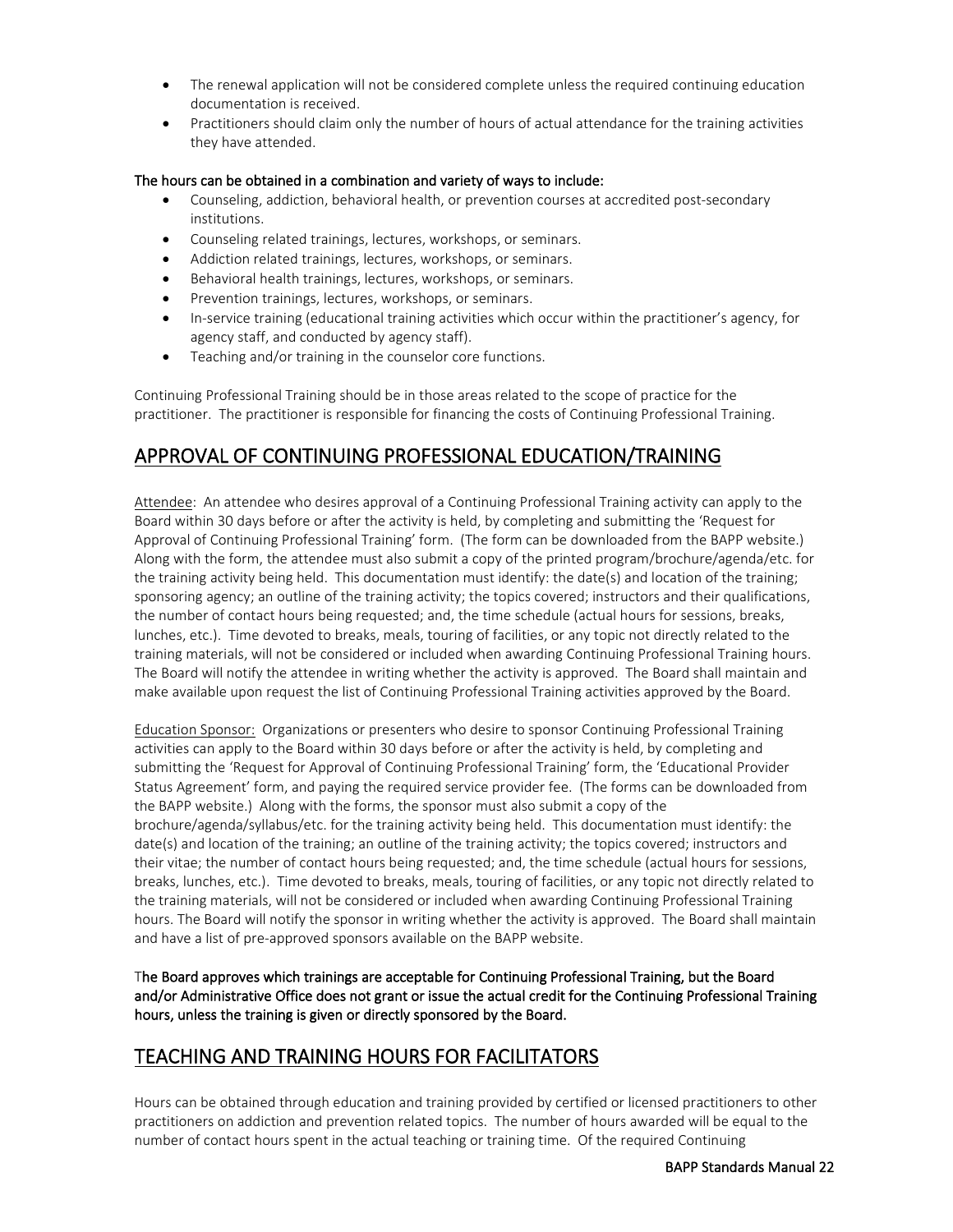Professional Training hours, a practitioner may not receive credit for more than fifteen (15) hours of teaching/training time if singly credentialed, or twenty (20) hours if dually credentialed (CAC/CPS or LAC/CPS), within any given compliance period. The following guidelines apply:

- Teaching activities must be accredited courses as designated by a post-secondary institution for which college credit is issued.
- Training activities must be trainings related to the addiction counseling or prevention services professions.
- Any training activities not on the approved provider list must be approved within thirty (30) days of the activity.
- All training must be completed within the applicable 2-year professional training compliance period.
- An instructor can receive credit for teaching or training one time per course/training activity within a three-year period.
- Patient lectures or public education lectures (i.e., those offered to schools or to public service groups) may not be used to meet the teaching and training requirements.

### <span id="page-24-0"></span>AUDIT FOR CONTINUING PROFESSIONAL TRAINING

A maximum of 10% of the certified and licensed practitioners will be audited on a monthly basis every two years, in even-numbered years. If audited, the burden of proof to demonstrate adequate Continuing Professional Training is with the practitioner.

#### Audits will be conducted in the following manner:

- a. The Board will notify each practitioner who has been randomly selected for an audit.
- b. The Board will ask the practitioner to submit a copy of the Continuing Professional Training documentation for each training activity attended. To show compliance with the Continuing Professional Training requirements, each practitioner must obtain proof of attendance and completion from the sponsoring organization for each course or training activity attended. The Certificates of Attendance or documentation must include: the practitioner's name; the sponsoring agency; the title of the training activity; the date (mm/dd/yy) of the training activity (or start and end dates); the number of contact hours completed/earned; and, must be signed by a representative of the institution or organization sponsoring the training activity. (Certificates of attendance, letters, rosters, transcripts, etc., should be made available to attendees by the sponsoring agency or postsecondary institution.)
- c. The BAPP staff will review the documentation and verify the practitioner's 'Continuing Education/Training Report' form with the supporting documentation.
- d. If there is a discrepancy, the Board office will seek further information from the practitioner.
- e. False documentation will be cause for a referral to the Board of Directors.

Failure of a practitioner to comply with the Continuing Professional Training audit may result in the lapse of certification or licensure.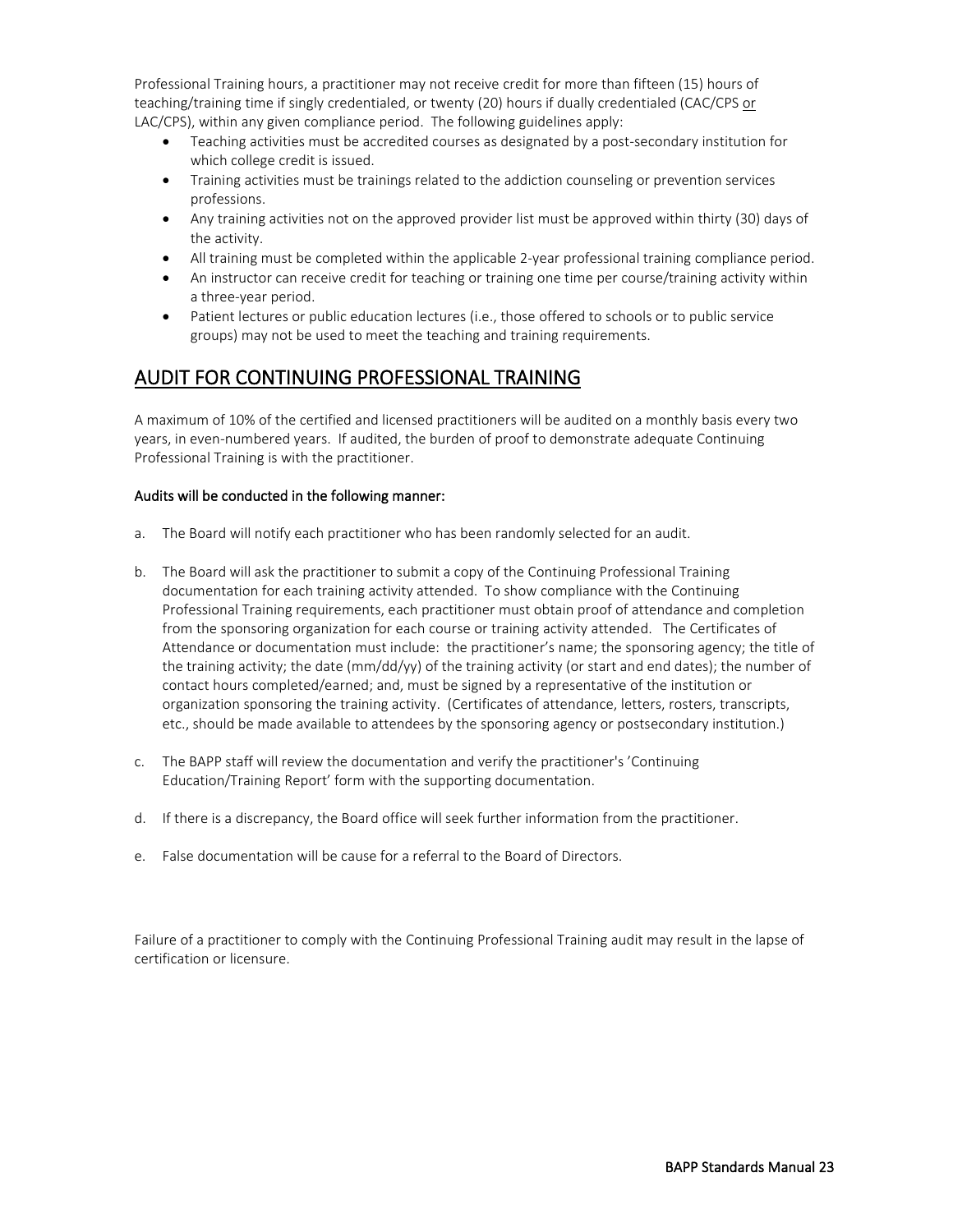### <span id="page-25-0"></span>CHAPTER 8 - CHANGE IN STATUS

#### <span id="page-25-1"></span>RETIREMENT STATUS

A certified or licensed practitioner, in good standing, who is age 62 or older and is unemployed or employed in the profession on a part time basis (20 hours per week or less) at the time of certification or licensure renewal is eligible to apply for retirement status. A written request to change from 'active' to 'retirement' status must be submitted to the BAPP Administrative Office prior to the practitioner's annual renewal due date, which is the last day of the practitioner's birth month.

If applying for retirement status in an even-numbered year (when continuing education documentation is reported to the BAPP), a practitioner shall submit 40 hours of continuing education if singly credentialed (60 hours if dually credentialed (CAC/CPS or LAC/CPS) for the 2-year compliance period just ending.

If applying for retirement status in an odd-numbered year (when continuing education documentation is not reported to the BAPP), a practitioner shall obtain 30 hours for the next 2-year compliance period if singly credentialed (i.e. 20 hours for the year just ending of active status and 10 hours for the next year of retirement status). If dually credentialed (CAC/CPS or LAC/CPS), 45 hours of continuing education is required (i.e. 30 hours for the year of active status and 15 hours for the year of retirement status).

Going forward, a practitioner on retirement status is required to complete half of the Continuing Professional Training hours (20 hours if singly credentialed or 30 hours if dually credentialed (CAC/CPS or LAC/CPS); and, pay half of the required renewal fee in order to maintain their certification or licensure status.

Individuals who are granted retirement status are not eligible for reciprocity.

### <span id="page-25-2"></span>INACTIVE STATUS

Certified or licensed practitioners, in good standing, may request to be placed on inactive status. Inactive status allows the practitioner to maintain their certification or license by payment of the required renewal fee. Continuing Professional Training is not required while the practitioner is on inactive status. A practitioner on inactive status may not actively practice in the field and is not eligible for reciprocity.

A certified or licensed practitioner can place their certification or license on inactive status by submitting a written request to change from 'active' to 'inactive' status. However, it is not the intent for practitioners to change to inactive status to avoid the requirement of obtaining Continuing Professional Training hours.

Certification/licensure can be reactivated with submission of the renewal application and documentation of Continuing Professional Training hours. A practitioner who is reinstating from inactive status shall obtain the number of hours related to the time frame the certification/license was placed on inactive status up to 40 hours if singly credentialed, or 60 hours if dually credentialed (CAC/CPS or LAC/CPS). Under no circumstance will a practitioner be required to submit more than 40 Continuing Professional Training hours if singly credentialed, or 60 hours if dually credentialed (CAC/CPS or LAC/CPS).

A practitioner on active military duty and in good standing with the Board may be placed on inactive status upon written request by the practitioner or through Board action. No reactivation fee and no Continuing Professional Training hours are required unless the practitioner is working as a military substance use disorders specialist or addictions counselor. A military practitioner on inactive status is not eligible for reciprocity.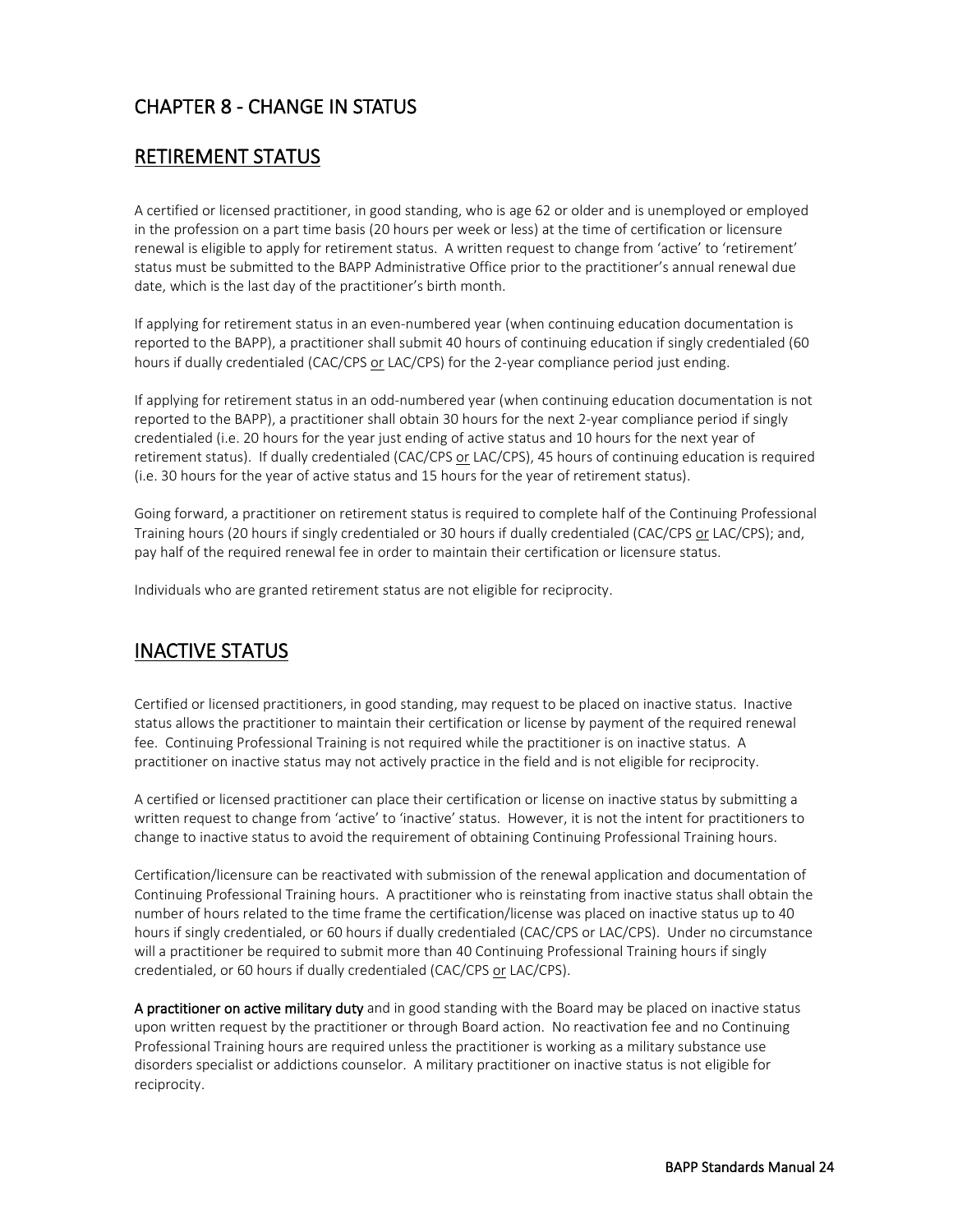### <span id="page-26-0"></span>MILITARY ACTIVATIONS

The BAPP recognizes the importance of service in the military. In the event of a "call-up" or activation, the Board will attempt to accommodate the practitioner that is activated and within reason the employment site of that individual.

For certified/licensed practitioners, the certificate/license will remain in place. For Trainees, the re-issue of Trainee recognition status will take place upon request. In general, there will be no lapse of certification, licensure, or Trainee recognition status upon the return of a person from an active military duty or reserve military activation.

If a disability is indicated upon a person's return from active duty, the certificate/license will be held in abeyance until the individual is cleared to return to work.

Fees will cease at the time of call-up or a reasonable time before call-up. The Board recognizes that an actual report date and date of notification are often different from the actual date a reservist or active duty professional is no longer working at their civilian job site or in their addiction or prevention standing. When there is an activation and the person returns to employment in the field, the Board will allow reasonable time if the practitioner opts not to return to immediate employment.

In the event an activated practitioner returns from duty to a work site that is no longer available (site closes, there is a reduction in the work force, or other cause outside of the activated individual's control), the Board will consider case-by-case how to approach fees, Continuing Professional Training, and related concerns.

Continuing Professional Training requirements will be in place; however, the Board on a case-by-case basis may identify a need to offset total hours of Continuing Professional Training required by the months/days activated or some other manner that seems appropriate for the particular reservist or active duty personnel. For military activation, the certification/ licensure will be held on inactive status, no re-activation fee, and no Continuing Professional Training hours are required unless the person is working as a military substance use disorders specialist or addictions counselor.

Reasonable consideration will be given in regard to applicants for testing, etc. if the call-up returns close to deadlines for testing.

On a case-by-case basis, the Board may consider other action, as it deems appropriate.

### It is the practitioner's responsibility at the time of activation and deactivation to notify the Board of his or her current status. A person designated by the practitioner can make this notification.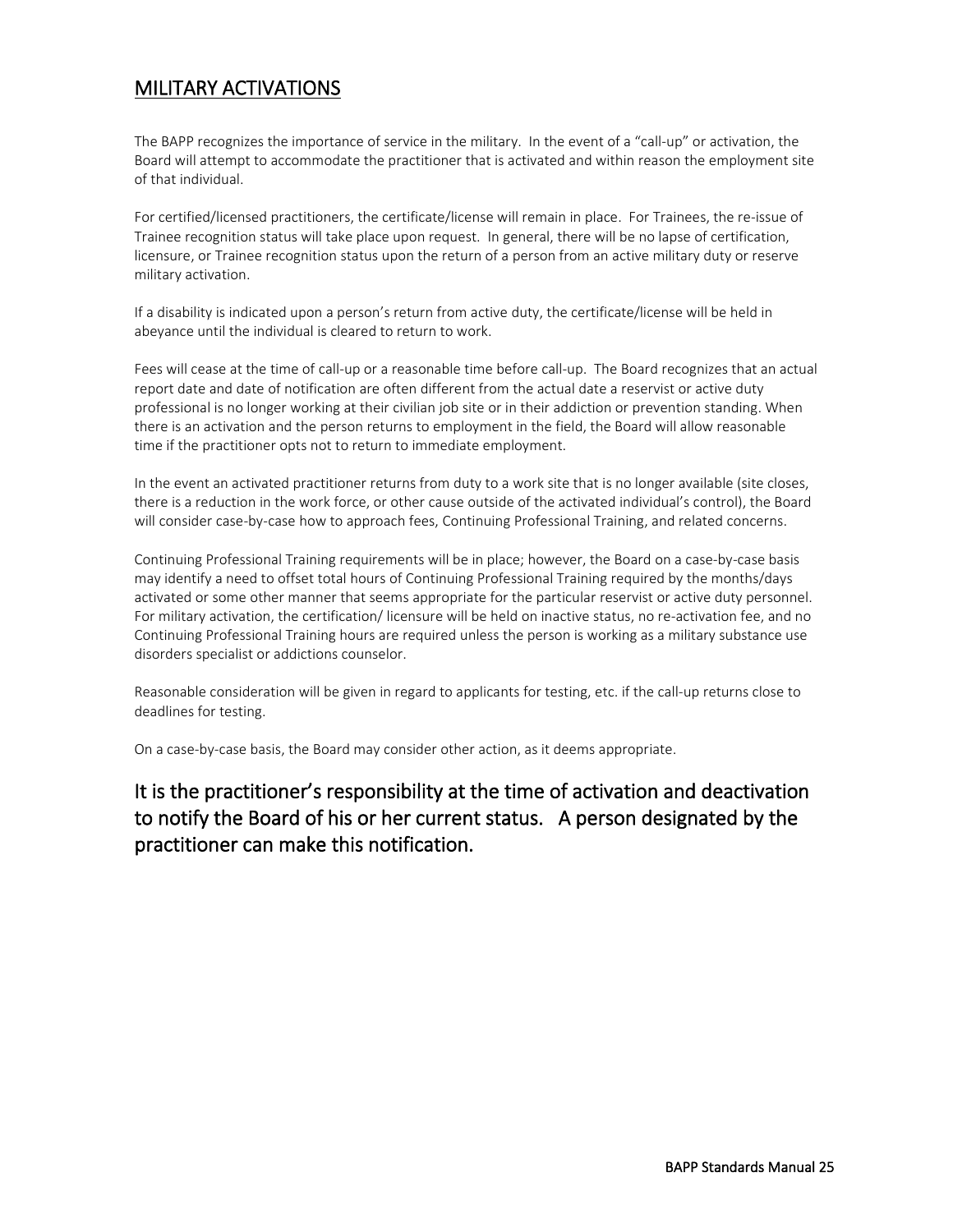### <span id="page-27-0"></span>CHAPTER 9 - RECIPROCITY

#### <span id="page-27-1"></span>INTERNATIONAL CERTIFICATION AND RECIPROCITY CONSORTIUM (IC&RC)

The South Dakota Board of Addiction and Prevention Professionals is a member of the International Certification & Reciprocity Consortium (IC&RC). Representing more than 50,000 professionals, IC&RC is the global leader in the credentialing of prevention, substance use treatment, and recovery professionals. Organized in 1981, IC&RC has 78 member certification and licensing boards in 48 U.S. states and territories, four Native American regions, all branches of the U.S. military and 16 international regions.

The IC&RC promotes public protection by setting standards and developing examinations for the credentialing and licensing of prevention, substance use treatment, and recovery professionals. Uniform standards allow reciprocity between IC&RC member boards. A member board can utilize or implement individual requirements that are greater than, but not less than, IC&RC's minimum standards for credentialing. Every member organization is entitled to appoint delegates to serve on the IC&RC Board of Directors. Delegates are actively involved in the governance of the IC&RC and in standard setting and review.

### <span id="page-27-2"></span>TRANSFER THROUGH RECIPROCITY

Addiction Counselors and Prevention Specialists meeting the standards and successfully completing the IC&RC Written Examination are eligible for reciprocity through the IC&RC. Reciprocity is the transfer of an IC&RC credential from one jurisdiction (state, country, nation) to another usually without having to retest.

#### RECIPROCITY TO THE BAPP

Addiction or prevention professionals certified at a reciprocal level by an IC&RC member board who relocate to South Dakota may transfer their credential to the BAPP using the reciprocity process. No additional requirements will need to be met by the certified professional using this process to transfer their credential to South Dakota. To begin the reciprocity process, addiction or prevention professionals must contact their current credentialing board to seek guidance on their eligibility for reciprocity and request a reciprocity application. Upon completion of the reciprocity application, the professional sends the application plus a \$150 check or money order (payable to IC&RC) back to their current board. Upon completion of the reciprocity application by the professional and the credential verification report by the current credentialing board, the current credentialing board forwards the application (including the credential verification report) and money order to the IC&RC Office. When the BAPP receives reciprocity approval notification from the IC&RC Office, a BAPP reciprocity information form requesting address/employment information, a signed Professional Code of Ethics form, and a signed Authorization and Release of Information form is sent to the professional. Upon receipt of the required information, the BAPP will issue a certificate to the professional for the equivalent credential (i.e. Alcohol & Drug Counselors (ADC) will be granted CAC certification, Certified Prevention Specialists will be granted CPS certification, and Advanced Alcohol & Drug Counselors (AADC) may be granted LAC licensure).

An applicant for reciprocity who fails to provide accurate and complete responses to the Board's request for information; or, who has been convicted of, pled guilty or no contest to, or received a suspended imposition of sentence for a felony offense within five years of the date of application for reciprocity may be denied reciprocity. Persons with felony records will need to sign appropriate releases of information that will allow the Board to verify current status.

The CAC professional may upgrade to LAC at any time upon completion of the current standards. The professional will be required to submit an upgrade application, provide all appropriate documentation, and submit the required fee. (See section on Status Upgrade)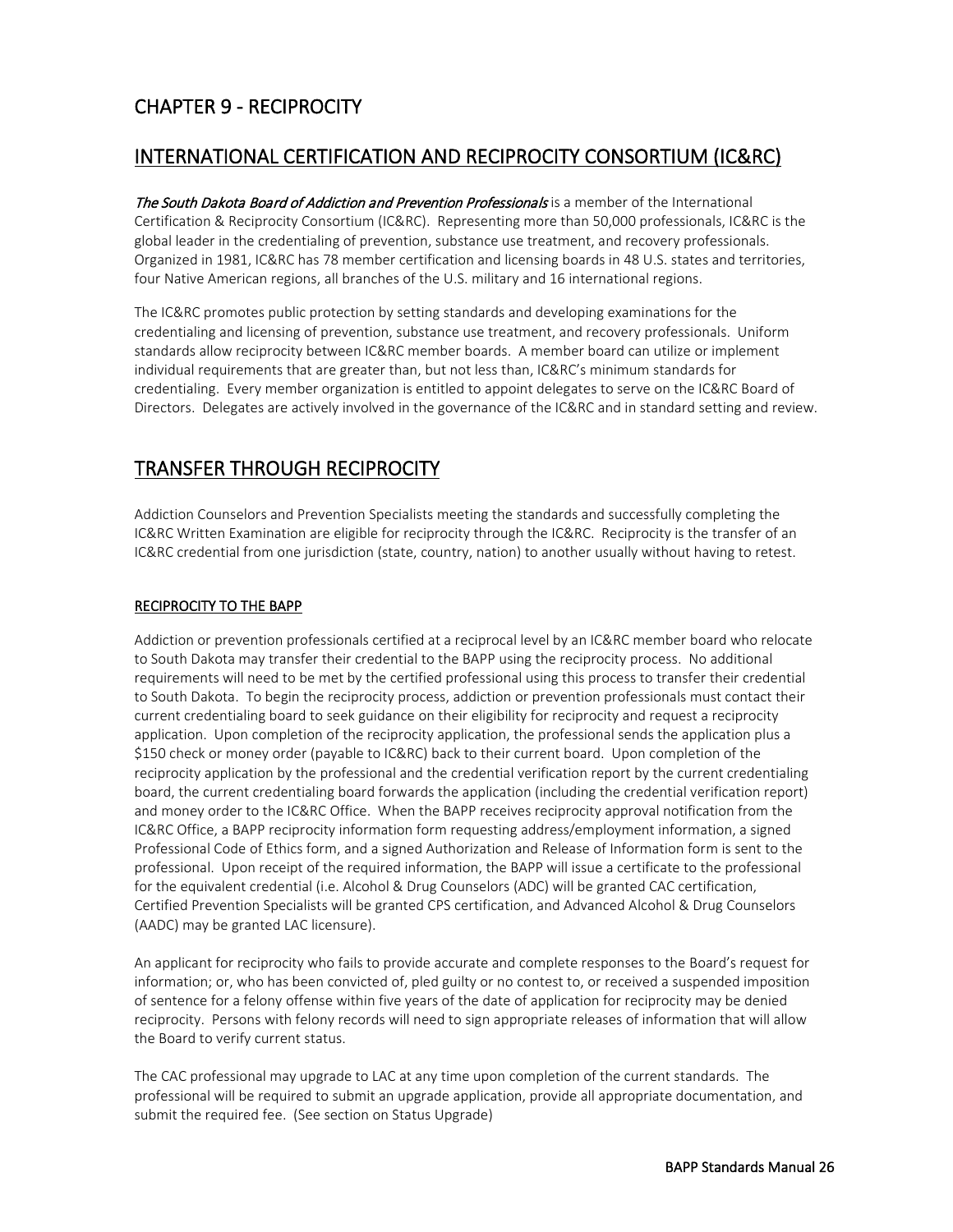#### RECIPROCITY OUT OF THE BAPP

Addiction or prevention professionals certified by the BAPP at a reciprocal level (CAC, LAC, CPS) who relocate to another state, country, or nation may transfer their credential to the new jurisdiction using the reciprocity process only if the new jurisdiction is an IC&RC member board. Reciprocity to a non-IC&RC member board is not permitted. Additional requirements may be imposed upon the professional depending on the laws and regulations governing the practice of addiction or prevention related services in the new jurisdiction. Therefore, professionals are strongly encouraged to contact the IC&RC member board in the new jurisdiction to determine if any additional requirements must be met. To begin the reciprocity process, professionals must contact the BAPP and request a reciprocity application. Upon completion of the reciprocity application, the professional sends the application plus a \$150 check or money order (payable to IC&RC) back to the BAPP. Upon completion of the reciprocity application by the professional and the credential verification report by the BAPP, the BAPP will forward the application (including the credential verification report) and money order to the IC&RC Office. Reciprocity is complete when the certification board in the new jurisdiction receives reciprocity approval notification from the IC&RC Office. That board will then issue the certified professional the equivalent credential offered unless laws or regulations governing the practice of addiction or prevention related services in the new jurisdiction must first be met.

South Dakota Certified Addiction Counselor (CAC), Licensed Addiction Counselors (LAC), and Certified Prevention Specialists (CPS) may apply for reciprocity to another jurisdiction. A complete listing of IC&RC member boards is located on the 'Member Boards' page of the IC&RC website at: http://internationalcredentialing.org

#### <span id="page-28-0"></span>INTERNATIONAL CERTIFICATES

The international certificate is an additional certificate available to certified/licensed practitioners holding a reciprocal credential (CAC, LAC, or CPS). A practitioner certified/licensed at a reciprocal level may receive an International Certificate at the time of annual renewal of their BAPP certification/licensure by completing the Board's 'IC&RC Certificate Application' and paying the required fee. The 'IC&RC Certificate Application' can be downloaded from the BAPP website.

The International Certificate does not replace, but rather enhances, the existing credential held through the BAPP. The certificates are recognition of the professional's achievements of national standards. The IC&RC certificate is suitable for framing and public presentation but is not required by the Board for public display.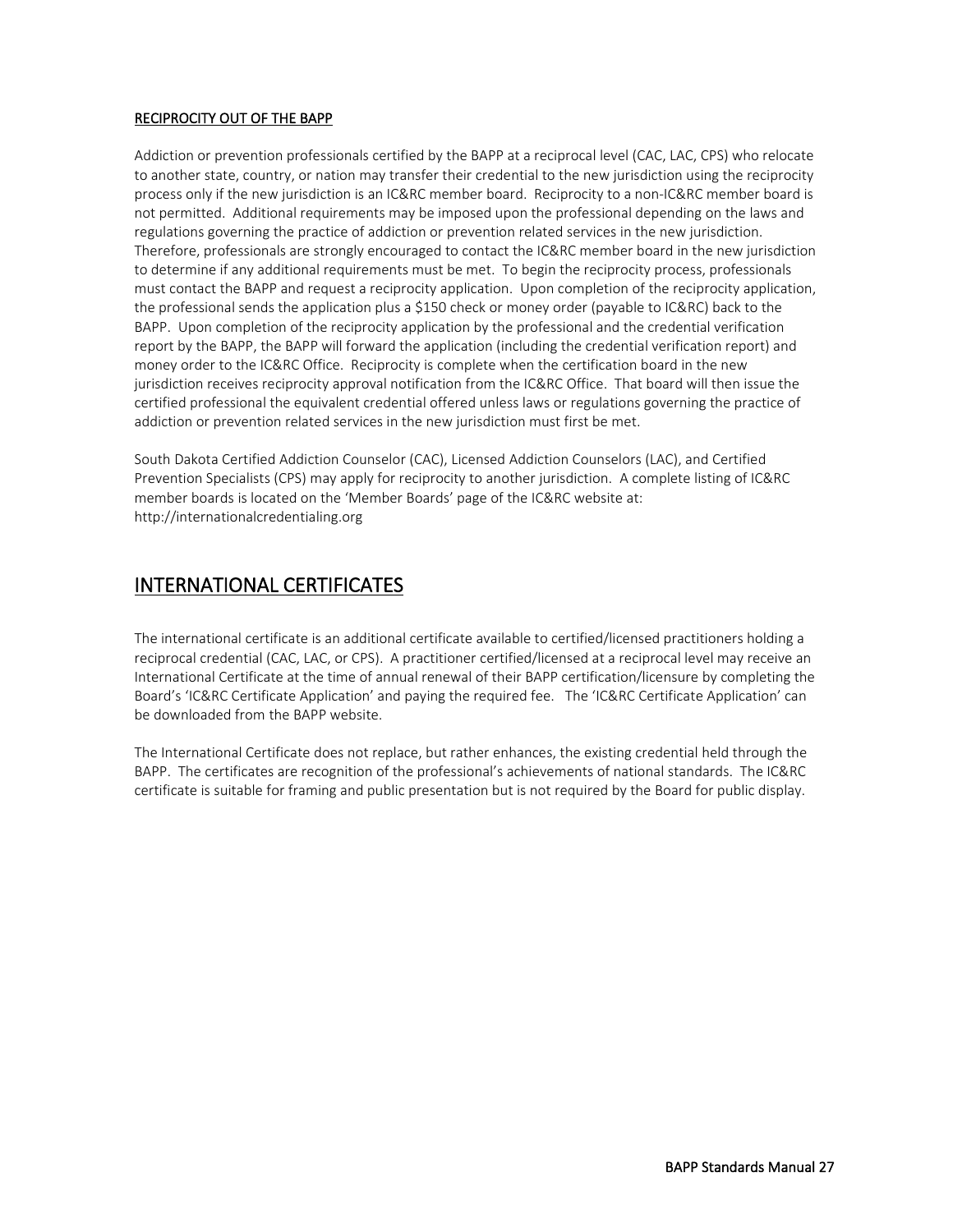### <span id="page-29-0"></span>CHAPTER 10 - CODE OF ETHICS

The Board promulgates and publishes the 'CODE OF ETHICS AND STANDARDS OF PRACTICE OF THE BOARD OF ADDICTION AND PREVENTION PROFESSIONALS'. The Code of Ethics applies equally to Addiction Counselor Trainees, Certified Addiction Counselors, Licensed Addiction Counselors, Prevention Specialist Trainees, Certified Prevention Specialists, and individuals in the process of applying for trainee recognition, certification or licensure.

A Board representative or a subcommittee appointed by the Board investigates alleged violations of the Code of Ethics or statutory violations.

The BAPP believes that all people have rights and responsibilities through every stage of human development. The goal of the various Codes is to provide a framework that guides addiction and prevention professionals to treat individuals, communities, and groups with the dignity, honor, respect, and reverence that are fitting to those that receive services.

This BAPP directive is derived from the above ethical principles and entitles human beings to the physical, social, psychological, spiritual and emotional care necessary to meet individual needs in their learning, recovery and rehabilitation process. All practitioners have a responsibility to adhere to the guiding principles and Code of Ethics within their scope of practice.

It is the responsibility of the trainee, certified or licensed professional, or those applying for recognition, certification, or licensure, to be familiar with the 'Code of Ethics and Standards of Practice of the Board of Addiction and Prevention Professionals'. This document can be found in Appendix E of this manual, downloaded from the BAPP website, or you can request a copy from the BAPP Administrative Office.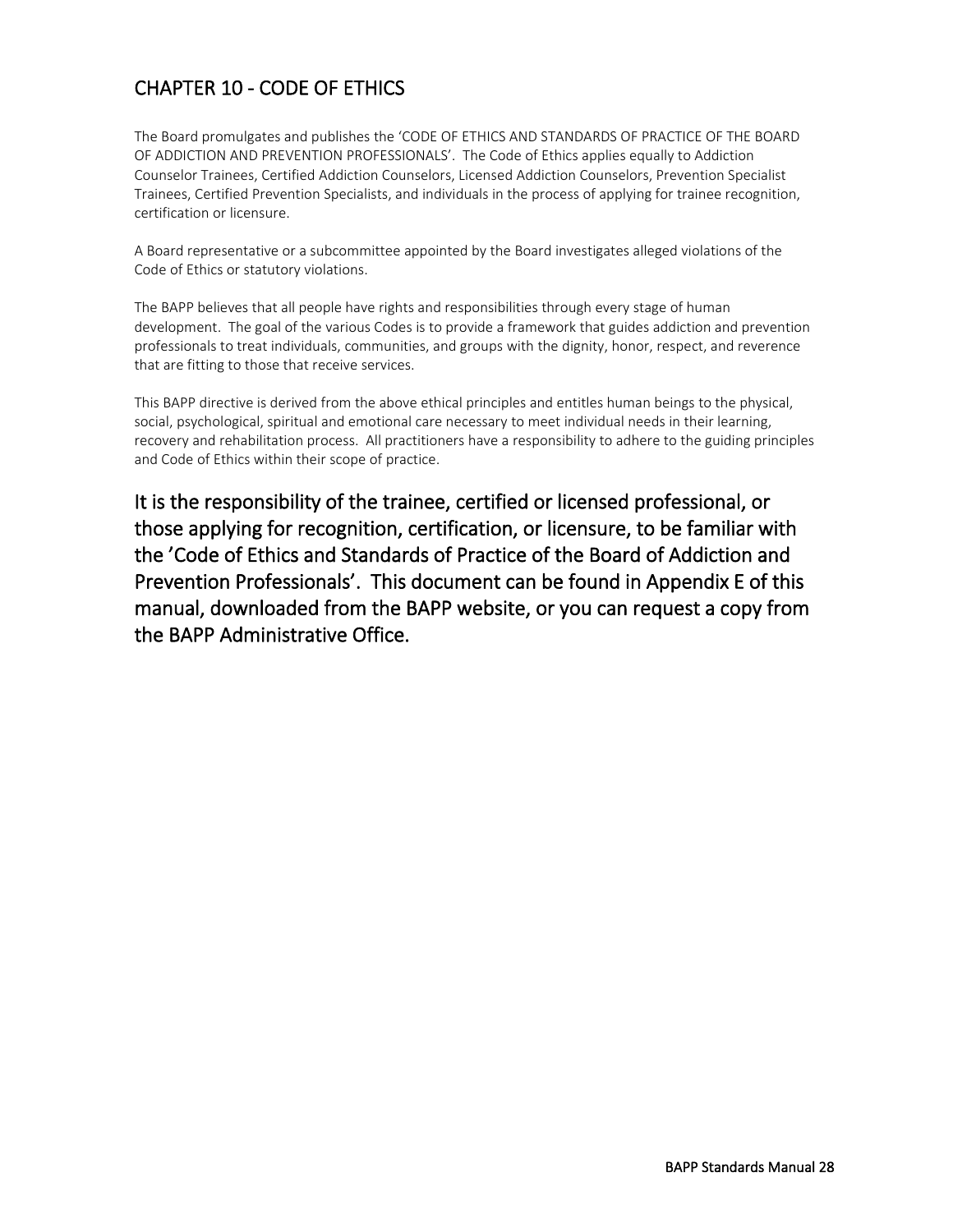### <span id="page-30-0"></span>CHAPTER 11 - ETHICAL COMPLAINT PROCEDURES

#### <span id="page-30-1"></span>FILING THE COMPLAINT

Complaints against practitioners or those seeking recognition, certification, or licensure shall be made through a formal procedure described herein. Disciplinary action may also be initiated by a majority vote of the Board of Directors of the South Dakota Board of Addiction and Prevention Professionals (BAPP). The BAPP Administrative Officer with consultation of the Board President may initiate complaints based on information presented to the Board by an applicant or supervisor during the course of the recognition, certification, licensure, renewal, or upgrade process.

All complaints must be in writing and include the full name and address of the complainant. The complaint must outline the facts, which clearly and accurately describe the nature of the complaint and the allegations against the respondent.

All complaints other than those generated by the Board or Executive Secretary must be sent by first class mail to:

#### South Dakota Board of Addiction and Prevention Professionals PO Box 340 Pierre, SD 57501

A complaint is not a public record. No agency or individual who files a complaint or provides information related to a complaint has a right to participate in the investigation or formal disciplinary proceedings.

Upon receipt of a formal written complaint, the BAPP Administrative Officer will forward the complaint to a Board representative or a subcommittee appointed by the Board for review and consideration, if the complainant is identified as an individual under the cognizance of the Board. All complaints shall be investigated under the authority of the Board's policies and procedures as outlined in the BAPP Standards Manual (including changes approved by the Board) and/or statutory regulations (Chapter 36-34) and/or administrative rules (Article 20:80).

Board members who have a conflict of interest will disqualify themselves from participating in a disciplinary procedure or appeal and may do so without comment. The following relationships may constitute a conflict of interest:

- Past or present family or "significant other".
- Past working relationship within the same agency or presently employed by the same agency.
- A present or former client or recipient of professional services.
- Any other special circumstances that may make objectivity difficult.

#### Notice of Complaint:

Upon receipt and review of the complaint, the BAPP appointed Board representative or subcommittee will determine whether or not the complaint warrants further investigation. The Board representative or subcommittee may, in its discretion, recommend to the Board of Directors to dismiss the complaint. If the Board determines that the complaint is frivolous or clearly unfounded, the Board may dismiss the complaint, by a unanimous vote, and expunge the complaint from the practitioner's record. The complainant shall be notified in writing of the Board's decision. Communication from the Board office will be accomplished through first class mail using the most recent address that the practitioner has reported to the Board.

If the Board determines a complaint has merit and constitutes grounds for disciplinary sanction, the Board shall provide a copy of the complaint to the practitioner. The practitioner shall be provided an opportunity to respond to the alleged misconduct within 30 days of receipt of the complaint. The practitioner shall be notified that failure to respond in writing within the specified time frame constitutes an admission to the allegations. All deliberations of the Board are held in closed session.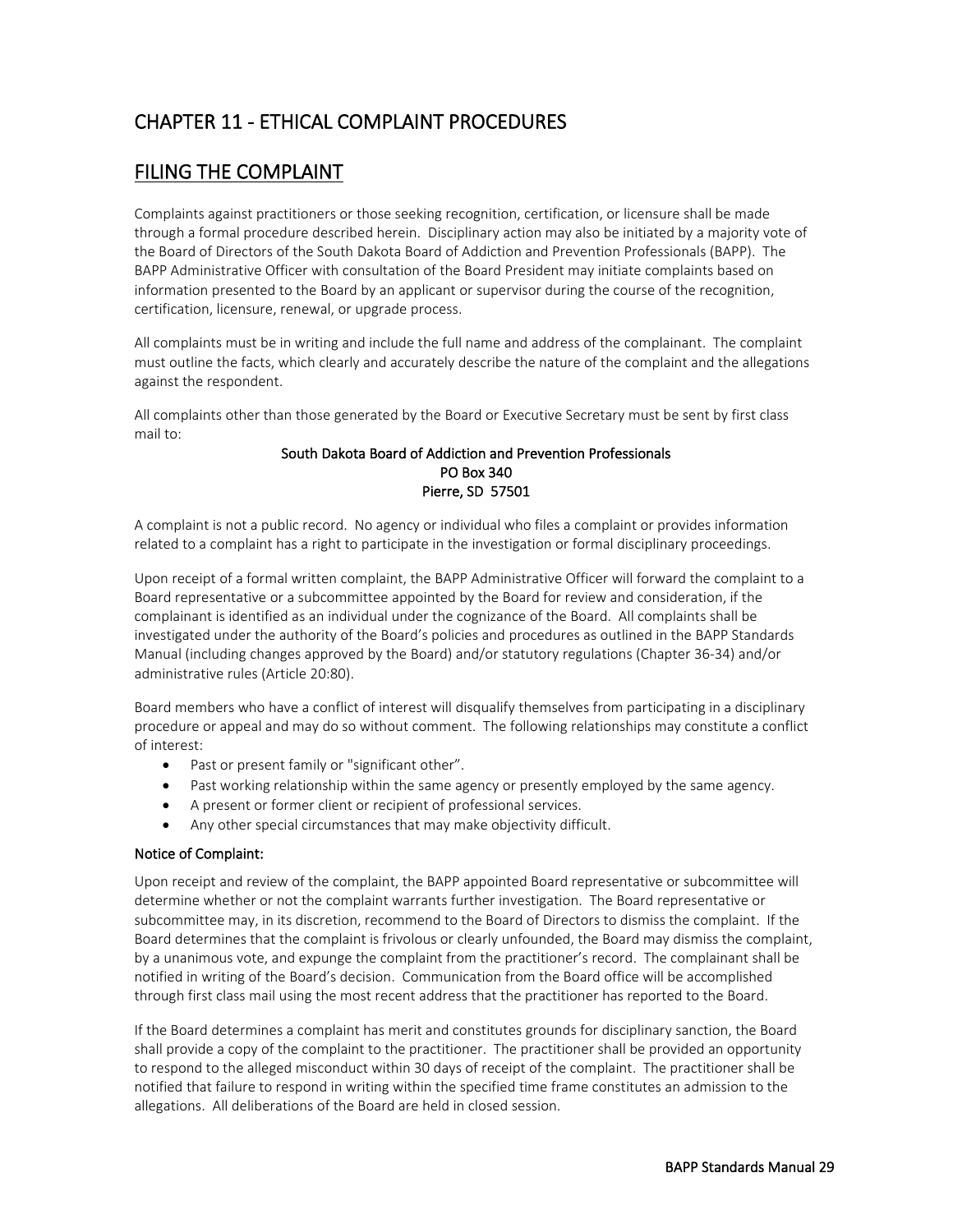#### Ethics Hearing:

Upon review of all information and pertinent documentation, a hearing may be scheduled to receive and review testimony, evidence and question the complainant(s), the respondent(s), and witnesses.

The Board may use its own staff or employ certified or licensed addiction counselors, certified prevention specialists, agents, or investigators to assist in the enforcement of any violation of the codes or of the statute designating the Board or any rule promulgated by the Board. Any person violating the provisions of the statute may be enjoined from further violations by an action brought by the state's attorney of the county where the violations occurred or by an action brought by any citizen in the state. The Board, the Attorney General or the state's attorney may apply to the circuit court for the county in which a violation is alleged to have occurred for an order enjoining or restraining the commission or continuance of the acts.

The Board may authorize a hearing examiner to conduct the hearing required to determine a violation of this Act.

If a hearing is set, notification of the date, time and place of the hearing will be provided to all parties. A copy of the formal written complaint will be provided to the respondent. The respondent will be asked to submit a written statement outlining their responses to the allegations or conduct being complained about. The respondent will provide this written response to the BAPP Administrative Office at least seven days prior to the date of the hearing. The respondent will be notified that failure to respond in writing within the specified time frame will constitute an admission to the allegations and all stated rights and other due process would be forfeited if not exercised in a timely manner. The respondent's written statement will be provided to the complainant(s) when appropriate.

The Board reserves the right to dismiss the complaint at any time and upon review of all information and materials.

All parties will be provided with the policies and procedures and guidelines of the hearing process. The ethics complaint process is an adversarial proceeding with all parties having the right to be represented by an attorney. A formal record or transcription is not made of the hearing process. Parties wishing to have a transcript of the proceeding must request and pay for a court reporter at their own expense. The Board office must be notified in advance of the hearing that a party will provide a court reporter.

The hearing shall take place at a location and time established by the committee with all parties required to be present. Trainees, certified or licensed professionals, or those applying for recognition, certification, or licensure, who fail to appear, will constitute a violation of the professional code of ethics. Written notification of the date, place and time of the hearing must be provided to all parties at least 10 days prior to the scheduled hearing date.

Opportunity shall be given to all parties to be present and respond to evidence and testimony; to examine and cross examine all witnesses and evidence and present information and evidence in support of their interests. The South Dakota BAPP shall not be bound by common law or statutory rules of evidence but may consider all evidence having reasonable probative value.

It is the responsibility of all parties involved to see that witnesses and evidence are available for the scheduled hearing. The burden of proof of any and all allegation lies with the complainant(s).

No discovery from South Dakota BAPP files shall be permitted, and no access to the South Dakota BAPP files will be allowed for either the complainant or respondent. There shall be no contact with any of the Board members by the complainant, the respondent, or their representative prior to the hearing for the purposes of discussing the case.

The BAPP Administrative Officer or Board President will provide the complainant with information about procedures and policies if so requested.

The members of the Board will hear testimony, review evidence and have the opportunity to ask questions to obtain information necessary to make an accurate determination of the facts of the case. All deliberations of the committee are held in closed session.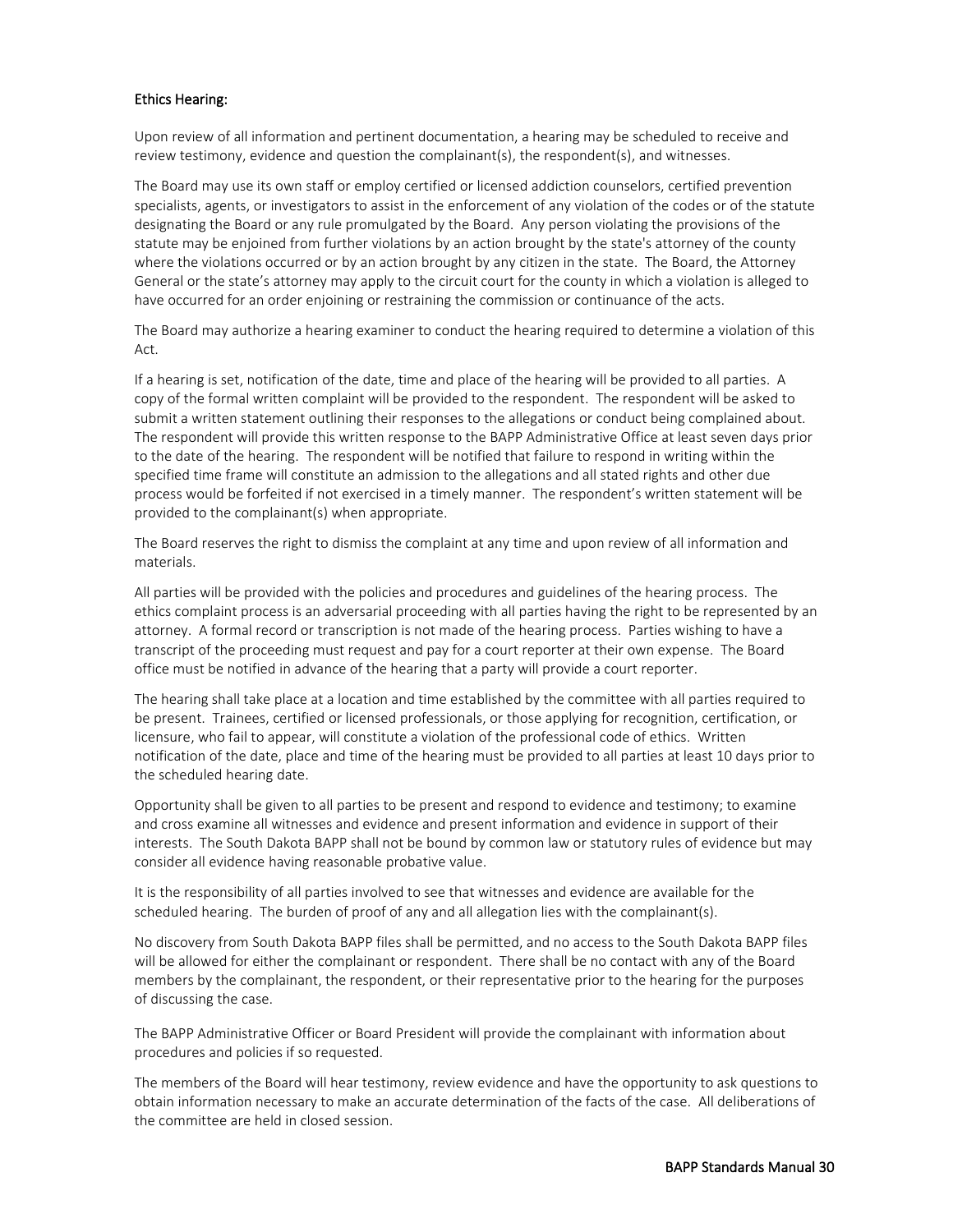Within thirty days upon completion of the hearing, the Board will submit its decision for the disposition of the case, including the facts upon which the decision is based to all parties involved.

<span id="page-32-0"></span>Decision of the Board may be appealed in accordance with SDC 1-26.

#### GROUNDS FOR DISCIPLINE

Any violation of the professional codes of ethics or grounds for discipline may result in the denial, revocation, suspension, or disciplinary sanctions as outlined by the BAPP Standards Manual (including changes approved by the Board) and/or statutory regulations (Chapter 36-34) and/or administrative rules (Article 20:80). A majority of the BAPP Board of Directors may initiate a disciplinary action or demand an examination by a competent, licensed medical or psychological professional, against a trainee, certified/licensed professional, or person in the process of applying for recognition, certification, licensure when there is reason to believe the physical or mental condition of the individual may endanger the health or safety of clients who are, or may become, involved in receiving professional services from the trainee, certified/licensed professional, or person in the process of applying for trainee recognition, certification, or licensure.

#### The grounds for discipline include:

- a. A practitioner has employed or knowingly cooperated in fraud or material deception in order to obtain a certificate or license to practice the profession, or has engaged in fraud or material deception in the course of professional services or activities;
- b. A practitioner has been convicted in any court of a felony;
- c. A practitioner has engaged in or permitted the performance of unacceptable patient care by the practitioner or by auxiliaries working under the practitioner's supervision due to any deliberate or negligent act or failure to act;
- d. A practitioner has knowingly violated any provision of the administrative rules or statutes promulgated by the BAPP or any other professional licensing or certification boards;
- e. A practitioner has continued to practice although the practitioner has become unfit to practice due to professional incompetence, failure to keep abreast of current professional theory or practice, physical or mental disability, or addiction or severe dependency upon or use of alcohol or other drugs which endanger the public by impairing a practitioner's ability to practice safely;
- f. A practitioner has engaged in lewd or immoral conduct in connection with the delivery of addiction counseling or prevention services to consumers;
- g. A practitioner has or is employing or assisting an uncertified or unlicensed person to hold himself or herself out as a certified or licensed addiction counselor or certified prevention specialist;
- h. A practitioner submitted false, misleading, or inaccurate information to the board in obtaining issuance or renewal of recognition, certification, or licensure; or
- i. A practitioner has failed to provide information or documents requested by the Board in the investigation or prosecution of a professional or ethical complaint filed with the Board.

#### <span id="page-32-1"></span>**SANCTIONS**

The Board may impose any of the following sanctions, singly or in combination, if the Board finds that a practitioner has violated any of the ethical standards adopted by the Board:

Denial **Refusal to issue recognition, certification**, licensure, or renewal to an applicant until a required action has taken place;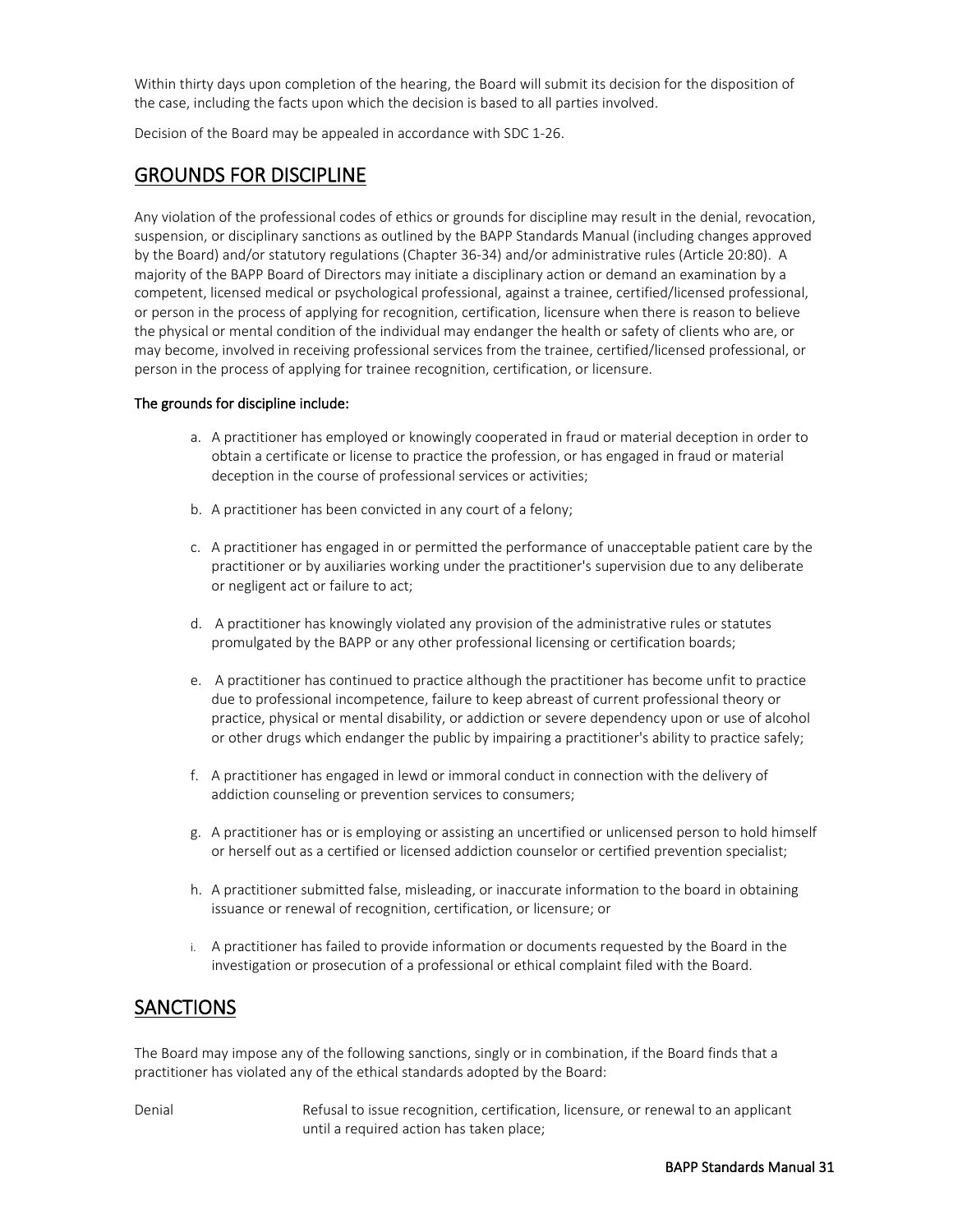| Revocation        | Revoke a practitioner's recognition, certification, or license to practice for an<br>indefinite length of time;                                                                                                                                                                                        |
|-------------------|--------------------------------------------------------------------------------------------------------------------------------------------------------------------------------------------------------------------------------------------------------------------------------------------------------|
| Suspension        | Suspend a practitioner's recognition, certification, or license for a specific or<br>indefinite length of time;                                                                                                                                                                                        |
| Reprimand/Censure | A formal written letter of reprimand or warning;                                                                                                                                                                                                                                                       |
| Probation         | Place a practitioner on probationary status and require the practitioner to report<br>regularly to the Board on the matters which are the basis for probation. The<br>Board may withdraw the probation if the Board finds the deficiencies that<br>resulted in disciplinary action have been remedied. |
| Limited Practice  | Limit the practitioner's practice to areas prescribed by the Board and continue to<br>review professional education until a satisfactory degree of skill has been attained<br>in those areas that are the basis of the probation.                                                                      |

The Board may summarily suspend a practitioner's recognition, certification, or licensure in advance of a final adjudication or during the appeals process if the Board finds that a practitioner would represent a clear and immediate danger to the public health and safety if the practitioner were allowed to continue to practice. A practitioner whose recognition, certification, or licensure is suspended is entitled to a hearing before the Board within 20 days after the effective date of the suspension. The practitioner may subsequently appeal the suspension to circuit court in accordance with SDCL chapter 1-26.

#### The Board of Directors, when determining the nature and severity of the disciplinary sanction to be imposed may consider the following factors:

- 1. Sufficient cause to believe the individual's physical or mental condition may endanger the health or safety of clients who are or may become involved in a professional relationship
- 2. The relative seriousness of the violation as it related to assuring the public of a high standard of professional service and care.
- 3. The facts of a particular violation.
- 4. Any extenuating circumstances or other countervailing considerations.
- 5. The number of prior violations or complaints and seriousness of each.
- 6. Whether remedial action has previously been taken.
- 7. Other factors which reflect upon the competency, ethical standards and professional conduct of the individual.

The practitioner is required to reimburse the Board in an amount equal to the costs incurred for the investigation and disciplinary hearing including the amount paid by the Board for legal expenses, attorney fees, court reporters, and any mediator or hearing officer, provided there is clear and convincing evidence of wrongdoing on the part of the practitioner.

Any practitioner whose recognition, certification, or license to practice has been suspended or revoked may be reinstated or a new recognition, certification, or license may be issued, as the case may be, if in the discretion of the Board, such action is warranted. The Board may require the applicant to pay all costs of the proceedings resulting in the applicant's suspension or revocation including the amount paid by the Board for legal expenses and attorney fees.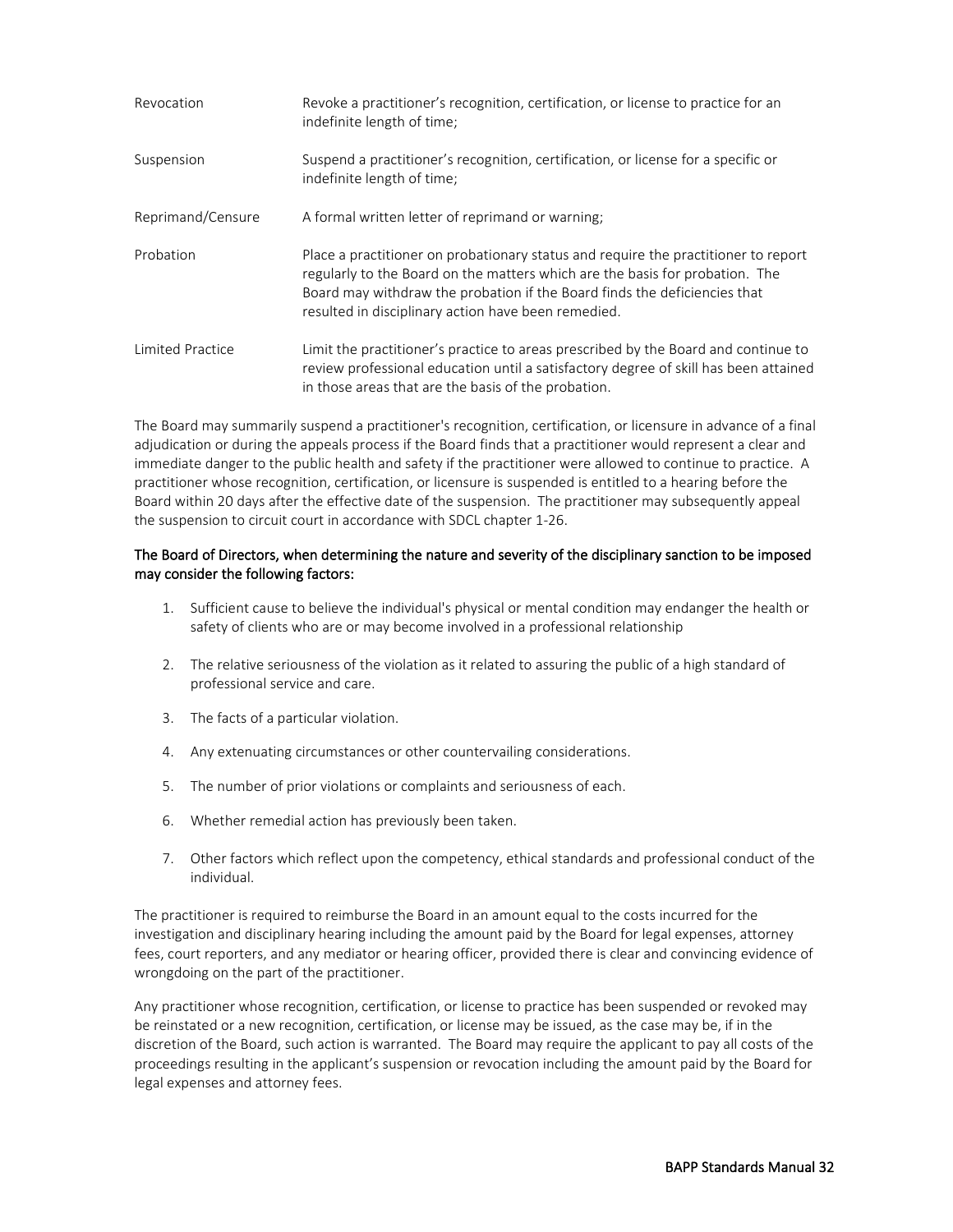### <span id="page-34-0"></span>APPEAL OF DENIAL

Applicants for initial or renewal recognition, certification or licensure whom have been denied in the application process may appeal the decision. Appeals must be submitted in writing requesting reconsideration of the decision within 30 days of the date the applicant received notification from the BAPP Administrative Office.

The Board, in its discretion, upon review of the request, may uphold its decision or grant the request of the applicant.

Applicants dissatisfied with the decision of the Board will have the right to appeal under the provisions and in accordance with SDCL chapter 1-26.

#### <span id="page-34-1"></span>APPEAL OF EXAMINATION RESULTS

The BAPP will not accept appeals based solely on the inability of the candidate to pass the IC&RC Written Examination.

The examinations utilized by the BAPP are national standardized examinations, which are proven to be valid, reliable and legally defensible testing instruments. Appeals related to the examinations must be relevant to the Board's failure to comply with acceptable testing guidelines and practices as established by the International Certification & Reciprocity Consortium (IC&RC) or it's contracted testing company.

If candidates wish to have a review of their score on the written examination, the request must be submitted in writing within 30 days of the postmark on their score report. Candidates should be aware that the IC&RC examination security and item banking procedures do not permit candidate's access to examination questions, answer keys or other secure materials.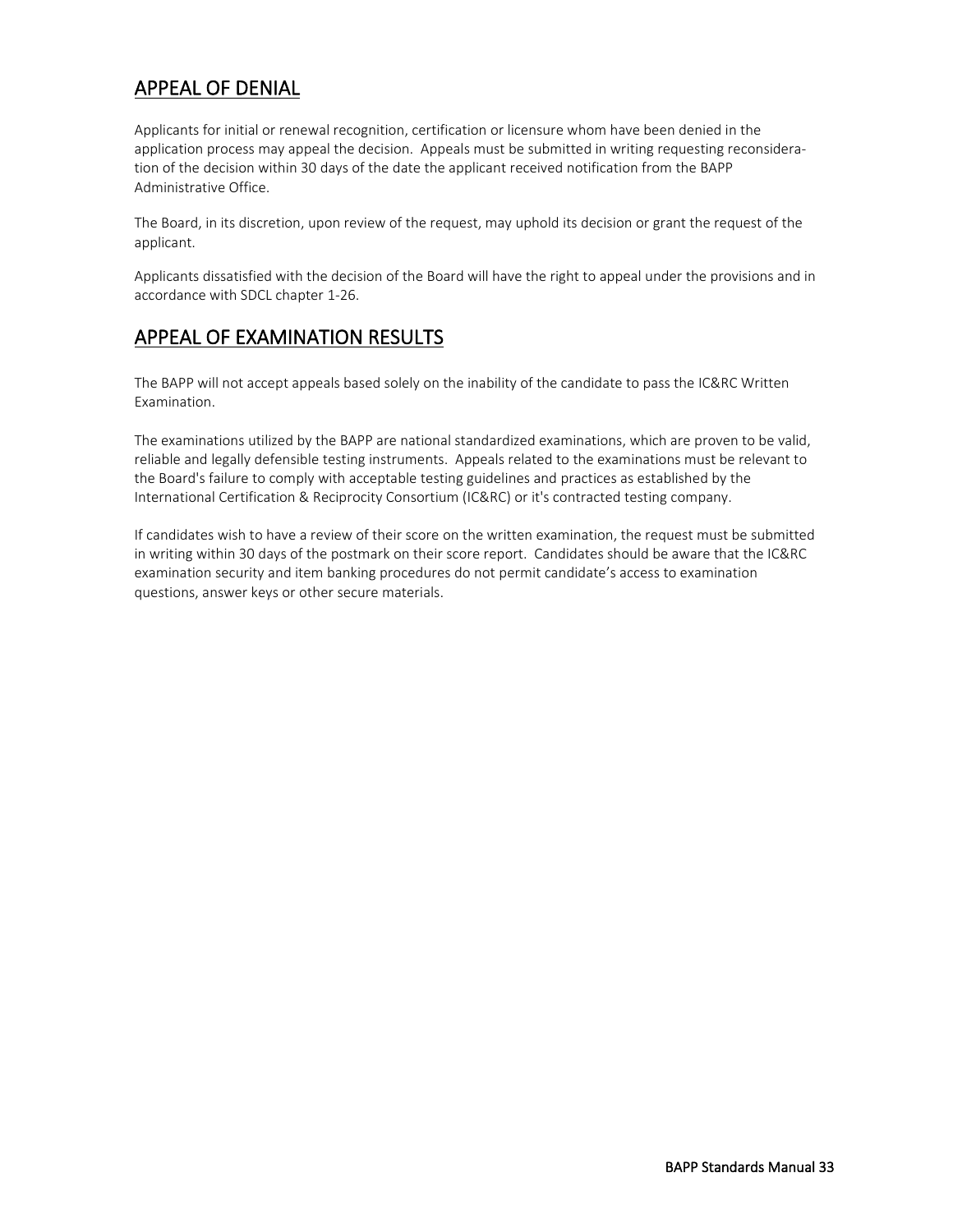<span id="page-35-0"></span>APPENDICES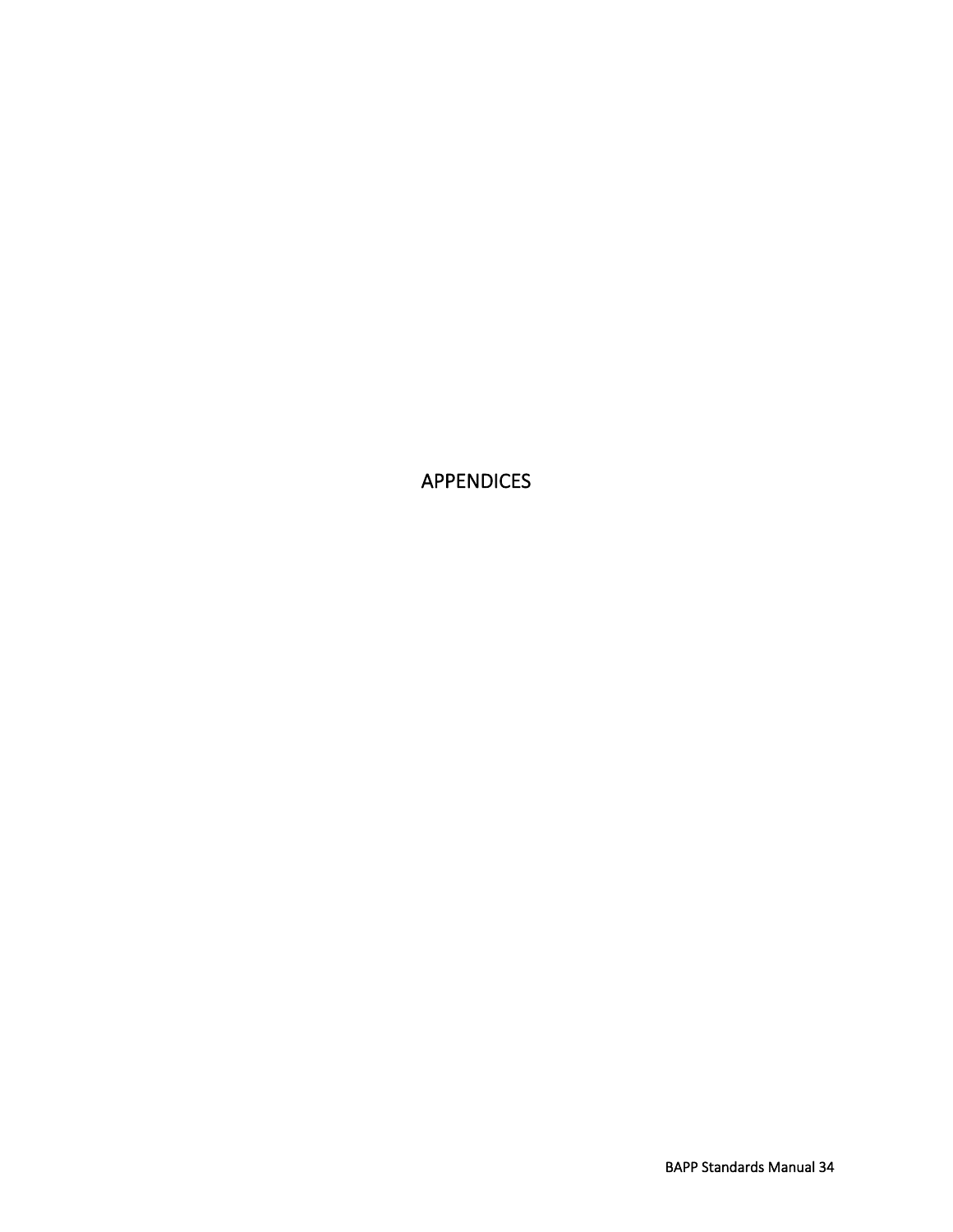# APPENDIX A – ALCOHOL AND DRUG COUNSELOR DOMAINS

Within each domain are several identified tasks that provide the basis for questions in the IC&RC Alcohol and Drug Counselor Examination.

| <b>ADC Domains</b>                                         | Weight on Exam |
|------------------------------------------------------------|----------------|
| Domain I: Screening, Assessment, and Engagement            | 23%            |
| Domain II: Treatment Planning, Collaboration, and Referral | 27%            |
| Domain III: Counseling                                     | 28%            |
| Domain IV: Professional and Ethical Responsibilities       | 22%            |

# Domain I: Screening, Assessment, and Engagement

Tasks:

- Demonstrate verbal and non-verbal communication to establish rapport and promote engagement.
- Discuss with the client the rationale, purpose, and procedures associated with the screening and assessment process to facilitate client understanding and cooperation.
- Assess client's immediate needs by evaluating observed behavior and other relevant information including signs and symptoms of intoxication and withdrawal.
- Administer appropriate evidence-based screening and assessment instruments specific to clients to determine their strengths and needs.
- Obtain relevant history and related information from the client and other pertinent sources to establish eligibility and appropriateness of services.
- Screen for physical needs, medical conditions, and co-occurring mental health disorders that might require additional assessment and referral.
- Interpret results of screening and assessment and integrate all available information to formulate diagnostic impression, and determine an appropriate course of action.
- Develop a written summary of the results of the screening and assessment to document and support the diagnostic impressions and treatment recommendations.

# Domain II: Treatment Planning, Collaboration, and Referral

Tasks:

- Formulate and discuss diagnostic assessment and recommendations with the client and concerned others to initiate an individualized treatment plan that incorporates client's strengths, needs, abilities, and preferences.
- Use ongoing assessment and collaboration with the client and concerned others to review and modify the treatment plan to address treatment needs.
- Match client needs with community resources to facilitate positive client outcomes.
- Discuss rationale for a referral with the client.
- Communicate with community resources regarding needs of the client.
- Advocate for the client in areas of identified needs to facilitate continuity of care.
- Evaluate the effectiveness of case management activities to ensure quality service coordination.
- Develop a plan with the client to strengthen ongoing recovery outside of primary treatment.
- Document treatment progress, outcomes, and continuing care plans.
- Utilize multiple pathways of recovery in treatment planning and referral.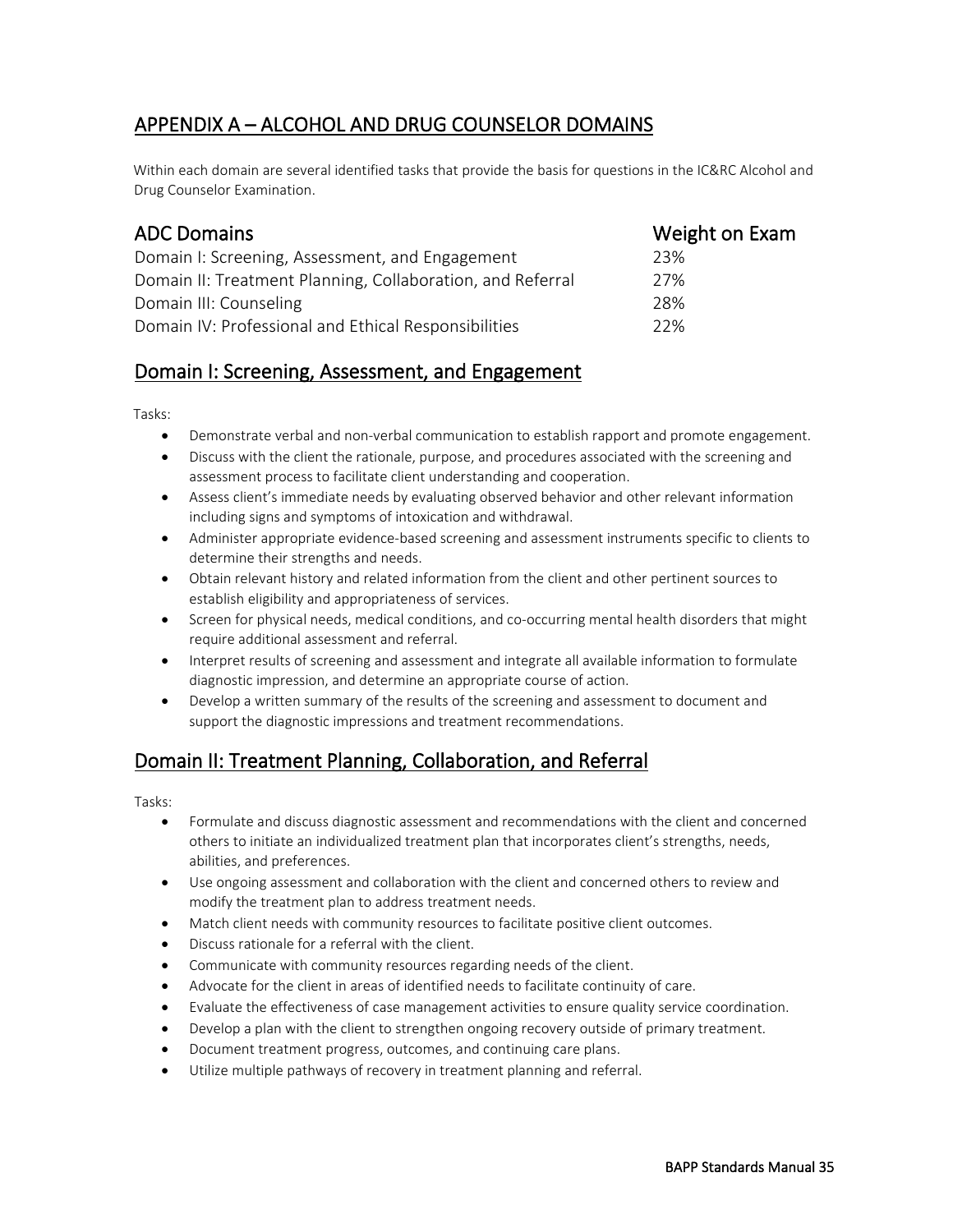# Domain III: Counseling

Tasks:

- Develop a therapeutic relationship with clients, families, and concerned others to facilitate transition into the recovery process.
- Provide information to the client regarding the structure, expectations, and purpose of the counseling process.
- Continually evaluate the client's safety, relapse potential, and the need for crisis intervention.
- Apply evidence-based, culturally competent counseling strategies and modalities to facilitate progress towards completion of treatment objectives.
- Assist families and concerned others in understanding substance use disorders and engage them in the recovery process.
- Document counseling activity and progress towards treatment goals and objectives.
- Provide information on issues of identity, ethnic background, age, sexual orientation, and gender as it relates to substance use, prevention and recovery.
- Provide information about the disease of addiction and the related health and psychosocial consequences.

# Domain IV: Professional and Ethical Responsibilities

Tasks:

- Adhere to established professional codes of ethics and standards of practice to uphold client rights while promoting best interests of the client and profession.
- Recognize diversity and client demographics, culture and other factors influencing behavior to provide services that are sensitive to the uniqueness of the individual.
- Continue professional development through education, self-evaluation, clinical supervision, and consultation to maintain competence and enhance professional effectiveness.
- Identify and evaluate client needs that are outside of the counselor's ethical scope of practice and refer to other professionals as appropriate.
- Uphold client's rights to privacy and confidentiality according to best practices in preparation and handling of records.
- Obtain written consent to release information from the client and/or legal guardian, according to best practices.
- Prepare concise, clinically accurate, and objective reports and records.

For more information see IC&RC Candidate Guide for Alcohol and Drug Counselor Examination.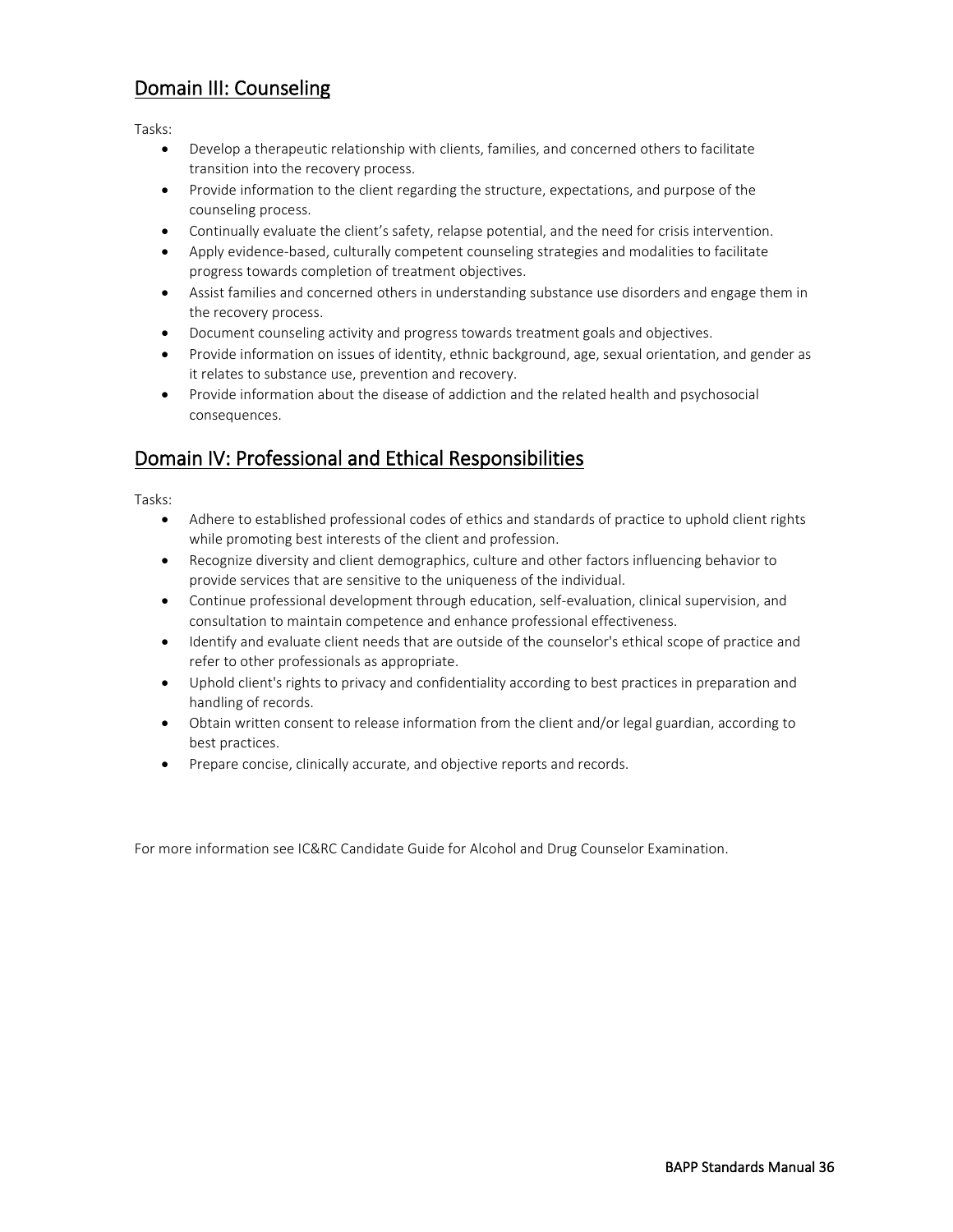# APPENDIX B – TWELVE CORE FUNCTIONS OF THE ALCOHOL AND DRUG ABUSE COUNSELOR AND GLOBAL CRITERIA

The twelve core functions represent a specific entity and although they may overlap, depending on the nature of the Counselor's practice, the Counselor must be able to demonstrate competency in each core function and global criteria area.

SCREENING: The process by which a client is determined to be appropriate and eligible for admission to a particular program.

#### Global Criteria

- 1. Evaluate psychological, social and physiological signs and symptoms of alcohol and other drug use and abuse.
- 2. Determine the client's appropriateness for admission or referral.
- 3. Determine the client's eligibility for admission or referral.
- 4. Identify any coexisting conditions (medical, psychiatric, physical, etc.) that indicate a need for additional professional assessment and/or services.
- 5. Adhere to applicable laws, regulations and agency policies governing alcohol and other drug abuse services.

This function requires that the counselor consider a variety of factors before deciding whether or not to admit the potential client for treatment. It is imperative that the counselor use appropriate diagnostic criteria to determine whether the applicant's alcohol or other drug use constitutes abuse. All counselors must be able to describe the criteria they use and demonstrate their competence by presenting specific examples of how the use of alcohol and other drugs has become dysfunctional for a particular client.

The determination of a particular client's appropriateness for a program requires the counselor's judgment and skill and is influenced by the program's environment and modality (i.e., inpatient, outpatient, residential, pharmacotherapy, detoxification, or day care). Important factors include the physical condition of the client, outside supports/resources, previous treatment efforts, motivation and the philosophy of the program.

The eligibility criteria are generally determined by the focus, target population and funding requirements of the counselor's program or agency. Many of the criteria are easily ascertained. These may include the client age, gender, place of residence, legal status, veteran status, income level and the referral source. Allusion to following agency policy is a minimally acceptable statement.

If the applicant (client) is found ineligible or inappropriate for the program, the counselor should be able to suggest an alternative.

INTAKE: The administrative and initial assessment procedures for admission to a program.

- 6. Complete required documents for admission to the program.
- 7. Complete required documents for program eligibility and appropriateness.
- 8. Obtain appropriately signed consents when soliciting from or providing information to outside sources to protect client confidentiality and rights.

The intake usually becomes an extension of the screening, when the decision to admit is formally made and documented. Much of the intake process includes the completion of various forms. Typically, the client and counselor fill out an admission or intake sheet, document the initial assessment, complete appropriate releases of information, collect financial data, sign consent for treatment and assign the primary counselor.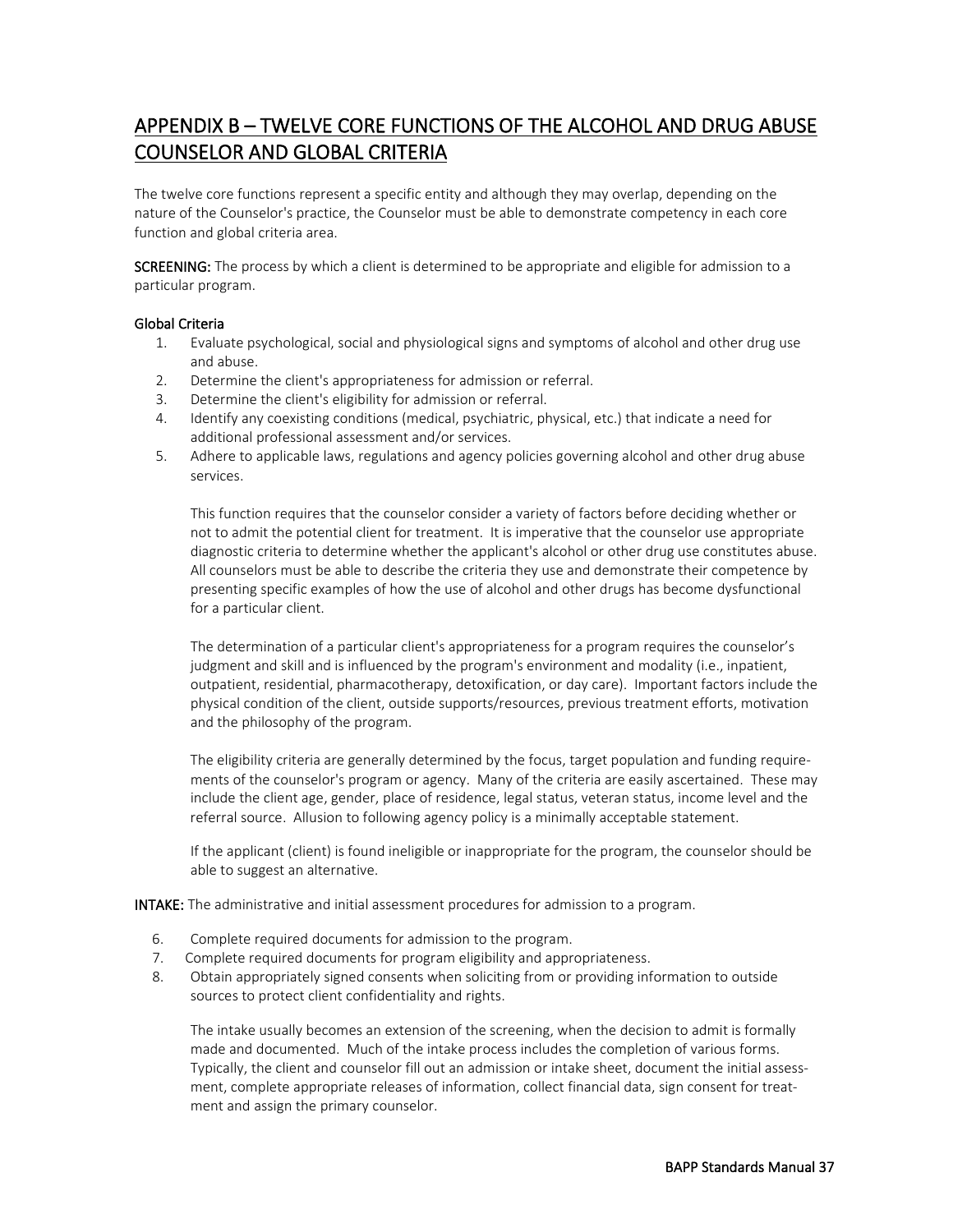ORIENTATION: Describing to the client the following: general nature and goals of the program; rules governing client conduct and infractions that can lead to disciplinary action or discharge from the program; in a non-residential program, the hours during which services are available; treatment costs to be borne by the client, if any, and client's rights.

#### Global Criteria:

- 9. Provide an overview to the client by describing program goals and objectives for client care.
- 10. Provide an overview to the client by describing program rules, and client obligations and rights.
- 11. Provide an overview to the client of the programs operations.

The orientation may be provided before, during and/or after the client's screening and intake. It can be conducted in an individual, group or family context. Portions of the orientation may include other personnel for certain specific parts of the treatment, such as medication.

ASSESSMENT: The procedures by which a counselor/program identifies and evaluates an individual's strengths, weaknesses, problems and needs for the development of a treatment plan.

#### Global Criteria:

- 12. Gather relevant history from client including but not limited to alcohol and other drug abuse using appropriate interview techniques.
- 13. Identify methods and procedures for obtaining corroborative information from significant secondary sources regarding client's alcohol and other drug abuse and psycho-social history.
- 14. Identify appropriate assessment tools.
- 15. Explain to the client the rationale for the use of assessment techniques in order to facilitate understanding.
- 16. Develop a diagnostic evaluation of the client's substance abuse and any coexisting conditions based on the results of all assessments in order to provide an integrated approach to treatment planning based on the client's strengths, weaknesses, and identified problems and needs.

Although assessment is a continuing process, it is generally emphasized early in treatment. It usually results from a combination of focused interviews, testing and/or record reviews.

The counselor evaluates major life areas (i.e., physical, health, vocational development, social adaptation, legal involvement and psychological functioning) and assesses the extent to which alcohol or drug use has interfered with client's functioning in each of these areas. The result of this assessment should suggest the focus for treatment.

TREATMENT PLANNING: Process by which the counselor and the client identify and rank problems needing resolution; establish agreed upon immediate and long term goals and decide upon a treatment process and the resource to be utilized.

#### Global Criteria:

- 17. Explain assessment results to the client in an understandable manner.
- 18. Identify and rank problems based on individual client needs in the written treatment plan.
- 19. Formulate agreed upon immediate and long-term goals using behavioral terms in the written treatment plan.
- 20. Identify the treatment methods and resources to be utilized as appropriate for the individual client.

The treatment contract is based on the assessment and is a product of a negotiation between the client and counselor to assure that the plan is tailored to the individual's needs. The language of the problem, goal and strategy statements should be specific, intelligible to the client and expressed in behavioral terms. The statement of the problem concisely elaborates on a client and counselor to determine progress in treatment. The plan or strategy is a specific activity that links the problem with the goal. It describes the services, who will provide them, where they will be provided and at what frequency.

Treatment planning is a dynamic process and the contracts must be regularly reviewed and modified as appropriate.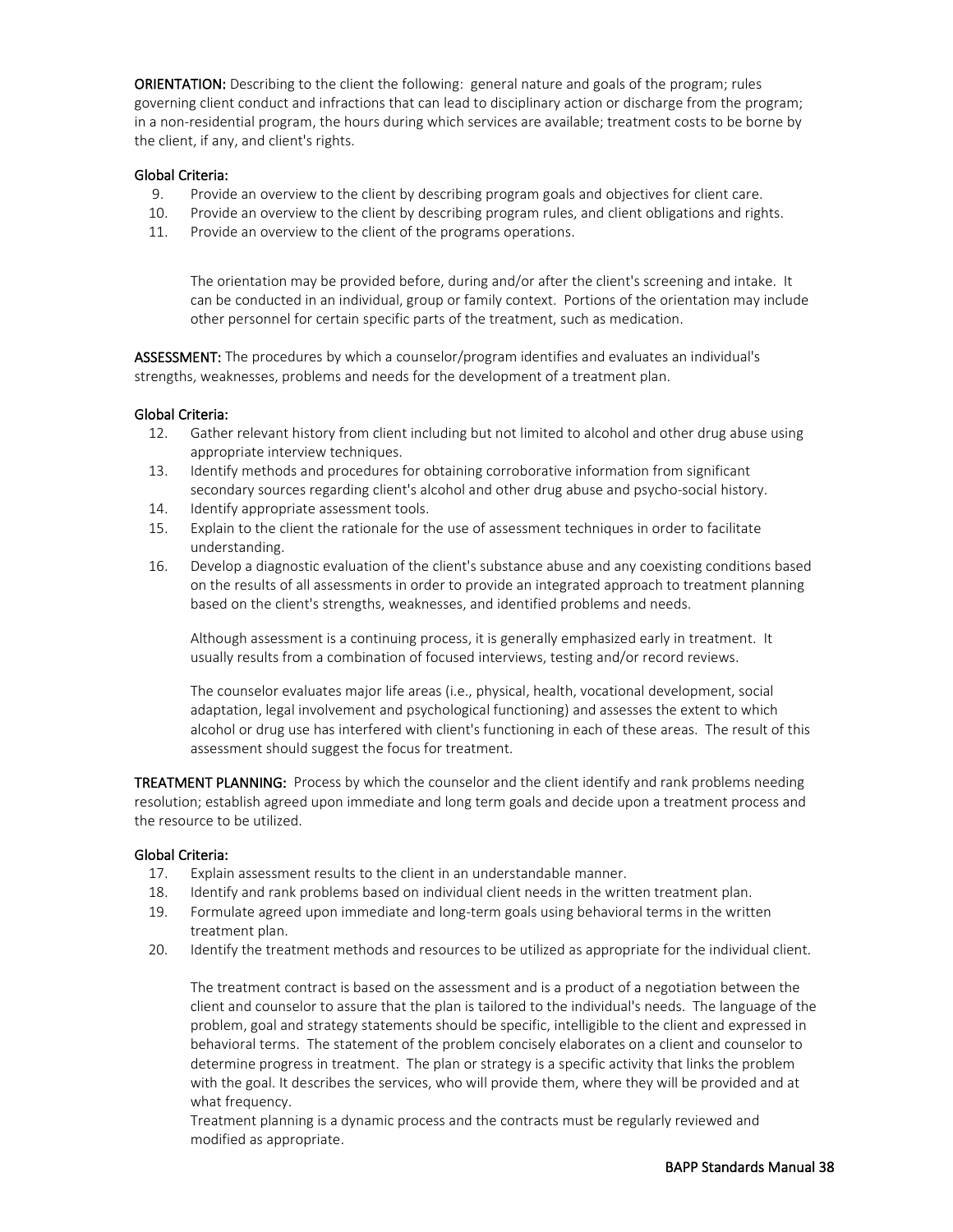COUNSELING: (Individual, Group and Significant Others.) The utilization of special skills to assist individuals, families, or groups in achieving objectives through exploration of a problem and its ramifications; examination of attitudes and feelings; consideration of alternative solutions and decision making.

#### Global Criteria:

- 21. Select the counseling theory(ies) that apply.
- 22. Apply technique(s) to assist the client, group, and/or family in exploring problems and ramifications.
- 23. Apply techniques to assist the client, group, and/or family in examining the client's behavior, attitudes, and/or feelings if appropriate in the treatment setting.
- 24. Individualize counseling in accordance with cultural, gender and life-style differences.
- 25. Interact with the client in an appropriate therapeutic manner.
- 26. Elicit solutions and decisions from the client.
- 27. Implement the treatment plan.

Counseling is basically a relationship in which the counselor helps the client mobilize resources to resolve his/her problem and/or modify attitudes and values. The counselor must be able to demonstrate a working knowledge of various counseling approaches. These methods may include Reality Therapy, Transactional Analysis, Strategic Family Therapy, Client-Centered Therapy, etc. Further, the counselor must be able to explain the rationale for using a specific skill for the particular client. For example, a behavioral approach might be suggested for clients who are resistant, manipulative and have difficulty anticipating consequences and regulating impulses. On the other hand, a cognitive approach may be appropriate for a client who is depressed, yet insightful and articulate.

Also, the Counselor should be able to explain his/her rationale for choosing a counseling skill in an individual, group or significant other context. Finally, the counselor should be able to explain why a counseling approach or context changes during treatment.

CASE MANAGEMENT: Activities that bring services, agencies, resources or people together within a planned framework of action toward the achievement of established goals. It may involve liaison activities and collateral contracts.

#### Global Criteria:

- 28. Coordinate services for client care.
- 29. Explain the rationale of case management activities to the client.

Case management is the coordination of a multiple services plan. By the time many alcohol and other drug abusers enter treatment they tend to manifest dysfunction in a variety of areas. For example, a heroin addict may have hepatitis, lack job skills and have pending criminal charges. In this case, the counselor might monitor his medical treatment, make a referral to a vocational rehabilitation program and communicate with representatives of the Criminal Justice system.

The client may also be receiving other treatment services, such as family therapy and pharmacotherapy, within the same agency. These activities must be integrated into the treatment plan and communication must be maintained with the appropriate personnel.

CRISIS INTERVENTION: Those services that respond to an alcohol and/or other drug abuser's needs during acute emotional and/or physical distress.

#### Global Criteria:

- 30. Recognize the elements of the client's crisis.
- 31. Implement an immediate course of action appropriate to the crisis.
- 32. Enhance overall treatment by utilizing crisis events.

A crisis is a decisive, crucial event in the course of treatment that threatens to compromise or destroy the rehabilitation effort. These crises may be directly related to alcohol or drug use (i.e., overdose or relapse) or indirectly related. The latter might include the death of a significant other, separation/divorce, arrest, suicidal gestures, a psychotic episode or outside pressure to terminate treatment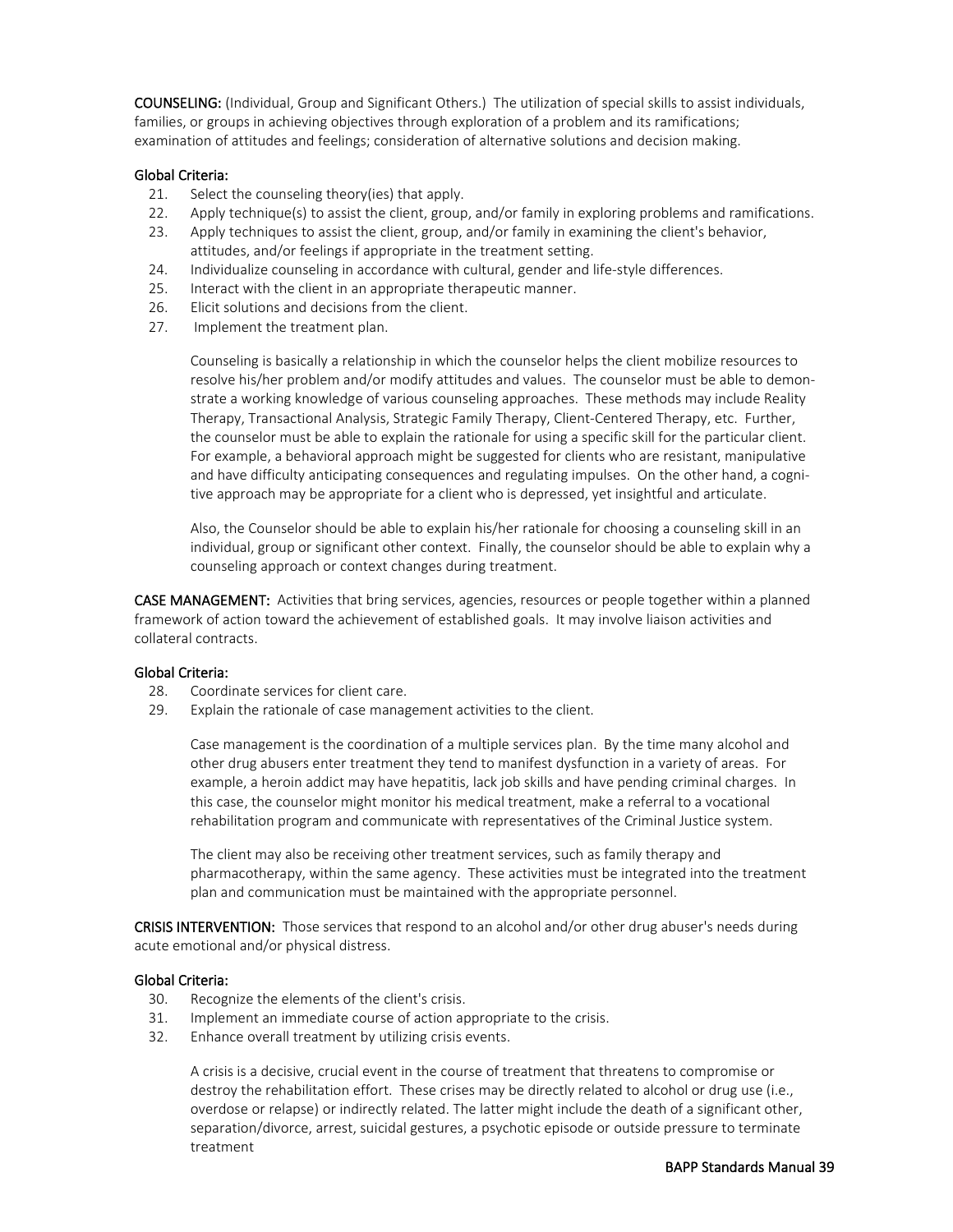It is imperative that the counselor be able to identify the crisis when they surface, attempt to mitigate or resolve the immediate problem and use the negative events to enhance the treatment efforts, if possible.

CLIENT EDUCATION: Provision of information to individuals and groups concerning alcohol and other drug abuse, the implications of, and the available services and resources.

#### Global Criteria:

- 33. Present relevant alcohol and other drug use/abuse information to the client through formal and/or informal processes.
- 34. Present information about available alcohol and other drug services and resources.

Client education is provided in a variety of ways. In certain inpatient and residential programs, for example, a sequence of formal classes may be conducted using a didactic format with reading materials and films. On the other hand, an outpatient counselor may provide relevant information to the client individually and informally. In addition to alcohol and drug information, client education may include a description of self-help groups and other resources that are available to the clients and their families

REFERRAL: Identifying the needs of the client that cannot be met by the counselor or agency and assisting the client to utilize the support systems and community resources available.

#### Global Criteria:

- 35. Identify need(s) and/or problem(s) that the agency and/or counselor cannot meet.
- 36. Explain the rationale for the referral to the client.
- 37. Match client needs and/or problems to appropriate resources.
- 38. Adhere to applicable laws, regulations and agency policies governing procedures related to the protection of the client's confidentiality.
- 39. Assist the client in utilizing the support systems and community resources available.

In order to be competent in this function, the counselor must be familiar with community resources, both alcohol and drug and others, and be aware of the limitations of each service and if the limitations could adversely impact the client. In addition, the counselor must be able to demonstrate a working knowledge of the referral process, including the confidentiality requirements and outcomes of the referral.

Referral is obviously closely related to case management when integrated into the initial and ongoing treatment plan. It also includes, however, aftercare or discharge planning referrals that take into account the continuum of care.

REPORTS AND RECORD KEEPING: Charting the results or the assessment and treatment plan, writing reports, progress notes, discharge summaries and other client-related data.

#### Global Criteria:

- 40. Prepare reports and relevant records integrating available information to facilitate the continuum of care.
- 41. Chart pertinent ongoing information pertaining to the client.
- 42. Utilize relevant information from written documents for client care.

The report and record-keeping function is extremely important. It benefits the counselor by documenting the client's progress in achieving his or her goals. It facilitates adequate communication between co-workers. It assists the counselor's supervision providing timely feedback. It is valuable to other programs that may provide services to the client at a later date. It can enhance the accountability of the program to its licensing/funding sources. Ultimately, if performed properly, it can enhance the client's entire treatment experience.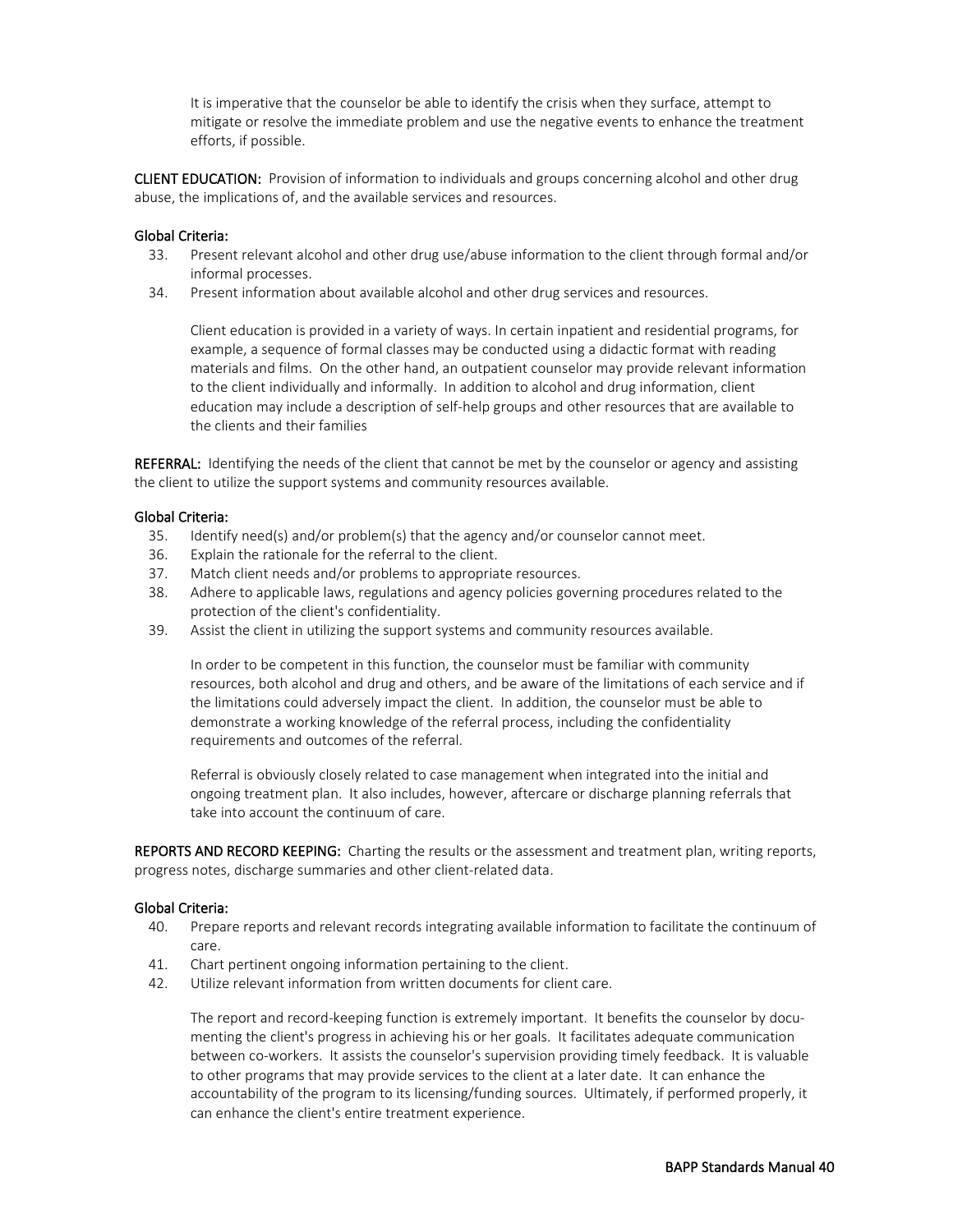#### CONSULTATION WITH OTHER PROFESSIONALS IN REGARD TO CLIENT TREATMENT SERVICES: Relating with

in-house staff or outside professionals to assure comprehensive, quality care for the client.

#### Global Criteria:

- 43. Recognize issues that are beyond the counselor's base of knowledge and/or skills.
- 44. Consult with appropriate resources to ensure the provision of effective treatment services.
- 45. Adhere to applicable laws, regulations and agency policies governing the disclosure of client identifying data.
- 46. Explain the rationale for the consultation to the client, if appropriate.

Consultations are meetings for discussions, decision-making and planning. The most common consultation is the regular in-house staffing in which client cases are reviewed with other members of the treatment team. Consultations also can be conducted in individual sessions with the supervisor, other counselors, psychologists, physicians, probation officers and other service providers connected with the client's case.

(Copyrighted @ IC&RC/AODA/AODA, Inc. All Rights Reserved) - Used with permission.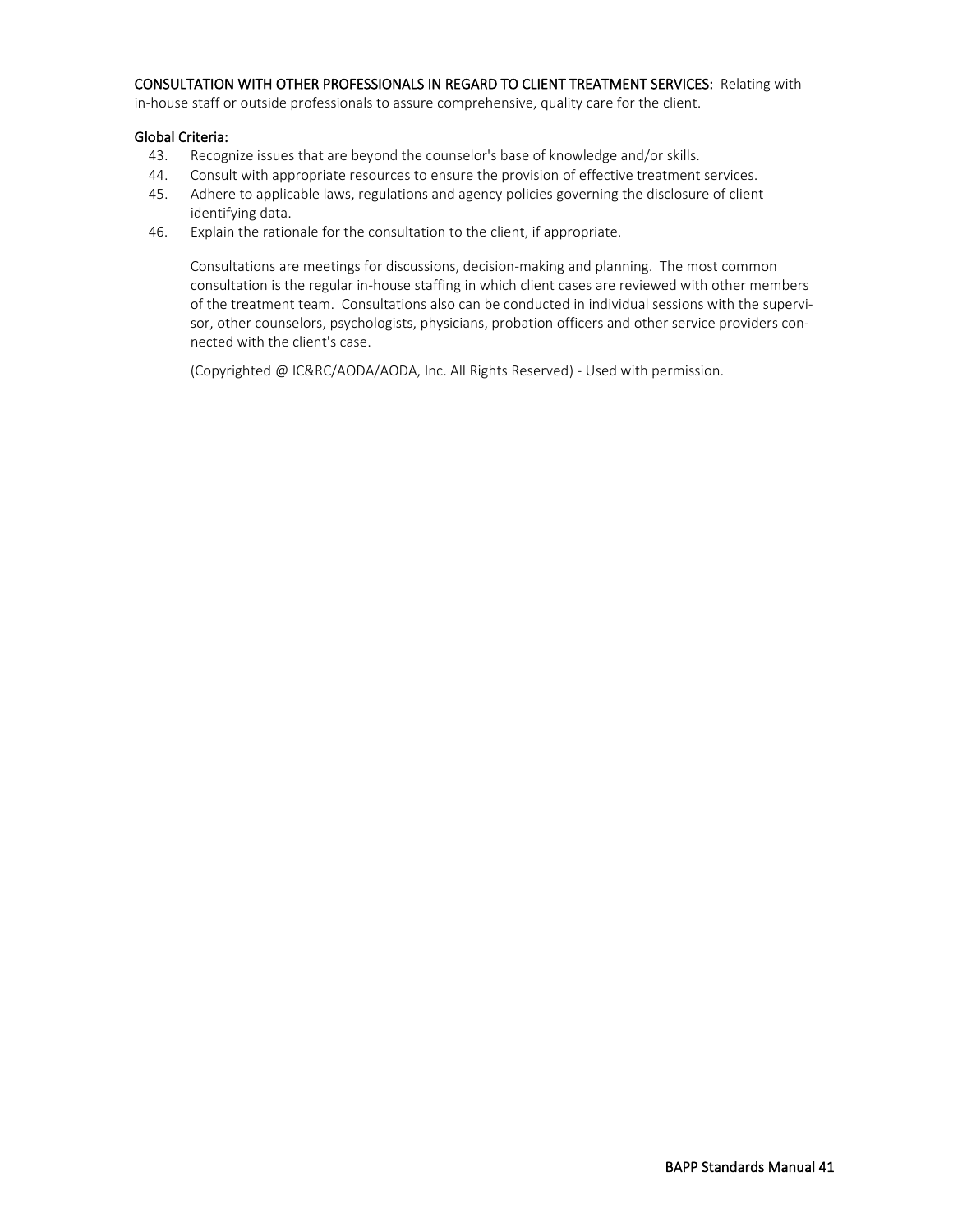# APPENDIX C – PREVENTION SPECIALIST DOMAINS

Within each domain are several identified tasks that provide the basis for questions in the IC&RC Prevention Specialist Examination.

| <b>PS Domains</b>                                   | Weight on Exam |
|-----------------------------------------------------|----------------|
| Domain 1: Planning and Evaluation                   | 30%            |
| Domain 2: Prevention Education and Service Delivery | 15%            |
| Domain 3: Communication                             | 13%            |
| Domain 4: Community Organization                    | 15%            |
| Domain 5: Public Policy and Environmental Change    | 12%            |
| Domain 6: Professional Growth and Responsibility    | 15%            |

# Domain 1: Planning and Evaluation

Tasks:

- Determine the level of community readiness for change.
- Identify appropriate methods to gather relevant data for prevention planning.
- Identify existing resources available to address the community needs.
- Identify gaps in resources based on the assessment of community conditions.
- Identify the target audience.
- Identify factors that place persons in the target audience at greater risk for the identified problem.
- Identify factors that provide protection or resilience for the target audience.
- Determine priorities based on comprehensive community assessment.
- Develop a prevention plan based on research and theory that addresses community needs and desired outcomes.
- Select prevention strategies, programs, and best practices to meet the identified needs of the community.
- Implement a strategic planning process that results in the development and implementation of a quality strategic plan.
- Identify appropriate prevention program evaluation strategies.
- Administer surveys/pre/posttests at work plan activities.
- Conduct evaluation activities to document program fidelity.
- Collect evaluation documentation for process and outcome measures.
- Evaluate activities and identify opportunities to improve outcomes.
- Utilize evaluation to enhance sustainability of prevention activities.
- Provide applicable workgroups with prevention information and other support to meet prevention outcomes.
- Incorporate cultural responsiveness into all planning and evaluation activities.
- Prepare and maintain reports, records, and documents pertaining to funding sources.

# Domain 2: Prevention Education and Service Delivery

Tasks:

- Coordinate prevention activities.
- Implement prevention education and skill development activities appropriate for the target audience.
- Provide prevention education and skill development programs that contain accurate, relevant, and timely content.
- Maintain program fidelity when implementing evidence-based practices.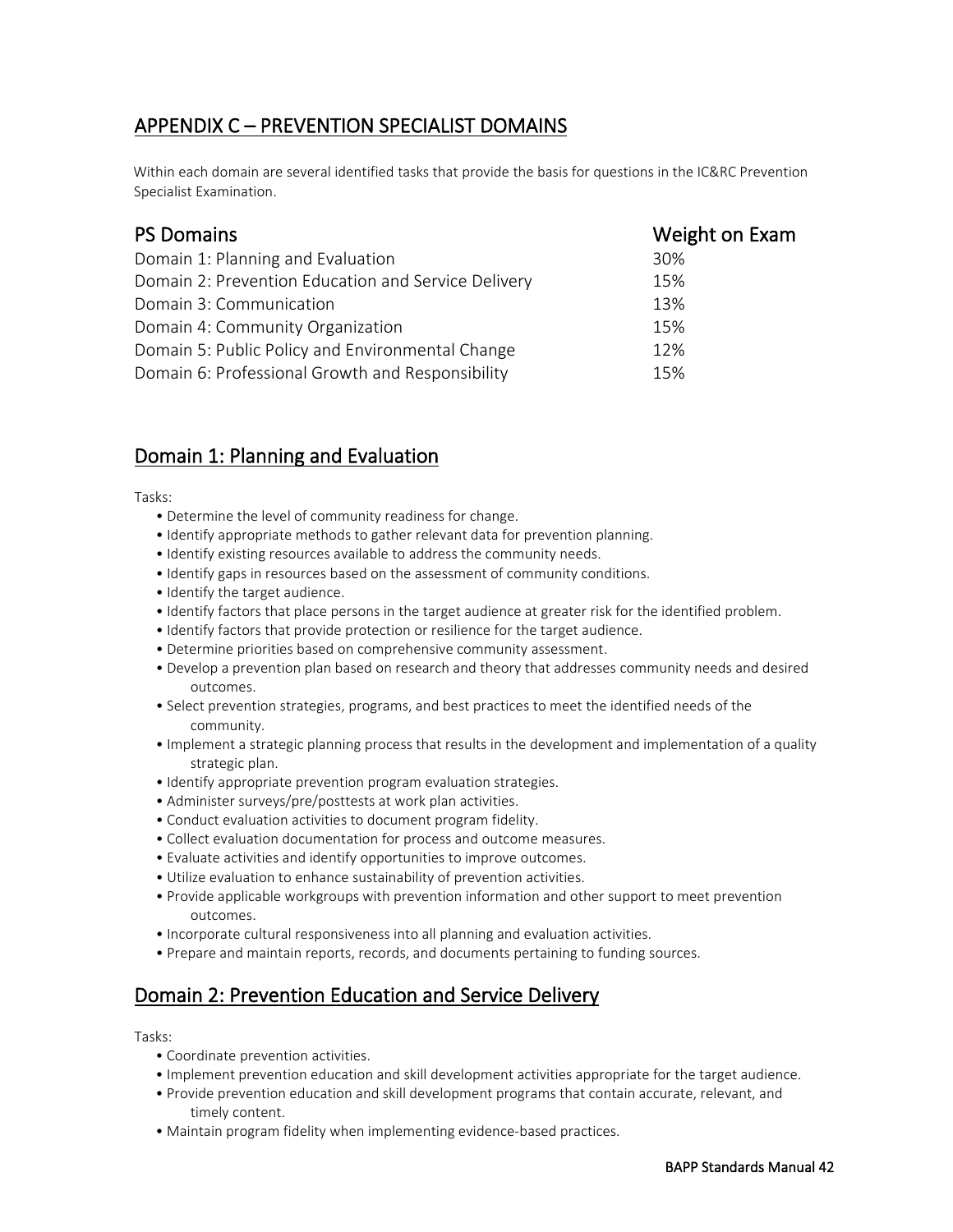• Serve as a resource to community members and organizations regarding prevention strategies and best practices.

# Domain 3: Communication

#### Tasks:

- Promote programs, services, activities, and maintain good public relations.
- Participate in public awareness campaigns and projects relating to health promotion across the continuum of care.
- Identify marketing techniques for prevention programs.
- Apply principles of effective listening.
- Apply principles of public speaking.
- Employ effective facilitation skills.
- Communicate effectively with various audiences.
- Demonstrate interpersonal communication competency.

# Domain 4: Community Organization

Tasks:

- Identify the community demographics and norms.
- Identify a diverse group of stakeholders to include in prevention programming activities.
- Build community ownership of prevention programs by collaborating with stakeholders when planning, implementing, and evaluating prevention activities.
- Offer guidance to stakeholders and community members in mobilizing for community change.
- Participate in creating and sustaining community-based coalitions.
- Develop or assist in developing content and materials for meetings and other related activities.
- Develop strategic alliances with other service providers within the community.
- Develop collaborative agreements with other service providers within the community.
- Participate in behavioral health planning and activities.

# Domain 5: Public Policy and Environmental Change

Tasks:

- Provide resources, trainings, and consultations that promote environmental change.
- Participate in enforcement initiatives to affect environmental change.
- Participate in public policy development to affect environmental change.
- Use media strategies to support policy change efforts in the community.
- Collaborate with various community groups to develop and strengthen effective policy.
- Advocate to bring about policy and/or environmental change.

# Domain 6: Professional Growth and Responsibility

Tasks:

- Demonstrate knowledge of current prevention theory and practice.
- Adhere to all legal, professional, and ethical principles.
- Demonstrate cultural responsiveness as a prevention professional.
- Demonstrate self-care consistent with prevention messages.
- Recognize importance of participation in professional associations locally, statewide, and nationally.
- Demonstrate responsible and ethical use of public and private funds.
- Advocate for health promotion across the life span.
- Advocate for healthy and safe communities.
- Demonstrate knowledge of current issues of addiction.
- Demonstrate knowledge of current issues of mental, emotional, and behavioral health.

For more information see IC&RC Candidate Guide for Prevention Specialist Examination.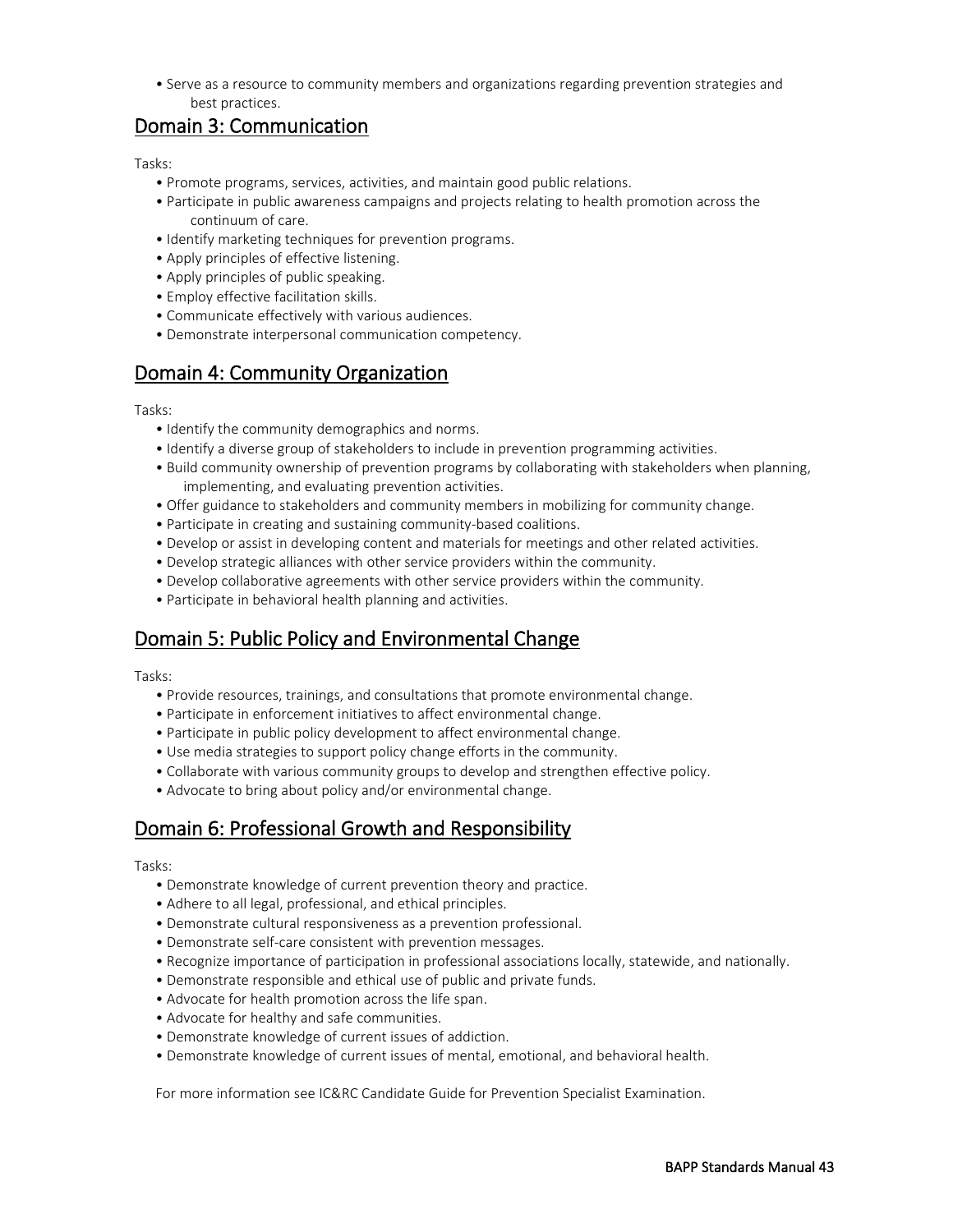# APPENDIX D – FEE SCHEDULE

| <b>Services</b>                                                     | Fee      |
|---------------------------------------------------------------------|----------|
| Application materials                                               | \$25.00  |
| CAC, CPS, or LAC application and examination fee                    | \$250.00 |
| CAC, CPS, or LAC examination cancellation or re-scheduling fee      | \$25.00  |
| CAC, CPS, or LAC examination late cancellation or nonattendance fee | \$125.00 |
| CAC, CPS, or LAC retest fee                                         | \$200.00 |
| CAC or CPS renewal fee                                              | \$175.00 |
| LAC renewal fee                                                     | \$200.00 |
| CAC & CPS dual credential renewal fee                               | \$262.50 |
| LAC & CPS dual credential renewal fee                               | \$287.50 |
| CAC or CPS retirement status renewal fee                            | \$87.50  |
| LAC retirement status renewal fee                                   | \$100.00 |
| CAC & CPS dual credential / retirement status renewal fee           | \$131.25 |
| LAC & CPS dual credential / retirement status renewal fee           | \$143.75 |
| Status upgrade fee                                                  | \$150.00 |
| CAC, CPS or LAC replacement identification card                     | \$5.00   |
| ACT or PST recognition fee                                          | $\ast$   |
| ACT or PST renewal fee                                              | \$150.00 |
| Reinstatement fee                                                   | \$150.00 |
| Replacement or duplicate certificate                                | \$15.00  |
| IC&RC certificate fee                                               | \$20.00  |
| Course review fee (\$25 for every three course reviews)             | \$25.00  |
| Registration as a continuing education service provider             | \$25.00  |
| Mailing labels charge                                               | \$100.00 |

\*Pro-rated amount of \$12.50 per month from the month of initial recognition to the last day of the month of the Trainee's birth month, not to exceed \$150.00.

Note: All fees are nonrefundable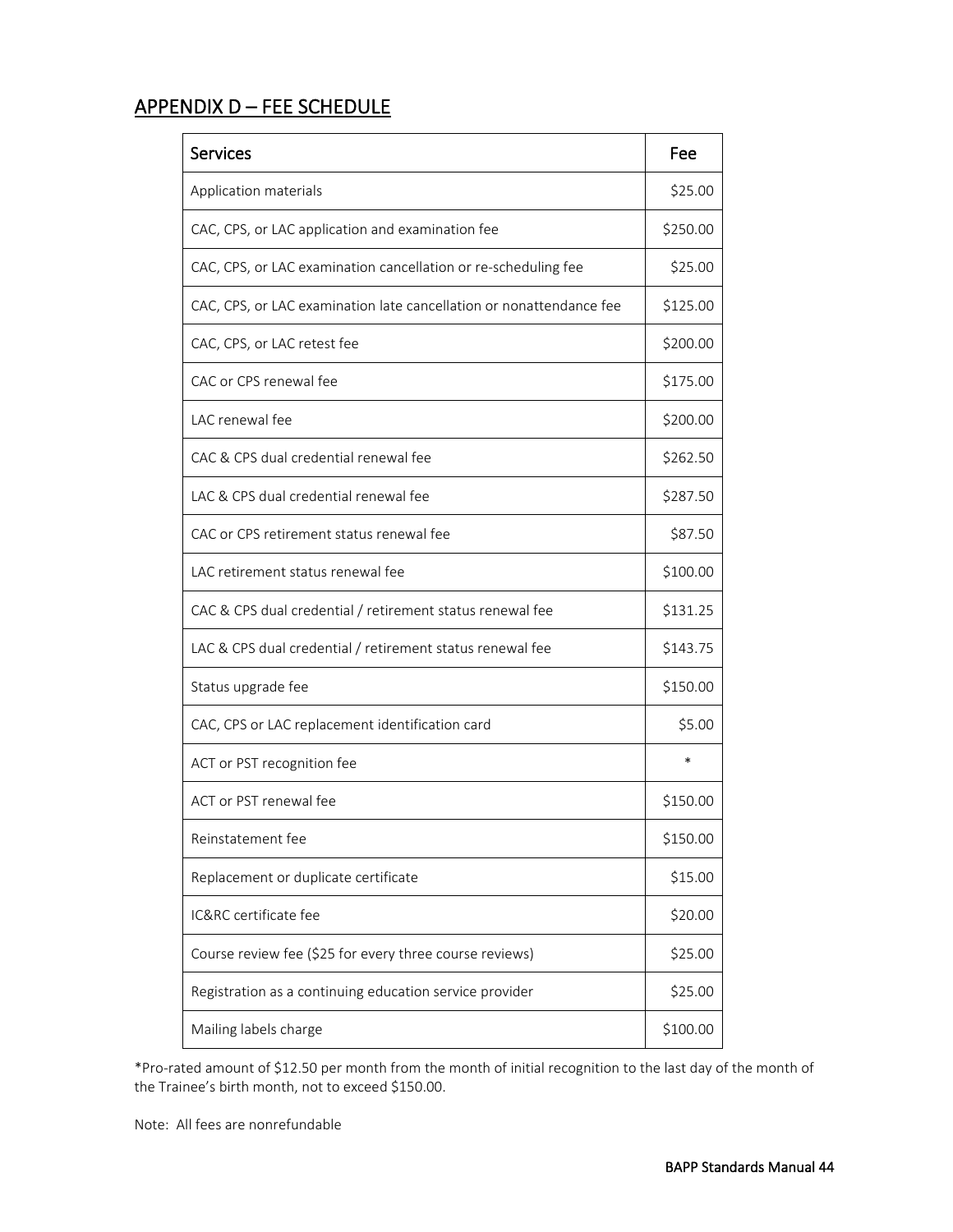# APPENDIX E – CODE OF ETHICS AND STANDARDS OF PRACTICE

# BAPP Preamble for Addiction Counselors and Prevention Specialists

The South Dakota Board of Addiction and Prevention Professionals (BAPP) is responsible for establishing policies and setting standards for the professional practice of addiction counseling and prevention services. The BAPP is dedicated to recognizing the uniqueness of each person's potential, accepting the diversity within the citizens of South Dakota in all areas of ethnicity, disability, marital status, gender preference, creed, religion, and choices of legal behavior. The BAPP's purpose is to protect the public through the development and establishment of generally accepted standards of professionalism and competence to be used in the recognition, certification, and licensure of addiction and prevention professionals in South Dakota.

The BAPP ethical codes and standards is for use by the public to identify appropriate behavior of current and future Addiction Counselor Trainees, Certified Addiction Counselors, Licensed Addiction Counselors, Prevention Specialist Trainees, and Certified Prevention Specialists. The BAPP's ethical codes and standards identify the ethical responsibilities of the profession. The code details and establishes, although not exhaustive, those principles that form the standards of ethical behavior of any individual certified, licensed, or recognized by the Board as having trainee status. This code will set the basis for the reception of and processing of those allegations related to breeches of acceptable standards, practices, and behavior by individuals recognized, certified, or licensed by this Board.

# History and Effective Date

This version of the South Dakota BAPP Code of Ethics was adopted by the Board of Directors and its promulgation is effective beginning April 1, 2017. The consensus of the Board was to adopt the NAADAC/NCC AP Code of Ethics (National Association of Alcoholism & Drug Abuse Counselors) / (National Certification Commission for Addiction Professionals). This Code of Ethics and related Standards will be used to address complaints concerning alleged conduct occurring on or after the Code's effective date. Complaints regarding conduct occurring before the effective date of this Code will be addressed in accordance with the Code of Ethics in effect at the time of the breach or violation.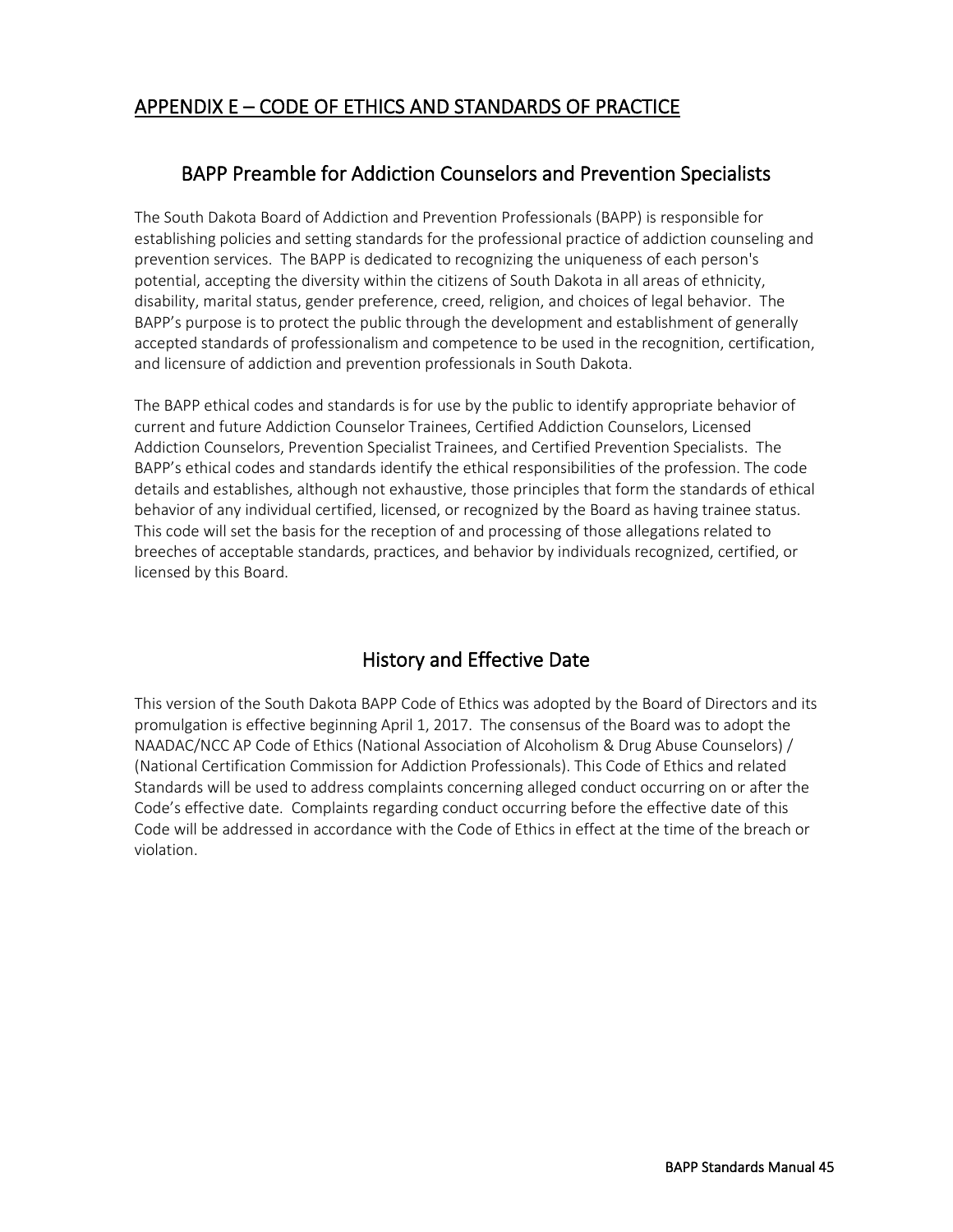# CODE OF ETHICS AND STANDARDS OF PRACTICE OF THE SOUTH DAKOTA BOARD OF ADDICTION AND PREVENTION PROFESSIONALS (BAPP)

# Introduction to Ethical Standards

#### i-1

The BAPP recognizes that its Addiction and Prevention Professionals and other Service Providers live and work in many diverse communities. The BAPP is responsible for creating a Code of Ethics that is relevant for ethical deliberation. The term "Addiction Professionals" shall include and refer to Addiction Counselor Trainees, Certified Addiction Counselors, Licensed Addiction Counselors, Prevention Specialist Trainees, and Certified Prevention Specialists offering addiction-specific services along the continuum of care from prevention through recovery; and, individuals in the process of applying for trainee recognition, certification or licensure. "Client" shall include and refer to individuals, couples, partners, families, or groups depending on the setting.

# $i-2$

The Code of Ethics was written to govern the conduct of its practitioners, and it is the accepted Standard of Conduct for Addiction Professionals recognized/certified/licensed by the BAPP. The Code of Ethics reflects the ideals of the BAPP and its practitioners. When an ethics complaint is filed with the BAPP, it is evaluated by consulting the Code of Ethics. The Code of Ethics is designed as a statement identifying the values of the profession and as a guide for making clinical decisions. This Code is also utilized by other state certification boards and educational institutions to evaluate the behavior of Addiction Professionals and to guide the recognition/certification/licensure process.

# i-3

In addition to identifying specific ethical standards, the BAPP recommends consideration of the following when making ethical decisions:

- 1. Autonomy: To allow others the freedom to choose their own destiny
- 2. Obedience: The responsibility to observe and obey legal and ethical directives
- 3. Conscientious Refusal: The responsibility to refuse to carry out directives that are illegal and/or unethical
- 4. Beneficence: To help others
- 5. Gratitude: To pass along the good that we receive to others
- 6. Competence: To possess the necessary skills and knowledge to treat the clientele in a chosen discipline and to remain current with treatment modalities, theories and techniques
- 7. Justice: Fair and equal treatment, to treat others in a just manner
- 8. Stewardship: To use available resources in a judicious and conscientious manner, to give back
- 9. Honesty and Candor: Tell the truth in all dealing with clients, colleagues, business associates and the community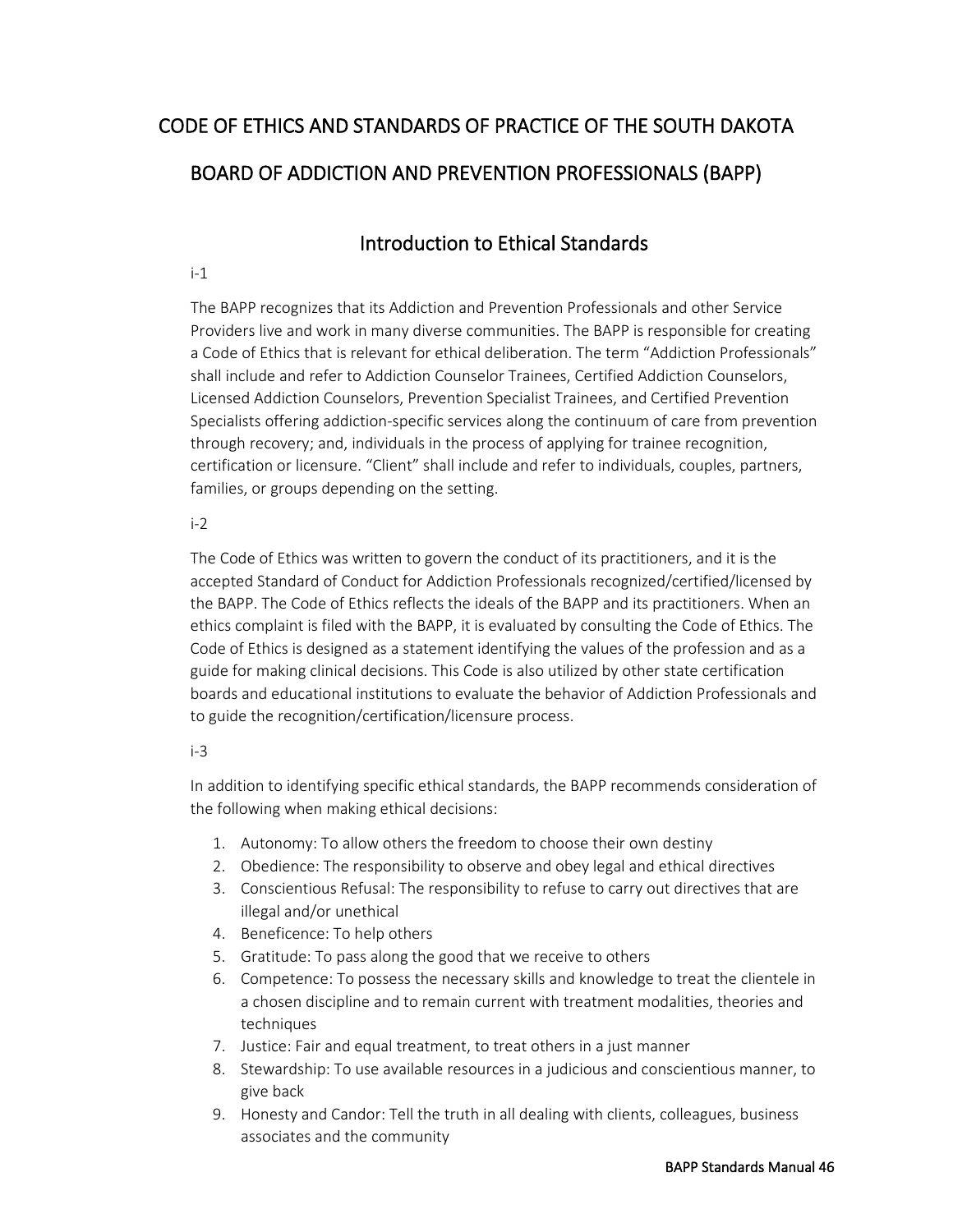- 10. Fidelity: To be true to your word, keeping promises and commitments
- 11. Loyalty: The responsibility to not abandon those with whom you work
- 12. Diligence: To work hard in the chosen profession, to be mindful, careful and thorough in the services delivered
- 13. Discretion: Use of good judgment, honoring confidentiality and the privacy of others
- 14. Self-improvement: To work on professional and personal growth to be the best you can be
- 15. Non-malfeasance: Do no harm to the interests of the client
- 16. Restitution: When necessary, make amends to those who have been harmed or injured
- 17. Self-interest: To protect yourself and your personal interests.

Source: White (1993)

# Principle I: The Counseling Relationship

#### I-1 Client Welfare

Addiction Professionals understand and accept their responsibility to ensure the safety and welfare of their client, and to act for the good of each client while exercising respect, sensitivity, and compassion. Addiction Professionals shall treat each client with dignity, honor, and respect, and act in the best interest of each client.

#### I-2 Informed Consent

Addiction Professionals understand the right of each client to be fully informed about treatment, and shall provide clients with information in clear and understandable language regarding the purposes, risks, limitations, and costs of treatment services, reasonable alternatives, their right to refuse services, and their right to withdraw consent within time frames delineated in the consent. Addiction Professionals have an obligation to review with their client - in writing and verbally - the rights and responsibilities of both professionals and clients. Addiction Professionals shall have clients attest to their understanding of the parameters covered by the Informed Consent.

#### I-3 Informed Consent

Informed Consent shall include:

- a. explicit explanation as to the nature of all services to be provided and methodologies and theories typically utilized;
- b. purposes, goals, techniques, procedures, limitations, potential risks, and benefits of services;
- c. the addiction professional's qualifications, credentials, relevant experience, and approach to counseling;
- d. right to confidentiality and explanation of its limits including duty to warn;
- e. policies regarding continuation of services upon the incapacitation or death of the counselor;
- f. the role of technology, including boundaries around electronic transmissions with clients and social networking;
- g. implications of diagnosis and the intended use of tests and reports;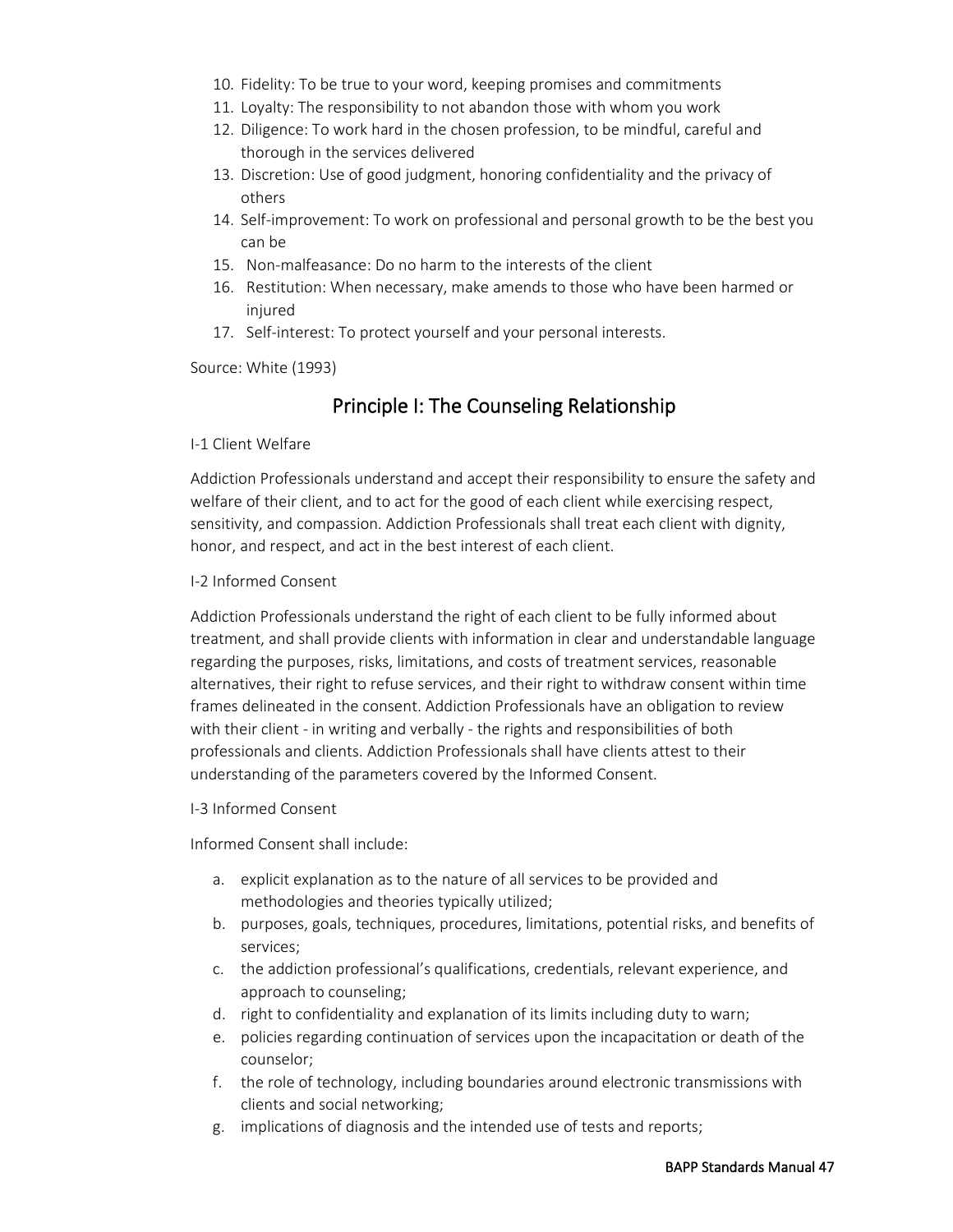- h. fees and billing, nonpayment, policies for collecting nonpayment;
- i. specifics about clinical supervision and consultation;
- j. their right to refuse services; and
- k. their right to refuse to be treated by a person-in-training, without fear of retribution.

#### I-4 Limits of Confidentiality

Addiction Professionals clarify the nature of relationships with each party and the limits of confidentiality at the onset of services when agreeing to provide services to a person at the request or direction of a third party.

#### I-5 Diversity

Addiction Professionals shall respect the diversity of clients and seek training and supervision in areas in which they are at risk of imposing their values onto clients.

#### I-6 Discrimination

Addiction Professionals shall not practice, condone, facilitate, or collaborate with any form of discrimination against any client on the basis of race, ethnicity, color, religious or spiritual beliefs, age, gender identification, national origin, sexual orientation or expression, marital status, political affiliations, physical or mental handicap, health condition, housing status, military status, or economic status.

#### I-7 Legal Competency

Addiction Professionals who act on behalf of a client who has been judged legally incompetent or with a representative who has been legally authorized to act on behalf of a client, shall act with the client's best interests in mind, and shall inform the designated guardian or representative of any circumstances which may influence the relationship. Addiction Professionals recognize the need to balance the ethical rights of clients to make choices about their treatment, their capacity to give consent to receive treatment-related services, and parental/familial/representative legal rights and responsibilities to protect the client and make decisions on their behalf.

#### I-8 Mandated Clients

Addiction Professionals who work with clients who have been mandated to counseling and related services, shall discuss legal and ethical limitations to confidentiality. Addiction Professionals shall explain confidentiality, limits to confidentiality, and the sharing of information for supervision and consultation purposes prior to the beginning of the therapeutic or service relationship. If the client refuses services, the Addiction Professionals shall discuss with the client the potential consequences of refusing the mandated services, while respecting client autonomy.

#### I-9 Multiple Therapists

Addiction Professionals shall obtain a signed Release of Information from a potential or actual client if the client is working with another behavioral health professional. The Release shall allow the Addiction Professionals to strive to establish a collaborative professional relationship.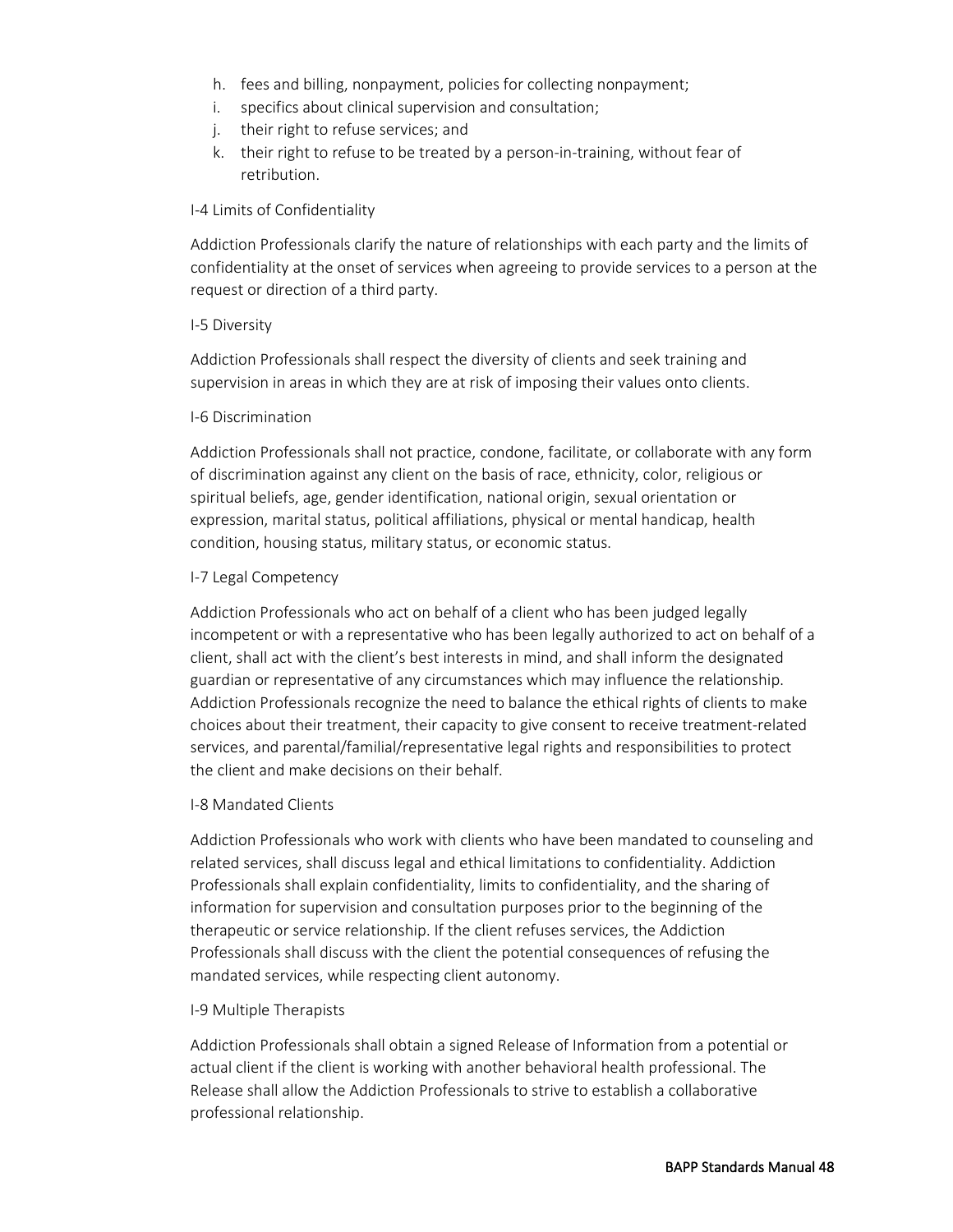#### I-10 Boundaries

Addiction Professionals shall consider the inherent risks and benefits associated with moving the boundaries of a counseling relationship beyond the standard parameters. Consultation and supervision shall be sought and documented.

#### I-11 Multiple/Dual Relationships

Addiction Professionals shall make every effort to avoid multiple relationships with a client. When a dual relationship is unavoidable, the professional shall take extra care so that professional judgment is not impaired and there is no risk of client exploitation. Such relationships include, but are not limited to, members of the Addiction Professional's immediate or extended family, business associates of the professional, or individuals who have a close personal relationship with the professional or the professional's family. When extending these boundaries, Addiction Professionals take appropriate precautions such as Informed Consent, consultation, supervision, and documentation to ensure that their judgment is not impaired and no harm occurs. Consultation and supervision shall be documented.

#### I-12 Prior Relationship

Addiction Professionals recognize that there are inherent risks and benefits to accepting as a client someone with whom they have a prior relationship. This includes anyone with whom the Professional had a casual, distant, or past relationship. Prior to engaging in a counseling relationship with a person from a previous relationship, the Professional shall seek consultation or supervision. The burden is on the Professional to ensure that their judgment is not impaired and that exploitation is not occurring.

#### I-13 Previous Client

Addiction Professionals considering initiating contact with or a relationship with a previous client shall seek documented consultation or supervision prior to its initiation.

# I-14 Group

Addiction Professionals shall clarify who "the client" is, when accepting and working with more than one person as "the client." The Addiction Professional shall clarify the relationship he/she shall have with each person. In group counseling, Addiction Professionals shall take reasonable precautions to protect the members from harm.

# I-15 Financial Disclosure

Addiction Professionals shall truthfully represent facts to all clients and third-party payers regarding services rendered, and the costs of those services.

#### I-16 Communication

Addiction Professionals shall communicate information in ways that are developmentally and culturally appropriate. Addiction Professionals offer clear understandable language when discussing issues related to Informed Consent. Cultural implications of Informed Consent are considered and documented by the Professional.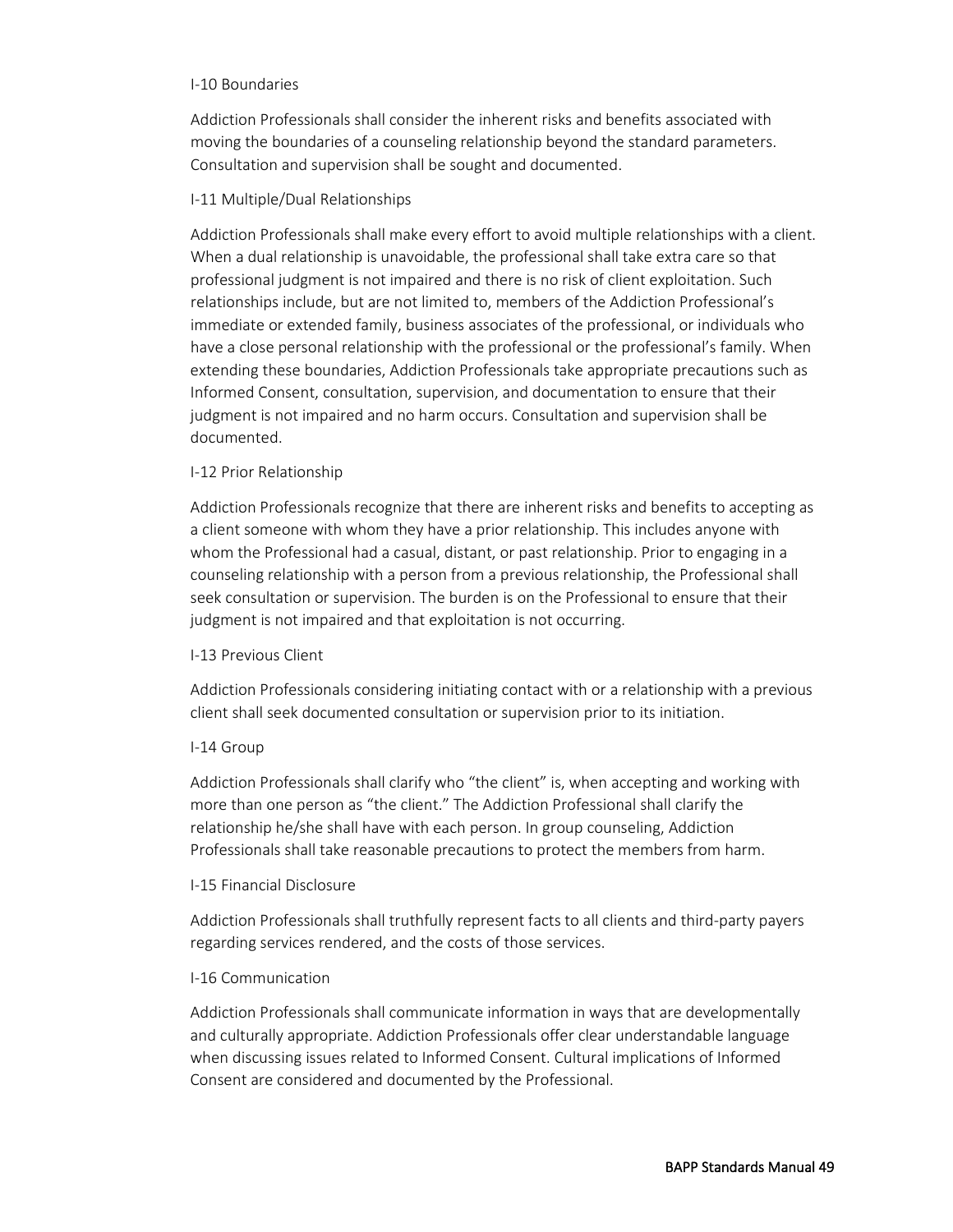#### I-17 Treatment Planning

Addiction Professionals shall create treatment plans in collaboration with their client. Treatment plans shall be reviewed and revised on an ongoing and intentional basis to ensure their viability and validity.

#### I-18 Level of Care

Addiction Professionals shall provide their client with the highest quality of care. Addiction Professionals shall use ASAM or other relevant criteria to ensure that clients are appropriately and effectively served.

#### I-19 Documentation

Addiction Professionals and other Service Providers shall create, maintain, protect, and store documentation required per federal and state laws and rules, and organizational policies.

#### I-20 Advocacy

Addiction Professionals are called to advocate on behalf of clients at the individual, group, institutional, and societal levels. Addiction Professionals have an obligation to speak out regarding barriers and obstacles that impede access to and/or growth and development of clients. When advocating for a specific client, Addiction Professionals obtain written consent prior to engaging in advocacy efforts.

# I-21 Referrals

Addiction Professionals shall recognize that each client is entitled to the full extent of physical, social, psychological, spiritual, and emotional care required to meet their needs. Addiction Professionals shall refer to culturally- and linguistically-appropriate resources when a client presents with any impairment that is beyond the scope of the Professional's education, training, skills, supervised expertise, and licensure.

# I-22 Exploitation

Addiction Professionals are aware of their influential positions with respect to clients, trainees, and research participants and shall not exploit the trust and dependency of any client, trainee, or research participant. Addiction Professionals shall not engage in any activity that violates or diminishes the civil or legal rights of any client. Addiction Professionals shall not use coercive treatment methods with any client, including threats, negative labels, or attempts to provoke shame or humiliation. Addiction Professionals shall not impose their personal religious or political values on any client. Addiction Professionals do not endorse conversion therapy.

# I-23 Sexual Relationships

Addiction Professionals shall not engage in any form of sexual or romantic relationship with any current or former client, nor accept as a client anyone with whom they have engaged in a romantic, sexual, social, or familial relationship. This prohibition includes in-person and electronic interactions and/or relationships. Addiction Professionals are prohibited from engaging in counseling relationships with friends or family members with whom they have an inability to remain objective.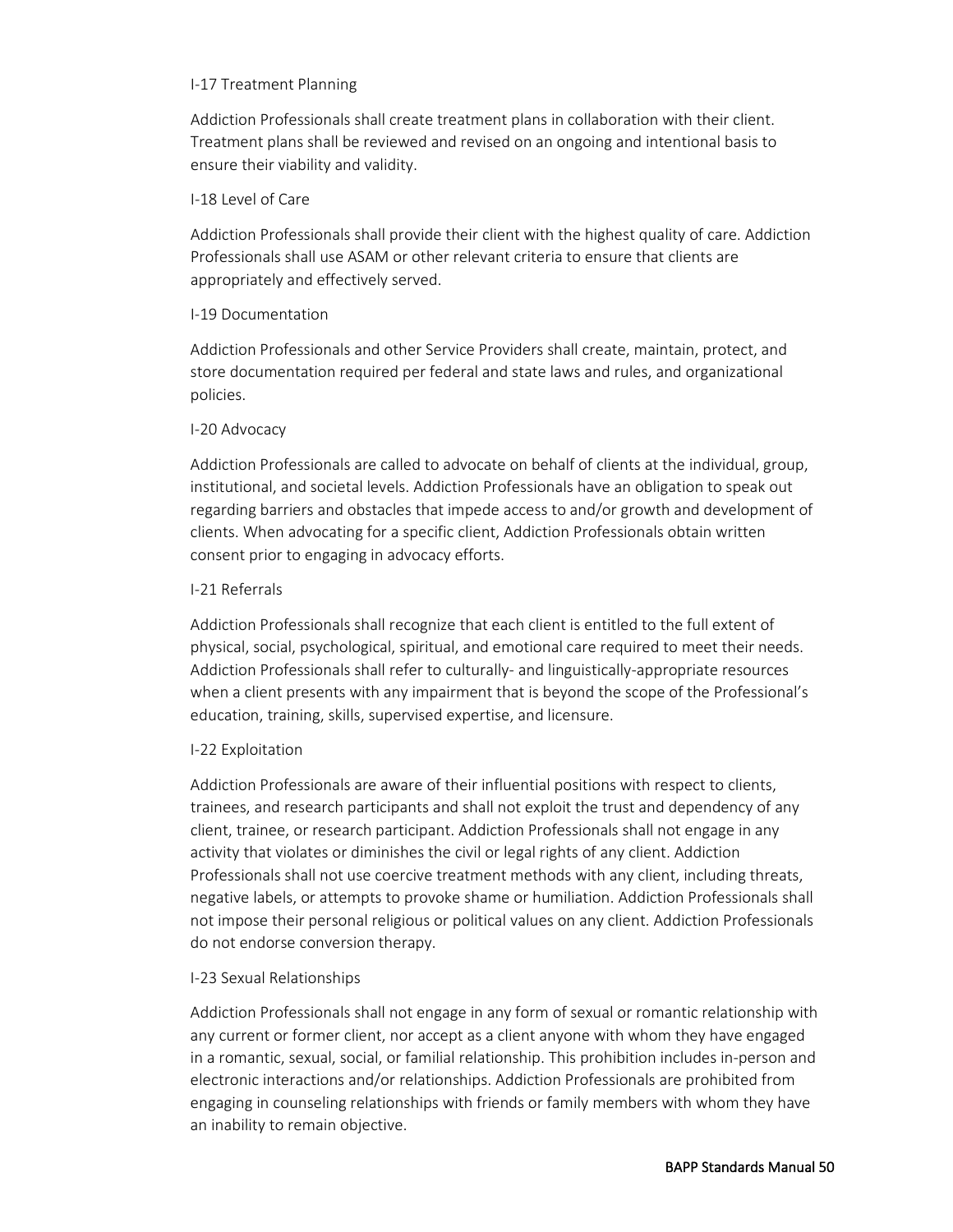#### I-24 Termination

Addiction Professionals shall terminate services with clients when services are no longer required, no longer serve the client's needs, or the Professional is unable to remain objective. Counselors provide pre-termination counseling and offer appropriate referrals as needed. Addiction Professionals may refer a client, with supervision or consultation, when in danger of harm by the client or by another person with whom the client has a relationship.

# I-25 Coverage

Addiction Professionals shall make necessary coverage arrangements to accommodate interruptions such as vacations, illness, or unexpected situations.

# I-26 Abandonment

Addiction Professionals shall not abandon any client in treatment. Addiction Professionals who anticipate termination or interruption of services to clients shall notify each client promptly and seek transfer, referral, or continuation of services in relation to each client's needs and preferences.

# I-27 Fees

Addiction Professionals shall ensure that all fees charged for services are fair, reasonable, and commensurate with the services provided and with due regard for clients' ability to pay.

#### I-28 Self-Referrals

Addiction Professionals shall not refer clients to their private practice unless the policies, at the organization at the source of the referral, allow for self-referrals. When self-referrals are not an option, clients shall be informed of other appropriate referral resources.

# I-29 Commissions

Addiction Professionals shall not offer or accept any commissions, rebates, kickbacks, bonuses, or any form of remuneration for referral of a client for professional services, nor engage in fee splitting.

# I-30 Enterprises

Addiction Professionals shall not use relationships with clients to promote personal gain or profit of any type of commercial enterprise.

# I-31 Withholding Records

Addiction Professionals shall not withhold records they possess that are needed for any client's treatment solely because payment has not been received for past services.

# I-32 Withholding Reports

Addiction Professionals shall not withhold reports to referral agencies regarding client treatment progress or completion solely because payment has not yet been received in full for services, particularly when those reports are to courts or probation officers who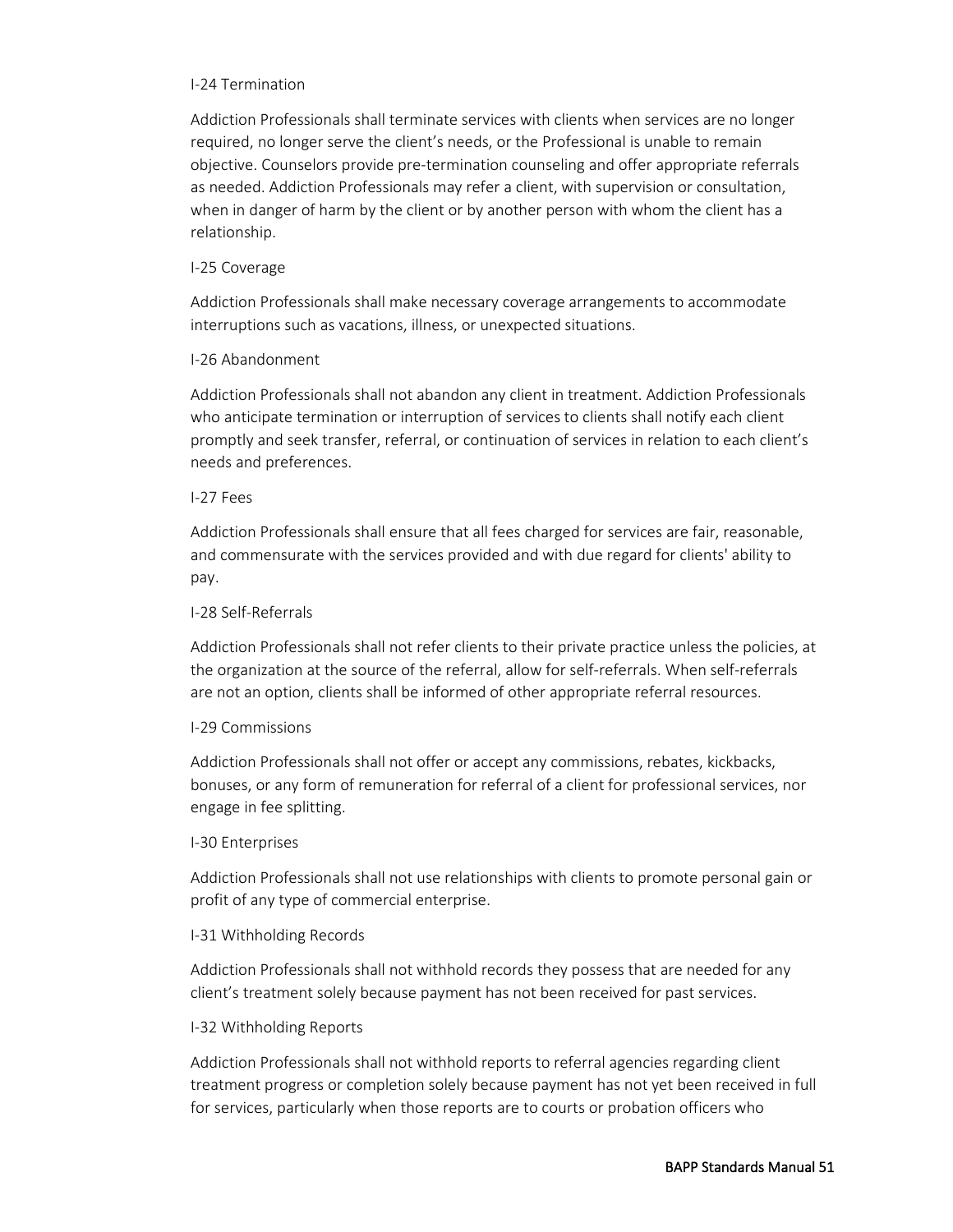require such information for legal purposes. Reports may note that payment has not yet been made, or only partially made, for services rendered.

# I-33 Disclosures re: Payments

Addiction Professionals shall clearly disclose and explain to each client, prior to the onset of services, (1) all costs and fees related to the provision of professional services, including any charges for cancelled or missed appointments, (2) the use of collection agencies or legal measures for nonpayment, and (3) the procedure for obtaining payment from the client if payment is denied by a third party payer.

# I-34 Regardless of Compensation

Addiction Professionals shall provide the same level of professional skills and service to each client without regard to the compensation provided by a client or third party payer, and whether a client is paying full fee, a reduced fee, or has their fees waived.

# I-35 Billing for Actual Services

Addiction Professionals shall charge each client only for services actually provided to a client regardless of any oral or written contract a client has made with the addiction professional or agency.

# I-36 Financial Records

Addiction Professionals shall maintain accurate and timely clinical and financial records for each client.

# I-37 Suspension

Addiction Professionals shall give reasonable and written notice to clients of impending suspension of services for nonpayment.

# I-38 Unpaid Balances

Addiction Professionals shall give reasonable and written notice to clients with unpaid balances of their intent to seek collection by agency or legal recourse—when such action is taken, Addiction Professionals shall not reveal clinical information.

# I-39 Bartering

Addiction Professionals can engage in bartering for professional services if: (1) the client requests it, (2) the relationship is not exploitative, (3) the professional relationship is not distorted, (4) federal and state laws and rules allow for bartering, and (5) a clear written contract is established with agreement on value of item(s) bartered for and number of sessions, prior to the onset of services. Addiction Professionals consider the cultural implications of bartering and discuss relevant concerns with clients. Agreements shall be delineated in a written contract. Addiction Professionals shall seek supervision or consultation and document.

# I-40 Gifts

Addiction Professionals recognize that clients may wish to show appreciation for services by offering gifts. Addiction Professionals shall take into account the therapeutic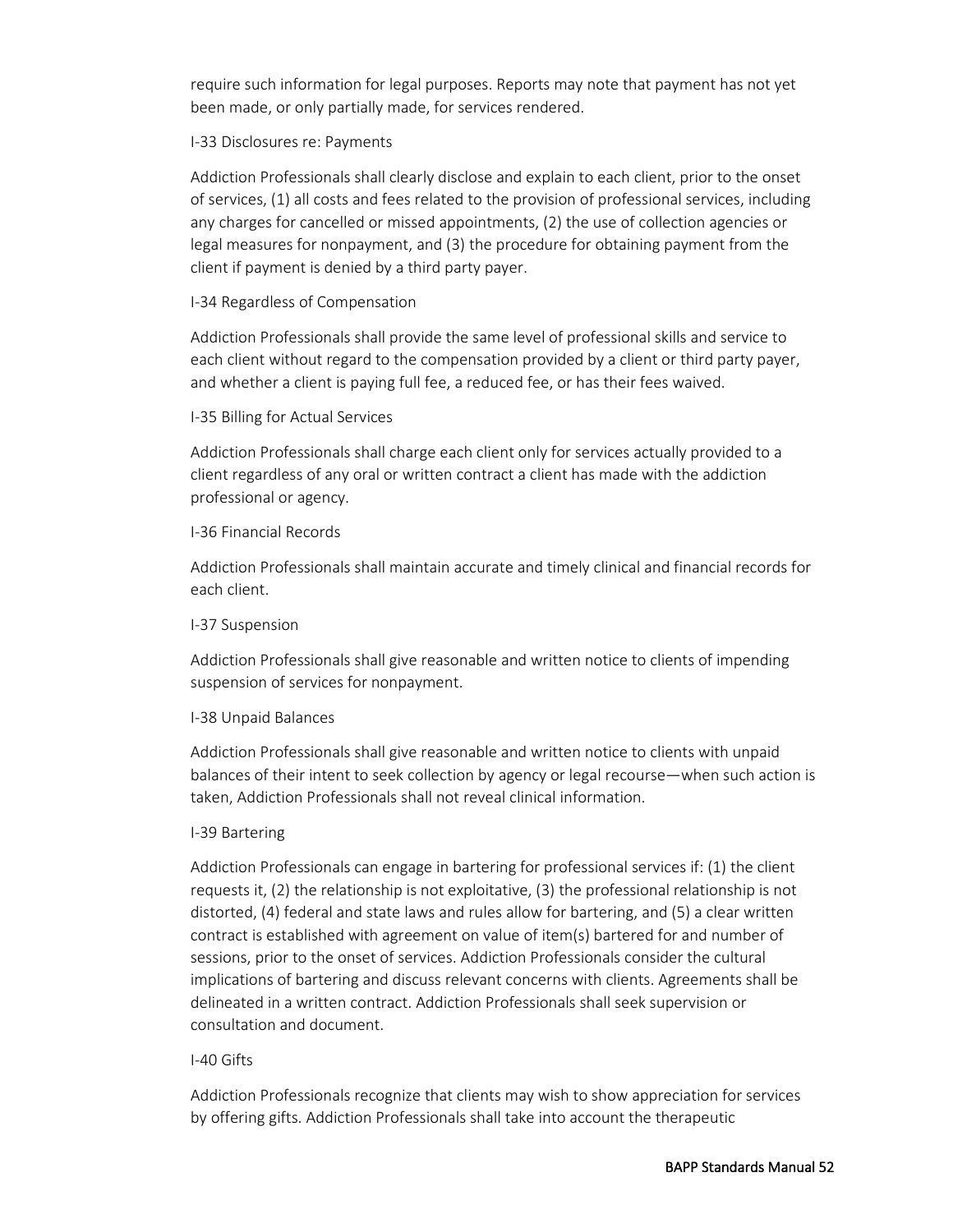relationship, the monetary value of the gift, the client's motivation for giving the gift, and the counselor's motivation for wanting to accept or decline the gift.

# I-41 Uninvited Solicitation

Addiction Professionals shall not engage in uninvited solicitation of potential clients who are vulnerable to undue influence, manipulation, or coercion due to their circumstances.

# I-42 Virtual

Addiction Professionals are prohibited from engaging in a personal or romantic virtual erelationship with current clients.

# Principle II: Confidentiality and Privileged Communication

# II-1 Confidentiality

Addiction Professionals understand that confidentiality and anonymity are foundational to addiction treatment and embrace the duty of protecting the identity and privacy of each client as a primary obligation. Counselors communicate the parameters of confidentiality in a culturally-sensitive manner.

# II-2 Documentation

Addiction Professionals shall create and maintain appropriate documentation. Addiction Professionals shall ensure that records and documentation kept in any medium (i.e., cloud, laptop, flash drive, external hard drive, tablet, computer, paper, etc.) are secure and in compliance with HIPAA and 42 CFR Part 2, and that only authorized persons have access to them. Addiction Professionals shall disclose to client within Informed Consent how records shall be stored, maintained, and disposed of, and shall include time frames for maintaining active file storage and disposal.

# II-3 Access

Addiction Professionals shall notify the client, during Informed Consent, about procedures specific to client access of records. Addiction Professionals shall provide a client reasonable access to documentation regarding the client upon his/her written request. Addiction Professionals shall protect the confidentiality of any others contained in the records. Addiction Professionals shall limit the access of clients to their records – and provide a summary of the records – when there is evidence that full access could cause harm to the client. A treatment summary shall include dates of service, diagnoses, treatment plan, and progress in treatment. Professionals seek supervision or consultation prior to providing a client with documentation, and shall document the rationale for releasing or limiting access to records. Addiction Professionals shall provide assistance and consultation to the client regarding the interpretation of counseling records.

# II-4 Sharing

Addiction Professionals shall encourage ongoing discussions with clients regarding how, when, and with whom information is to be shared.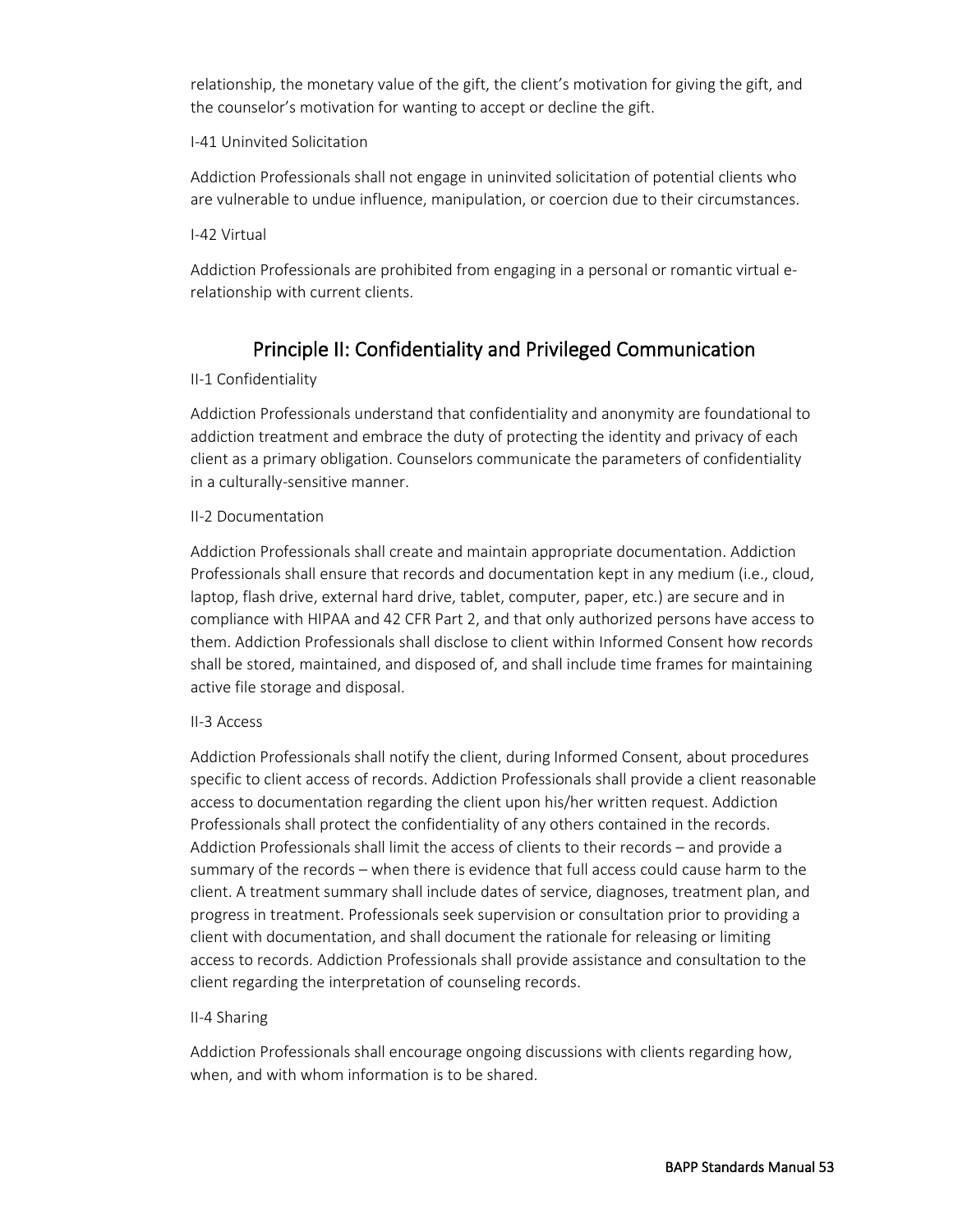#### II-5 Disclosure

Addiction Professionals shall not disclose confidential information regarding the identity of any client, nor information that could potentially reveal the identity of a client, without written consent and authorization by the client. In situations where the disclosure is mandated or permitted by state and federal law, verbal authorization shall not be sufficient except for emergencies.

#### II-6 Privacy

Addiction Professionals and the organizations they work for ensure that confidentiality and privacy of clients is protected by professionals, employees, supervisees, students, office personnel, other staff and volunteers.

#### II-7 Limits of Confidentiality

Addiction Professionals, during Informed Consent, shall disclose the legal and ethical boundaries of confidentiality and disclose the legal exceptions to confidentiality. Confidentiality and limitations to confidentiality shall be reviewed as needed during the counseling relationship. Addiction Professionals review with each client all circumstances where confidential information may be requested, and where disclosure of confidential information may be legally required.

#### II-8 Imminent Danger

Addiction Professionals may reveal client identity or confidential information without client consent when a client presents a clear and imminent danger to themselves or to other persons, and to emergency personnel who are directly involved in reducing the danger or threat. Counselors seek supervision or consultation when unsure about the validity of an exception.

#### II-9 Courts

Addiction Professionals ordered to release confidential privileged information by a court shall obtain written, Informed Consent from the client, take steps to prohibit the disclosure, or have it limited as narrowly as possible because of potential harm to the client or counseling relationship.

#### II-10 Essential Only

Addiction Professionals shall release only essential information when circumstances require the disclosure of confidential information.

# II-11 Multidisciplinary Care

Addiction Professionals shall inform the client when they are a participant in a multidisciplinary care team providing coordinated services to the client. The client shall be informed of the team member's credentials and duties, information being shared, and the purposes of sharing client information.

#### II-12 Locations

Addiction Professionals shall discuss confidential client information in locations where they are reasonably certain they can protect client privacy.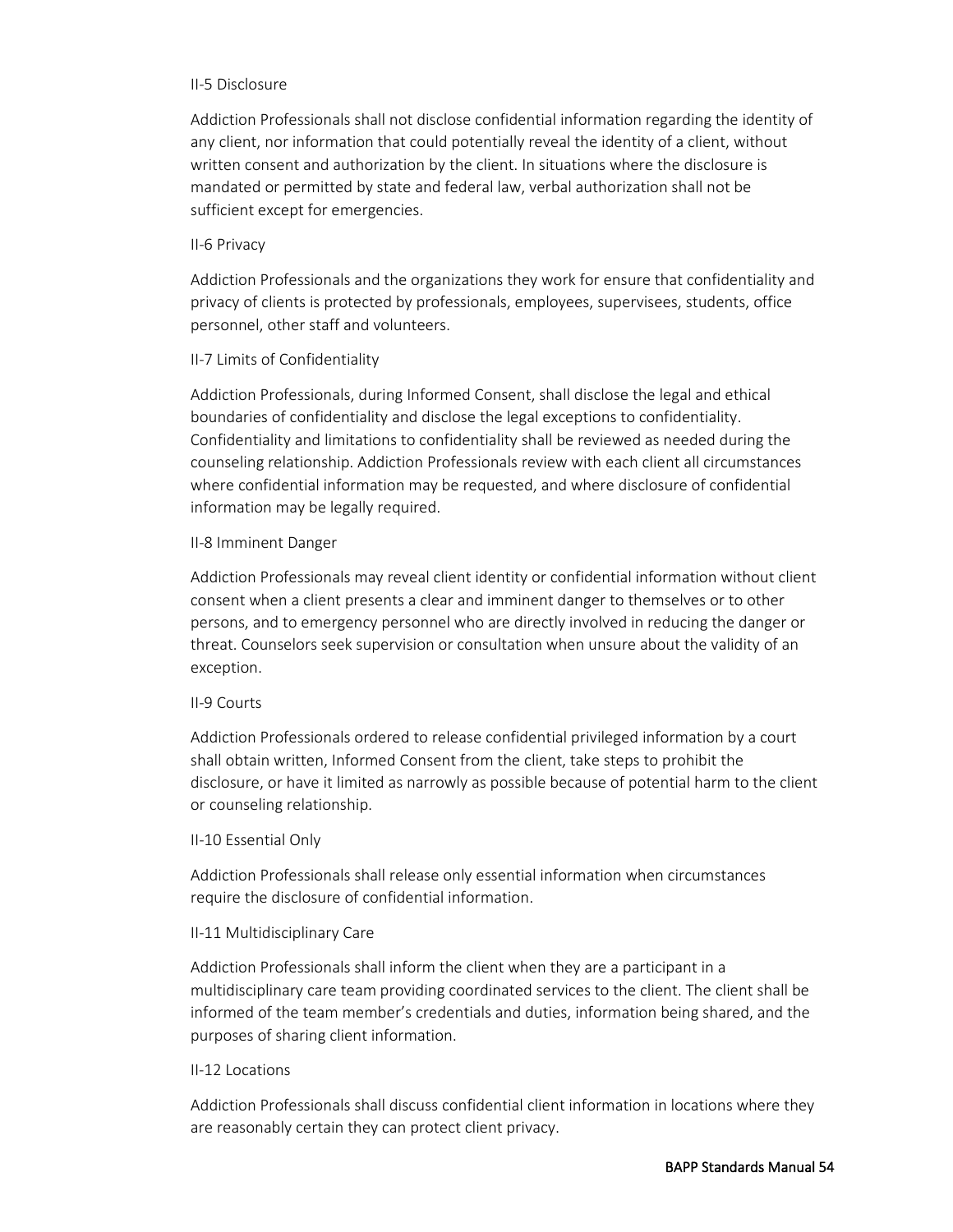#### II-13 Payers

Addiction Professionals shall obtain client authorization prior to disclosing any information to third party payers (i.e., Medicaid, Medicare, insurance payers, private payers).

# II-14 Encryption

Addiction Professionals shall use encryption and precautions to ensure that information being transmitted electronically, or by any medium, remains confidential.

# II-15 Deceased

Addiction Professionals shall protect the confidentiality of deceased clients by upholding legal mandates and documented preferences of the client.

# II-16 All Parties

Addiction Professionals, who provide group, family, or couples therapy, shall describe the roles and responsibilities of all parties, limits of confidentiality, and the inability to guarantee that confidentiality shall be maintained by all parties.

# II-17 Minors and Others

Addiction Professionals shall protect the confidentiality of any information received regarding counseling minor clients or adult clients who lack the capacity to provide voluntary Informed Consent, regardless of the medium, in accordance with federal and state laws, and organization policies and procedures. Parents, guardians, and appropriate third parties are informed regarding the role of the counselor, and the boundaries of confidentiality of the counseling relationship.

# II-18 Storage and Disposal

Addiction Professionals shall create and/or abide by organizational, and state and federal, policies and procedures regarding the storage, transfer, and disposal of confidential client records. Addiction Professionals shall maintain client confidentiality in all mediums and forms of documentation.

# II-19 Video Recording

Addiction Professionals shall obtain Informed Consent and written permissions and releases before videotaping, audio recording, or permitting third party observation of any client interaction or group therapy session. Clients are to be fully informed regarding recording such as purpose, who will have access, storage, and disposal of recordings. Exceptions to restrictions on third party observations shall be limited to students in field placements, internships, practicums, or agency trainees.

# II-20 Recording e-therapy

Addiction Professionals shall obtain Informed Consent and written Release of Information prior to recording an electronic therapy session. Prior to obtaining Informed Consent for recording e-therapy, the Addiction Professionals shall seek supervision or consultation, and document recommendations. Addiction Professionals shall disclose to client in Informed Consent how e-records shall be stored, maintained, and disposed of and in what time frame.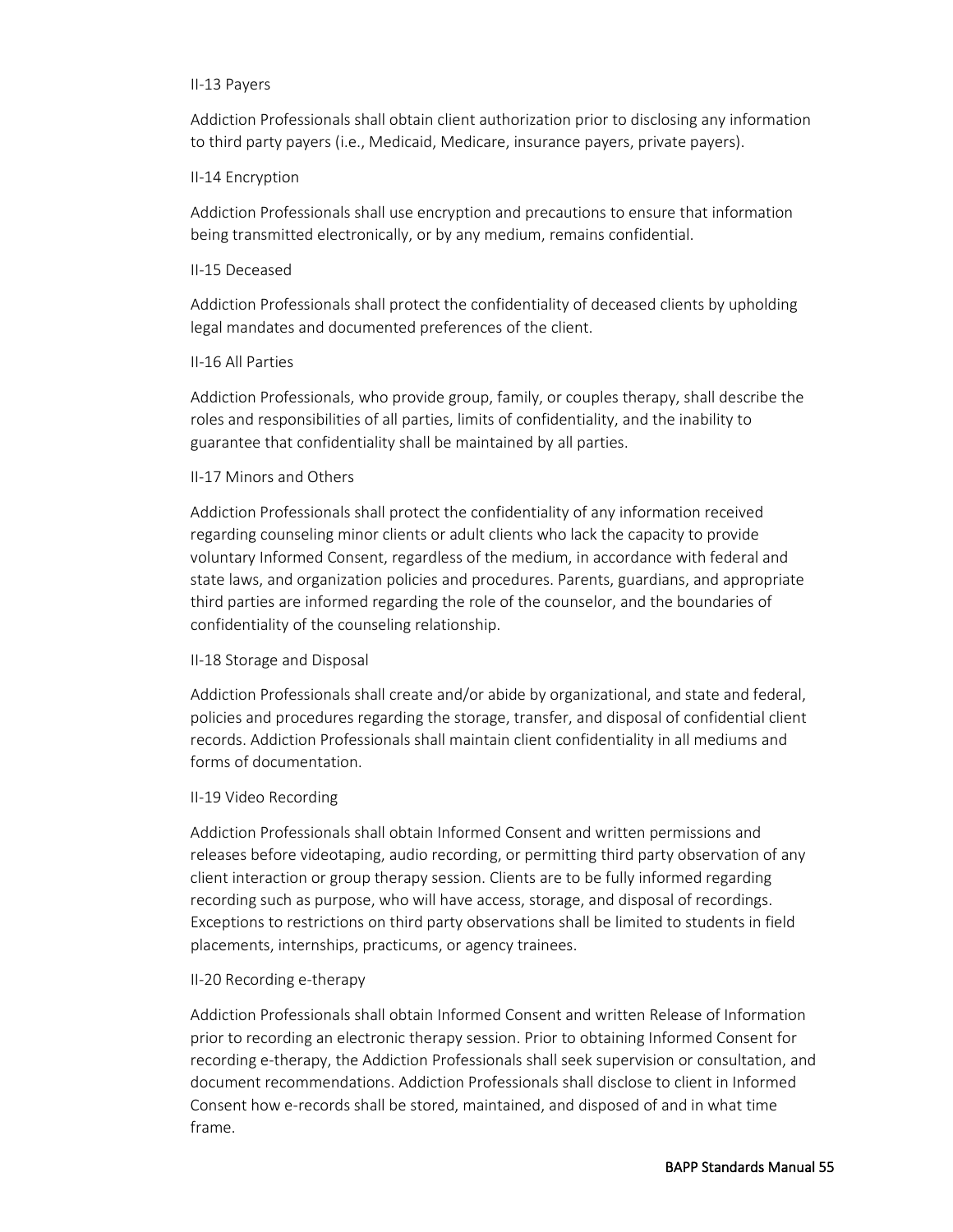#### II-21 Federal Regulations Stamp

Addiction Professionals shall ensure that all written information released to others is accompanied by a stamp identifying the Federal Regulations governing such disclosure, and shall notify clients when a disclosure is made, to whom the disclosure was made, and for what purposes the disclosure was made.

#### II-22 Transfer Records

Unless exceptions to confidentiality exist, Addiction Professionals shall obtain written permission from clients to disclose or transfer records to legitimate third parties. Steps are taken to ensure that receivers of counseling records are sensitive to their confidential nature. Addiction Professionals shall ensure that all information released meets requirements of 42 CFR Part 2 and HIPAA. All information released shall be appropriately marked as confidential.

#### II-23 Written Permission

Addiction Professionals who receive confidential information about any client (past, present or potential) shall not disclose that information without obtaining written permission from the client (past, present or potential) allowing for such release.

#### II-24 Multidisciplinary Care

Addiction Professionals, who are part of integrative care teams, shall not release confidential client information to external care team members without obtaining written permission from the client allowing such release.

#### II-25 Diseases

Addiction Professionals adhere to relevant federal and state laws concerning the disclosure of a client's communicable and life-threatening disease status.

# II-26 Storage and Disposal

Addiction Professionals shall store, safeguard, and dispose of client records in accordance with state and federal laws, accepted professional standards, and in ways which protect the confidentiality of clients.

# II-27 Temporary Assistance

Addiction Professionals, when serving clients of another agency or colleague during a temporary absence or emergency, shall serve those clients with the same consideration and confidentiality as that afforded the professional's own clients.

# II-28 Termination

Addiction Professionals shall take reasonable precautions to protect client confidentiality in the event of the counselor's termination of practice, incapacity, or death. Addiction Professionals shall appoint a records custodian when identified as appropriate, in their Will or other document.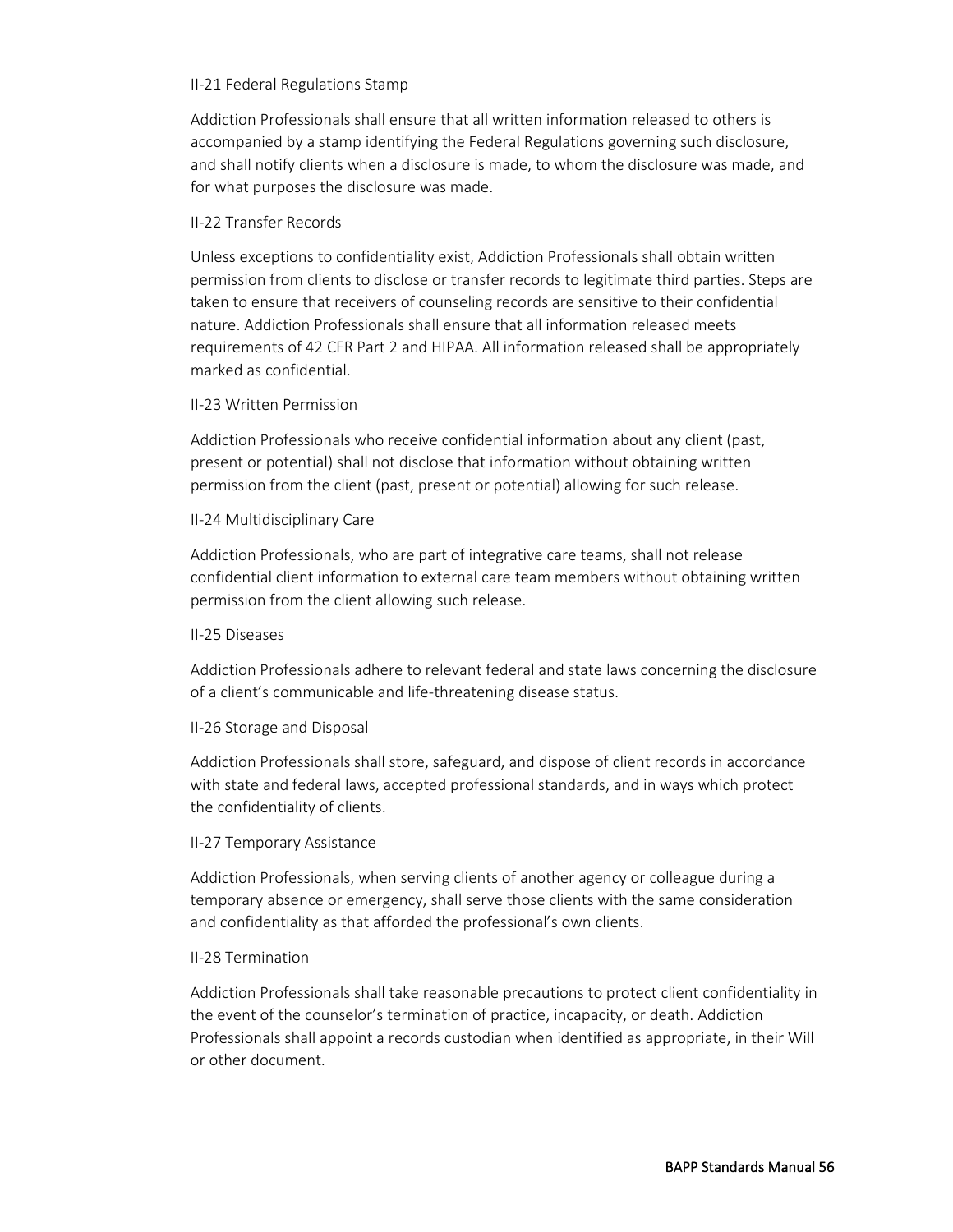#### II-29 Consultation

Addiction Professionals shall share, with a consultant, information about a client for professional purposes. Only information pertaining to the reason for the consultation shall be released. Addiction Professionals shall protect the client's identity and prevent breaches to the client's privacy. Addiction Professionals, when consulting with colleagues or referral sources, shall not share confidential information obtained in clinical or consulting relationships that could lead to the identification of a client, unless the Addiction Professional has obtained prior written consent from the client. Information shall be shared only in appropriate clinical settings and only to the extent necessary to achieve the purposes of the consultation.

# Principle III: Professional Responsibilities and Workplace Standards

# III-1 Responsibility

Addiction Professionals shall abide by the Code of Ethics. Addiction Professionals have a responsibility to read, understand and follow the Code of Ethics and adhere to applicable laws and regulations.

# III-2 Integrity

Addiction Professionals shall conduct themselves with integrity. Addiction Professionals aspire to maintain integrity in their professional and personal relationships and activities. Regardless of medium, Addiction Professionals shall communicate to clients, peers, and the public honestly, accurately, and appropriately.

# III-3 Discrimination

Addiction Professionals shall not engage in, endorse or condone discrimination against prospective or current clients and their families, students, employees, volunteers, supervisees, or research participants based on their race, ethnicity, age, disability, religion, spirituality, gender, gender identity, sexual orientation, marital or partnership status, language preference, socioeconomic status, immigration status, active duty or veteran status, or any other basis.

# III-4 Nondiscriminatory

Addiction Professionals shall provide services that are nondiscriminatory and nonjudgmental. Addiction Professionals shall not exploit others in their professional relationships. Addiction Professionals shall maintain appropriate professional and personal boundaries.

# III-5 Fraud

Addiction Professionals shall not participate in, condone, or be associated with any form of dishonesty, fraud, or deceit.

# III-6 Violation

Addiction Professionals shall not engage in any criminal activity. Addiction Professionals and Service Providers shall be in violation of this Code and subject to appropriate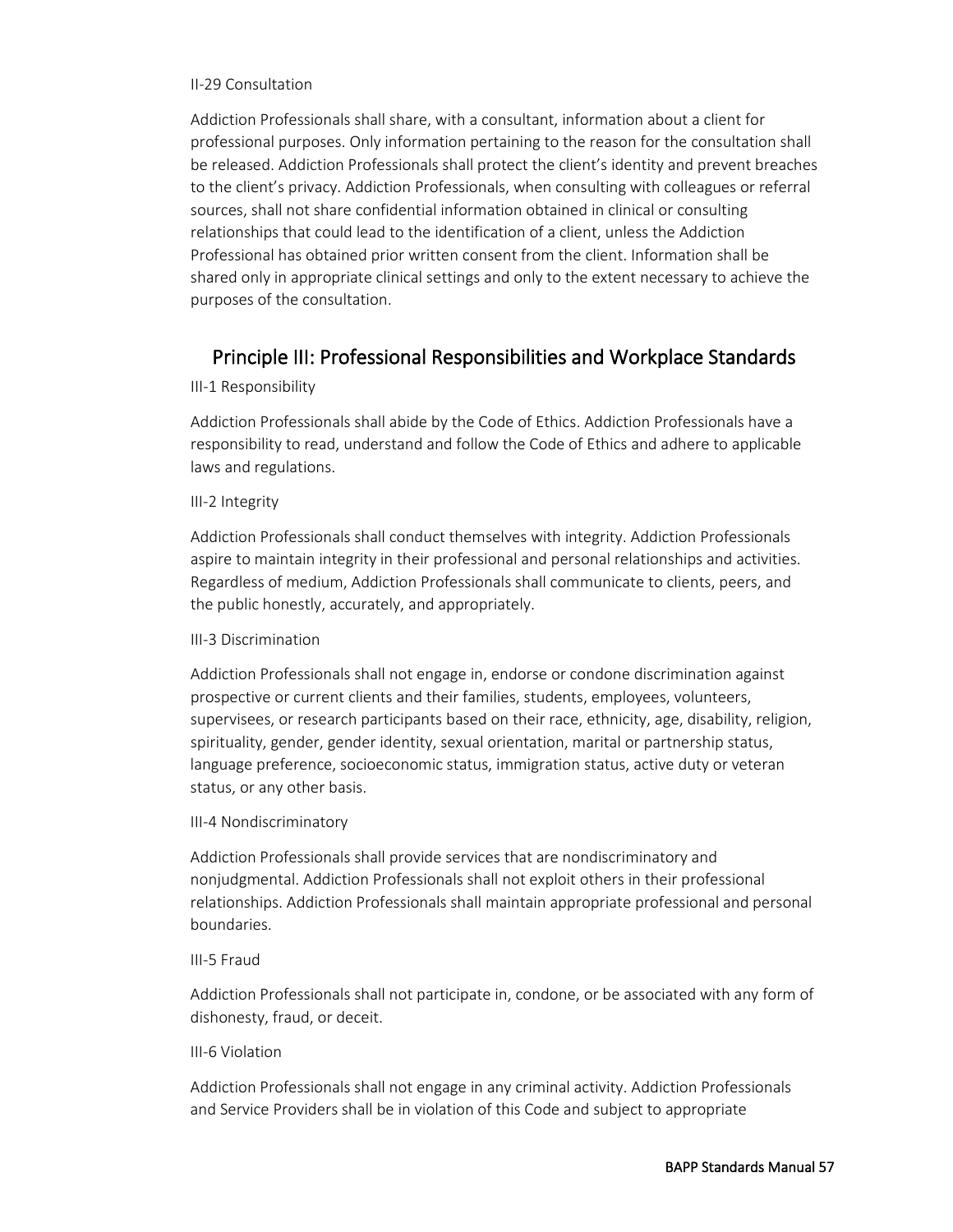sanctions, up to and including permanent revocation of their recognition, certification, or licensure, if they:

- 1. Fail to disclose conviction of any felony.
- 2. Fail to disclose conviction of any misdemeanor related to their qualifications or functions as an Addiction Professional;
- 3. Engage in conduct which could lead to conviction of a felony or misdemeanor related to their qualifications or functions as an Addiction Professional;
- 4. Are expelled from or disciplined by other professional organizations;
- 5. Have their licenses or certificates suspended or revoked, or are otherwise disciplined by regulatory bodies;
- 6. Continue to practice addiction counseling while impaired to do so due to physical or mental causes;
- 7. Continue to practice addiction counseling while impaired to do so due to use of alcohol or other drugs;
- 8. Continue to identify themselves as a trainee, certified, or licensed addiction or prevention professional after being denied recognition, certification, or licensure, or allowing their recognition, certification, or license to lapse; and/or
- 9. Fail to cooperate with the BAPP at any point from the inception of an ethics complaint through the completion of all procedures regarding that complaint.

# III-7 Harassment

Addiction Professionals shall not engage in or condone any form of harassment, including sexual harassment.

#### III-8 Membership

Addiction Professionals intentionally differentiate between current, active memberships and former or inactive memberships with other professional associations.

# III-9 Credentials

Addiction Professionals shall claim and present only those educational degrees and specialized certifications that they have earned from the appropriate institutions or organizations. Addiction Professionals s shall not imply Master's level competence until their Master's degree is awarded. Addiction Professionals shall not imply doctoral-level competence until their doctoral title or degree is awarded. The accreditations of a specific institution of higher learning or degree program shall be accurately represented.

#### III-10 Credentials

Addiction Professionals shall claim and promote only those licenses and certifications that are current and in good standing.

# III-11 Accuracy of Representation

Addiction Professionals shall ensure that their credentials and affiliations are identified accurately. Addiction Professionals shall correct all references to their credentials and affiliations that are false, deceptive, or misleading. Addiction Professionals shall advocate for accuracy in statements made by self or others about the addiction profession.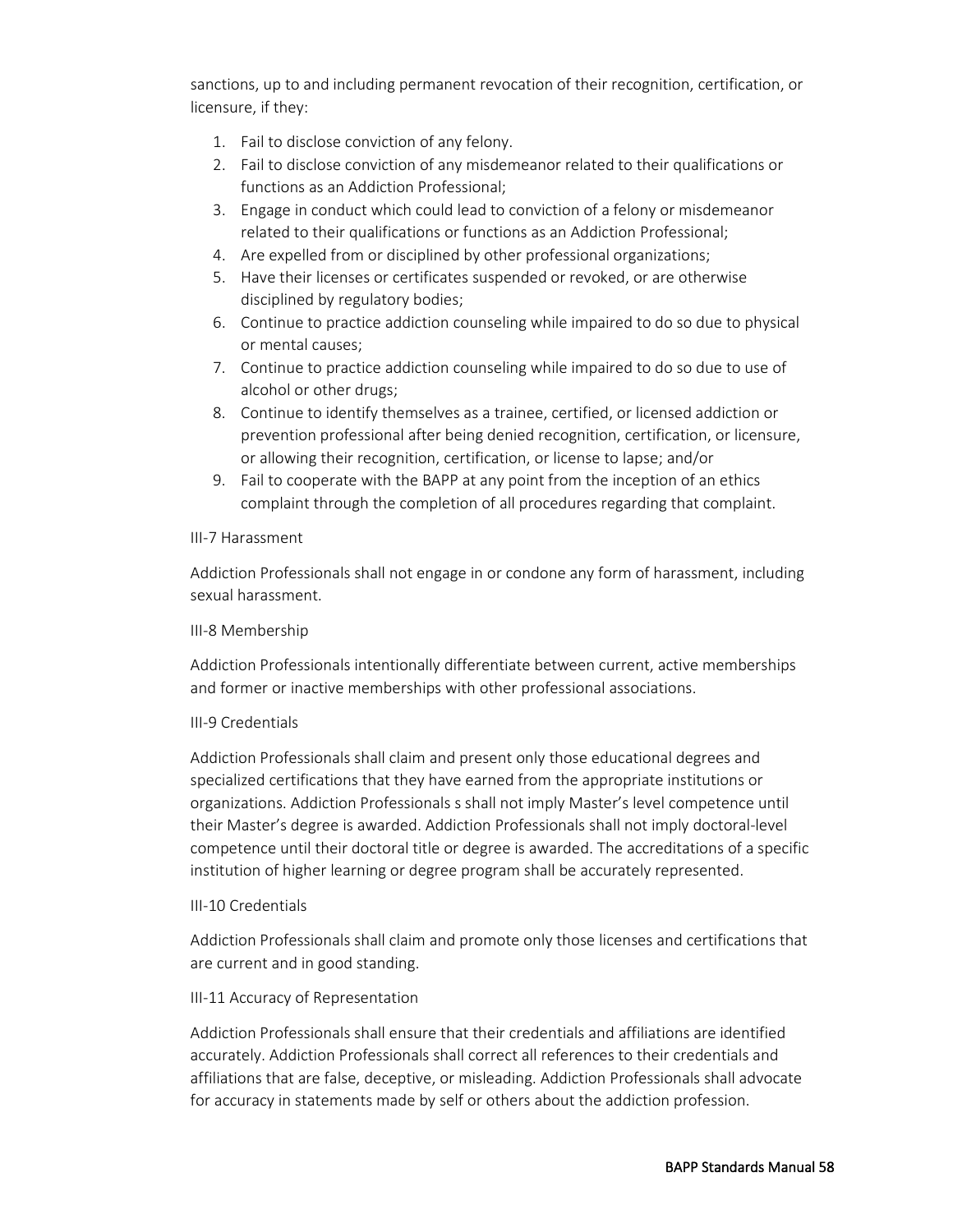#### III-12 Misrepresentation

Addiction Professionals shall not misrepresent professional qualifications, education, experience, memberships or affiliations. Addiction Professionals shall accept employment on the basis of existing competencies or explicit intent to acquire the necessary competence.

# III-13 Scope of Practice

Addiction Professionals shall provide services within their scope of practice and competency, and shall offer services that are science-based, evidence-based, and outcome-driven. Addiction Professionals shall engage in counseling practices that are grounded in rigorous research methodologies. Addiction Professionals shall maintain adequate knowledge of and adhere to applicable professional standards of practice.

# III-14 Boundaries of Competence

Addiction Professionals shall practice within the boundaries of their competence. Competence shall be established through education, training, skills, and supervised experience, state and national professional credentials and certifications, and relevant professional experience.

# III-15 Proficiency

Addiction Professionals shall seek and develop proficiency through relevant education, training, skills, and supervised experience prior to independently delivering specialty services. Addiction Professionals engage in supervised experience and seek consultation to ensure the validity of their work and protect clients from harm when developing skills in new specialty areas.

# III-16 Educational Achievement

Addiction Professionals recognize that the highest levels of educational achievement are necessary to provide the level of service clients deserve. Addiction Professionals embrace the need for formal and specialized education as a vital component of professional development, competency, and integrity. Addiction Professionals pursue knowledge of new developments within the addiction and behavioral health professions and increase competency through formal education, training, and supervised experience.

# III-17 Continuing Education

Addiction Professionals shall pursue and engage in continuing education and professional development opportunities in order to maintain and enhance knowledge of researchbased scientific developments within the profession. Addiction Professionals shall learn and utilize new procedures relevant to the clients they are working with. Addiction Professionals shall remain informed regarding best practices for working with diverse populations.

# III-18 Self-Monitoring

Addiction Professionals are continuously self-monitoring in order to meet their professional obligations. Addiction Professionals shall engage in self-care activities that promote and maintain their physical, psychological, emotional, and spiritual well-being.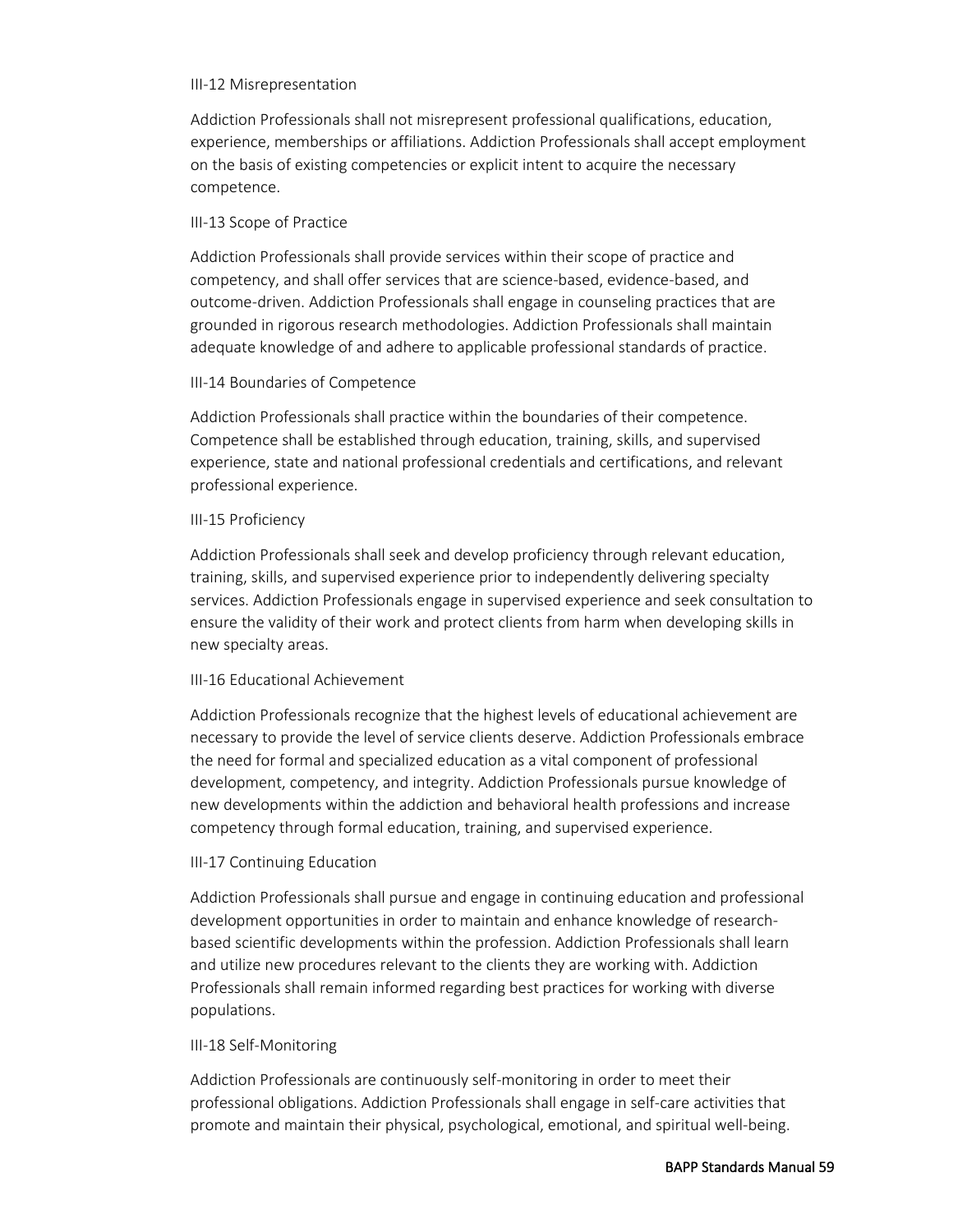#### III-19 Scientific

Addiction Professionals shall use techniques, procedures, and modalities that have a scientific and empirical foundation. Addiction Professionals shall utilize counseling techniques and procedures that are grounded in theory, evidence-based, outcome-driven and/or a research-supported promising practice. Addiction Professionals shall not use techniques, procedures, or modalities that have substantial evidence suggesting harm, even when these services are requested.

#### III-20 Innovation

Addiction Professionals shall discuss and document potential risks, benefits and ethical concerns prior to using developing or innovative techniques, procedures, or modalities with a client. Addiction Professionals shall minimize and document any potential risks or harm when using developing and/or innovative techniques, procedures, or modalities. The Professional shall seek and document supervision and/or consultation prior to presenting treatment options and risks to a client.

#### III-21 Multicultural Competency

Addiction Professionals shall develop multicultural counseling competency by gaining knowledge specific to multiculturalism, increasing awareness of cultural identifications of clients, evolving cultural humility, displaying a disposition favorable to difference, and increasing skills pertinent to being a culturally-sensitive Professional.

#### III-22 Multidisciplinary Care

Addiction Professionals shall work to educate medical professionals about substance use disorders, the need for primary treatment of these disorders, and the need to limit the use of mood-altering substances for persons in recovery.

#### III-23 Medical Professionals

Addiction Professionals shall recognize the need for the use of mood-altering substances in limited medical situations, and will work to educate medical professionals to limit, monitor, and closely supervise the administration of such substances when their use is necessary.

#### III-24 Collaborative Care

Addiction Professionals shall collaborate with other health care professionals in providing a supportive environment for any client who receives prescribed medication.

#### III-25 Multidisciplinary Care

Collaborative multidisciplinary care teams are focused on increasing the client's functionality and wellness. Addiction Professionals who are members of multidisciplinary care teams shall work with team members to clarify professional and ethical obligations of the team as a whole and its individual members. If ethical concerns develop as a result of a team decision, Addiction Professionals shall attempt to resolve the concern within the team first. If resolution cannot be reached within the team, Addiction Professionals shall pursue and document supervision and/or consultation to address their concerns consistent with client well-being.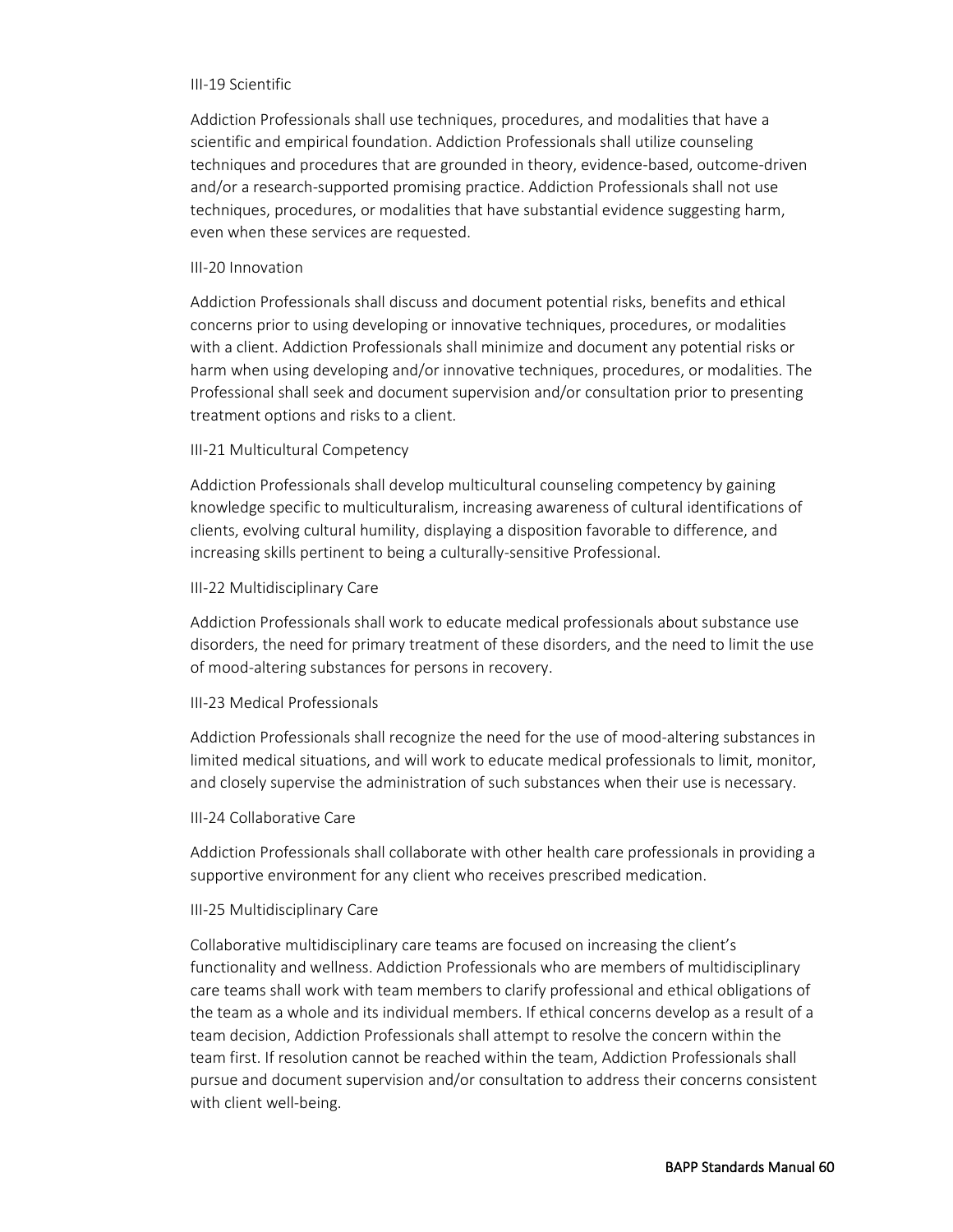#### III-26 Collegial

Addiction Professionals are aware of the need for collegiality and cooperation in the helping professions. Addiction Professionals shall act in good faith towards colleagues and other professionals, and shall treat colleagues and other professionals with respect, courtesy, honesty, and fairness.

#### III-27 Collaborative Care

Addiction Professionals shall develop respectful and collaborative relationships with other professionals who are working with a specific client. Addiction Professionals shall not offer professional services to a client who is in counseling with another professional, except with the knowledge and documented approval of the other professionals or following termination of services with the other professionals.

#### III-28 Qualified

Addiction professionals shall work to prevent the practice of addictions counseling by unqualified and unauthorized persons, and shall not employ individuals who do not have appropriate and requisite education, training, recognition/certification and/or licensure in addictions.

#### III-29 Advocacy

Addiction Professionals shall be advocates for their clients in those settings where the client is unable to advocate for themselves.

#### III-30 Advocacy

Addiction Professionals are aware of society's prejudice and stigma towards people with substance use disorders, and willingly engage in the legislative process, educational institutions, and public forums to educate people about addictive disorders and advocate for opportunities and choices for our clients.

#### III-31 Advocacy

Addiction Professionals shall advocate for changes in public policy and legislation to improve opportunities and choices for all persons whose lives are impaired by substance use disorders.

# III-32 Advocacy

Addiction Professionals shall inform the public of the impact of substance use disorders through active participation in civic affairs and community organizations. Addiction Professionals shall act to guarantee that all persons, especially the disadvantaged, have access to the opportunities, resources, and services required to treat and manage their disorders. Addiction Professionals shall educate the public about substance use disorders, while working to dispel negative myths, stereotypes, and misconceptions about substance use disorders and the people who have them.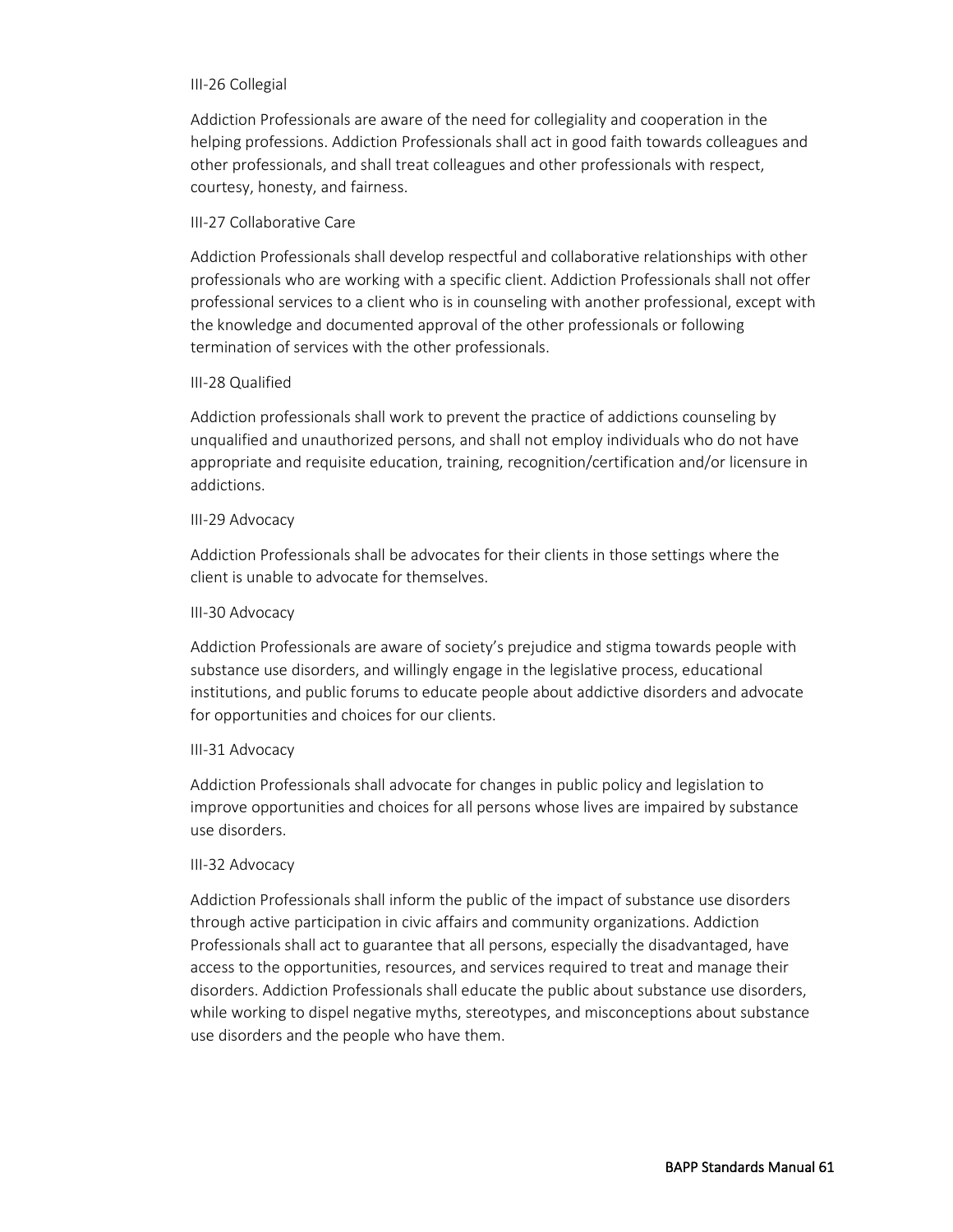#### III-33 Present Knowledge

Addiction Professionals shall respect the limits of present knowledge in public statements concerning addictions treatment, and shall report that knowledge accurately and without distortion or misrepresentation to the public and to other professionals and organizations.

# III-34 Organizational vs. Private

Addiction Professionals shall distinguish clearly between statements made and actions taken as a private individual and statements made and actions taken as a representative of an agency, group, organization, or the addiction profession.

# III-35 Public Comments BAPP

Addiction Professionals shall make no public comments disparaging the BAPP or the addictions profession. The term "public comments" shall include, but is not limited to, any and all forms of oral, written, and electronic communication which may be accessible to anyone who is or is not a BAPP practitioner.

# III-36 Public Comments SUDs

Addiction Professionals shall make no public comments disparaging persons who have substance use disorders. The term "public comments" shall include, but is not limited to, all forms of oral, written, and electronic communication which may be accessible to anyone who is or is not a BAPP practitioner.

# III-37 Public Comments Legislative

Addiction Professionals shall make no public comments disparaging the legislative process, or any person involved in the legislative process. The term "public comments" shall include, but is not limited to, all forms of oral, written, and electronic communication which may be accessible to anyone who is or is not a BAPP practitioner.

# III-38 Development

Addiction Professionals actively participate in local, state and national associations that promote professional development.

# III-39 Policy

Addiction Professionals shall support the formulation, development, enactment, and implementation of public policy and legislation concerning the addiction profession and our clients.

# III-40 Parity

Addiction Professionals shall work for parity in insurance coverage for substance use disorders as primary medical disorders.

# III-41 Impairment

Addiction Professionals shall recognize the effect of impairment on professional performance and shall seek appropriate professional assistance for any personal problems or conflicts that may impair work performance or clinical judgment. Addiction Professionals shall continuously monitor themselves for signs of impairment physically,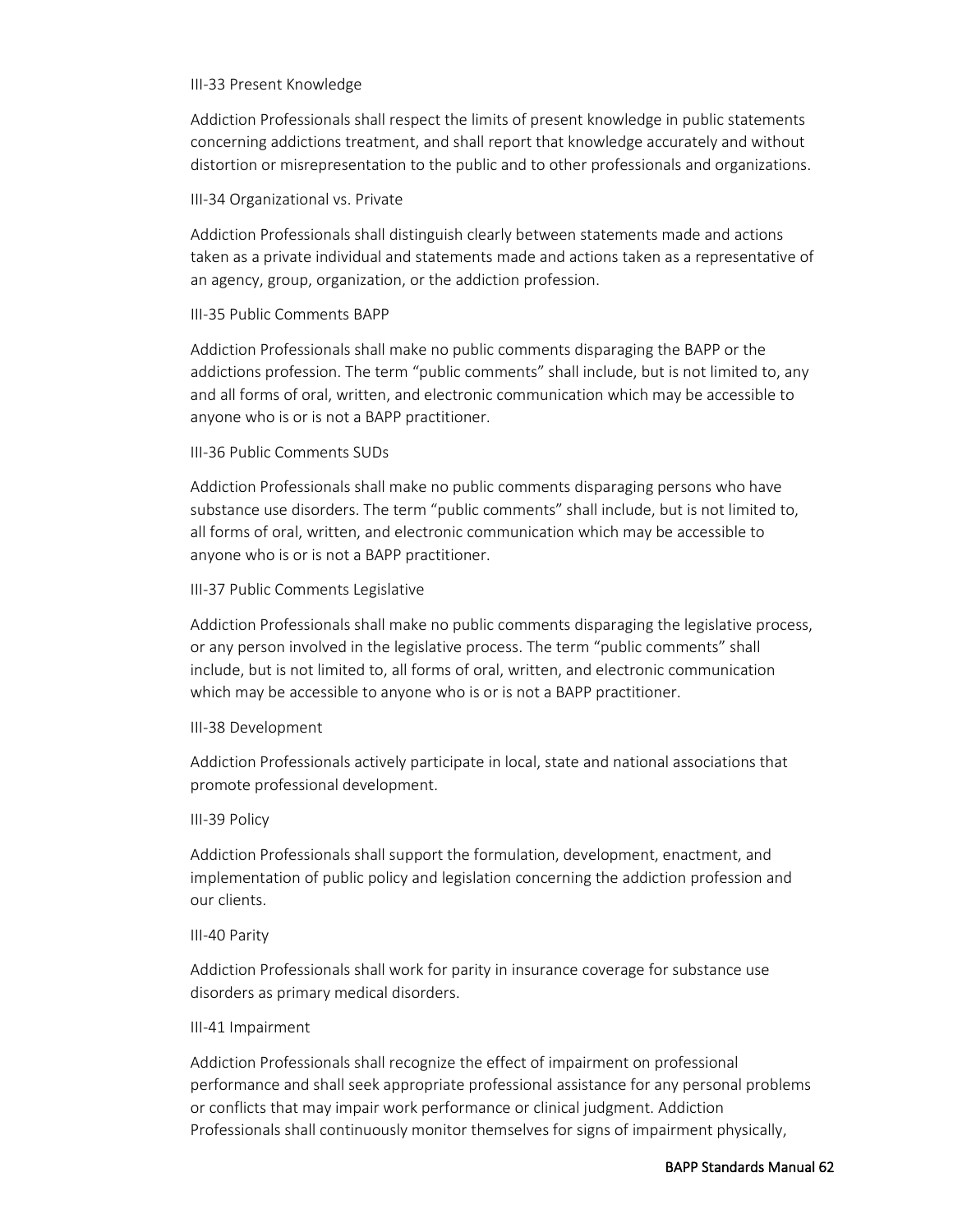psychologically, socially, and emotionally. Addiction Professionals, with the guidance of supervision or consultation, shall seek appropriate assistance in the event they are professionally impaired. Addiction Professionals shall abide by statutory mandates specific to professional impairment when addressing one's own impairment.

#### III-42 Impairment

Addiction Professionals shall offer and provide assistance and consultation as needed to peers, coworkers, and supervisors who are demonstrating professional impairment, and intervene to prevent harm to clients. Addiction Professionals shall abide by statutory mandates specific to reporting the professional impairment of peers, coworkers, and supervisors.

#### III-43 Referrals

Addiction Professionals shall not refer clients, or recruit colleagues or supervisors, from their places of employment or professional affiliation to their private practice without prior documented authorization. Addiction Professionals shall offer multiple referral options to clients when referrals are necessary. Addiction Professionals will seek supervision or consultation to address any potential or real conflicts of interest.

#### III-44 Termination

Addiction Professionals shall create a written plan, policy or Professional Will for addressing situations involving their incapacitation, termination of practice, retirement, or death.

#### III-45 Representation

Addiction Professionals and Organizations offering education, trainings, seminars, and workshops shall accurately and honestly represent their BAPP-approved education provider status. Addiction Professionals and organizations shall meet all requirements put forth by BAPP if they intend to promote active professional status.

# III-46 Promotion

Addiction Professionals shall ensure that promotions and advertisements concerning their workshops, trainings, seminars, and products that they have developed for use in the delivery of services are accurate and provide ample information so consumers can make informed choices. Addiction Professionals shall not use their counseling, teaching, training or supervisory relationships to deceptively or unduly promote their products or training events.

# III-47 Testimonials

Addiction Professionals shall be thoughtful when they solicit testimonials from former clients or any other persons. Addiction Professionals shall discuss with clients the implications of and potential concerns, regarding testimonials, prior to obtaining written permission for the use of specific testimonials. Addiction Professionals shall seek consultation or supervision prior to seeking a testimonial.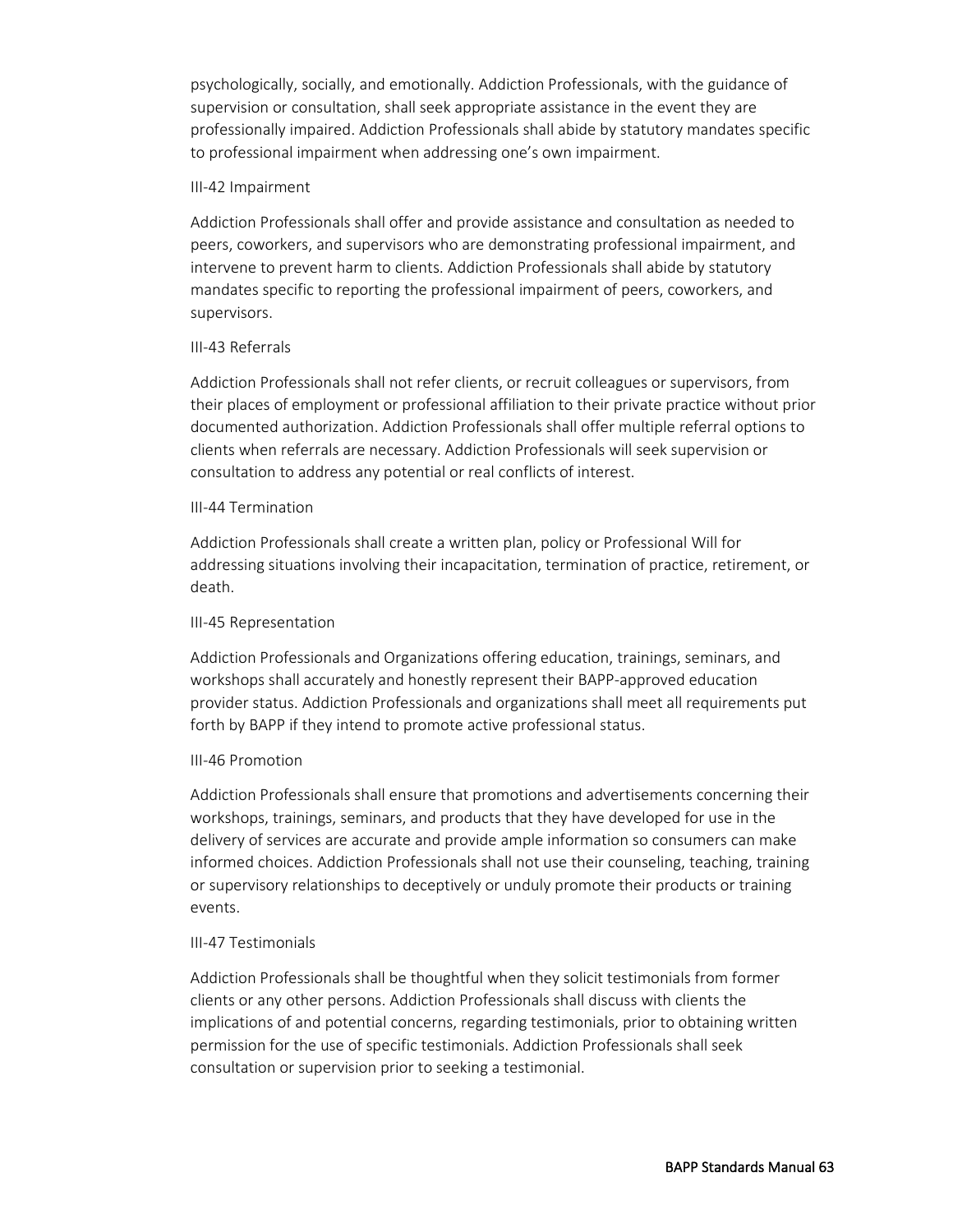#### III-48 Reports

Addiction Professionals shall take care to accurately, honestly and objectively report professional activities and judgments to appropriate third parties (i.e., courts, probation/parole, healthcare insurance organizations and providers, recipients of evaluation reports, referral sources, professional organizations, regulatory agencies, regulatory boards, ethics committees, etc.).

#### III-49 Advice

Addiction Professionals shall take reasonable precautions, when offering advice or comments (using any platform including presentations and lectures, demonstrations, printed articles, mailed materials, television or radio programs, video or audio recordings, technology-based applications, or other media), to ensure that their statements are based on academic, research, and evidence-based, outcome-driven literature and practice. The advice or comments shall be consistent with the BAPP Code of Ethics.

#### III-50 Dual Relationship

When Addiction Professionals are required by law, institutional policy, or extraordinary circumstances to serve in more than one role in judicial or administrative proceedings, they shall clarify role expectations and the parameters of confidentiality with their colleagues.

#### III-51 Illegal Practices

When Addiction Professionals become aware of inappropriate, illegal, discriminatory, and/or unethical policies, procedures and practices at their agency, organization, or practice, they shall alert their employers. When there is the potential for harm to clients or limitations on the effectiveness of services provided, Addiction Professionals shall seek supervision and/or consultation to determine appropriate next steps and further action. Addiction Professionals and Supervisors shall not harass or terminate an employee or colleague who has acted in a responsible and ethical manner to expose inappropriate employer-employee policies, procedures and/ or practices.

#### III-52 Supervision

Addiction Professionals, acting in the role of Supervisor or Consultant, shall take reasonable steps to ensure that they have appropriate resources and competencies when providing supervisory or consultation services. Supervisors or consultants shall provide appropriate referrals to resources when requested or needed.

#### III-53 Supervision

Addiction Professionals offering supervisory or consultation services shall have an obligation to review with the consultee/supervisee, in writing and verbally, the rights and responsibilities of both the Supervisory/Consultant and supervisee/consultee. Addiction Professionals shall inform all parties involved about the purpose of the services to be provided, costs, risks and benefits, and the limits of confidentiality.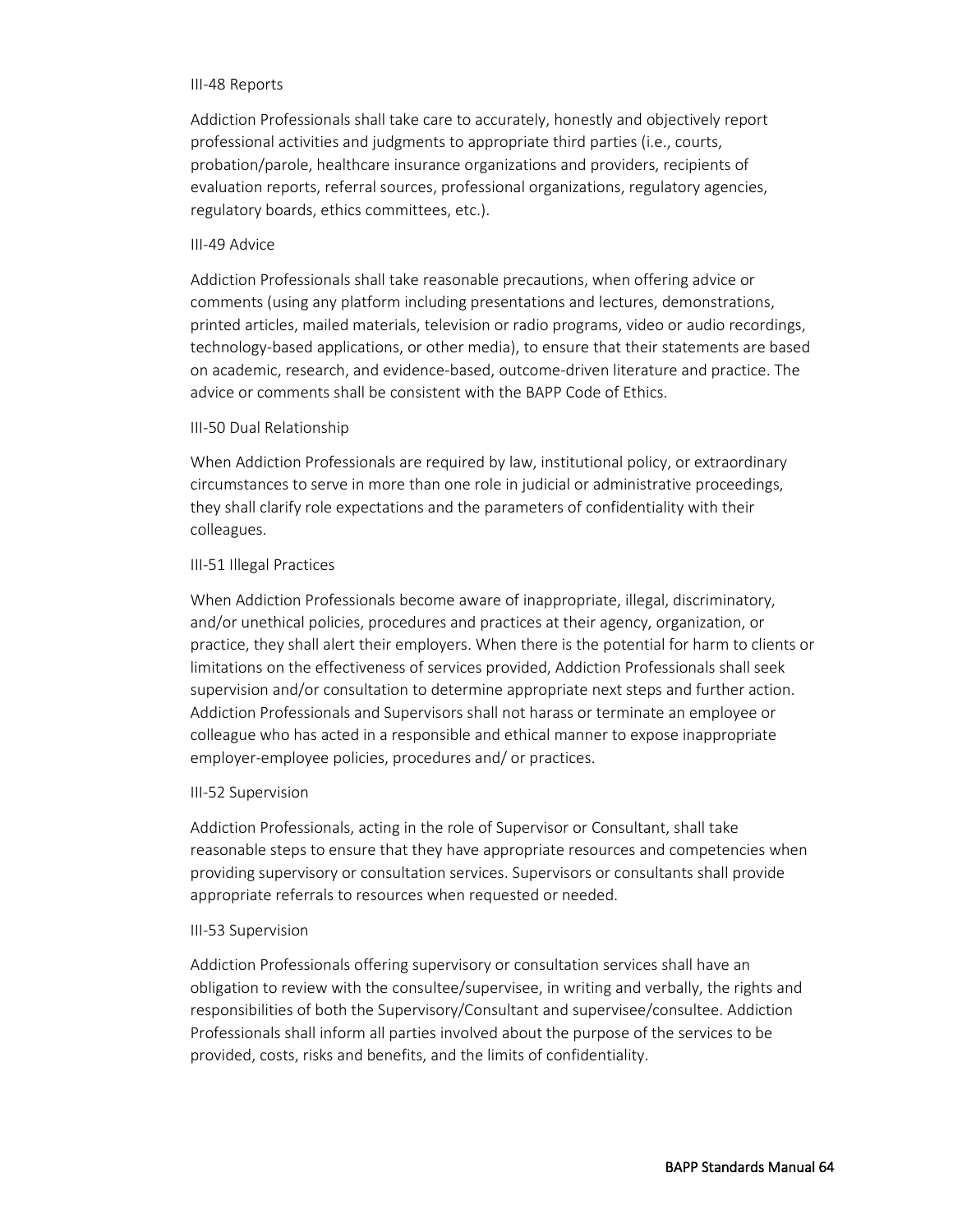#### III-54 Credit

Addiction Professionals shall give appropriate credit to the authors or creators of all materials used in the course of their work. Addiction Professionals shall not plagiarize another person's work.

# Principle IV: Working in a Culturally Diverse World

# IV-1 Knowledge

Addiction Professionals shall be knowledgeable and aware of cultural, individual, societal, and role differences amongst the clients they serve. Addiction Professionals shall offer services that demonstrate appropriate respect for the fundamental rights, dignity and worth of all clients.

# IV-2 Cultural Humility

Addiction services along the continuum of care are offered in diverse settings to diverse clients. Addiction Professionals shall demonstrate cultural humility. Addiction Professionals shall maintain an interpersonal stance that is other-oriented and accepting of the cultural identities of the other person (client, colleague, peer, employee, employer, volunteer, supervisor, supervisee, and others).

# IV-3 Meanings

Addiction Professionals shall recognize and be sensitive to the diverse cultural meanings associated with confidentiality and privacy. Addiction Professionals shall be open to and respect differing opinions regarding disclosure of information.

# IV-4 Personal Beliefs

Addiction Professionals shall develop an understanding of their own personal, professional, and cultural values and beliefs. Addiction Professionals shall recognize which personal and professional values may be in alignment with or conflict with the values and needs of the client. Addiction Professionals shall not use cultural or value differences as a reason to engage in discrimination. Addiction Professionals shall seek supervision and/or consultation to address areas of difference and to decrease bias, judgment, and microaggressions.

# IV-5 Heritage

Addiction Professionals practicing cultural humility shall be open to the values, norms, and cultural heritage of their clients and shall not impose his or her values/beliefs on the client.

# IV-6 Credibility

Addiction Professionals practicing cultural humility shall be credible, capable, and trustworthy. Addiction Professionals shall use a cultural humility framework to consider diversity of values, interactional styles, and cultural expectations.

# IV-7 Roles

Addiction professionals shall respect the roles of family members, social supports, and community structures, hierarchies, values and beliefs within the client's culture. Addiction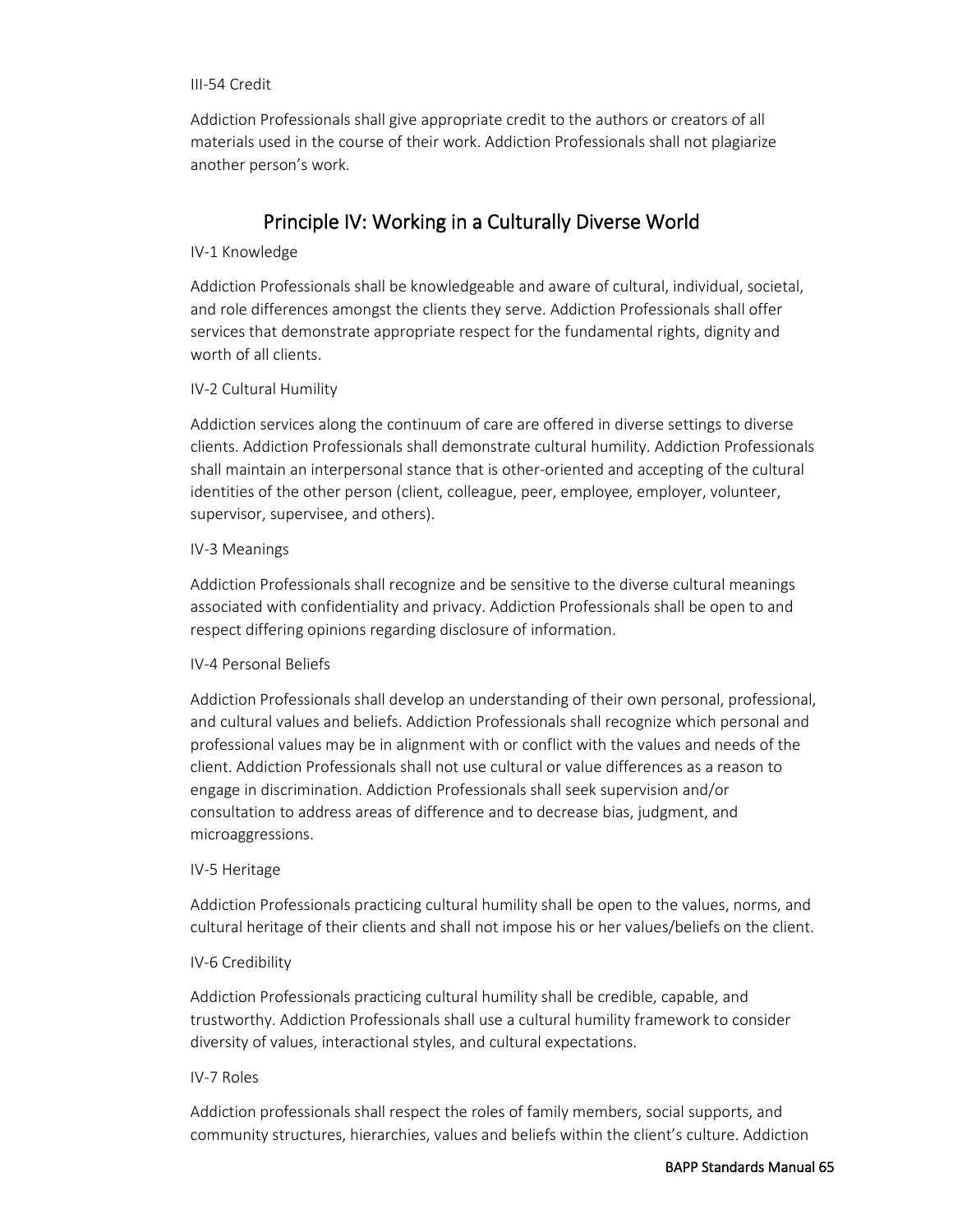Professionals shall consider the impact of adverse social, environmental, and political factors in assessing concerns and designing interventions.

# IV-8 Methodologies

Addiction Professionals shall use methodologies, skills, and practices that are evidencebased and outcome-driven for the populations being serviced. Addiction Professionals will seek ongoing professional development opportunities to develop specialized knowledge and understanding of the groups they serve. Addiction Professionals shall obtain the necessary knowledge and training to maintain humility and sensitivity when working with clients of diverse backgrounds.

# IV-9 Advocacy

Addiction Professionals advocate for the needs of the diverse populations they serve.

# IV-10 Recruitment

Addiction Professionals support and advocate for the recruitment and retention of Professionals and other Service Providers who represent diverse cultural groups.

# IV-11 Linguistic Diversity

Addiction Professionals shall provide or advocate for the provision of professional services that meet the needs of clients with linguistic diversity. Addiction Professionals shall provide or advocate for the provision of professional services that meet the needs of clients with diverse disabilities.

# IV-12 Needs Driven

Addiction Professionals shall recognize that conventional counseling styles may not meet the needs of all clients. Addiction Professionals shall open a dialogue with the client to determine the best manner in which to service the client. Addiction Professionals shall seek supervision and consultation when working with individuals with specific culturallydriven needs.

# Principle V: Assessment, Evaluation, and Interpretation

# V-1 Assessment

Addiction Professionals shall use assessments appropriately within the counseling process. The clients' personal and cultural contexts are taken into consideration when assessing and evaluating a client. Addiction Professionals shall develop and use appropriate mental health, substance use disorder, and other relevant assessments.

# V-2 Validity - Reliability

Addiction Professionals shall utilize only those assessment instruments whose validity and reliability have been established for the population tested, and for which they have received adequate training in administration and interpretation. Counselors using technology-assisted test interpretations are trained in the constructs being measured and the specific instrument being used prior to using its technology- based application. Counselors take reasonable measures to ensure the proper use of assessment techniques by persons under their supervision.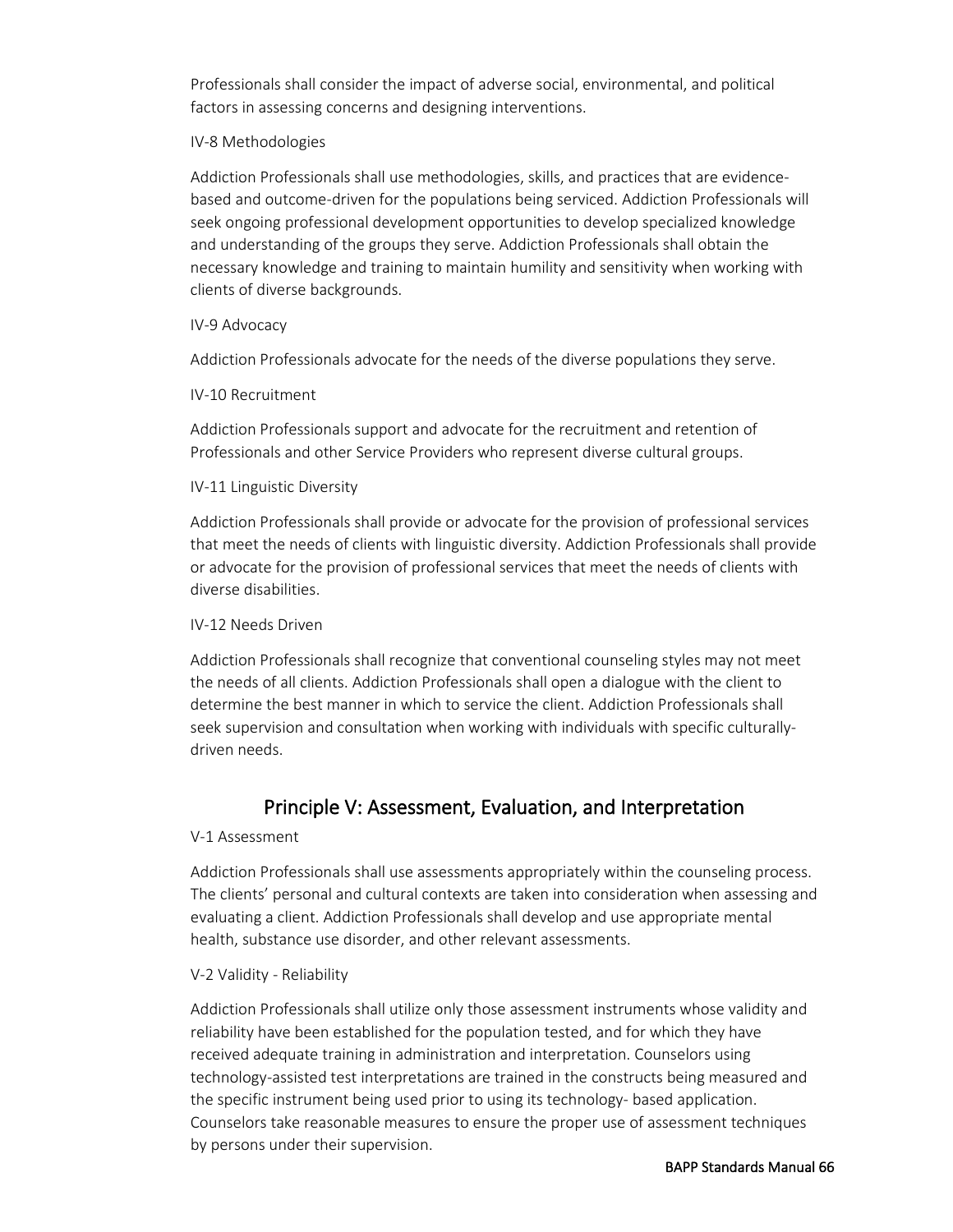#### V-3 Validity

Addiction Professionals shall consider the validity, reliability, psychometric limitations, and appropriateness of instruments when selecting assessments. Addiction Professionals shall use data from several relevant assessment tools and/or instruments to form conclusions, diagnoses, and recommendations.

#### V-4 Explanation

Addiction Professionals shall explain to clients the nature and purposes of each assessment and the intended use of results, prior to administration of the assessment. Addiction Professionals shall offer this explanation in terms and language that the client or other legally authorized person can understand.

#### V-5 Administration

Addiction Professionals shall provide an appropriate environment free from distractions for the administration of assessments. Addiction Professionals shall ensure that technologically-administered assessments are functioning appropriately and providing accurate results.

# V-6 Cultural Influences

Addiction Professionals recognize and understand that culture influences the manner in which clients' concerns are defined and experienced. Addiction Professionals are aware of historical traumas and social prejudices in the misdiagnosis and pathologizing of specific individuals and groups. Addiction Professionals shall develop awareness of prejudices and biases within self and others, and shall address such biases in themselves or others. Addiction Professionals shall consider the client's cultural experiences when diagnosing and treatment planning for mental health and substance use disorders.

# V-7 Diagnosing

Addiction Professionals shall provide proper diagnosis of mental health and substance use disorders, within their scope and licensure. Assessment techniques used to determine client placement for care shall be carefully selected and appropriately used.

#### V-8 Results

Addiction Professionals shall consider the client's welfare, explicit understandings, and previous agreements in determining when and how to provide assessment results. Addiction Professionals shall include accurate and appropriate interpretations of data when there is a release of individual or group assessment results.

#### V-9 Misusing Results

Addiction Professionals shall not misuse assessment results and interpretations. Addiction Professionals shall respect the client's right to know the results, interpretations and diagnoses made and strive to provide results, interpretations, and diagnoses in a manner that is understandable and does not cause harm. Addiction Professionals shall adopt practices that prevent others from misusing the results and interpretations.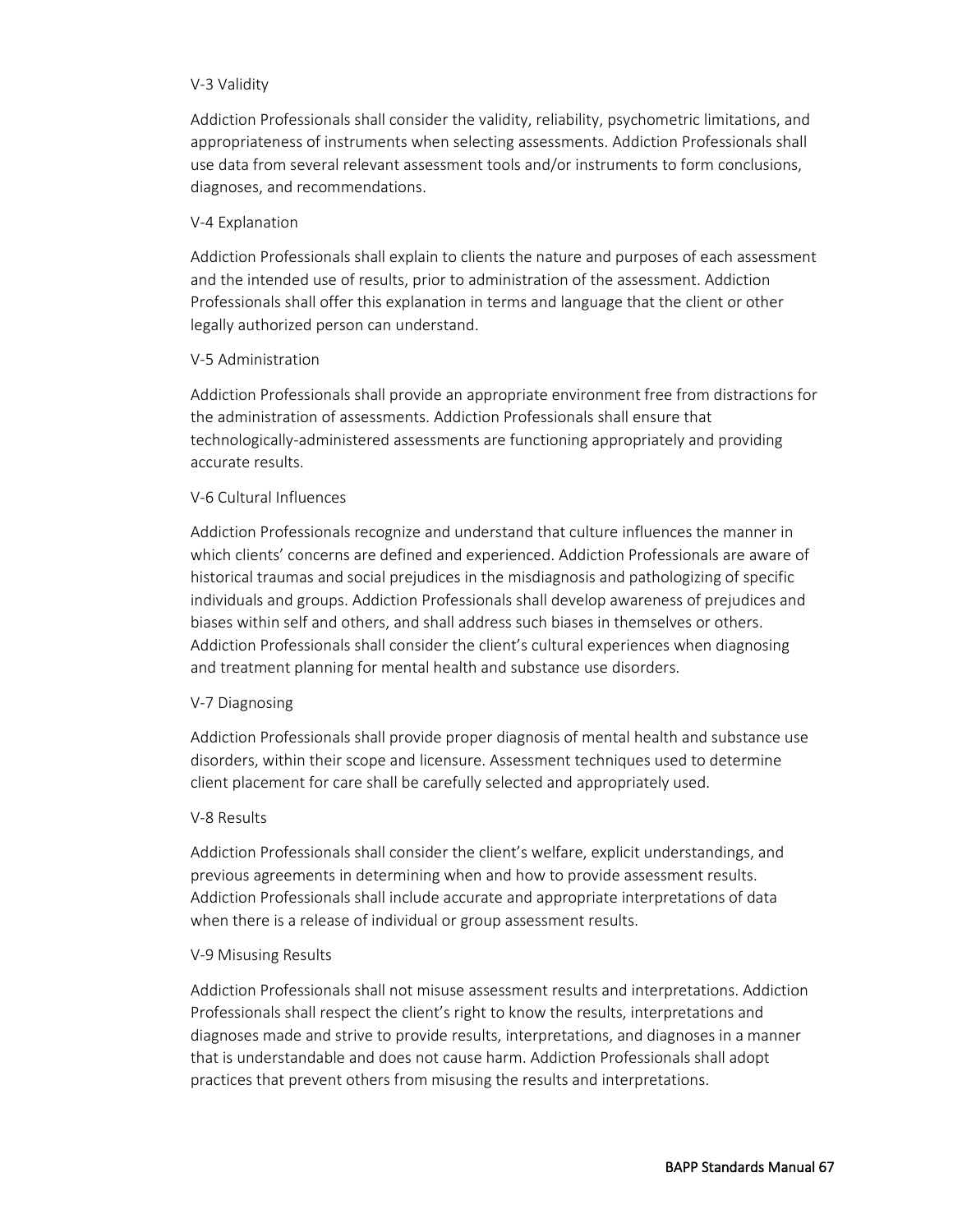#### V-10 Not Normed

Addiction Professionals shall select and use, with caution, assessment tools and techniques normed on populations other than that of the client. Addiction Professionals shall seek supervision or consultation when using assessment tools that are not normed to the client's cultural identities.

#### V-11 Referral

Addiction Professionals shall provide specific and relevant data about the client, when referring a client to a third party for assessment, to ensure that appropriate assessment instruments are used.

# V-12 Security

Addiction Professionals shall maintain the integrity and security of tests and assessment data, thereby addressing legal and contractual obligations. Addiction Professionals shall not appropriate, reproduce, or modify published assessments or parts thereof without written permission from the publisher.

#### V-13 Forensic

Addiction Professionals conducting an evaluation shall inform the client, verbally and in writing, that the current relationship is for the purposes of evaluation. The evaluation is not therapeutic. Entities or individuals who will receive the evaluation report are identified, prior to conducting the evaluation. Addiction Professionals performing forensic evaluations shall obtain written consent from those being evaluated or from their legal representative unless a court orders evaluations to be conducted without the written consent of the individuals being evaluated. Informed written consent shall be obtained from a parent or guardian prior to evaluation when the child or adult lacks the capacity to give voluntary consent.

# V-14 Forensic

Addiction Professionals conducting forensic evaluations shall provide verifiable objective findings based on the data gathered during the assessment/evaluation process and review of records. Addiction Professionals form unbiased professional opinions based on the data gathered and analysis during the assessment processes.

# V-15 Forensic

Addiction Professionals shall not evaluate, for forensic purposes, current or former clients, spouses or partners of current or former clients, or the clients' family members. Addiction Professionals shall not provide counseling to the individuals they are evaluating. Addiction Professionals shall avoid potentially harmful personal or professional relationships with the family members, romantic partners, and close friends of individuals they are evaluating.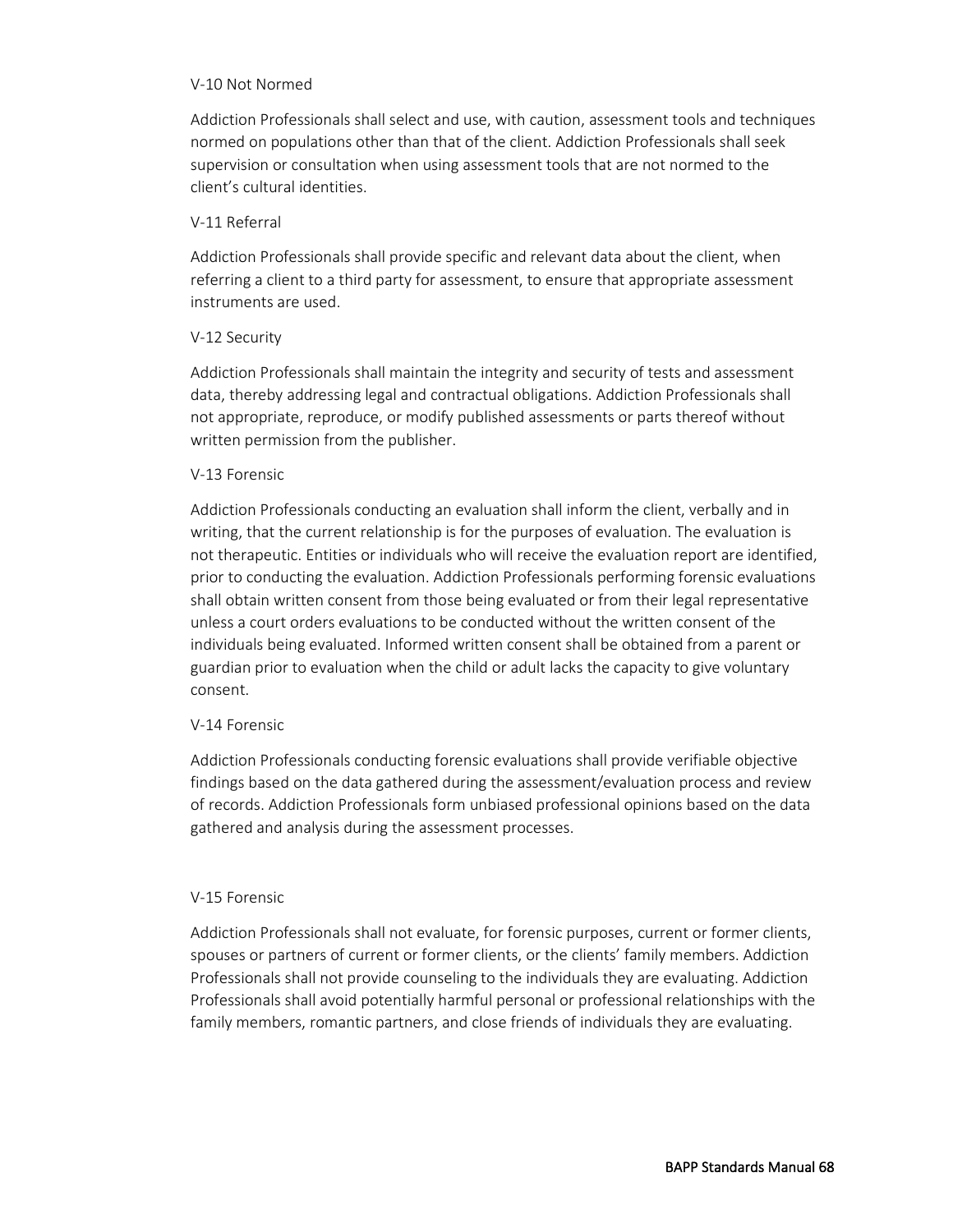# Principle VI: E-Therapy, E-Supervision, and Social Media

#### VI-1 Definition

"E-Therapy" and "E-Supervision" shall refer to the provision of services by an Addiction Professional using technology, electronic devices, and HIPAA-compliant resources. Electronic platforms shall include and are not limited to: land-based and mobile communication devices, fax machines, webcams, computers, laptops and tablets. Etherapy and e-supervision shall include and are not limited to: tele-therapy, real-time video-based therapy and services, emails, texting, chatting, and cloud storage. Addiction Professionals and Clinical Supervisors are aware of the unique challenges created by electronic forms of communication and the use of available technology, and shall take steps to ensure that the provision of e-therapy and e-supervision is safe and as confidential as possible.

#### VI-2 Competency

Addiction Professionals who choose to engage in the use of technology for e-therapy, distance counseling, and e-supervision shall pursue specialized knowledge and competency regarding the technical, ethical, and legal considerations specific to technology, social media, and distance counseling. Competency shall be demonstrated through means such as specialized certifications and additional course work and/or trainings.

#### VI-3 Informed Consent

Addiction Professionals, who are offering an electronic platform for e-therapy, distance counseling/case management, or e-supervision shall provide an Electronic/Technology Informed Consent. The electronic Informed Consent shall explain the right of each client and supervisee to be fully informed about services delivered through technological mediums, and shall provide each client/supervisee with information in clear and understandable language regarding the purposes, risks, limitations, and costs of treatment services, reasonable alternatives, their right to refuse service delivery through electronic means, and their right to withdraw consent at any time. Addiction Professionals have an obligation to review with the client/supervisee – in writing and verbally – the rights and responsibilities of both professional and client/supervisee. Addiction Professionals shall have the client/ supervisee attest to their understanding of the parameters covered by the Electronic/Technology Informed Consent.

#### VI-4 Informed Consent

A thorough e-therapy Informed Consent shall be executed at the start of services. A technology-based Informed Consent discussion shall include:

- counseling credentials, physical location of practice, and contact information;
- risks and benefits of engaging in the use of distance counseling, technology, and/or social media;
- possibility of technology failure and alternate methods of service delivery;
- anticipated response time;
- emergency procedures to follow;
- when the counselor is not available;
- time zone differences: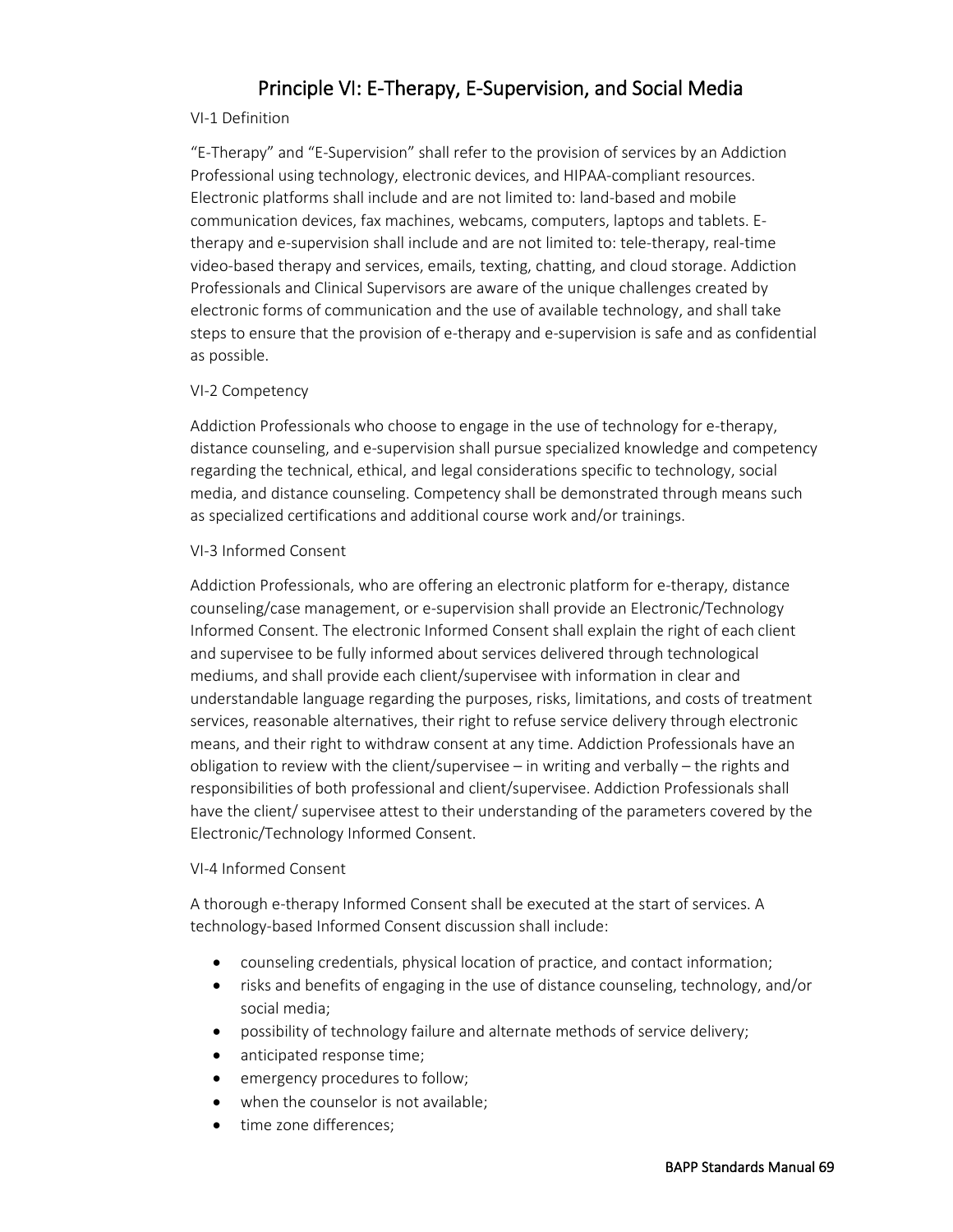- cultural and/or language differences that may affect delivery of services; and
- possible denial of insurance benefits; and social media policy.

#### VI-5 Verification

Addiction Professionals who engage in the use of electronic platforms for the delivery of services shall take reasonable steps to verify the client's identity prior to engaging in the etherapy relationship and throughout the therapeutic relationship. Verification can include, but is not limited to, picture ids, code words, numbers, graphics, or other nondescript identifiers.

#### VI-6 Licensing Laws

Addiction Professionals shall comply with relevant licensing laws in the jurisdiction where the Addiction Professional/Clinical Supervisor is physically located when providing care and where the client/supervisee is located when receiving care or supervision. Emergency management protocols are entirely dependent upon where the client/supervisee receives services. Addiction Professionals, during Informed Consent, shall notify their clients/supervisees of the legal rights and limitations governing the practice of counseling/supervision across state lines or international boundaries. Mandatory reporting and related ethical requirements such as duty to warn/notify are tied to the jurisdiction where the client/supervisee is receiving services or supervision.

#### VI-7 State & Federal Laws

Addiction Professionals utilizing technology, social media, and distance counseling within their practice recognize that they are subject to state and federal laws and regulations governing the counselor's practicing location. Addiction Professionals utilizing technology, social media, and distance counseling within their practice recognize that they shall be subject to laws and regulations in the client's/supervisee's state of residency and shall be subject to laws and regulations in the state where the client/supervisee is located during the actual delivery of services/e-supervision.

#### VI-8 Non-Secured

Addiction Professionals recognize that electronic means of communication are not secure, and shall inform clients, students, and supervisees that remote services using electronic means of delivery cannot be entirely secured or confidential. Addiction Professionals who provide services via electronic technology shall fully inform each client, student, or supervisee of the limitations and risks regarding confidentiality associated with electronical delivery, including the fact that electronic exchanges may become part of clinical, academic, or professional records. Efforts shall be made to ensure privacy so clinical discussions cannot be overheard by others outside of the room where the services are provided. Internet-based counseling shall be conducted on HIPAA-compliant servers. Therapy shall not occur using text-based or email-based delivery.

#### VI-9 Access

Addiction Professionals shall assess and document the client's/supervisee's ability to benefit from and engage in e-therapy services/e-supervision. Addiction Professionals shall consider the client's / supervisee's cognitive capacity and maturity, past and current diagnoses, communications skills, level of competence using technology, and access to the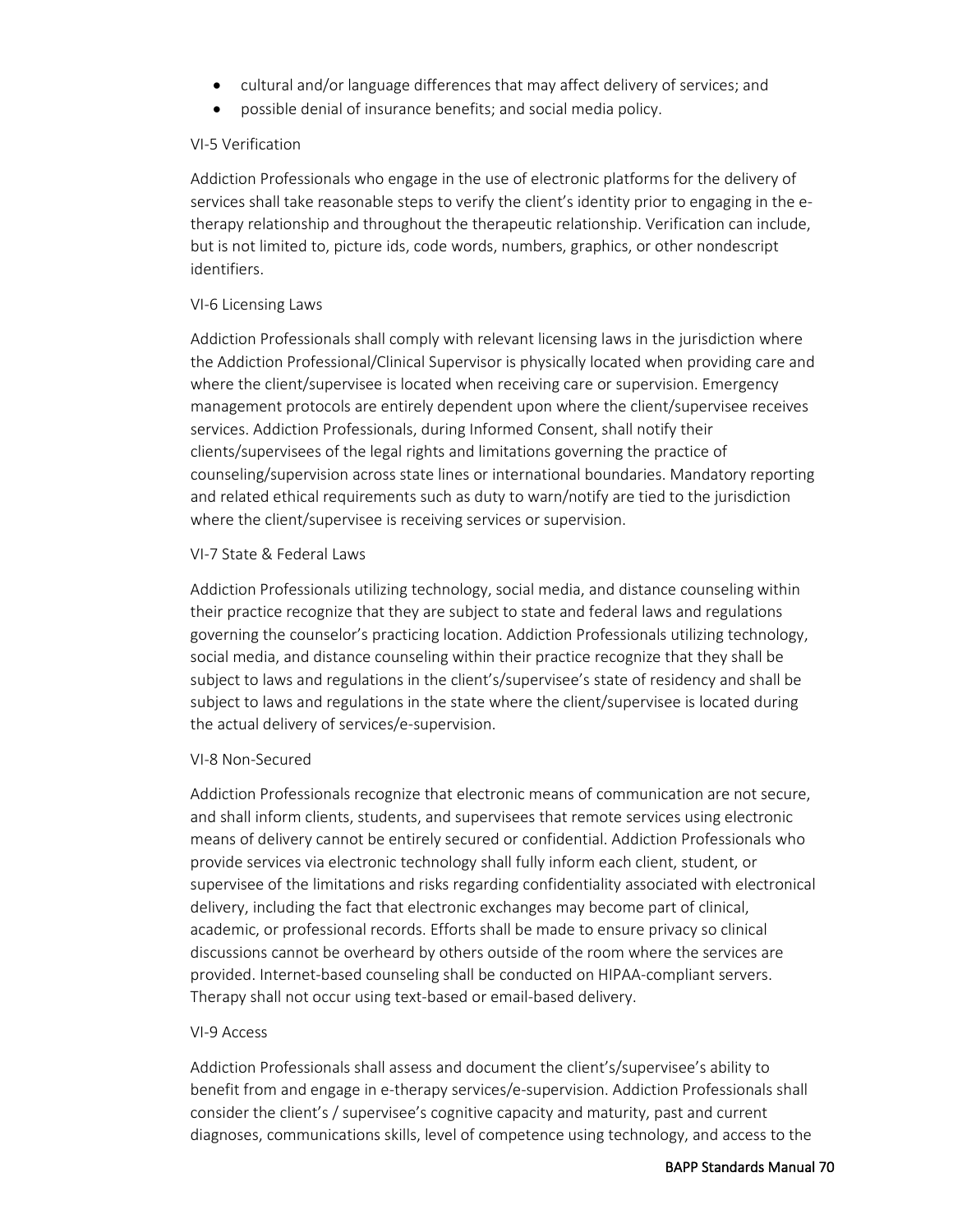necessary technology. Addiction Professionals shall consider geographical distance to the nearest emergency medical facility, efficacy of client's support system, current medical and behavioral health status, current or past difficulties with substance use, and history of violence or self-injurious behavior.

#### VI-10 Access

Addiction Professionals shall inform clients that other individuals (i.e., colleagues, supervisors, staff, consultants, information technologists) might have authorized or unauthorized access to such records or transmissions. Addiction Professionals use current encryption standards within their websites and for technology-based communications. Addiction Professionals take reasonable precautions to ensure the confidentiality of information transmitted and stored through any electronic means.

## VI-11 Multidisciplinary Care

Addiction Professionals shall acknowledge and discuss with the client that optimal clinical management of clients may depend on coordination of care between a multidisciplinary care team. Addiction Professionals shall explain to clients that they may need to develop collaborative relationships with local community professionals, such as the client's local primary care provider and local emergency service providers, as this would be invaluable in case of emergencies.

#### VI-12 Local Resources

Addiction Professionals shall be familiar with local in-person mental health resources should the professional exercise clinical judgment to make a referral for additional substance disorders use, mental health, or other appropriate services.

## VI-13 Boundaries

Addiction Professionals shall appreciate the necessity of maintaining a professional relationship with their clients/supervisees. Addiction Professionals shall discuss, establish and maintain professional therapeutic boundaries with clients/supervisees regarding the appropriate use and application of technology, and the limitations of its use within the counseling/supervisory relationship.

## VI-14 Capability

Addiction Professionals shall take reasonable steps to determine whether the client/supervisee is physically, intellectually, emotionally, linguistically and functionally capable of using e-therapy platforms and whether e-therapy/e-supervision is appropriate for the needs of the client/supervisee. Addiction Professionals and clients/supervisees shall agree on the means of e-therapy/ e-supervision to be used and the steps to be taken in case of a technical failure. Addiction Professionals verify that clients/supervisees understand the purpose and operation of technology applications and follow up with clients/supervisees to correct potential concerns, discover appropriate use, and assess subsequent steps.

## VI-15 Missing Cues

Addiction Professionals shall acknowledge the difference between face-to-face and electronic communication (nonverbal and verbal cues) and how these could influence the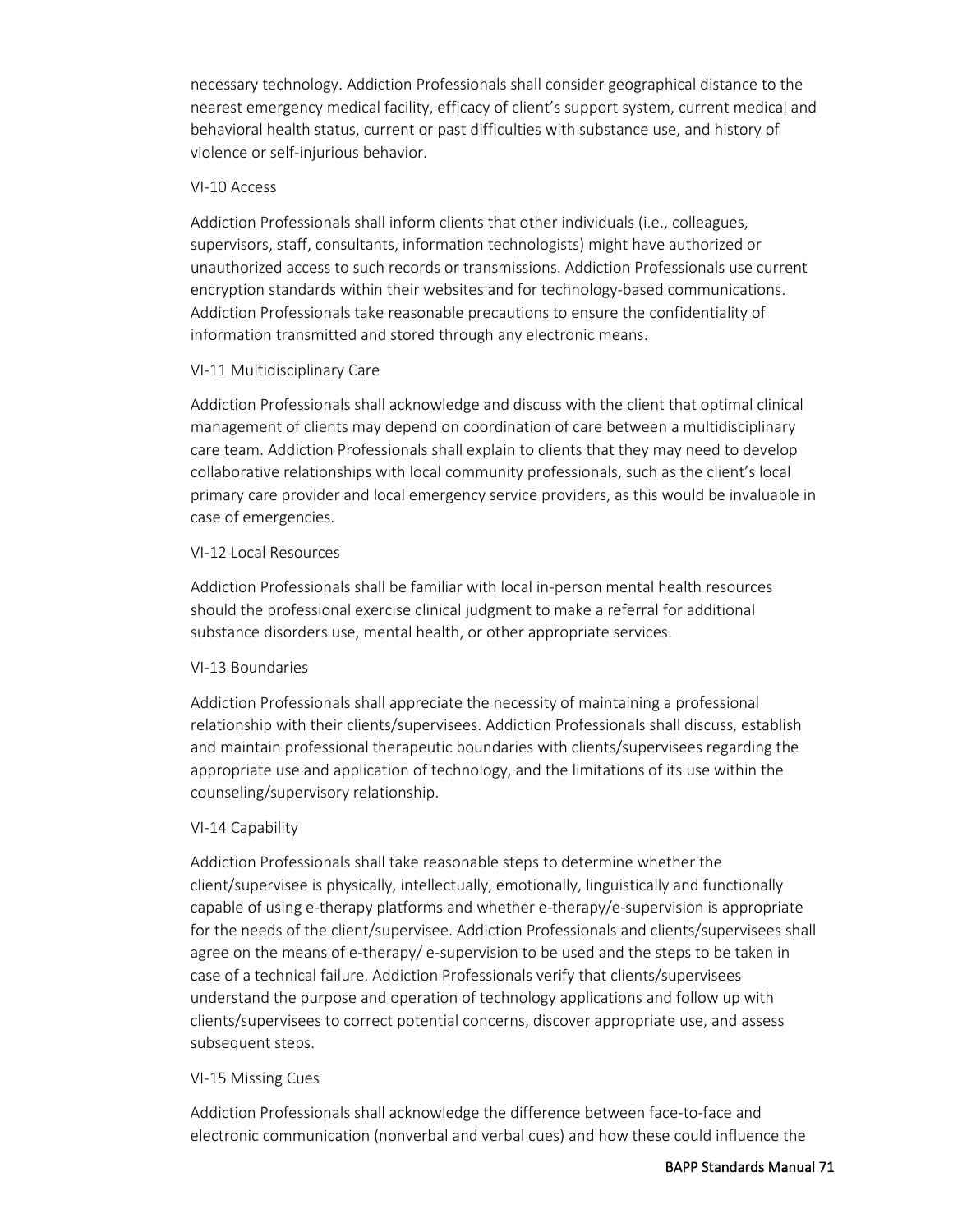counseling/supervision process. Addiction Professionals shall discuss with their client/supervisee how to prevent and address potential misunderstandings arising from the lack of visual cues and voice inflections when communicating electronically.

#### VI-16 Records

Addiction Professionals understand the inherent dangers of electronic health records. Addiction Professionals are responsible for ensuring that cloud storage sites in use are HIPAA compliant. Addiction Professionals inform clients/supervisees of the benefits and risks of maintaining records in a cloud-based file management system, and discuss the fact that nothing that is electronically saved on a Cloud is confidential and secure. Cloud-based file management shall be encrypted, secured, and HIPAA-compliant. Addiction Professionals shall use encryption programs when storing or transmitting client information to protect confidentiality.

## VI-17 Records

Addiction Professionals shall maintain electronic records in accordance with relevant state and federal laws and statutes. Addiction Professionals shall inform clients how records will be maintained electronically and/or physically. This includes, but is not limited to, the type of encryption and security used to store the records and the length of time storage of records is maintained.

#### VI-18 Links

Addiction Professionals who provide e-therapy services and/or maintain a professional website shall provide electronic links to relevant licensure and certification boards and professional membership organizations to protect the client's/supervisee's rights and address ethical concerns.

## VI-19 Friends

Addiction Professionals shall have no personal social media interactions or communications through personal email with their clients. When Addiction Professionals choose to maintain a professional and personal presence for social media use, separate professional and personal web pages and profiles are created that clearly distinguish between the professional and personal virtual presence.

## VI-20 Social Media

Addiction Professionals shall clearly explain to their clients/supervisees, as part of Informed Consent, the benefits, inherent risks including lack of confidentiality, and necessary boundaries surrounding the use of social media. Addiction Professionals shall clearly explain their policies and procedures specific to the use of social media in a clinical relationship. Addiction Professionals shall respect the client's/supervisee's rights to privacy on social media and shall not investigate the client/supervisee without prior consent.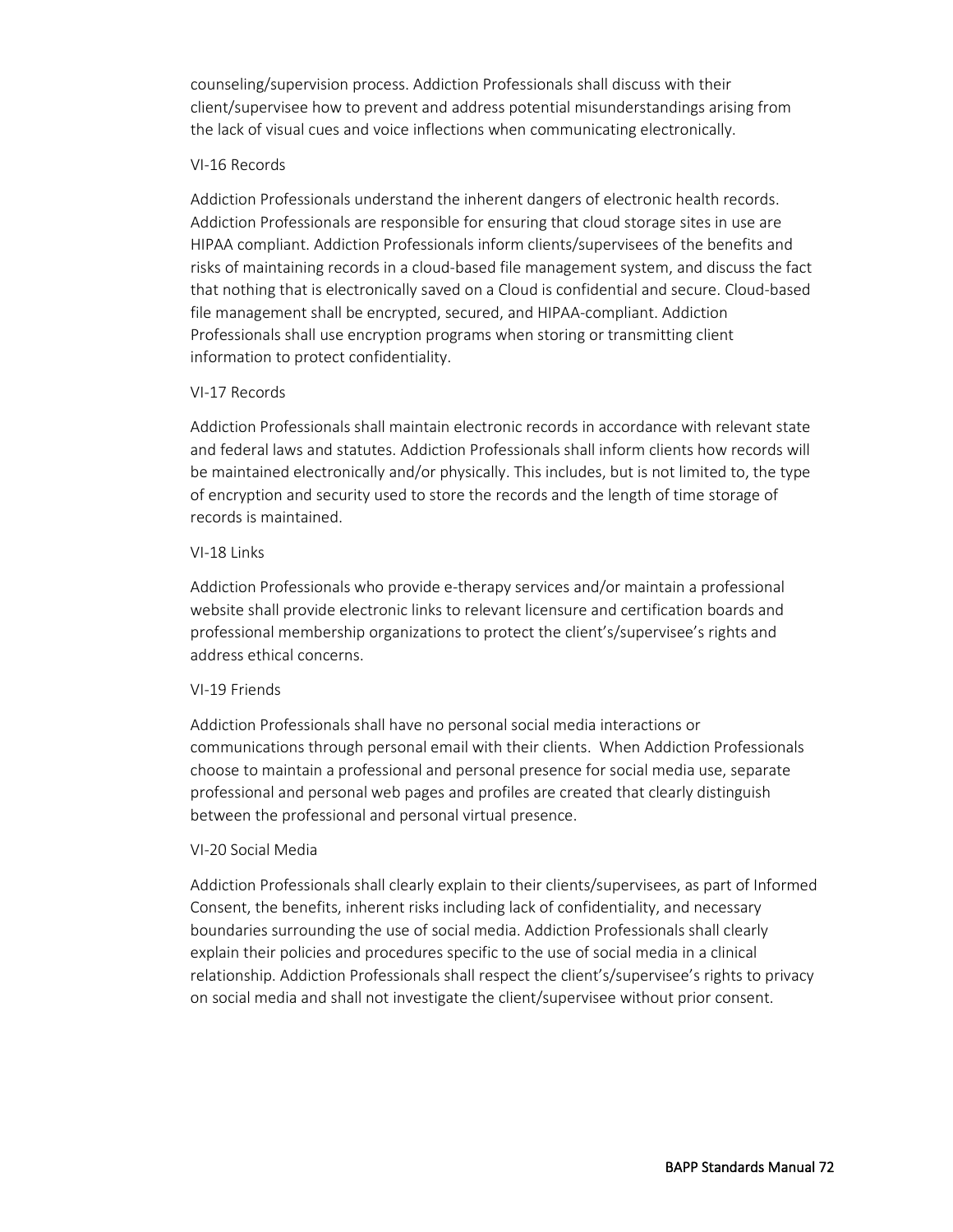# Principle VII: Supervision and Consultation

#### VII-1 Responsibility

Addiction Professionals who teach and provide clinical supervision accept the responsibility of enhancing professional development of students and supervisees by providing accurate and current information, timely feedback and evaluations, and constructive consultation.

#### VII-2 Training

Addiction Professionals shall complete training specific to clinical supervision prior to offering or providing clinical supervision to students or other professionals.

## VII-3 Code of Ethics

Supervisors and supervisees, including interns and students, shall be responsible for knowing and following the BAPP Code of Ethics.

## VII-4 Informed Consent

Informed Consent is an integral part of setting up a supervisory relationship. Supervisory Informed Consent shall include discussion regarding client privacy and confidentiality, etc. Terms of the supervisory relationship and fees shall be negotiated by supervisor and supervisee, and shall be documented in the supervisory contract.

## VII-5 Informed Consent

Supervisees shall provide clients with a written professional disclosure statement. Supervisees shall inform clients about how the supervision process influences the limits of confidentiality. Supervisees shall inform clients about who shall have access to their clinical records, and when and how these records will be stored, transmitted, or otherwise reviewed.

## VII-6 Informed Consent

Clinical Supervisors shall communicate to the supervisee, during supervision Informed Consent, procedures for handling client/clinical crises. Alternate procedures are also communicated and documented in the event the supervisee is unable to establish contact with the supervisor during a client/clinical crisis.

## VII-7 Policies

Clinical Supervisors shall inform supervisees of policies and procedures to which supervisors shall adhere. Supervisors shall inform supervisees regarding the mechanisms for due process appeal of supervisor actions.

## VII-8 Multiculturalism

Clinical Supervisors shall be cognizant of and address the role of multiculturalism in the supervisory relationship between supervisor and supervisee.

## VII-9 Multiculturalism

Educators and site supervisors shall offer didactic learning content and experiential opportunities related to multiculturalism and cultural humility throughout their programs.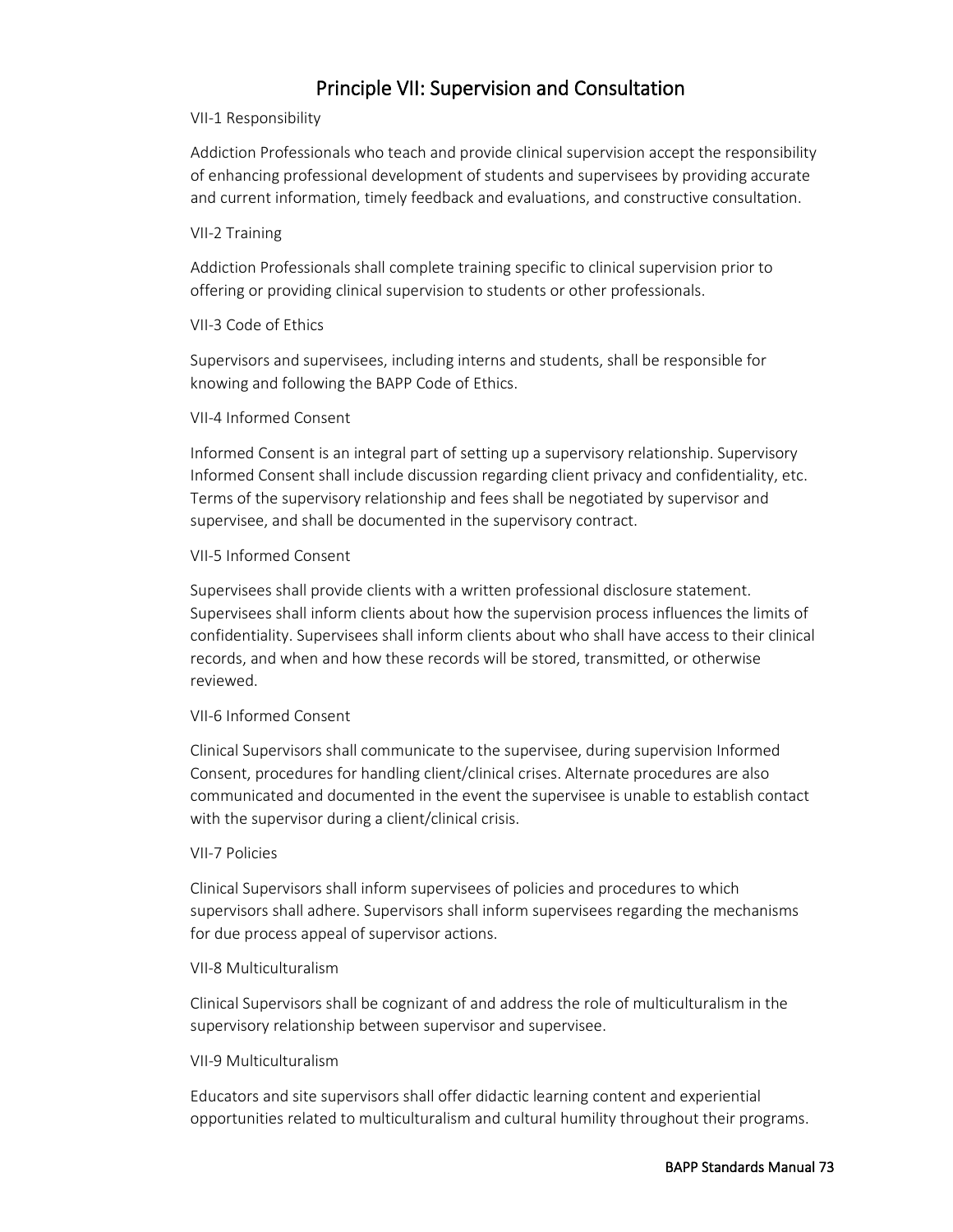#### VII-10 Diversity

Educators and site supervisors shall make every attempt to recruit and retain a diverse faculty and staff. Educators and site supervisors shall make every attempt to recruit and retain a diverse student body, demonstrating their commitment to serve a diverse community. Educators and site supervisors shall recognize and value the diverse talents and abilities that students bring to their training experience.

#### VII-11 Diversity

Educators and site supervisors shall provide appropriate accommodations that meet the needs of their diverse student body and support well-being and academic performance.

#### VII-12 Boundaries

Clinical Supervisors shall intentionally develop respectful and relevant professional relationships and maintain appropriate boundaries with clinicians, students, interns, and supervisees, in all venues. Supervisors shall strive for accuracy and honesty in their assessments of students, interns, and supervisees.

#### VII-13 Boundaries

Clinical Supervisors clearly define and maintain ethical, professional, personal, and social boundaries with their supervisees. Supervisors shall not enter into a romantic/sexual/nonprofessional relationship with current supervisees, whether in-person and/or electronically.

#### VII-14 Confidentiality

Clinical Supervisors shall not disclose confidential information when teaching or supervising, without the expressed written consent of a client, and only when appropriate steps have been taken to protect the client's identity and confidentiality.

## VII-15 Monitor

Clinical Supervisors shall monitor the services provided by supervisees. Supervisors shall monitor client welfare. Supervisors shall monitor supervisee performance and professional development. Supervisors shall empower and support supervisees as they prepare to serve a diverse client population. Supervisors shall have an ethical and moral responsibility to understand, adhere to, and promote the BAPP Code of Ethics.

#### VII-16 Treatment

Educators and site supervisors shall assume the primary obligation of assisting students to acquire ethics, knowledge, and skills necessary to treat substance use and addictive behavioral disorders.

#### VII-17 Impairment

Supervisees, including interns and students, shall monitor themselves for signs of physical, psychological, and/or emotional impairment. Supervisees, including interns and students, shall seek supervision and refrain from providing professional services while impaired. Supervisees, interns and students shall notify their institutional program of the impairment and shall seek appropriate guidance and assistance.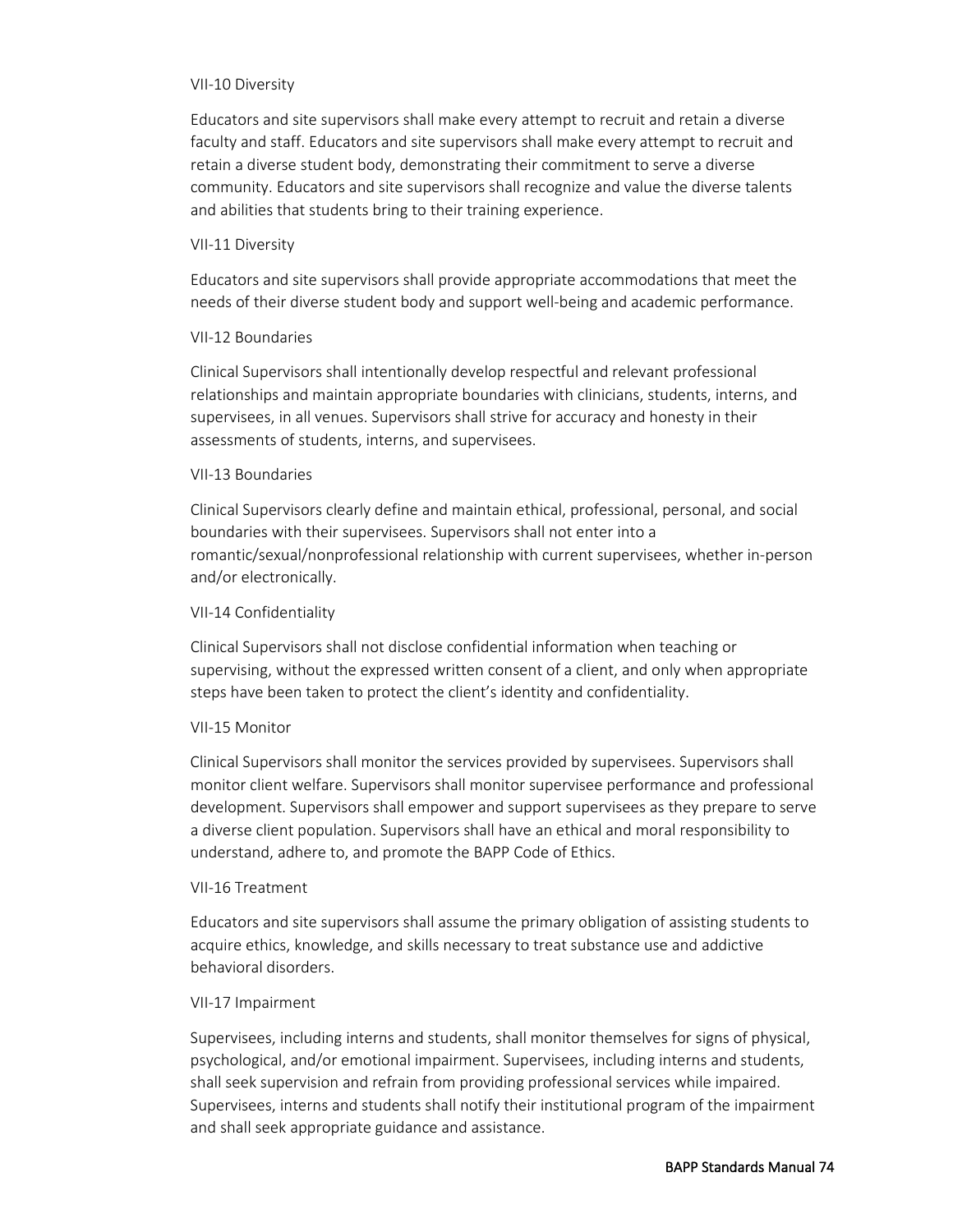#### VII-18 Clients

Supervisees, interns and students, shall disclose to clients their status as supervisee, intern, and student, and shall provide an explanation as to how their status affects the limits of confidentiality. Supervisees, interns and students shall disclose to clients contact information for the Clinical Supervisor. Informed Consent is obtained in writing, and includes the client's right to refuse to be treated by a person-in-training.

#### VII-19 Disclosures

Supervisees, interns and students shall seek and document clinical supervision prior to disclosing personal information to a client.

#### VII-20 Observations

Clinical Supervisors shall provide and document regular supervision sessions with the supervisee. Supervisors shall regularly observe the supervisee in session using live observations or audio or video tapes. Supervisors shall provide ongoing feedback regarding the supervisee's performance with clients and within the agency. Supervisors shall regularly schedule sessions to formally evaluate and direct the supervisee.

#### VII-21 Gatekeepers

Clinical Supervisors are aware of their responsibilities as gatekeepers. Through ongoing evaluation, Supervisors shall track supervisee limitations that might impede performance. Supervisors shall assist supervisees in securing timely corrective assistance as needed, including referral of supervisee to therapy when needed. Supervisors may recommend corrective action or dismissal from training programs, applied counseling settings, and state or voluntary professional credentialing processes when a supervisee is unable to demonstrate that they can provide competent professional services. Supervisors shall seek supervision-of-supervision and/or consultation and document their decisions to dismiss or refer supervisees for assistance.

#### VII-22 Education

Educators and site supervisors shall ensure that their educational and training programs are designed to provide appropriate knowledge and experiences related to addictions that meet the requirements for degrees, licensure, certification, and other program goals.

#### VII-23 Education

Educators and site supervisors shall provide education and training in an ethical manner, adhering to the BAPP Code of Ethics, regardless of the platform (traditional, hybrid, and/or online). Educators and site supervisors shall serve as professional role models demonstrating appropriate behaviors.

#### VII-24 Current

Educators and site supervisors shall ensure that program content and instruction are based on the most current knowledge and information available in the profession. Educators and site supervisors shall promote the use of modalities and techniques that have an empirical or scientific foundation.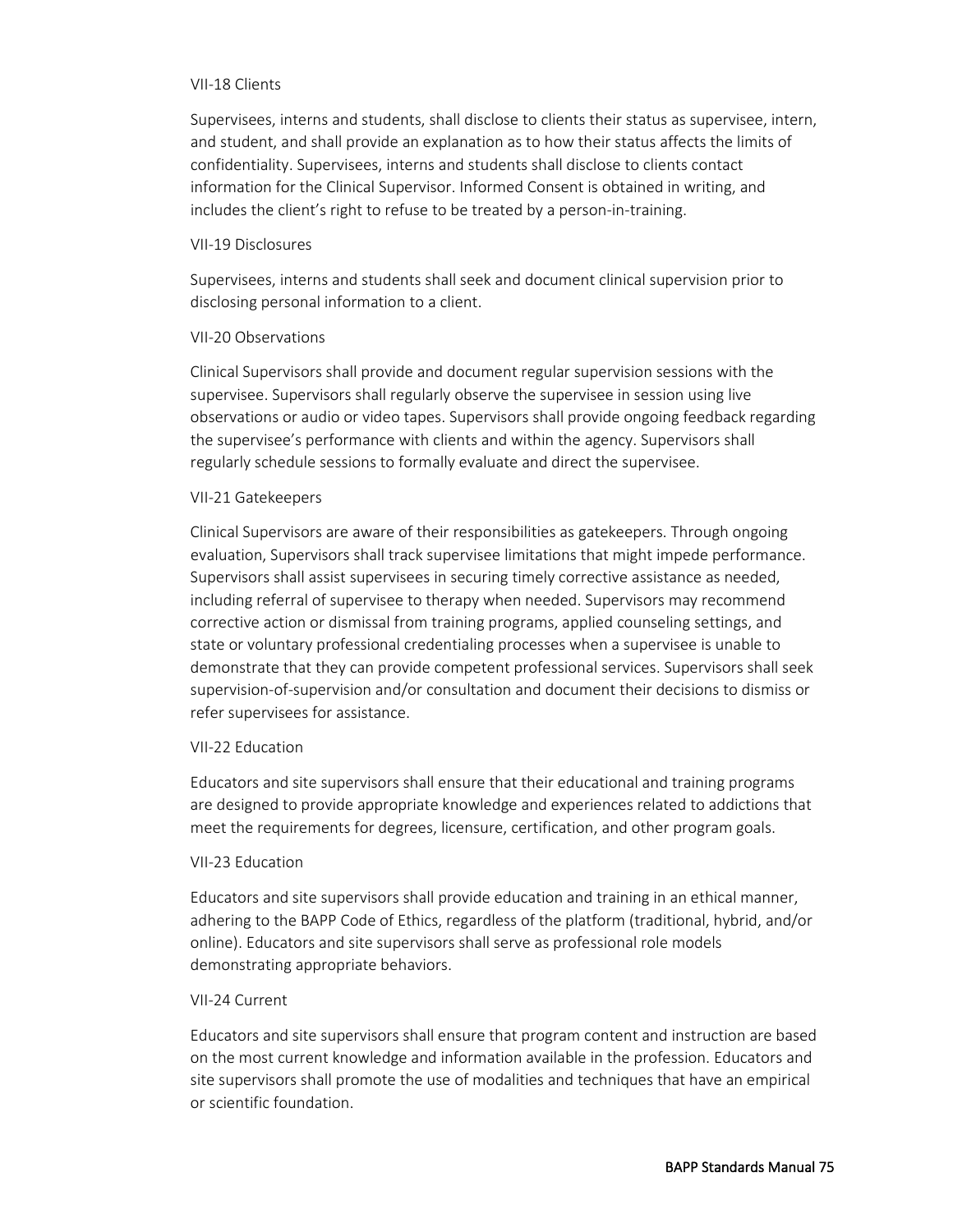#### VII-25 Evaluation

Educators and site supervisors shall ensure that students' performances are evaluated in a fair and respectful manner and on the basis of clearly stated criteria.

#### VII-26 Dual Relationships

Educators and site supervisors shall avoid dual relationships and/or nonacademic relationships with students, interns, and supervisees.

#### VII-27 Dual Relationships

Clinical Supervisors shall not actively supervise relatives, romantic or sexual partners, nor personal friends, nor develop romantic, sexual, or personal relationships with students, interns, or supervisees. Consultation with a third party will be obtained prior to engaging in a dual supervisory relationship.

#### VII-28 E-supervision

Clinical Supervisors, using technology in supervision (e-supervision), shall be competent in the use of specific technologies. Supervisors shall dialogue with the supervisee about the risks and benefits of using e-supervision. Supervisors shall determine how to utilize specific protections (i.e., encryption) necessary for protecting the confidentiality of information transmitted through any electronic means. Supervisors and supervisees shall recognize that confidentiality is not guaranteed when using technology as a communication and delivery platform.

#### VII-29 Harassment

Clinical Supervisors shall not condone or participate in sexual harassment or exploitation of current or previous supervisees.

#### VII-30 Distance

Issues unique to the use of distance supervision shall be included in the documentation as necessary.

#### VII-31 Termination

Policies and procedures for terminating a supervisory relationship shall be disclosed in the supervision Informed Consent.

#### VII-32 Counseling

Clinical Supervisors shall not provide counseling services to supervisees. Supervisors shall assist supervisee by providing referrals to appropriate services upon request.

#### VII-33 Endorsement

Clinical Supervisors shall recommend supervisees for completion of an academic or training program, employment, certification and/or licensure when the supervisee demonstrates qualification for such endorsement. Clinical Supervisors shall not endorse supervisees believed to be impaired. Clinical Supervisors shall not endorse supervisees who were unable to provide appropriate clinical services.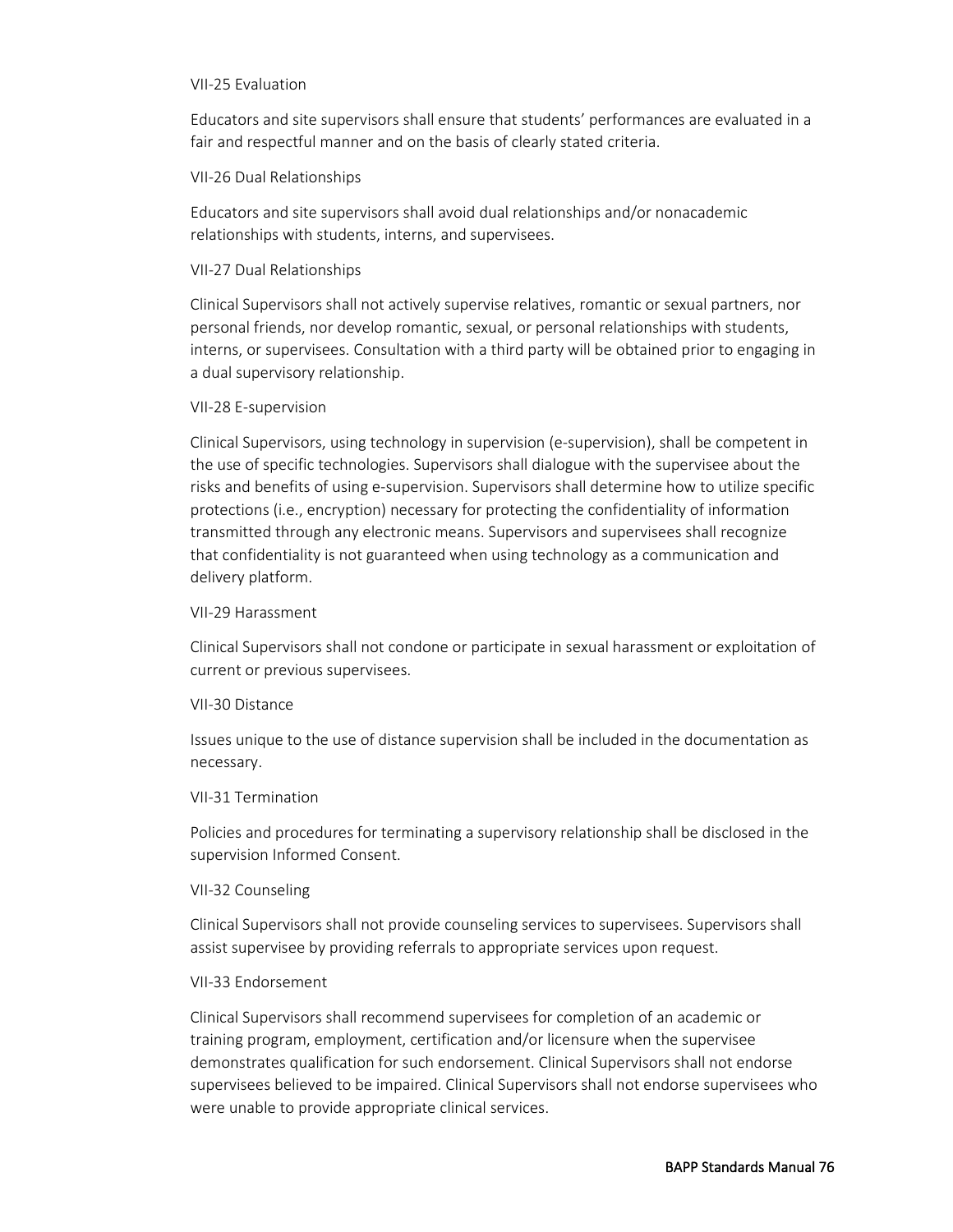# Principle VIII: Resolving Ethical Concerns

#### VIII-1 Code of Ethics

Addiction Professionals shall adhere to and uphold the BAPP Code of Ethics, and shall be knowledgeable regarding established policies and procedures for handling concerns related to unethical behavior, at both the state and national levels. Addiction Professionals strive to resolve ethical dilemmas with direct and open communication among all parties involved and seek supervision and/or consultation when necessary. Addiction Professionals incorporate ethical practice into their daily professional work. Addiction Professionals engage in ongoing professional development regarding ethical and legal issues in counseling. Addiction Professionals are professionals who act ethically and legally. Addiction Professionals are aware that client welfare and trust depend on a high level of professional conduct. Addiction Professionals hold other professionals to the same ethical and legal standards and are willing to take appropriate action to ensure that these standards are upheld.

#### VIII-2 Understanding

Addiction Professionals shall understand and endorse the BAPP Code of Ethics and other applicable ethics codes from professional organizations or certification and licensure bodies of which they are members. Lack of knowledge or misunderstanding of an ethical responsibility is not a defense against a charge of unethical conduct.

#### VIII-3 Decision Making Model

Addiction Professionals shall utilize and document, when appropriate, an ethical decisionmaking model when faced with an ethical dilemma. A viable ethical decision-making model shall include but is not limited to: (a) supervision and/or consultation regarding the concern; (b) consideration of relevant ethical standards, principles, and laws; (c) generation of potential courses of action; (d) deliberation of risks and benefits of each potential course of action; (e) selection of an objective decision based on the circumstances and welfare of all involved; and (f) reflection, and re-direction if necessary, after implementing the decision.

#### VIII-4 Jurisdiction

The BAPP shall have jurisdiction over all complaints filed against any person holding or applying for trainee recognition, certification, or licensure.

#### VIII-5 Investigations

The BAPP shall have authority to conduct investigations, issue rulings, and invoke disciplinary action in any instance of alleged misconduct by an addiction professional.

#### VIII-6 Participation

Addiction Professionals shall be required to cooperate with the implementation of the BAPP Code of Ethics, and to participate in, and abide by, any disciplinary actions and rulings based on the Code. Failure to participate or cooperate is a violation of the BAPP Code of Ethics.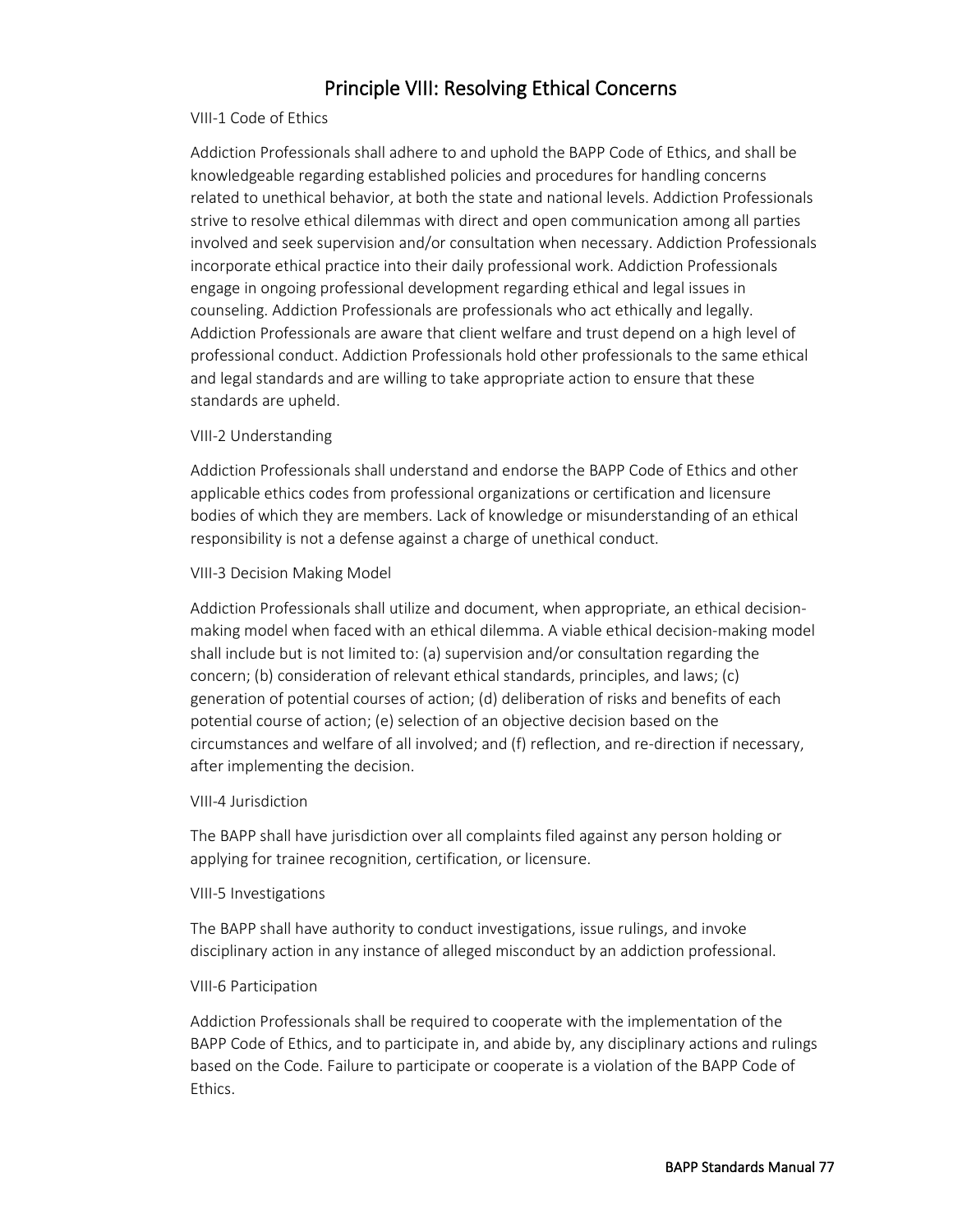#### VIII-7 Cooperation

Addiction Professionals shall assist in the process of enforcing the BAPP Code of Ethics. Addiction Professionals shall cooperate with investigations, proceedings, and requirements of the BAPP, ethics committees of other professional associations, and/or licensing and certification boards having jurisdiction over those charged with a violation.

#### VIII-8 Agency Conflict

Addiction Professionals shall seek and document supervision and/or consultation in the event that ethical responsibilities conflict with agency policies and procedures, state and/or federal laws, regulations, and/or other governing legal authority. Supervision and/or consultation shall be sued to determine the next best steps.

#### VIII-9 Crossroads

Addiction Professionals may find themselves at a crossroads when the demands of an organization where the Professional is affiliated poses a conflict with the BAPP Code of Ethics. Addiction Professionals shall determine the nature of the conflict and shall discuss the conflict with their supervisor or other relevant person at the organization in question, expressing their commitment to the BAPP Code of Ethics. Addiction Professionals shall attempt to work through the appropriate channels to address the concern.

#### VIII-10 Violations without Harm

When there is evidence to suggest that another professional is violating or has violated an ethical standard and harm has not occurred, Addiction Professionals shall attempt to first resolve the issue informally with the other professional if feasible, provided such action does not violate confidentiality rights that may be involved.

## VIII-11 Violations with Harm

Addiction Professionals shall report unethical conduct or unprofessional modes of practice - leading to harm - which they become aware of to the appropriate certifying or licensing authorities, state or federal regulatory bodies, and/or BAPP. Addiction Professionals shall seek supervision/consultation prior to the report. Addiction Professionals shall document supervision/consultation and the report if made.

## VIII-12 Non-Respondent

The BAPP, Hearing Panels, Board of Directors, Committees, Officers, or Staff shall not be named as a respondent under these policies and procedures as a result of any decision, action, or exercise of discretion arising directly from their conduct or involvement in carrying out adjudication responsibilities.

## VIII-13 Consultation

Addiction Professionals shall seek consultation and direction from supervisors, consultants or the BAPP when uncertain about whether a particular situation or course of action may be in violation of the BAPP Code of Ethics. Addiction Professionals consult with persons who are knowledgeable about ethics, the BAPP Code of Ethics, and legal requirements specific to the situation.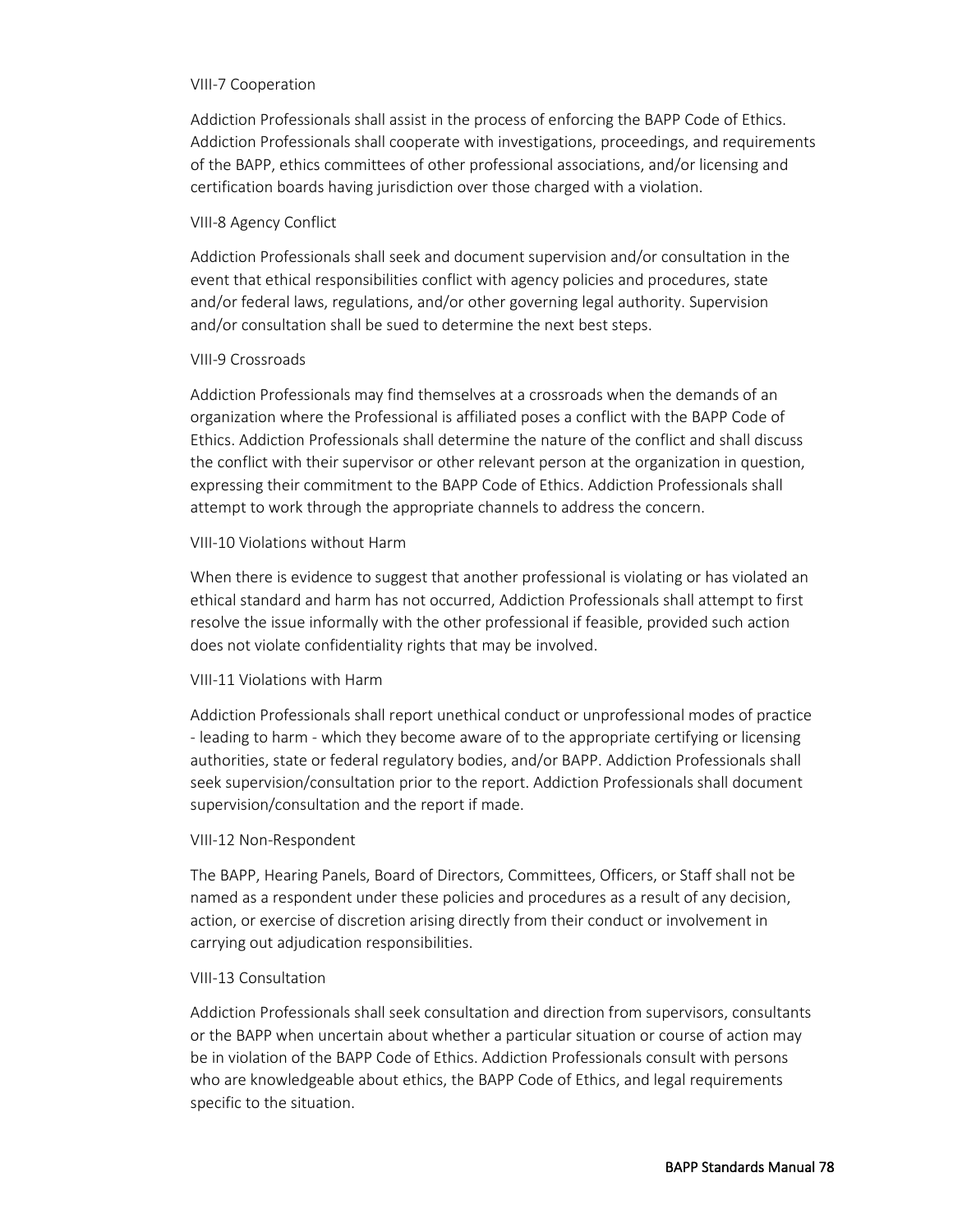#### VIII-14 Retaliation

Addiction Professionals shall not initiate, participate in, or encourage the filing of an ethics or grievance complaint as a means of retaliation against another person. Addiction Professionals shall not intentionally disregard or ignore the facts of the situation.

# Principle IX: Research and Publication

#### IX-1 Research

Research and publication shall be encouraged as a means to contribute to the knowledge base and skills within the addictions and behavioral health professions. Research shall be encouraged to contribute to the evidence-based and outcome-driven practices that guide the profession. Research and publication provide an understanding of what practices lead to health, wellness, and functionality. Researchers and Addiction Professionals make every effort to be inclusive by minimizing bias and respecting diversity when designing, executing, analyzing, and publishing their research.

#### IX-2 Participation

Addiction Professionals support the efforts of researchers by participating in research whenever possible.

#### IX-3 Consistent

Researchers plan, design, conduct, and report research in a manner that is consistent with relevant ethical principles, federal and state laws, internal review board expectations, institutional regulations, and scientific standards governing research.

## IX-4 Confidentiality

Researchers are responsible for understanding and adhering to state, federal, agency, or institutional policies or applicable guidelines regarding confidentiality in their research practices. Information obtained about participants during the course of research is confidential.

#### IX-5 Independent

Researchers, who are conducting independent research without governance by an institutional review board, are bound to the same ethical principles and federal and state laws pertaining to the review of their plan, design, conduct, and reporting of research.

#### IX-6 Protect

Researchers shall seek supervision and/or consultation and observe necessary safeguards to protect the rights of research participants, especially when the research plan, design and implementation deviates from standard or acceptable practices.

#### IX-7 Welfare

Researchers who conduct research are responsible for their participants' welfare. Researchers shall exercise reasonable precautions throughout the study to avoid causing physical, intellectual, emotional, or social harm to participants. Researchers take reasonable measures to honor all commitments made to research participants.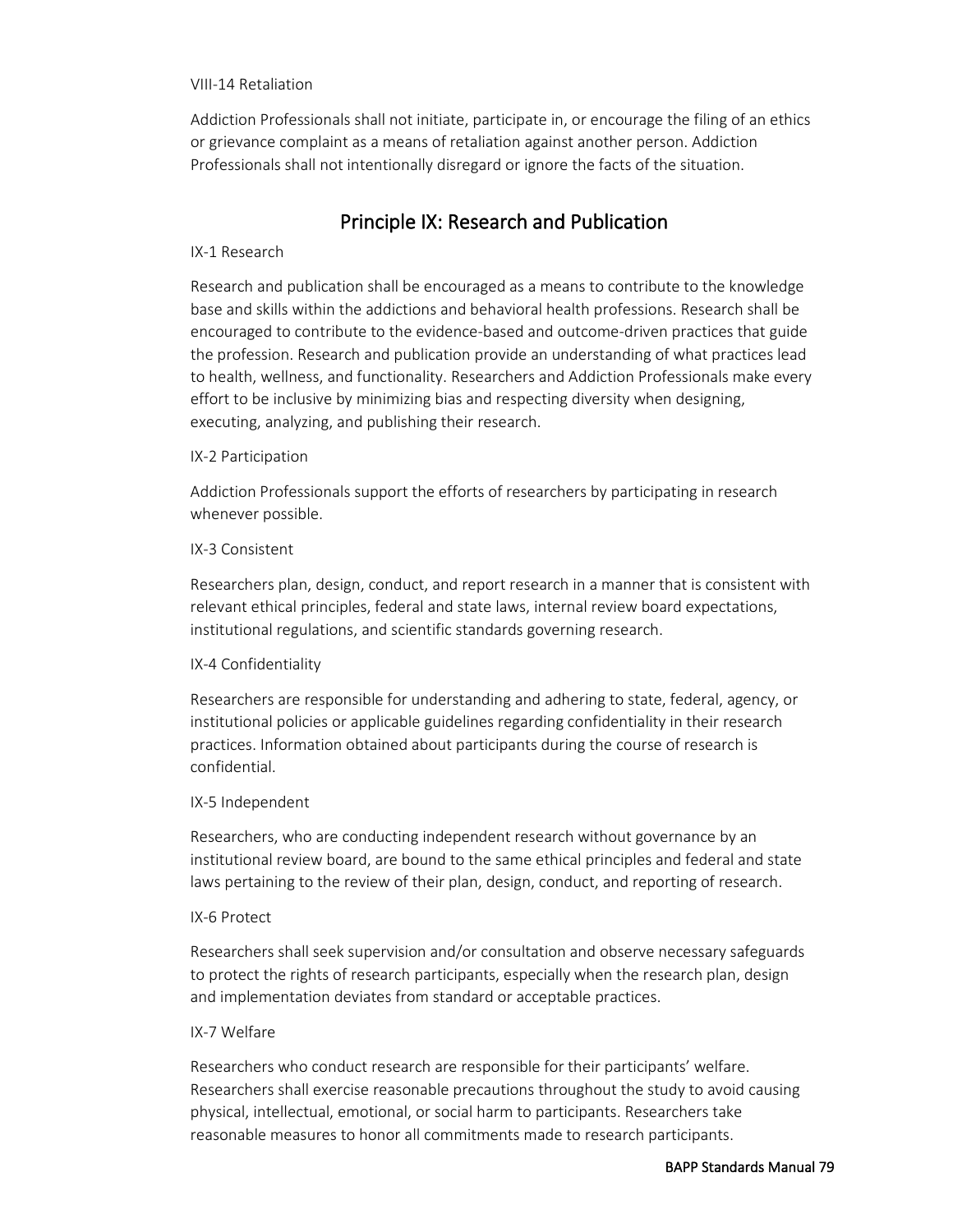#### IX-8 Informed Consent

Researchers shall defer to an Institutional Review Board or Human Subjects Committee to ensure that Informed Consent is obtained, research protocols are followed, participants are free of coercion, confidentiality is maintained, and deceptive practices are avoided, except when deception is essential to research protocol and approved by the Board or Committee.

#### IX-9 Accurate

Researchers shall commit to the highest standards of scholarship, and shall present accurate information, disclose potential conflicts of interest, and make every effort to prevent the distortion or misuse of their clinical and research findings.

#### IX-10 Students

Researchers shall disclose to students, interns, and/or supervisee who wish to participate in their research activities that participation in the research will not affect their academic standing or supervisory relationship.

#### IX-11 Clients

Researchers may conduct research involving clients. Researchers shall provide an Informed Consent process allowing clients to freely, without intimidation or coercion, choose whether to participate in the research activities. Researchers shall take necessary precautions to protect clients from adverse consequences if they choose to decline or withdraw from participation.

## IX-12 Consents

Researchers shall provide appropriate explanations regarding the research and obtain applicable consents from a guardian or legally authorized representative prior to working with a research participant who is not capable of giving Informed Consent.

## IX-13 Explanation

Once data collection is completed, Researchers shall provide participants with a full explanation regarding the nature of the research in order to remove any misconceptions participants might have regarding the study. Researchers shall engage in reasonable actions to avoid causing harm. Scientific or human values may justify delaying or withholding information. Researchers shall seek and document supervision and/or consultation prior to delaying or withholding information from a participant.

## IX-14 Outcomes

Upon completion of data collection and analysis, Researchers shall inform sponsors, institutions, and publication entities regarding the research procedures and outcomes. Researchers shall ensure that the appropriate entities are given pertinent information and acknowledgment.

## IX-15 Transfer Plan

Researchers shall create a written, accessible plan for the transfer of research data to an identified colleague in the event of their incapacitation, retirement, or death.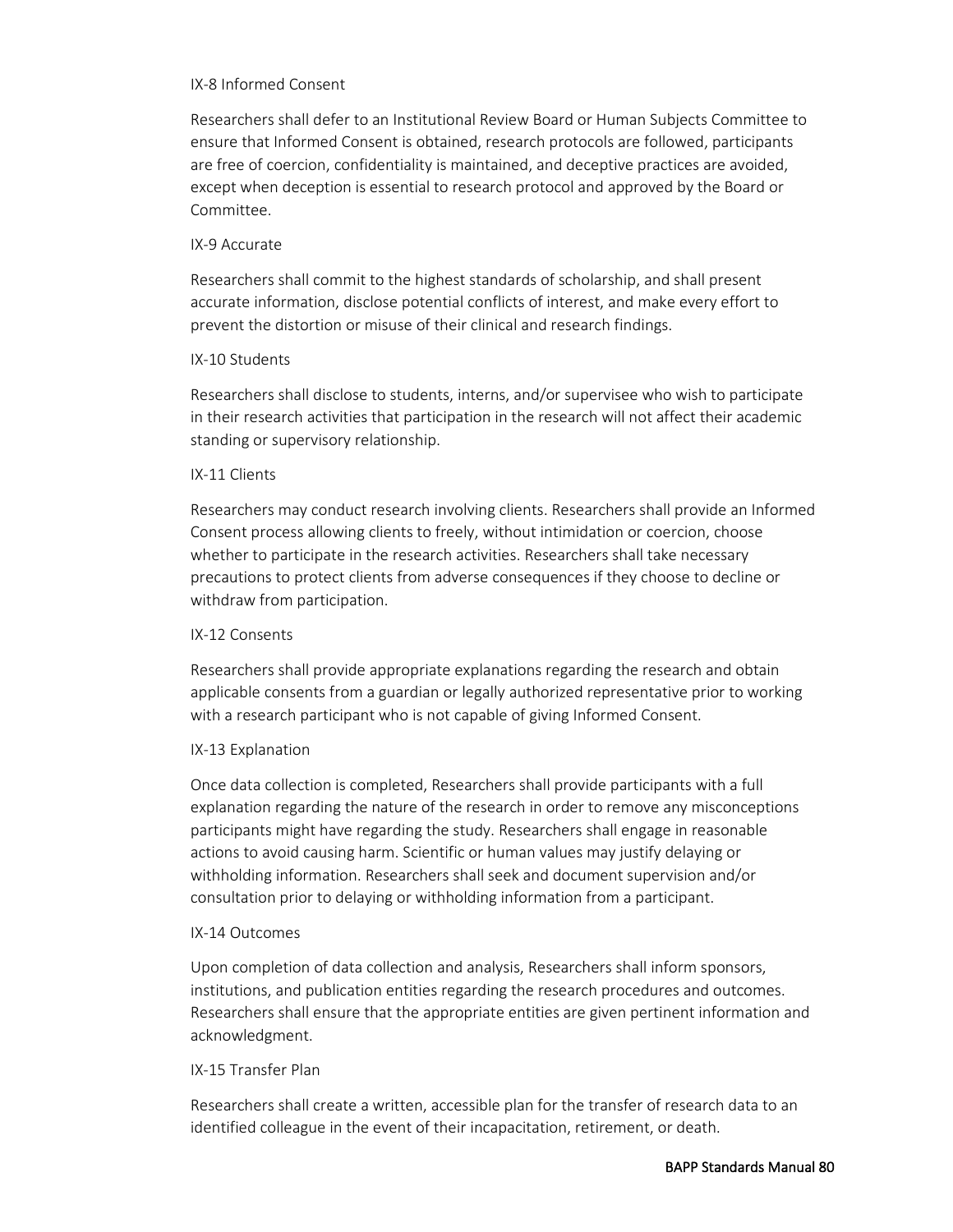#### IX-16 Diversity

Researchers shall report research findings accurately and without distortion, manipulation, or misrepresentation of data. Researchers shall describe the extent to which results are applicable to diverse populations.

## IX-17 Verification

Researchers shall not withhold data, from which their research conclusions were drawn, from competent professionals seeking to verify substantive claims through reanalysis. Researchers are obligated to make available sufficient original research information to qualified professionals who wish to replicate or extend the study.

## IX-18 Data Availability

Researchers, who supply data, aid in research by another researcher, report research results, or make original data available, shall intentionally disguise the identity of participants in the absence of written authorization from the participants allowing release of their identity.

## IX-19 Errors

Researchers shall take reasonable steps to correct significant errors found in their published research, using a correction erratum or through other appropriate publication avenues.

## IX-20 Publication

Addiction Professionals who author books, journal articles, or other materials which are published or distributed shall not plagiarize or fail to cite persons for whom credit for original ideas or work is due. Addiction Professionals shall acknowledge and give recognition, in presentations and publications, to previous work on the topic by self and others.

## IX-21 Theft

Addiction Professionals shall regard as theft the use of copyrighted materials without permission from the author or payment of royalties.

## IX-22 E-publishing

Addiction Professionals shall recognize that entering data on the internet, social media sites, or professional media sites constitutes publishing.

## IX-23 Advertising

Addiction Professionals who author books or other materials distributed by an agency or organization shall take reasonable precautions to ensure that the organization promotes and advertises the materials accurately and factually.

## IX-24 Credit

Addiction Professionals shall assign publication credit to those who have contributed to a publication in proportion to their contributions and in accordance with customary professional publication practices.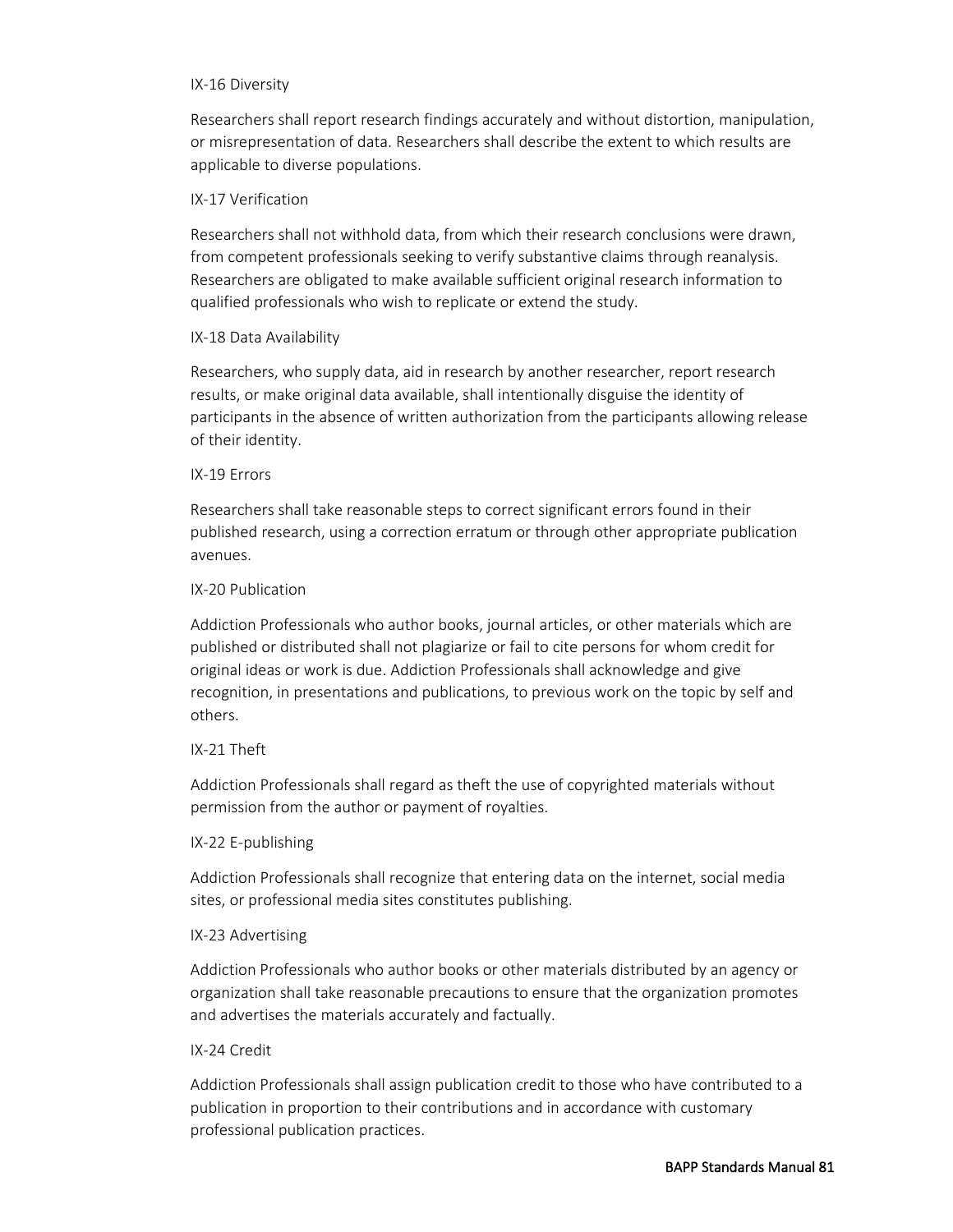#### IX-25 Student Material

Addiction Professionals shall seek a student's permission and list the student as lead author on manuscripts or professional presentations, in any medium, that are substantially based on a student's course papers, projects, dissertations, or thesis. The student reserves the right to withhold permission.

## IX-26 Submissions

Addiction Professionals and Researchers shall submit manuscripts for consideration to one journal or publication at a time. Addiction Professionals and researchers shall obtain permission from the original publisher prior to submitting manuscripts that are published in whole or in substantial part in one journal or published work to another publisher.

## IX-27 Proprietary

Addiction Professionals who review material submitted for publication, research, or other scholarly purposes shall respect the confidentiality and proprietary rights of those who submitted it. Addiction Professionals who serve as reviewers shall make every effort to only review materials that are within their scope of competency and to review materials without professional or personal bias.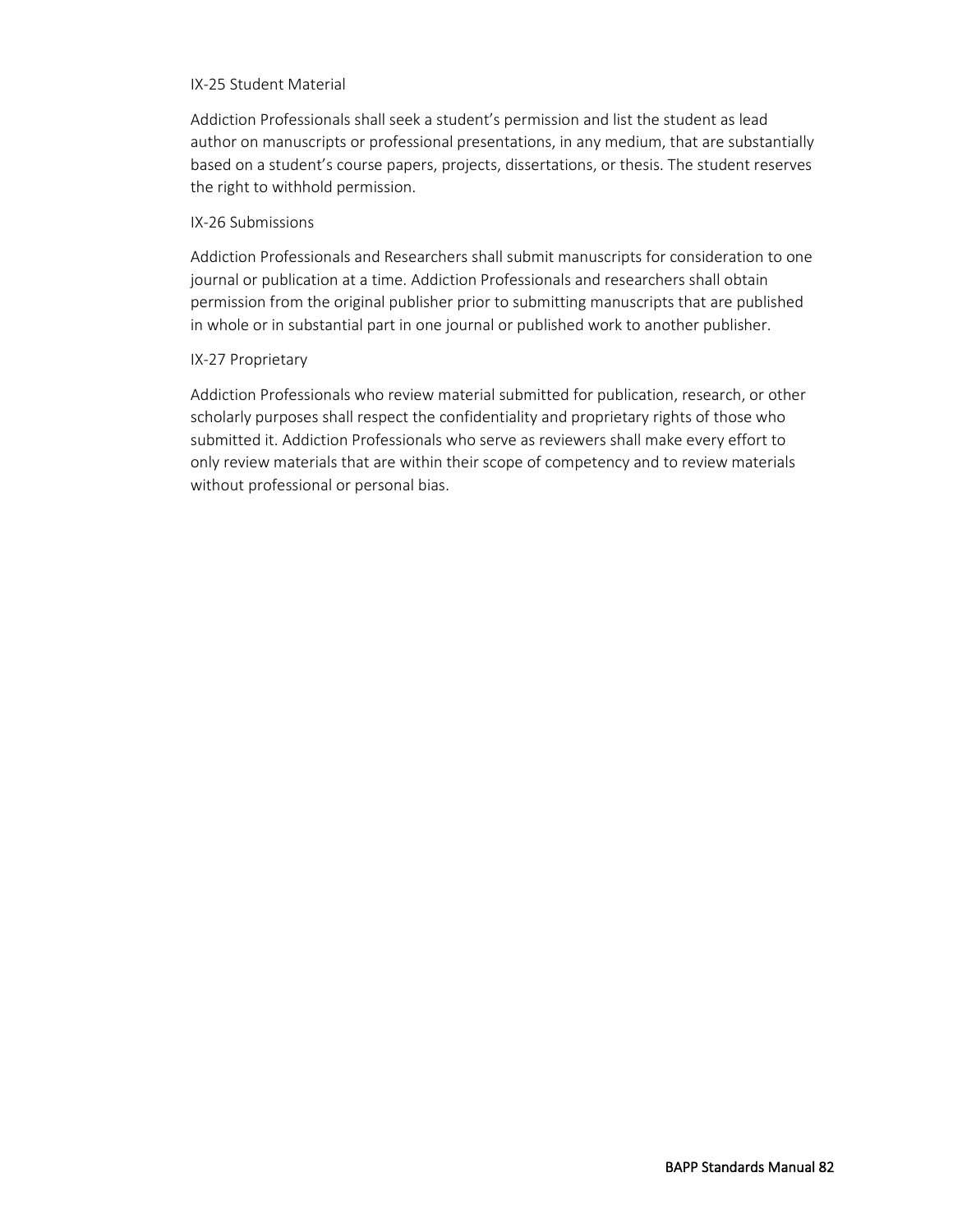# APPENDIX F – PREVENTION CODE OF ETHICS AND STANDARDS OF PRACTICE

# PROFESSIONAL CODE OF ETHICAL CONDUCT FOR PREVENTION SPECIALISTS

The practice of alcohol, tobacco, and other drug prevention is based on shared knowledge, skills, and values. The following ethical standards shall govern the professional's daily involvement in prevention activities and emphasize the professional concern for the rights and interests of the consumer/client:

## **RESPONSIBILITIES**

Prevention Specialists have a responsibility to maintain objectivity, integrity, and the highest standards in delivering prevention services. Prevention Specialists shall:

- Operate at the highest level of honesty and professionalism and will strive to deliver high quality services, holding the best interest of the public first.
- Recognize their primary obligation to promote the health and well-being of individuals, families, and communities in order to prevent chemical abuse and dependency.
- Recognize their personal competence and not operate beyond their skill or training level and be willing to refer to another individual or program when appropriate.
- Be committed to upgrading their knowledge and skills through ongoing education and training.
- Understand and appreciate different cultures and demonstrate sensitivity to cultural differences in professional practices.

## NON-DISCRIMINATION

The Prevention Specialist shall not discriminate against individuals, the public, or others in the delivery of services on the basis of race, color, gender, religion, national origin, ancestry, age or against persons with disabilities.

Prevention Specialists shall not engage in any behavior involving professional conduct that encourages, condones, or promotes discrimination; and, will strive to protect the rights of individuals.

## ADHERENCE TO STATE AND FEDERAL LAWS AND RULES

Prevention Specialists shall protect client rights and insure confidentiality by adhering to all state and federal laws and rules. Prevention Specialists:

- Will not participate in or condone any illegal activity, including the use of illegal chemicals, or the possession, sale or distribution of illegal chemicals.
- Shall not participate in, condone, or be an accessory to dishonesty, fraud, deceit, or misrepresentation.
- Will adhere to mandatory reporting procedures related to abuse, neglect, or misconduct by individuals and/or agencies in accordance with state and federal laws and regulations.
- Shall assume responsibility to report the incompetent and unethical practices of other professionals.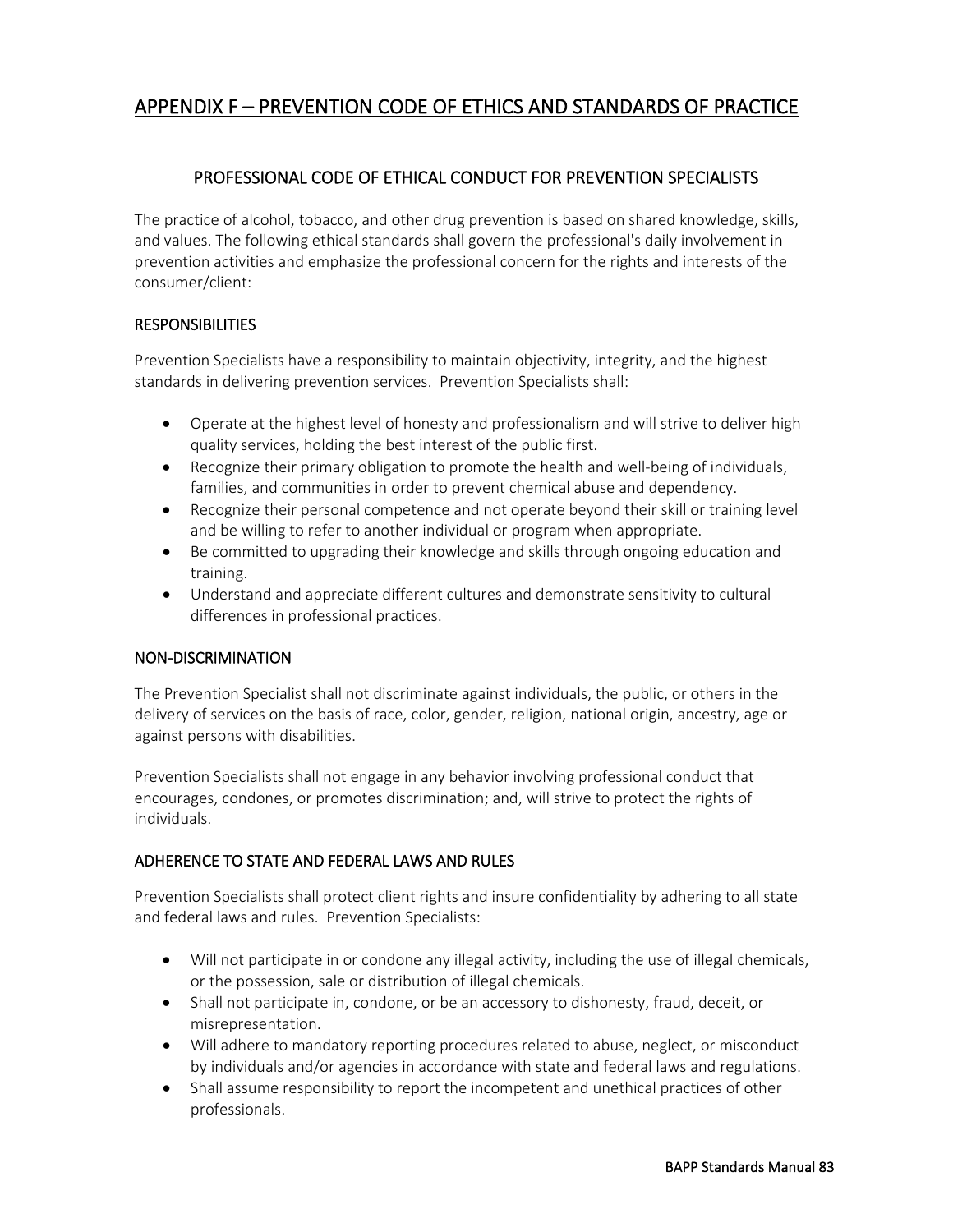## PERSONAL CONDUCT AND PROFESSIONAL COMPETENCY:

Prevention Specialists shall have a responsibility to model and promote a healthy life style and wellbeing by low risk or no use of alcohol, tobacco, and/or other mood-altering chemicals. In addition, Prevention Specialists have a responsibility to maintain sound, mental health to prevent the impairment of professional judgment and performance. Prevention Specialists:

- Will not exhibit gross incompetence, unprofessional, or dishonorable conduct or any other act that would be a substantial deviation from the standards ordinarily possessed by professional peers.
- Shall not fail to recognize the personal boundaries and limitations of their professional competence and practice by offering services beyond the scope of their personal competencies or expertise.
- Will utilize resources for support, growth, and professional development.
- Will strive to maintain and promote the integrity of certification within the State of South Dakota, nationally and internationally, and the advancement of the Prevention Specialist Profession.

## PUBLIC WELFARE

Prevention Specialists will maintain an objective, non-possessive relationship with those they serve and not exploit them sexually, financially, or emotionally. Prevention Specialists:

- Will actively discourage any dependency upon themselves for the personal satisfaction of any physical, psychological, emotional, or spiritual need.
- Shall accurately represent their qualifications and affiliations.
- Shall discontinue services when they are no longer appropriate and will refer the public to programs or individuals with the client's welfare as the primary consideration.
- Shall not impede an individual's access to competent, professional care.
- Will respect the rights and views of other professionals and agencies and should treat colleagues with respect, courtesy, and fairness.
- Will not promote personal gain or the profit of an agency or commercial enterprise of any kind.
- Will adhere to professional remuneration and financial arrangement practices and standards that safeguard the best interests of the public and profession.

## PROFESSIONAL PUBLICATIONS AND PUBLIC STATEMENTS

Prevention Specialists will respect the limits of present knowledge and shall assign credit to all who have contributed to published materials, professional papers, videos/films, pamphlets, or books. Prevention Specialists will:

- Act to preserve the integrity of the profession by acknowledging and documenting any materials, techniques, or people used in creating their opinions, papers, books, etc.
- Adhere to copyright laws and seek approval for the use of such materials.